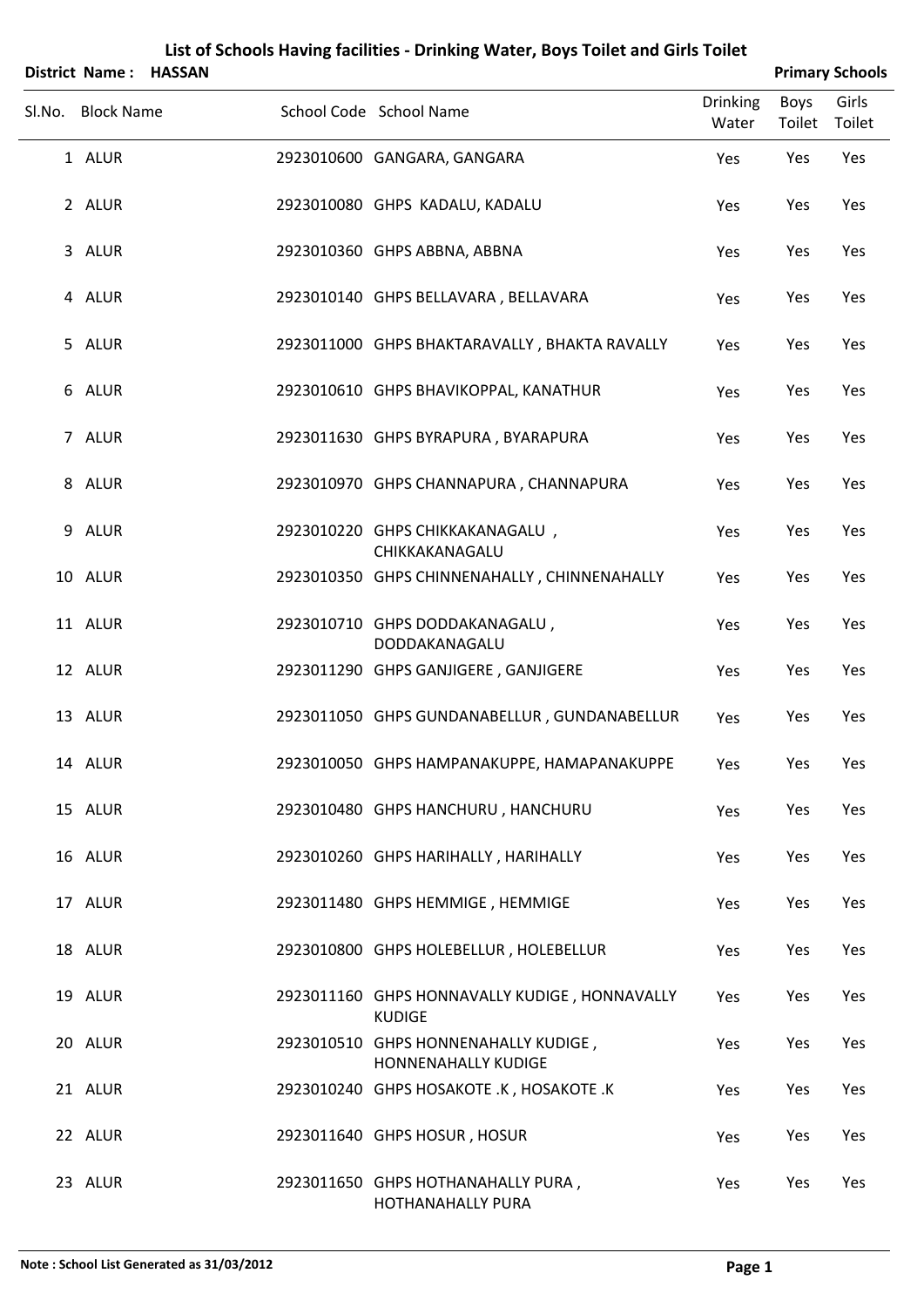|                   | District Name: HASSAN |                                                       |                          |                       | <b>Primary Schools</b> |
|-------------------|-----------------------|-------------------------------------------------------|--------------------------|-----------------------|------------------------|
| Sl.No. Block Name |                       | School Code School Name                               | <b>Drinking</b><br>Water | Boys<br>Toilet Toilet | Girls                  |
| 24 ALUR           |                       | 2923011490 GHPS HULASINAHALLY, HULASINAHALLY          | Yes                      | Yes                   | Yes                    |
| 25 ALUR           |                       | 2923010300 GHPS KADLUR, KADLUR                        | Yes                      | Yes                   | Yes                    |
| 26 ALUR           |                       | 2923010280 GHPS KAGANOOR, KAGANOOR                    | Yes                      | Yes                   | Yes                    |
| 27 ALUR           |                       | 2923011060 GHPS KAMATHI KUDIGE, KAMATHI KUDIGE        | Yes                      | Yes                   | Yes                    |
| 28 ALUR           |                       | 2923010610 GHPS KANATHUR, KANATHUR                    | Yes                      | Yes                   | Yes                    |
| 29 ALUR           |                       | 2923010500 GHPS KARIGODANAHALLY,<br>KARIGODANAHALLY   | Yes                      | Yes                   | Yes                    |
| 30 ALUR           |                       | 2923011040 GHPS KARJUVALLY, KARJUVALLY                | Yes                      | Yes                   | Yes                    |
| 31 ALUR           |                       | 2923010720 GHPS KAVALIKERE, KAVALIKERE                | Yes                      | Yes                   | Yes                    |
| 32 ALUR           |                       | 2923010060 GHPS KIRAGADALU, KIRAGADALU                | Yes                      | Yes                   | Yes                    |
| 33 ALUR           |                       | 2923010980 GHPS KUNDUR, KUNDUR                        | Yes                      | Yes                   | Yes                    |
| 34 ALUR           |                       | 2923011320 GHPS KYTHANAHALLY COLONY,<br>KYATHANAHALLY | Yes                      | Yes                   | Yes                    |
| 35 ALUR           |                       | 2923010730 GHPS M. RAJANAHALLY, M. RAJANAHALLY        | Yes                      | Yes                   | Yes                    |
| 36 ALUR           |                       | 2923011020 GHPS MADABALU, MADABALU                    | Yes                      | Yes                   | Yes                    |
| 37 ALUR           |                       | 2923011500 GHPS MAGGE, MAGGE                          | Yes                      | Yes                   | Yes                    |
| 38 ALUR           |                       | 2923010370 GHPS MALAGALALE, MALAGALALE                | Yes                      | Yes                   | Yes                    |
| 39 ALUR           |                       | 2923010010 GHPS MARASU, ALUR                          | Yes                      | Yes                   | Yes                    |
| 40 ALUR           |                       | 2923010810 GHPS MAVANUR, MAVANAUR                     | Yes                      | Yes                   | Yes                    |
| 41 ALUR           |                       | 2923010620 GHPS MURUDURU, MURUDURU                    | Yes                      | Yes                   | Yes                    |
| 42 ALUR           |                       | 2923010270 GHPS MUTHIGE K.B.E , MUTHIGE K.B.E         | Yes                      | Yes                   | Yes                    |
| 43 ALUR           |                       | 2923010380 GHPS NALLUR, NALLUR                        | Yes                      | Yes                   | Yes                    |
| 44 ALUR           |                       | 2923011300 GHPS NELLIGERE, NELLIGERE                  | Yes                      | Yes                   | Yes                    |
| 45 ALUR           |                       | 2923011170 GHPS NIDANUR, NIDANUR                      | Yes                      | Yes                   | Yes                    |
| 46 ALUR           |                       | 2923011150 GHPS PALYA, PALYA                          | Yes                      | Yes                   | Yes                    |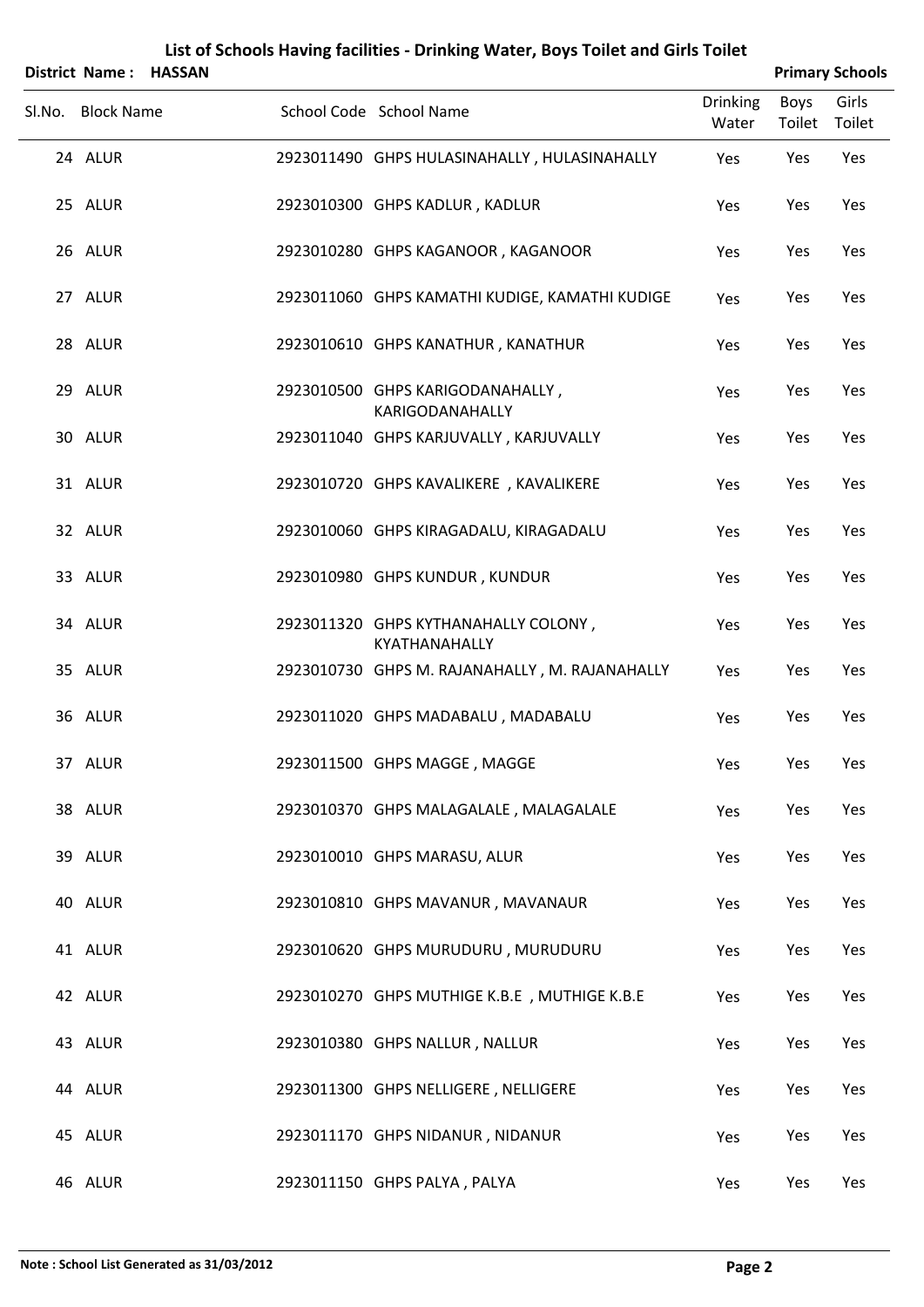| District Name: HASSAN |  |                                                                  |                          |                | <b>Primary Schools</b> |
|-----------------------|--|------------------------------------------------------------------|--------------------------|----------------|------------------------|
| Sl.No. Block Name     |  | School Code School Name                                          | <b>Drinking</b><br>Water | Boys<br>Toilet | Girls<br>Toilet        |
| 47 ALUR               |  | 2923011510 GHPS RAYARA KOPPAL, RAYARAKOPPAL                      | Yes                      | Yes            | Yes                    |
| 48 ALUR               |  | 2923011030 GHPS SANKALAPURA, SANKALAPURA                         | Yes                      | Yes            | Yes                    |
| 49 ALUR               |  | 2923010490 GHPS SINDHUVALLY, SINDHUVALLY                         | Yes                      | Yes            | Yes                    |
| 50 ALUR               |  | 2923011180 GHPS SINGAPURA, SINGAPURA                             | Yes                      | Yes            | Yes                    |
| 51 ALUR               |  | 2923011200 GHPS SINGATAGERE, SINGATAGERE                         | Yes                      | Yes            | Yes                    |
| 52 ALUR               |  | 2923011190 GHPS SINGODANAHALLY, SINGODANAHALLY                   | Yes                      | Yes            | Yes                    |
| 53 ALUR               |  | 2923011310 GHPS SULUGODU KUDIGE, SULAGODU                        | Yes                      | Yes            | Yes                    |
| 54 ALUR               |  | 2923010070 GHPS T THIMMANAHALLY, T<br>THIMMANAHALLY              | Yes                      | Yes            | Yes                    |
| 55 ALUR               |  | 2923010190 GHPS T.GUDDENAHALLI, TALUR                            | Yes                      | Yes            | Yes                    |
| 56 ALUR               |  | 2923010190 GHPS TALUR, TALUR                                     | Yes                      | Yes            | Yes                    |
| 57 ALUR               |  | 2923010820 GHPS THORAGARAVALLY,<br>THORAGARAVALLY                | Yes                      | Yes            | Yes                    |
| 58 ALUR               |  | 2923010170 GHPS VATEHOLE, SAMUDRAVALLI                           | Yes                      | Yes            | Yes                    |
| 59 ALUR               |  | 2923010840 GKLPS BHARATHAVALLY, BHARATHAVALLY                    | Yes                      | Yes            | Yes                    |
| 60 ALUR               |  | 2923011520 GLPS ADIBYALA, ADIBYLU                                | Yes                      | Yes            | Yes                    |
| 61 ALUR               |  | 2923010830 GLPS AGASARAHATTY, AGASARAHATTY                       | Yes                      | Yes            | Yes                    |
| 62 ALUR               |  | 2923010130 GLPS AJJENAHALLY, AJJENAHALLY                         | Yes                      | Yes            | Yes                    |
| 63 ALUR               |  | 2923010430 GLPS ANAGALALE, ANAGALALE                             | Yes                      | Yes            | Yes                    |
| 64 ALUR               |  | 2923011270 GLPS AREHALLADA KOPPALU, AREHALLADA<br><b>KOPPALU</b> | Yes                      | Yes            | Yes                    |
| 65 ALUR               |  | 2923011730 GLPS BACHANAHALLY, BACHNAHALLY                        | Yes                      | Yes            | Yes                    |
| 66 ALUR               |  | 2923011610 GLPS BALERA KOPPALU, BALERA KOPPALU                   | Yes                      | Yes            | Yes                    |
| 67 ALUR               |  | 2923010450 GLPS BALLUR PURA, BALLUR PURA                         | Yes                      | Yes            | Yes                    |
| 68 ALUR               |  | 2923011350 GLPS BASAVANAHALLY, BASAVANAHALLY                     | Yes                      | Yes            | Yes                    |
| 69 ALUR               |  | 2923010630 GLPS BAVASAVALLI, BAVASAVALLI                         | Yes                      | Yes            | Yes                    |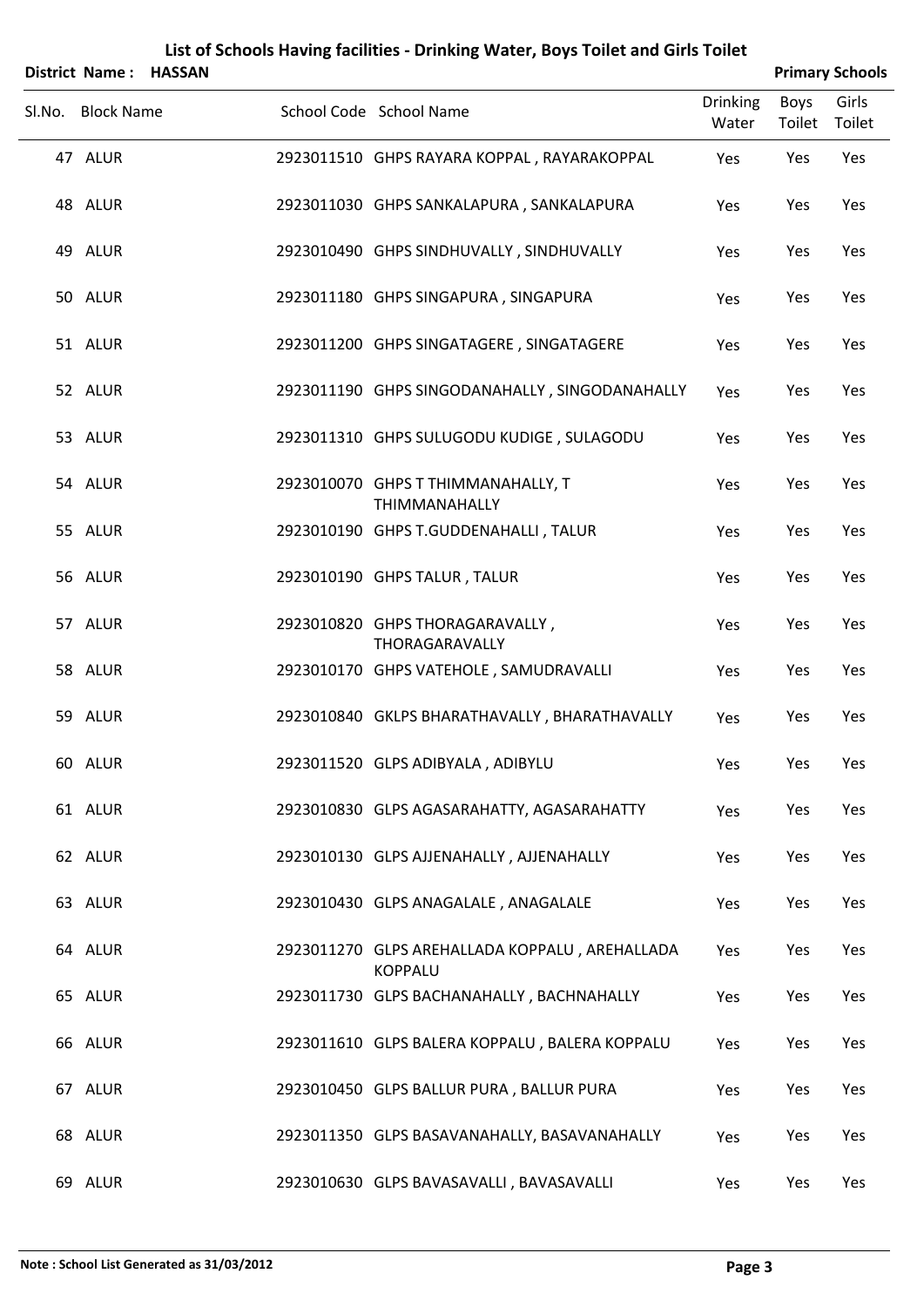| District Name: HASSAN |                                                               |                          |                       | <b>Primary Schools</b> |
|-----------------------|---------------------------------------------------------------|--------------------------|-----------------------|------------------------|
| Sl.No. Block Name     | School Code School Name                                       | <b>Drinking</b><br>Water | Boys<br>Toilet Toilet | Girls                  |
| 70 ALUR               | 2923011110 GLPS BELAME, BELAME                                | Yes                      | Yes                   | Yes                    |
| 71 ALUR               | 2923010440 GLPS BETTAHALLY, BETTAHALLY                        | Yes                      | Yes                   | Yes                    |
| 72 ALUR               | 2923010840 GLPS BHARATHAVALLY COLONY,<br><b>BHARATHAVALLY</b> | Yes                      | Yes                   | Yes                    |
| 73 ALUR               | 2923011550 GLPS BHARATHUR, BHARATHUR                          | Yes                      | Yes                   | Yes                    |
| 74 ALUR               | 2923011740 GLPS BIJJANAHALLY, BIJJANAHALLY                    | Yes                      | Yes                   | Yes                    |
| 75 ALUR               | 2923010950 GLPS BILIGARAVALLY, BILIGARAVALLY                  | Yes                      | Yes                   | Yes                    |
| 76 ALUR               | 2923010120 GLPS BOMMANAMANE, BOMMANAMANE                      | Yes                      | Yes                   | Yes                    |
| 77 ALUR               | 2923010340 GLPS BOSMANAHALLY, BOSMANAHALLY                    | Yes                      | Yes                   | Yes                    |
| 78 ALUR               | 2923011710 GLPS BYABA, BYABA                                  | Yes                      | Yes                   | Yes                    |
| 79 ALUR               | 2923011690 GLPS BYABA COLONY NO-1, BYABA COLONY<br>$NO-1$     | Yes                      | Yes                   | Yes                    |
| 80 ALUR               | 2923011680 GLPS BYABA COLONY NO-4, BYABA COLONY<br>$NO-4$     | Yes                      | Yes                   | Yes                    |
| 81 ALUR               | 2923010210 GLPS C. HOSALLI, C. HOSALLI                        | Yes                      | Yes                   | Yes                    |
| 82 ALUR               | 2923011280 GLPS CHIGALUR, CHIGALUR                            | Yes                      | Yes                   | Yes                    |
| 83 ALUR               | 2923010540 GLPS CHITTANAHALLY, CHITTANAHALLY                  | Yes                      | Yes                   | Yes                    |
| 84 ALUR               | 2923010420 GLPS DAITAPURA, DAITAPURA                          | Yes                      | Yes                   | Yes                    |
| 85 ALUR               | 2923011220 GLPS DANIHALLY, DANIHALLY                          | Yes                      | Yes                   | Yes                    |
| 86 ALUR               | 2923010110 GLPS DEVARAJAPURA, HUNSE                           | Yes                      | Yes                   | Yes                    |
| 87 ALUR               | 2923010150 GLPS G.G KOPPALU, BEERAKANAHALLI                   | Yes                      | Yes                   | Yes                    |
| 88 ALUR               | 2923011340 GLPS GARIGHATTA COLONY, GARIGHATTA                 | Yes                      | Yes                   | Yes                    |
| 89 ALUR               | 2923011340 GLPS GARIGHATTA, GARIGHATTA                        | Yes                      | Yes                   | Yes                    |
| 90 ALUR               | 2923010870 GLPS GEKARAVALLY, GEKARAVALLY                      | Yes                      | Yes                   | Yes                    |
| 91 ALUR               | 2923010920 GLPS GOWDAMMANAKERE,<br><b>GOWDAMMANAKERE</b>      | Yes                      | Yes                   | Yes                    |
| 92 ALUR               | 2923010250 GLPS HADYA K.HOSAKOTE, MALLAPURA                   | Yes                      | Yes                   | Yes                    |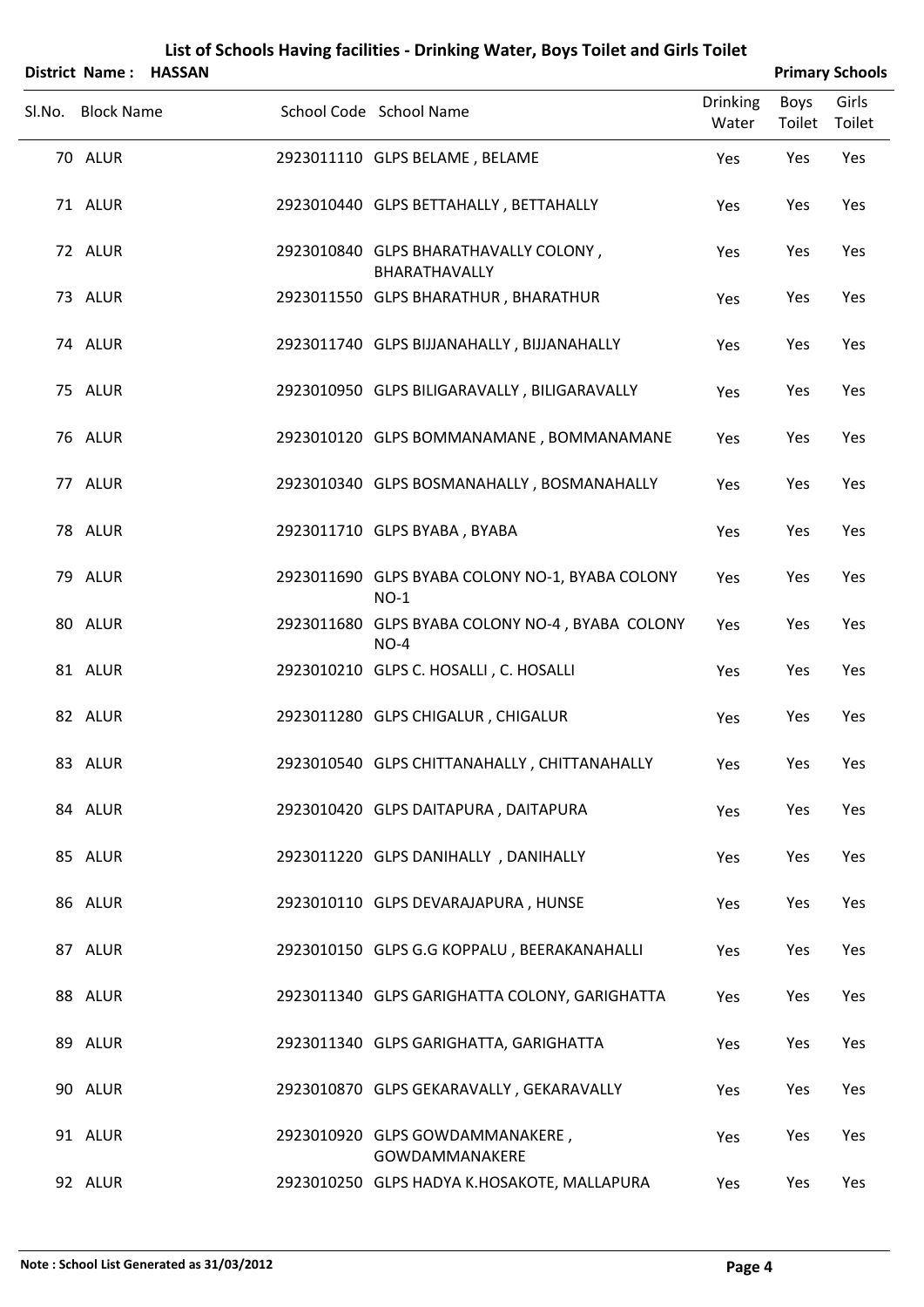| District Name: HASSAN |                                                                  |                          |                | <b>Primary Schools</b> |
|-----------------------|------------------------------------------------------------------|--------------------------|----------------|------------------------|
| Sl.No. Block Name     | School Code School Name                                          | <b>Drinking</b><br>Water | Boys<br>Toilet | Girls<br>Toilet        |
| 93 ALUR               | 2923010010 GLPS HALEALUR COLONY, ALUR                            | Yes                      | Yes            | Yes                    |
| 94 ALUR               | 2923010010 GLPS HALEALUR, ALUR                                   | Yes                      | Yes            | Yes                    |
| 95 ALUR               | 2923010100 GLPS HALUVALLY, HALUVALLY                             | Yes                      | Yes            | Yes                    |
| 96 ALUR               | 2923010100 GLPS HALUVALLY COLONY, HALUVALLY                      | Yes                      | Yes            | Yes                    |
| 97 ALUR               | 2923011540 GLPS HANJALIGE, HANJALIGE                             | Yes                      | Yes            | Yes                    |
| 98 ALUR               | 2923010880 GLPS HANTHNAMANE, HANTHANAMANE                        | Yes                      | Yes            | Yes                    |
| 99 ALUR               | 2923010560 GLPS HASAGANURU, HASAGANURU                           | Yes                      | Yes            | Yes                    |
| 100 ALUR              | 2923011080 GLPS HEDDURGA, HEDDURGA                               | Yes                      | Yes            | Yes                    |
| 101 ALUR              | 2923011560 GLPS HEMMINGE HONNAVALLY, HEMMIGE<br>HONNAVALLY       | Yes                      | Yes            | Yes                    |
| 102 ALUR              | 2923011100 GLPS HOLLAHALLY, HOLLAHALLY                           | Yes                      | Yes            | Yes                    |
| 103 ALUR              | 2923010740 GLPS HOSAPURA, HOSAPURA                               | Yes                      | Yes            | Yes                    |
| 104 ALUR              | 2923010110 GLPS HUNSE, HUNSE                                     | Yes                      | Yes            | Yes                    |
| 105 ALUR              | 2923011570 GLPS HUSKUR, HUSKURU                                  | Yes                      | Yes            | Yes                    |
| 106 ALUR              | 2923010300 GLPS IDLUR, KADLUR                                    | Yes                      | Yes            | Yes                    |
| 107 ALUR              | 2923010200 GLPS JANNAPURA, JANNAPURA                             | Yes                      | Yes            | Yes                    |
| 108 ALUR              | 2923011210 GLPS JODI HONNAVALLY, JODI<br>HONNAVALLY              | Yes                      | Yes            | Yes                    |
| 109 ALUR              | 2923011010 GLPS K.THIPPANAHALLY, K. THIPPANAHALLY                | Yes                      | Yes            | Yes                    |
| 110 ALUR              | 2923010520 GLPS KADABAGALA HOSAHALLY,<br>KADABAGALA HOSAHALLI    | Yes                      | Yes            | Yes                    |
| 111 ALUR              | 2923010020 GLPS KADALU CHANNAPURA, KADALU<br>CHANNAPURA          | Yes                      | Yes            | Yes                    |
| 112 ALUR              | 2923010290 GLPS KAGANOOR HOSAHALLY, KAGANOOR<br><b>HOSAHALLY</b> | Yes                      | Yes            | Yes                    |
| 113 ALUR              | 2923010640 GLPS KALLAHALLI, KALLAHALLI                           | Yes                      | Yes            | Yes                    |
| 114 ALUR              | 2923011140 GLPS KAMATHI SHETTYHALLY, KAMATHI<br>SHETTYHALLY      | Yes                      | Yes            | Yes                    |
| 115 ALUR              | 2923011230 GLPS KANADAHALLY, KANADAHALLY                         | Yes                      | Yes            | Yes                    |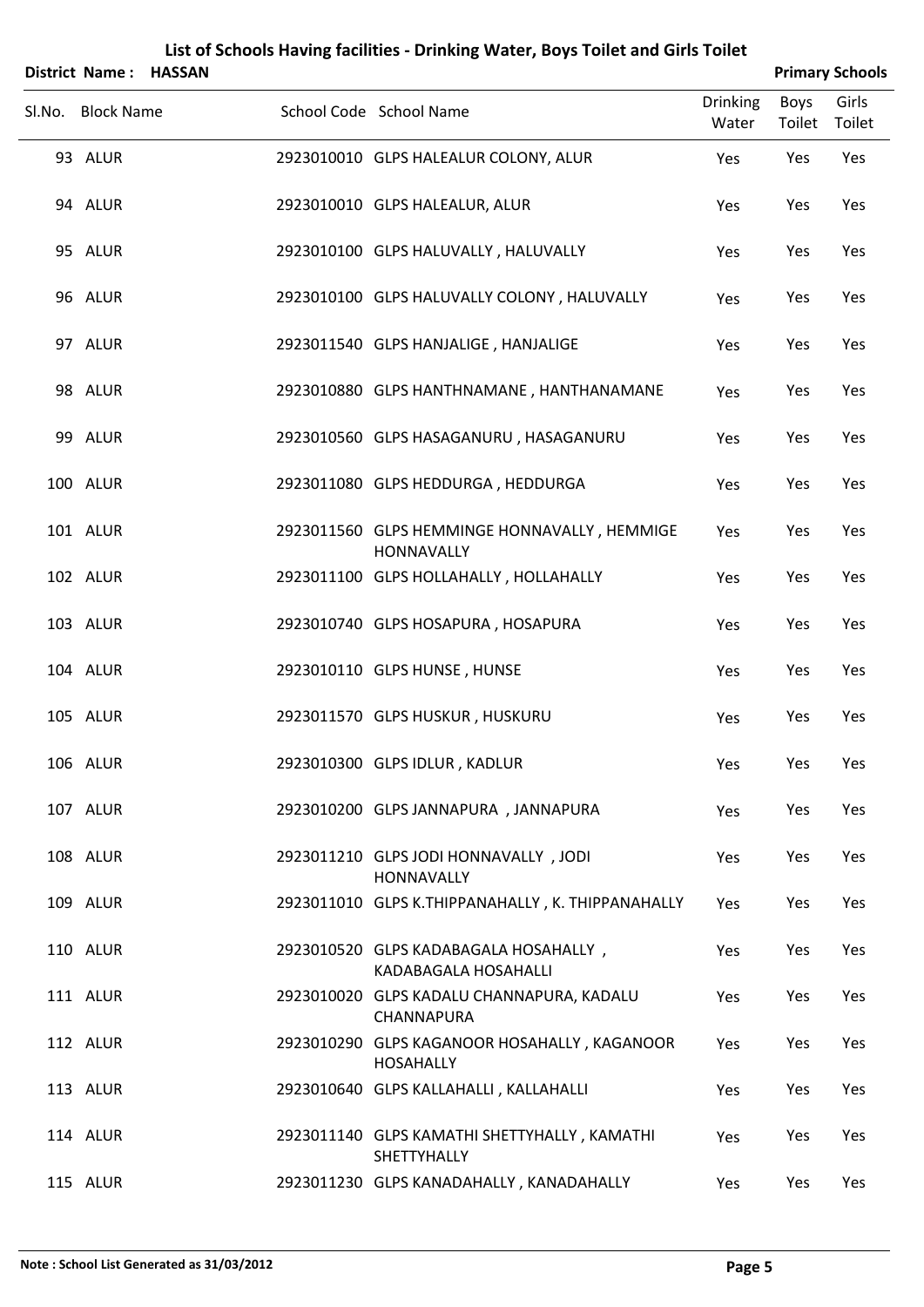| District Name: HASSAN |  |                                                               |                          |                       | <b>Primary Schools</b> |
|-----------------------|--|---------------------------------------------------------------|--------------------------|-----------------------|------------------------|
| Sl.No. Block Name     |  | School Code School Name                                       | <b>Drinking</b><br>Water | Boys<br>Toilet Toilet | Girls                  |
| 116 ALUR              |  | 2923011620 GLPS KANIVEBASAVANAHALLY,<br>KANIVEBASAVANAHALLY   | Yes                      | Yes                   | Yes                    |
| 117 ALUR              |  | 2923011600 GLPS KARAGODU, KARAGODU                            | Yes                      | Yes                   | Yes                    |
| 118 ALUR              |  | 2923010550 GLPS KARIGANAHALLY, KARIGANAHALLY                  | Yes                      | Yes                   | Yes                    |
| 119 ALUR              |  | 2923010750 GLPS KATIHALLY, KATIHALLY                          | Yes                      | Yes                   | Yes                    |
| 120 ALUR              |  | 2923011750 GLPS KENCHANAHALLY, KENCHANAHALLY                  | Yes                      | Yes                   | Yes                    |
| 121 ALUR              |  | 2923011070 GLPS KEREHALLY, KEREHALLY                          | Yes                      | Yes                   | Yes                    |
| 122 ALUR              |  | 2923010530 GLPS KEREKOPPALU, KADABAGALA                       | Yes                      | Yes                   | Yes                    |
| 123 ALUR              |  | 2923010890 GLPS KIRIHALLY, KIRIHALLY                          | Yes                      | Yes                   | Yes                    |
| 124 ALUR              |  | 2923010320 GLPS KITHAGALALE, KITHAGALALE                      | Yes                      | Yes                   | Yes                    |
| 125 ALUR              |  | 2923010310 GLPS KITHAGERE, KITHAGERE                          | Yes                      | Yes                   | Yes                    |
| 126 ALUR              |  | 2923010660 GLPS KODAGIHALLI, KODAGIHALLI                      | Yes                      | Yes                   | Yes                    |
| 127 ALUR              |  | 2923011120 GLPS KONGAVALLY, KONGAVALLY                        | Yes                      | Yes                   | Yes                    |
| 128 ALUR              |  | 2923011390 GLPS KUDIDALE ESTATE, KUDIDALE                     | Yes                      | Yes                   | Yes                    |
| 129 ALUR              |  | 2923010590 GLPS KUDURAVALLY, KUDURAVALLY                      | Yes                      | Yes                   | Yes                    |
| 130 ALUR              |  | 2923010650 GLPS KUMBARAHALLI KOPPALU,<br>KUMBARAHALLI KOPPALU | Yes                      | Yes                   | Yes                    |
| 131 ALUR              |  | 2923010180 GLPS KUMBARAHALLI, KUMBARAHALLI                    | Yes                      | Yes                   | Yes                    |
| 132 ALUR              |  | 2923010090 GLPS MADAGERE COLONY, MADAGERE                     | Yes                      | Yes                   | Yes                    |
| 133 ALUR              |  | 2923011400 GLPS MADHIHALLY, MADHIHALLY                        | Yes                      | Yes                   | Yes                    |
| 134 ALUR              |  | 2923011250 GLPS MAGEHALLY, MAGEHALLY                          | Yes                      | Yes                   | Yes                    |
| 135 ALUR              |  | 2923010250 GLPS MALLAPURA, MALLAPURA                          | Yes                      | Yes                   | Yes                    |
| 136 ALUR              |  | 2923011700 GLPS MANCHENAHALLY, MANCHENAHALLY                  | Yes                      | Yes                   | Yes                    |
| 137 ALUR              |  | 2923010580 GLPS MANIGANAHALLY, MANIGANAHALLY                  | Yes                      | Yes                   | Yes                    |
| 138 ALUR              |  | 2923010410 GLPS MARANAYAKANAHALLY,<br>MARANAYAKANAHALLY       | Yes                      | Yes                   | Yes                    |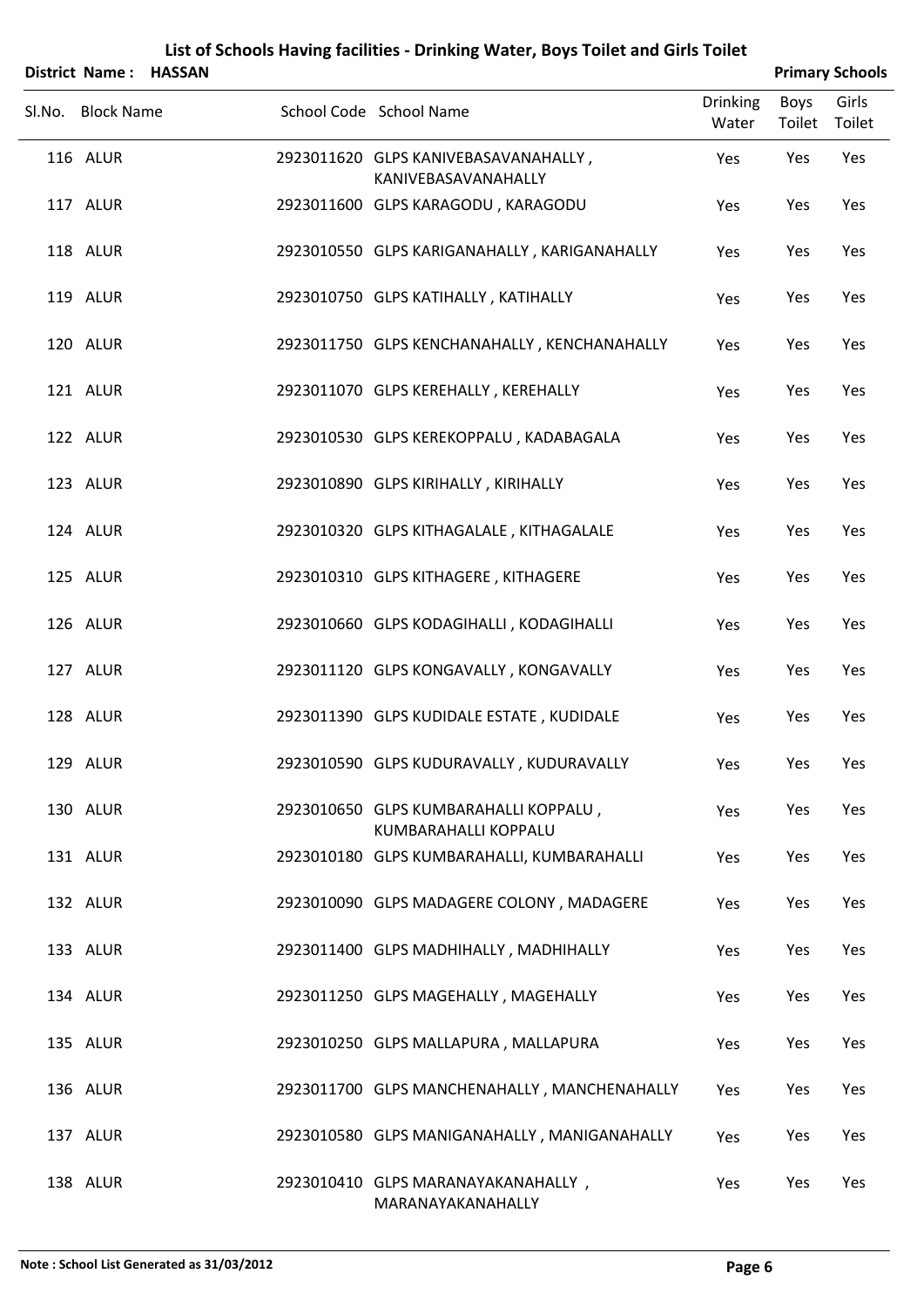| District Name: HASSAN |                                                                   |                          |                | <b>Primary Schools</b> |
|-----------------------|-------------------------------------------------------------------|--------------------------|----------------|------------------------|
| Sl.No. Block Name     | School Code School Name                                           | <b>Drinking</b><br>Water | Boys<br>Toilet | Girls<br>Toilet        |
| 139 ALUR              | 2923010670 GLPS MARASU HOSAHALLI, MARASU<br><b>HOSAHALLI</b>      | Yes                      | Yes            | Yes                    |
| 140 ALUR              | 2923010930 GLPS MERVE, MERVE                                      | Yes                      | Yes            | Yes                    |
| 141 ALUR              | 2923011240 GLPS MUDALA KOPPALU, MUDALA<br><b>KOPPALU</b>          | Yes                      | Yes            | Yes                    |
| 142 ALUR              | 2923010570 GLPS MUDANAHALLY, MUDANAHALLY                          | Yes                      | Yes            | Yes                    |
| 143 ALUR              | 2923011370 GLPS MUDDANAHALLY, MUDDANAHALLY                        | Yes                      | Yes            | Yes                    |
| 144 ALUR              | 2923010760 GLPS MUDIGERE, MUDIGERE                                | Yes                      | Yes            | Yes                    |
| 145 ALUR              | 2923011090 GLPS N. THIMMANAHALLY, N.<br>THIMMANAHALLY             | Yes                      | Yes            | Yes                    |
| 146 ALUR              | 2923010330 GLPS NAGAVARA, NAGAVARA                                | Yes                      | Yes            | Yes                    |
| 147 ALUR              | 2923010680 GLPS NAKALAGODU, NAKALAGODU                            | Yes                      | Yes            | Yes                    |
| 148 ALUR              | 2923011410 GLPS NAVILAHALLY, NAVILAHALLY                          | Yes                      | Yes            | Yes                    |
| 149 ALUR              | 2923011420 GLPS NERAGALALE COLONY, NERAGALALE                     | Yes                      | Yes            | Yes                    |
| 150 ALUR              | 2923011660 GLPS NERALAKERE KOPPALU , NERALAKERE<br><b>KOPPALU</b> | Yes                      | Yes            | Yes                    |
| 151 ALUR              | 2923010160 GLPS NILUVAGILU, NILUVAGILU                            | Yes                      | Yes            | Yes                    |
| 152 ALUR              | 2923011440 GLPS PURABYRAVANAHALLY,<br>PURABYRAVANAHALLY           | Yes                      | Yes            | Yes                    |
| 153 ALUR              | 2923010030 GLPS RAYASAMUDRA, RAYASAMUDRA                          | Yes                      | Yes            | Yes                    |
| 154 ALUR              | 2923010170 GLPS SAMUDRAVALLI, SAMUDRAVALLI                        | Yes                      | Yes            | Yes                    |
| 155 ALUR              | 2923010960 GLPS SANENAHALLY, SANENAHALLY                          | Yes                      | Yes            | Yes                    |
| 156 ALUR              | 2923011380 GLPS SIDDAPURA, SIDDAPURA                              | Yes                      | Yes            | Yes                    |
| 157 ALUR              | 2923011260 GLPS SINGATAGERE COLOY, SINGATAGERE<br><b>COLONY</b>   | Yes                      | Yes            | Yes                    |
| 158 ALUR              | 2923010770 GLPS SOMPURA, SOMPURA                                  | Yes                      | Yes            | Yes                    |
| 159 ALUR              | 2923010690 GLPS SUGGANAHALLY, SUGGNAHALLI                         | Yes                      | Yes            | Yes                    |
| 160 ALUR              | 2923011310 GLPS SULUGODU, SULAGODU                                | Yes                      | Yes            | Yes                    |
| 161 ALUR              | 2923011360 GLPS THATTEKERE, TATTEKERE                             | Yes                      | Yes            | Yes                    |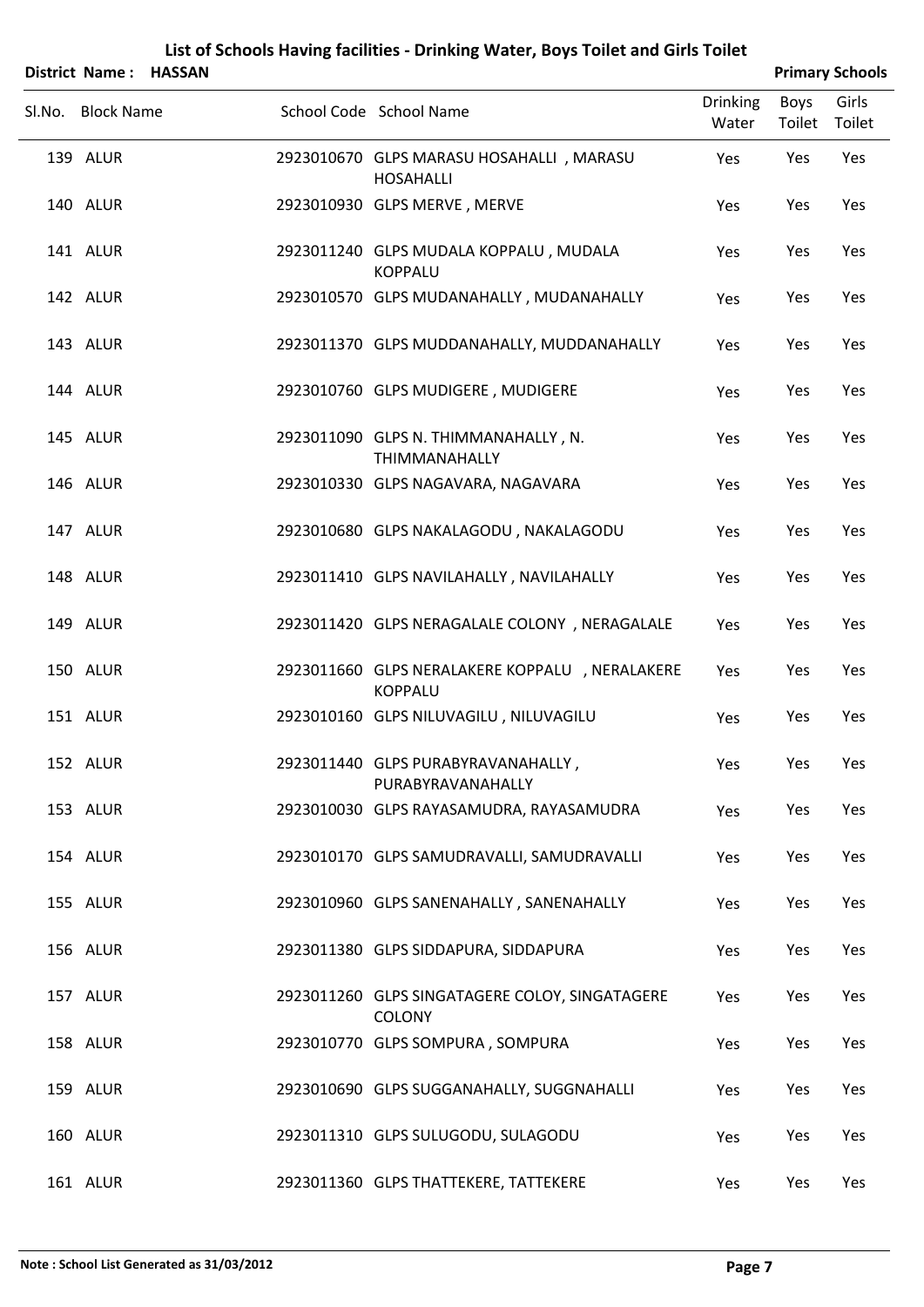|                   | District Name: HASSAN |                                                      |                          |                | <b>Primary Schools</b> |
|-------------------|-----------------------|------------------------------------------------------|--------------------------|----------------|------------------------|
| Sl.No. Block Name |                       | School Code School Name                              | <b>Drinking</b><br>Water | Boys<br>Toilet | Girls<br>Toilet        |
| 162 ALUR          |                       | 2923011330 GLPS THIPPANAHALLY, THIPPANAHALLY         | Yes                      | Yes            | Yes                    |
| 163 ALUR          |                       | 2923011130 GLPS THIPPAPURA, THIPPAPURA               | Yes                      | Yes            | Yes                    |
| 164 ALUR          |                       | 2923010700 GLPS THOGARANAHALLI, THOGARANAHALLI       | Yes                      | Yes            | Yes                    |
| 165 ALUR          |                       | 2923010780 GLPS UMADEVARAHALLY,<br>UMADEVARAHALLY    | Yes                      | Yes            | Yes                    |
| 166 ALUR          |                       | 2923010940 GLPS VALAGARAHALLY, VALAGARAHALLY         | Yes                      | Yes            | Yes                    |
| 167 ALUR          |                       | 2923011460 GLPS Y.N PURA, Y.N PURA                   | Yes                      | Yes            | Yes                    |
| 168 ALUR          |                       | 2923010900 GLPS YADUR, YADUR                         | Yes                      | Yes            | Yes                    |
| 169 ALUR          |                       | 2923010010 GMHPS ALUR, ALUR                          | Yes                      | Yes            | Yes                    |
| 170 ALUR          |                       | 2923010010 GNHPS ALUR, ALUR                          | Yes                      | Yes            | Yes                    |
| 171 ALUR          |                       | 2923011500 GUHPS MAGGE, MAGGE                        | Yes                      | Yes            | Yes                    |
| 172 ALUR          |                       | 2923010010 GUHPS ALUR, ALUR                          | Yes                      | Yes            | Yes                    |
| 173 ALUR          |                       | 2923010010 GULPS ALUR, ALUR                          | Yes                      | Yes            | Yes                    |
| 174 ALUR          |                       | 2923010840 GULPS BHARATHAVALLY, BHARATHAVALLY        | Yes                      | Yes            | Yes                    |
| 175 ALUR          |                       | 2923010610 GULPS KANATHUR, KANATHUR                  | Yes                      | Yes            | Yes                    |
| 176 ALUR          |                       | 2923010400 HLPS HIDUVANAHALLY, HIDUVANAHALLY         | Yes                      | Yes            | Yes                    |
| 177 ALUR          |                       | 2923010790 HPS HUNASAVALLY, HUNASAVALLY              | Yes                      | Yes            | Yes                    |
| 178 ARAKALAGUDU   |                       | 2923020590 GLPS DOLLENAHALLY, DOLLENAHALLY           | Yes                      | Yes            | Yes                    |
| 179 ARAKALAGUDU   |                       | 2923020250 AKLPS KONANUR, KONANUR                    | Yes                      | Yes            | Yes                    |
| 180 ARAKALAGUDU   |                       | 2923022320 ATHNIUPPARAKOPPALU,<br>ATHNIUPPARAKOPPALU | Yes                      | Yes            | Yes                    |
| 181 ARAKALAGUDU   |                       | 2923021820 BOODANUR, BOODANUR                        | Yes                      | Yes            | Yes                    |
| 182 ARAKALAGUDU   |                       | 2923021690 G.H.P.S. SARAGUR, SARAGUR                 | Yes                      | Yes            | Yes                    |
| 183 ARAKALAGUDU   |                       | 2923020370 GHLPS ANJANAHOSAHALLY,<br>ANJANAHOSAHALLY | Yes                      | Yes            | Yes                    |
| 184 ARAKALAGUDU   |                       | 2923020410 GHPB SCHOOL JITTENA HALLY, JITTENA HALLY  | Yes                      | Yes            | Yes                    |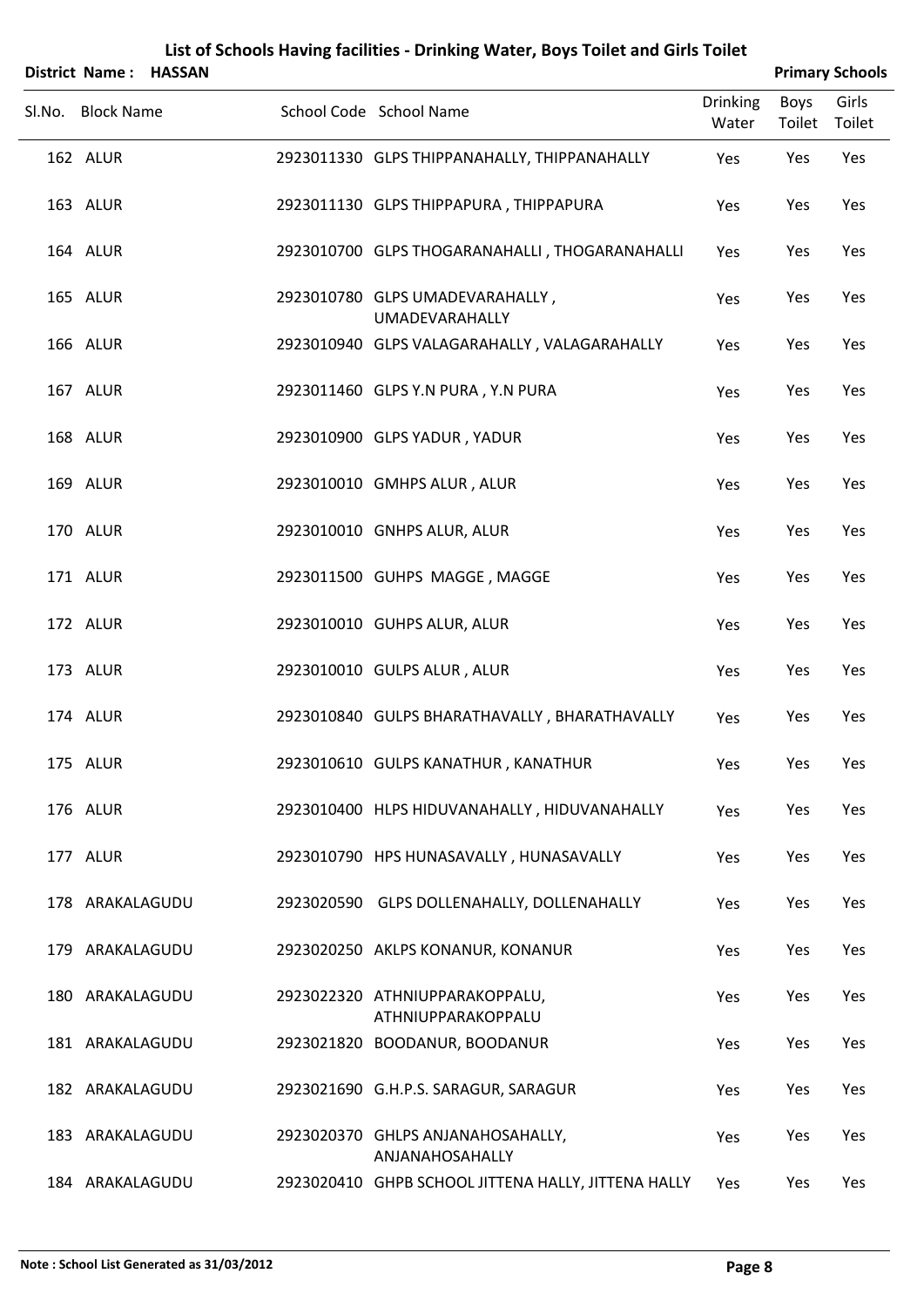|        |                       |  | List of Schools Having facilities - Drinking Water, Boys Toilet and Girls Toilet |                          |                |                        |
|--------|-----------------------|--|----------------------------------------------------------------------------------|--------------------------|----------------|------------------------|
|        | District Name: HASSAN |  |                                                                                  |                          |                | <b>Primary Schools</b> |
| Sl.No. | <b>Block Name</b>     |  | School Code School Name                                                          | <b>Drinking</b><br>Water | Boys<br>Toilet | Girls<br>Toilet        |
|        | 185 ARAKALAGUDU       |  | 2923022830 GHPBS ARAKALAGUD, ARAKALAGU                                           | Yes                      | Yes            | Yes                    |
|        | 186 ARAKALAGUDU       |  | 2923020360 GHPBS BASAVAPATNA, BASAVA PATNA                                       | Yes                      | Yes            | Yes                    |
|        | 187 ARAKALAGUDU       |  | 2923020310 GHPBS KERALAPURA, KERALAPURA                                          | Yes                      | Yes            | Yes                    |
|        | 188 ARAKALAGUDU       |  | 2923020251 GHPBS KONANURU, KONANUR                                               | Yes                      | Yes            | Yes                    |
|        | 189 ARAKALAGUDU       |  | 2923020360 GHPGS BASAVAPATNA, BASAVA PATNA                                       | Yes                      | Yes            | Yes                    |
|        | 190 ARAKALAGUDU       |  | 2923020860 GHPS ABM HALLY, A.B.M. HALLY                                          | Yes                      | Yes            | Yes                    |
|        | 191 ARAKALAGUDU       |  | 2923020890 GHPS AGRAHARA, AGRAHARA                                               | Yes                      | Yes            | Yes                    |
|        | 192 ARAKALAGUDU       |  | 2923022210 GHPS AJJUR, AJJUR                                                     | Yes                      | Yes            | Yes                    |
|        | 193 ARAKALAGUDU       |  | 2923020240 GHPS AKKALAVADI, AKKALAVADI                                           | Yes                      | Yes            | Yes                    |
|        | 194 ARAKALAGUDU       |  | 2923022030 GHPS ALLAPATTANA, ALLAPATTANA                                         | Yes                      | Yes            | Yes                    |
|        | 195 ARAKALAGUDU       |  | 2923021270 GHPS BALAGINAGARA, BALAGINAGARA                                       | Yes                      | Yes            | Yes                    |
|        | 196 ARAKALAGUDU       |  | 2923021730 GHPS BANNUR SANTHEMALA, BANNUR                                        | Yes                      | Yes            | Yes                    |
|        | 197 ARAKALAGUDU       |  | 2923021730 GHPS BANNUR, BANNUR                                                   | Yes                      | Yes            | Yes                    |
|        | 198 ARAKALAGUDU       |  | 2923021660 GHPS BANUGUNDI, BANUGUNDI                                             | Yes                      | Yes            | Yes                    |
|        | 199 ARAKALAGUDU       |  | 2923022060 GHPS BARAGUR, BARAGUR                                                 | Yes                      | Yes            | Yes                    |
|        | 200 ARAKALAGUDU       |  | 2923020440 GHPS BASAVANAHALLI KOPPALU,<br>BASAVANAHALLI KOPPALU                  | Yes                      | Yes            | Yes                    |
|        | 201 ARAKALAGUDU       |  | 2923020420 GHPS BASAVANAHALLI, BASAVANAHALLI                                     | Yes                      | Yes            | Yes                    |
|        | 202 ARAKALAGUDU       |  | 2923020450 GHPS BELAVADI, BELAVADI                                               | Yes                      | Yes            | Yes                    |
|        | 203 ARAKALAGUDU       |  | 2923020900 GHPS BELLIKARPURAVALLY,<br><b>BELIKARPURVALLY</b>                     | Yes                      | Yes            | Yes                    |
|        | 204 ARAKALAGUDU       |  | 2923020390 GHPS BETTASOGE, BETTASOGE                                             | Yes                      | Yes            | Yes                    |
|        | 205 ARAKALAGUDU       |  | 2923020230 GHPS BIDARUR, BIDARUR                                                 | Yes                      | Yes            | Yes                    |
|        | 206 ARAKALAGUDU       |  | 2923021440 GHPS BILAGULI, BILAGULI                                               | Yes                      | Yes            | Yes                    |
|        | 207 ARAKALAGUDU       |  | 2923022470 GHPS BOLAKYATHANAHALLI,<br>BOLAKYATHANAHALLI                          | Yes                      | Yes            | Yes                    |

### **Note : School List Generated as 31/03/2012 Page 9**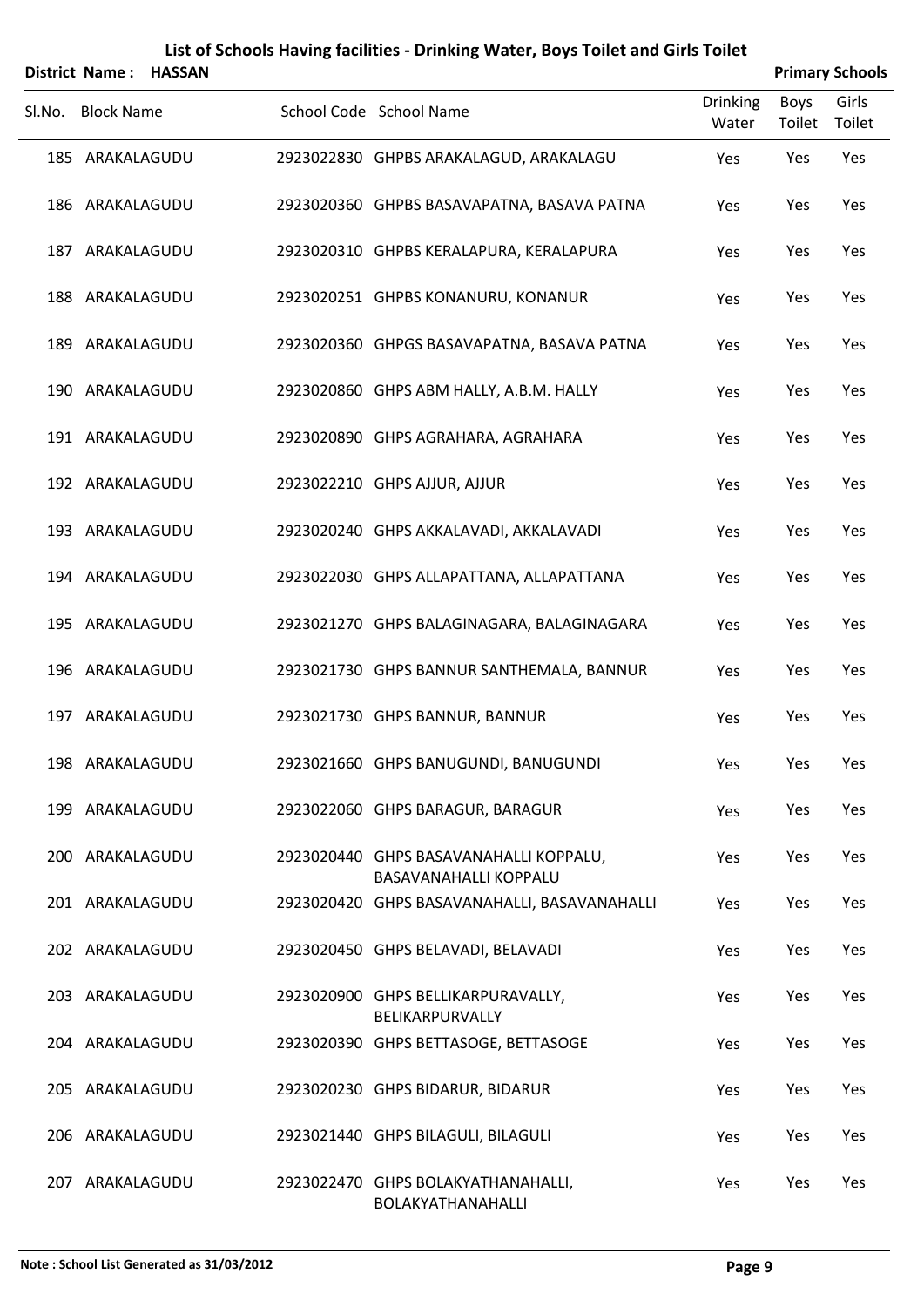|        |                   | District Name: HASSAN |                                                                     |                          |                | <b>Primary Schools</b> |
|--------|-------------------|-----------------------|---------------------------------------------------------------------|--------------------------|----------------|------------------------|
| SI.No. | <b>Block Name</b> |                       | School Code School Name                                             | <b>Drinking</b><br>Water | Boys<br>Toilet | Girls<br>Toilet        |
|        | 208 ARAKALAGUDU   |                       | 2923020430 GHPS BOODANUR, BOODANUR                                  | Yes                      | Yes            | Yes                    |
|        | 209 ARAKALAGUDU   |                       | 2923021280 GHPS BYCHANAHALLY, BYCHANAHALLY                          | Yes                      | Yes            | Yes                    |
|        | 210 ARAKALAGUDU   |                       | 2923020840 GHPS CHIKKABEMMATHI, CHIKKABEMMATHI                      | Yes                      | Yes            | Yes                    |
|        | 211 ARAKALAGUDU   |                       | 2923022760 GHPS CHIKKARAKALAGUDU COLONY,<br>CHIKKARAKALAGUDU COLONY | Yes                      | Yes            | Yes                    |
|        | 212 ARAKALAGUDU   |                       | 2923022750 GHPS CHIKKARAKALAGUDU,<br>CHIKKARAKALAGUD                | Yes                      | Yes            | Yes                    |
|        | 213 ARAKALAGUDU   |                       | 2923022220 GHPS DADADAHALLY, DADADAHALLY                            | Yes                      | Yes            | Yes                    |
|        | 214 ARAKALAGUDU   |                       | 2923022770 GHPS DARIKONGALALE, DARIKONGALALE                        | Yes                      | Yes            | Yes                    |
|        | 215 ARAKALAGUDU   |                       | 2923020820 GHPS DODDABEMMATHI, DODDABEMMATHI                        | Yes                      | Yes            | Yes                    |
|        | 216 ARAKALAGUDU   |                       | 2923021110 GHPS DODDAGAVANAHALLY,<br>DODDAGAVANAHALLY               | Yes                      | Yes            | Yes                    |
|        | 217 ARAKALAGUDU   |                       | 2923022110 GHPS DUMMI, DUMMI                                        | Yes                      | Yes            | Yes                    |
|        | 218 ARAKALAGUDU   |                       | 2923022830 GHPS FORT ARAKALAGUD, ARAKALAGU                          | Yes                      | Yes            | Yes                    |
|        | 219 ARAKALAGUDU   |                       | 2923021450 GHPS GANGUR, GANGUR                                      | Yes                      | Yes            | Yes                    |
|        | 220 ARAKALAGUDU   |                       | 2923021290 GHPS GANJALAGUD, GANJALAGUD                              | Yes                      | Yes            | Yes                    |
|        | 221 ARAKALAGUDU   |                       | 2923020400 GHPS GARUDANAHALLI, GARUDANAHALLI                        | Yes                      | Yes            | Yes                    |
|        | 222 ARAKALAGUDU   |                       | 2923021460 GHPS GOBBALIKAVAL, GOBBALI KAVAL                         | Yes                      | Yes            | Yes                    |
|        | 223 ARAKALAGUDU   |                       | 2923022480 GHPS H R P COLONY, H R P COLONY                          | Yes                      | Yes            | Yes                    |
|        | 224 ARAKALAGUDU   |                       | 2923021500 GHPS HAMPAPURA, HAMPAPURA                                | Yes                      | Yes            | Yes                    |
|        | 225 ARAKALAGUDU   |                       | 2923020880 GHPS HANAGALLU, HANAGALLU                                | Yes                      | Yes            | Yes                    |
|        | 226 ARAKALAGUDU   |                       | 2923020030 GHPS HANDRANGI, HANDRANGI                                | Yes                      | Yes            | Yes                    |
|        | 227 ARAKALAGUDU   |                       | 2923022400 GHPS HEBBALE, HEBBALE                                    | Yes                      | Yes            | Yes                    |
|        | 228 ARAKALAGUDU   |                       | 2923022070 GHPS HEGGADIHALLY, HEGGADIHALLY                          | Yes                      | Yes            | Yes                    |
|        | 229 ARAKALAGUDU   |                       | 2923020850 GHPS HENNUR KONGALALE, HENNUR<br>KONGALALE               | Yes                      | Yes            | Yes                    |
|        | 230 ARAKALAGUDU   |                       | 2923021150 GHPS HETHAGOWDANAHALLY,<br>HETHAGOWDANAHALLY             | Yes                      | Yes            | Yes                    |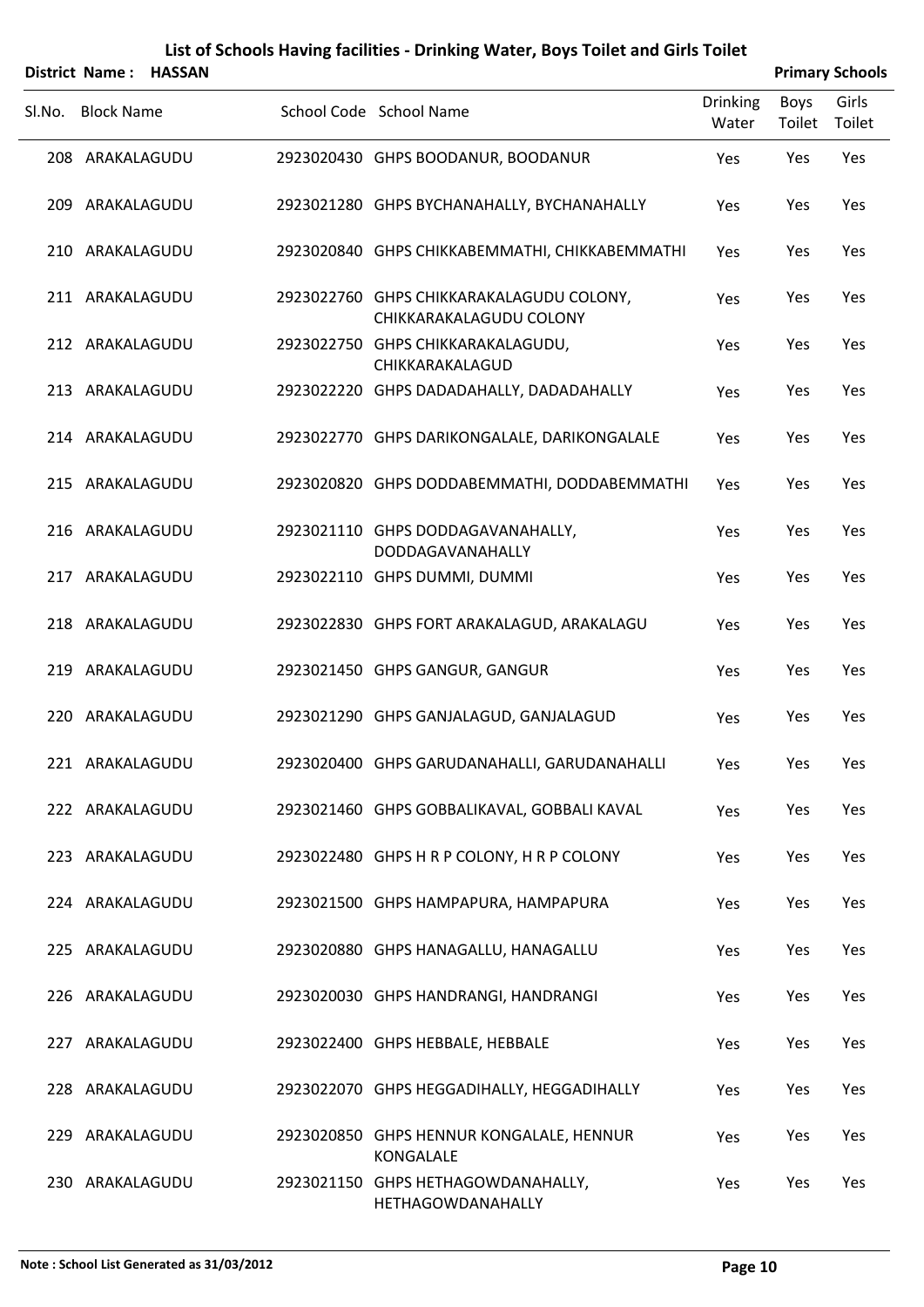|        |                   | District Name: HASSAN |                                                                |                          |                | <b>Primary Schools</b> |
|--------|-------------------|-----------------------|----------------------------------------------------------------|--------------------------|----------------|------------------------|
| Sl.No. | <b>Block Name</b> |                       | School Code School Name                                        | <b>Drinking</b><br>Water | Boys<br>Toilet | Girls<br>Toilet        |
|        | 231 ARAKALAGUDU   |                       | 2923020210 GHPS HIREHALLY, HIREHALLY                           | Yes                      | Yes            | Yes                    |
|        | 232 ARAKALAGUDU   |                       | 2923020800 GHPS HOLALAGODU, HOLALAGUDU                         | Yes                      | Yes            | Yes                    |
|        | 233 ARAKALAGUDU   |                       | 2923022890 GHPS HONNAVALLY, HONNAVALLY                         | Yes                      | Yes            | Yes                    |
|        | 234 ARAKALAGUDU   |                       | 2923021670 GHPS HOSANAGARA, HOSANAGARA                         | Yes                      | Yes            | Yes                    |
|        | 235 ARAKALAGUDU   |                       | 2923021900 GHPS HULIKAL, HULIKAL                               | Yes                      | Yes            | Yes                    |
|        | 236 ARAKALAGUDU   |                       | 2923022230 GHPS IBBDI, IBBDI                                   | Yes                      | Yes            | Yes                    |
|        | 237 ARAKALAGUDU   |                       | 2923021470 GHPS J HOSAHALLY, J HOSAHALLY                       | Yes                      | Yes            | Yes                    |
|        | 238 ARAKALAGUDU   |                       | 2923021700 GHPS K.ABBUR, K.ABBUR                               | Yes                      | Yes            | Yes                    |
|        | 239 ARAKALAGUDU   |                       | 2923020200 GHPS KABBALIKERE, KABBALIGERE                       | Yes                      | Yes            | Yes                    |
|        | 240 ARAKALAGUDU   |                       | 2923021680 GHPS KADANUR, KADANUR                               | Yes                      | Yes            | Yes                    |
|        | 241 ARAKALAGUDU   |                       | 2923020990 GHPS KADAVINAHOSAHALLY,<br><b>KADAVINAHOSAHALLY</b> | Yes                      | Yes            | Yes                    |
|        | 242 ARAKALAGUDU   |                       | 2923020330 GHPS KALENAHALLI, KALENAHALLI                       | Yes                      | Yes            | Yes                    |
| 243    | ARAKALAGUDU       |                       | 2923021300 GHPS KALLIMUDDANAHALLY,<br>KALLIMUDDANAHALLY        | Yes                      | Yes            | Yes                    |
|        | 244 ARAKALAGUDU   |                       | 2923022490 GHPS KANCHENAHALLY, KANCHENAHALLY                   | Yes                      | Yes            | Yes                    |
|        | 245 ARAKALAGUDU   |                       | 2923021910 GHPS KANIYAR, KANIYAR                               | Yes                      | Yes            | Yes                    |
|        | 246 ARAKALAGUDU   |                       | 2923020910 GHPS KARAHALLY, KARAHALLY                           | Yes                      | Yes            | Yes                    |
|        | 247 ARAKALAGUDU   |                       | 2923022910 GHPS KASHIPURA, KASHIPURA                           | Yes                      | Yes            | Yes                    |
|        | 248 ARAKALAGUDU   |                       | 2923021330 GHPS KATTEPURA, KATTEPURA                           | Yes                      | Yes            | Yes                    |
|        | 249 ARAKALAGUDU   |                       | 2923020190 GHPS KEREKODI, KEREKODI                             | Yes                      | Yes            | Yes                    |
|        | 250 ARAKALAGUDU   |                       | 2923020180 GHPS KESVATHUR, KESVATHUR                           | Yes                      | Yes            | Yes                    |
|        | 251 ARAKALAGUDU   |                       | 2923020920 GHPS KORATIKERE, KORATIKERE                         | Yes                      | Yes            | Yes                    |
|        | 252 ARAKALAGUDU   |                       | 2923021510 GHPS MADAPURA, MADAPURA                             | Yes                      | Yes            | Yes                    |
|        | 253 ARAKALAGUDU   |                       | 2923022240 GHPS MADIHALLY, MADIHALLY                           | Yes                      | Yes            | Yes                    |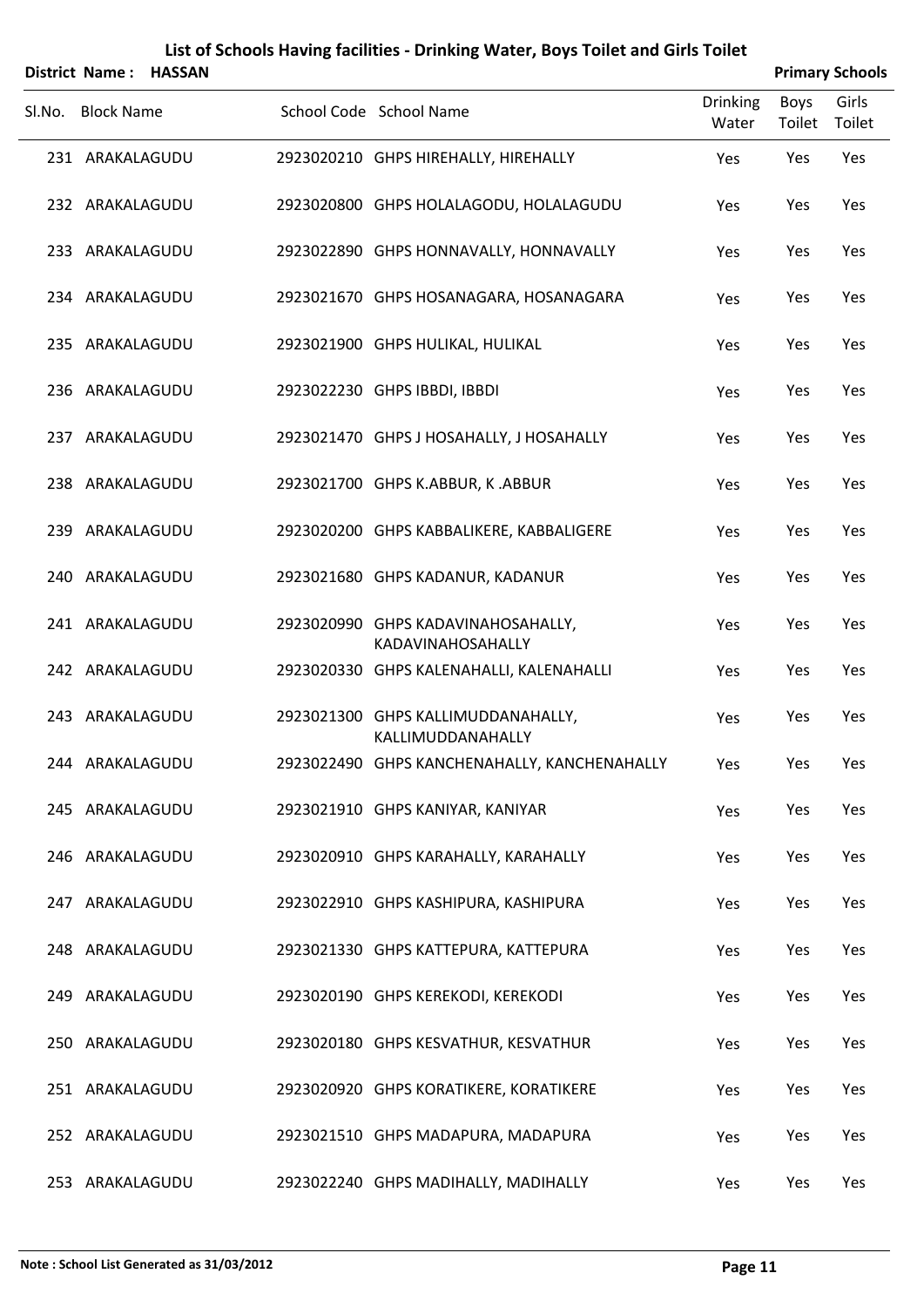|     |                   | District Name: HASSAN |                                                                       |                          |                       | <b>Primary Schools</b> |
|-----|-------------------|-----------------------|-----------------------------------------------------------------------|--------------------------|-----------------------|------------------------|
|     | Sl.No. Block Name |                       | School Code School Name                                               | <b>Drinking</b><br>Water | <b>Boys</b><br>Toilet | Girls<br>Toilet        |
|     | 254 ARAKALAGUDU   |                       | 2923020810 GHPS MAGALU, MAGALUU                                       | Yes                      | Yes                   | Yes                    |
|     | 255 ARAKALAGUDU   |                       | 2923020160 GHPS MAJJANAHALLY, MAJJANAHALLY                            | Yes                      | Yes                   | Yes                    |
|     | 256 ARAKALAGUDU   |                       | 2923021480 GHPS MALLINATHAPURA, MALLINATHAPURA                        | Yes                      | Yes                   | Yes                    |
|     | 257 ARAKALAGUDU   |                       | 2923021750 GHPS MALLIPATTANA, MALLIPATTANA                            | Yes                      | Yes                   | Yes                    |
|     | 258 ARAKALAGUDU   |                       | 2923020830 GHPS MASAVATHUR, MASAVATHUR                                | Yes                      | Yes                   | Yes                    |
|     | 259 ARAKALAGUDU   |                       | 2923020500 GHPS MUGALUR, MUGALUR                                      | Yes                      | Yes                   | Yes                    |
| 260 | ARAKALAGUDU       |                       | 2923022080 GHPS NILAVAGILU, NILAVAGILU                                | Yes                      | Yes                   | Yes                    |
|     | 261 ARAKALAGUDU   |                       | 2923022270 GHPS PARASANAHALLI, PARASANAHALLI                          | Yes                      | Yes                   | Yes                    |
|     | 262 ARAKALAGUDU   |                       | 2923022840 GHPS PETEMACHAGOWDANAHALLY,<br>PETEMACHAGOWDANAHALLY       | Yes                      | Yes                   | Yes                    |
|     | 263 ARAKALAGUDU   |                       | 2923021490 GHPS RAGIMARUR, RAGIMARUR                                  | Yes                      | Yes                   | Yes                    |
|     | 264 ARAKALAGUDU   |                       | 2923021430 GHPS RAMANATHAPURA, RAMANATHAPURA                          | Yes                      | Yes                   | Yes                    |
|     | 265 ARAKALAGUDU   |                       | 2923022850 GHPS SALAGERI, SALAGERI                                    | Yes                      | Yes                   | Yes                    |
|     | 266 ARAKALAGUDU   |                       | 2923022500 GHPS SHAMBUNATHAPURA,<br>SHAMBUNATHAPURA                   | Yes                      | Yes                   | Yes                    |
|     | 267 ARAKALAGUDU   |                       | 2923021710 GHPS SHEEGODU, SHEEGODU                                    | Yes                      | Yes                   | Yes                    |
|     | 268 ARAKALAGUDU   |                       | 2923020930 GHPS SIDDAPURA, SIDDAPURA                                  | Yes                      | Yes                   | Yes                    |
|     | 269 ARAKALAGUDU   |                       | 2923021920 GHPS SOMANAHALLY, SOMANAHALLY                              | Yes                      | Yes                   | Yes                    |
|     | 270 ARAKALAGUDU   |                       | 2923020170 GHPS SULUGODU SOMAWARA, SULUGODU<br>SOMAWARA               | Yes                      | Yes                   | Yes                    |
|     | 271 ARAKALAGUDU   |                       | 2923020150 GHPS TARAGALALE, TARAAGLALE                                | Yes                      | Yes                   | Yes                    |
|     | 272 ARAKALAGUDU   |                       | 2923022810 GHPS THEJUR, THEJURU                                       | Yes                      | Yes                   | Yes                    |
|     | 273 ARAKALAGUDU   |                       | 2923022510 GHPS VADDARAHALLI, VADDARAHALLI                            | Yes                      | Yes                   | Yes                    |
|     | 274 ARAKALAGUDU   |                       | 2923020140 GHPS VENKATEGOWDANAKOPPAL,<br><b>VENKATEGOWDANA KOPPAL</b> | Yes                      | Yes                   | Yes                    |
|     | 275 ARAKALAGUDU   |                       | 2923022140 GHPS YAGATI, YAGATI                                        | Yes                      | Yes                   | Yes                    |
|     | 276 ARAKALAGUDU   |                       | 2923022260 GHPS YALAGATHAVALLI, YALAGATHAVALLI                        | Yes                      | Yes                   | Yes                    |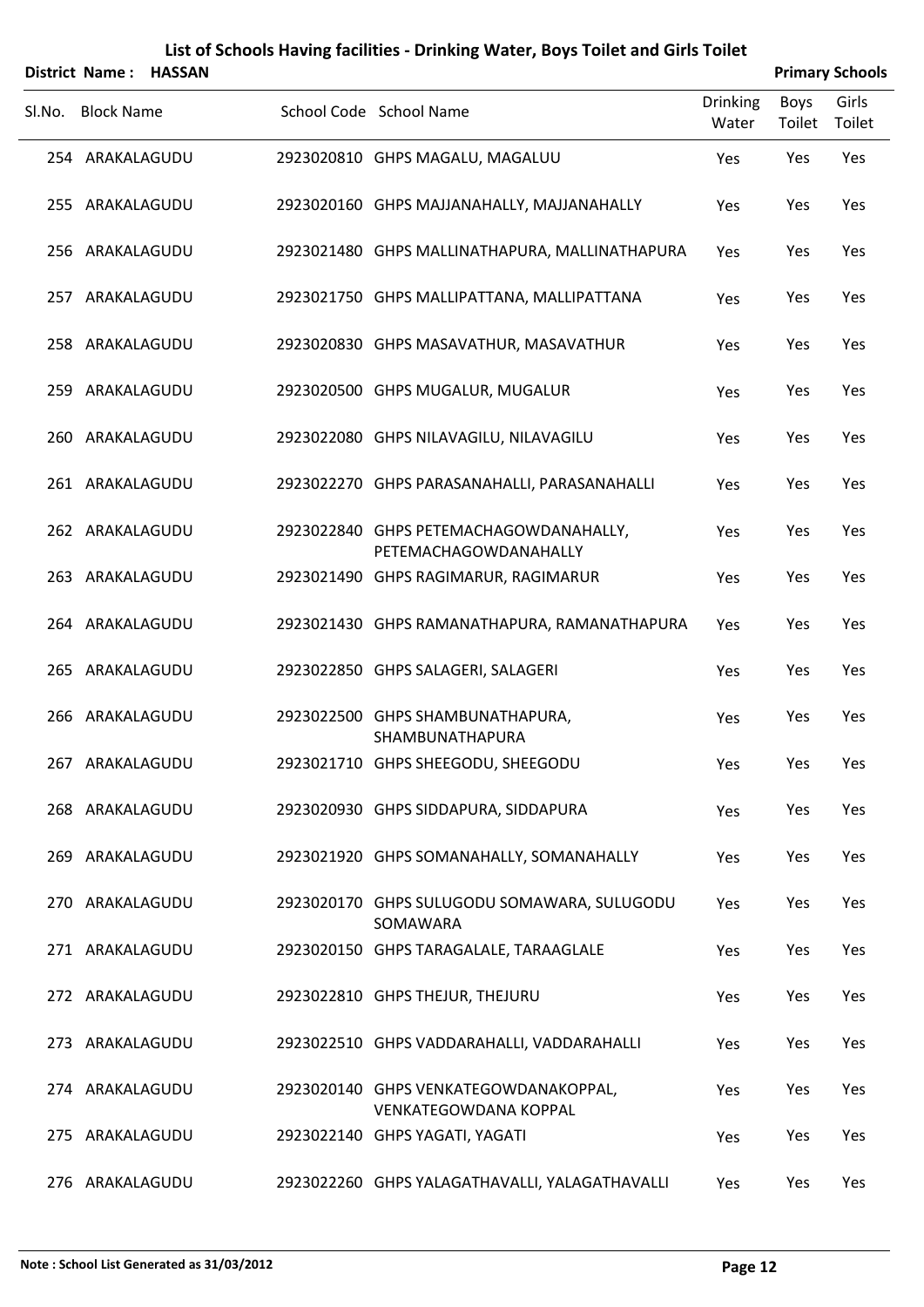|        |                   | District Name: HASSAN |                                                                       |                          |                | <b>Primary Schools</b> |
|--------|-------------------|-----------------------|-----------------------------------------------------------------------|--------------------------|----------------|------------------------|
| SI.No. | <b>Block Name</b> |                       | School Code School Name                                               | <b>Drinking</b><br>Water | Boys<br>Toilet | Girls<br>Toilet        |
|        | 277 ARAKALAGUDU   |                       | 2923021800 GLPS ALADAHALLI, ALADAHALLI                                | Yes                      | Yes            | Yes                    |
|        | 278 ARAKALAGUDU   |                       | 2923020610 GLPS AMBIGODANAHALLY,<br>AMBIGODANAHALLI                   | Yes                      | Yes            | Yes                    |
|        | 279 ARAKALAGUDU   |                       | 2923020600 GLPS ANKANAHALLY, ANKANAHALLY                              | Yes                      | Yes            | Yes                    |
|        | 280 ARAKALAGUDU   |                       | 2923022290 GLPS ANKANAYAKANAHALLY COLONY,<br>ANKANAYAKANAHALLI COLONY | Yes                      | Yes            | Yes                    |
|        | 281 ARAKALAGUDU   |                       | 2923022300 GLPS ANKANAYAKANAHALLYKAVAL,<br>VADDARAHALLY               | Yes                      | Yes            | Yes                    |
|        | 282 ARAKALAGUDU   |                       | 2923020040 GLPS ARASIKATTE KAVAL, ARASIKATTE KAVAL                    | Yes                      | Yes            | Yes                    |
|        | 283 ARAKALAGUDU   |                       | 2923020940 GLPS AREGALLU, AREGALLU                                    | Yes                      | Yes            | Yes                    |
|        | 284 ARAKALAGUDU   |                       | 2923020050 GLPS ATTIMARADAKOPPALU,<br>ATTIMARADAKOPPALU               | Yes                      | Yes            | Yes                    |
|        | 285 ARAKALAGUDU   |                       | 2923021880 GLPS BABBAGALALE, BABBAGALALE                              | Yes                      | Yes            | Yes                    |
|        | 286 ARAKALAGUDU   |                       | 2923022540 GLPS BANADAHALLI, BANADAHALLI                              | Yes                      | Yes            | Yes                    |
|        | 287 ARAKALAGUDU   |                       | 2923020620 GLPS BANDIGANAHALLY, BANDIGANAHALLY                        | Yes                      | Yes            | Yes                    |
|        | 288 ARAKALAGUDU   |                       | 2923021080 GLPS BASAVANAHALLY COLONY,<br><b>BASAVANAHALLY COLONY</b>  | Yes                      | Yes            | Yes                    |
|        | 289 ARAKALAGUDU   |                       | 2923020360 GLPS BEDARAKOPPAL, BASAVA PATNA                            | Yes                      | Yes            | Yes                    |
|        | 290 ARAKALAGUDU   |                       | 2923022550 GLPS BEEJAGATTA, BEEJAGATTA                                | Yes                      | Yes            | Yes                    |
|        | 291 ARAKALAGUDU   |                       | 2923022010 GLPS BETTADAHALLY, BETTADAHALLY                            | Yes                      | Yes            | Yes                    |
|        | 292 ARAKALAGUDU   |                       | 2923020950 GLPS BETTAGALALE, BETTAGALALE                              | Yes                      | Yes            | Yes                    |
|        | 293 ARAKALAGUDU   |                       | 2923022560 GLPS BIDIRUMALEKOPPALU,<br>BIDIRUMALEKOPPALU               | Yes                      | Yes            | Yes                    |
|        | 294 ARAKALAGUDU   |                       | 2923022090 GLPS BITTAGOWDANAHALLY,<br>BITTAGOWDANAHALLY               | Yes                      | Yes            | Yes                    |
|        | 295 ARAKALAGUDU   |                       | 2923020330 GLPS BORE KOPPALU, KALENAHALLI                             | Yes                      | Yes            | Yes                    |
|        | 296 ARAKALAGUDU   |                       | 2923022350 GLPS BYRAPURA, BYRAPURA                                    | Yes                      | Yes            | Yes                    |
|        | 297 ARAKALAGUDU   |                       | 2923021840 GLPS BYSUR, BYSUR                                          | Yes                      | Yes            | Yes                    |
|        | 298 ARAKALAGUDU   |                       | 2923020060 GLPS C ABBUR, C ABBUR                                      | Yes                      | Yes            | Yes                    |
|        | 299 ARAKALAGUDU   |                       | 2923021090 GLPS CHIKKAGAVANAHALLY,<br>CHIKKAGAVANAHALLY               | Yes                      | Yes            | Yes                    |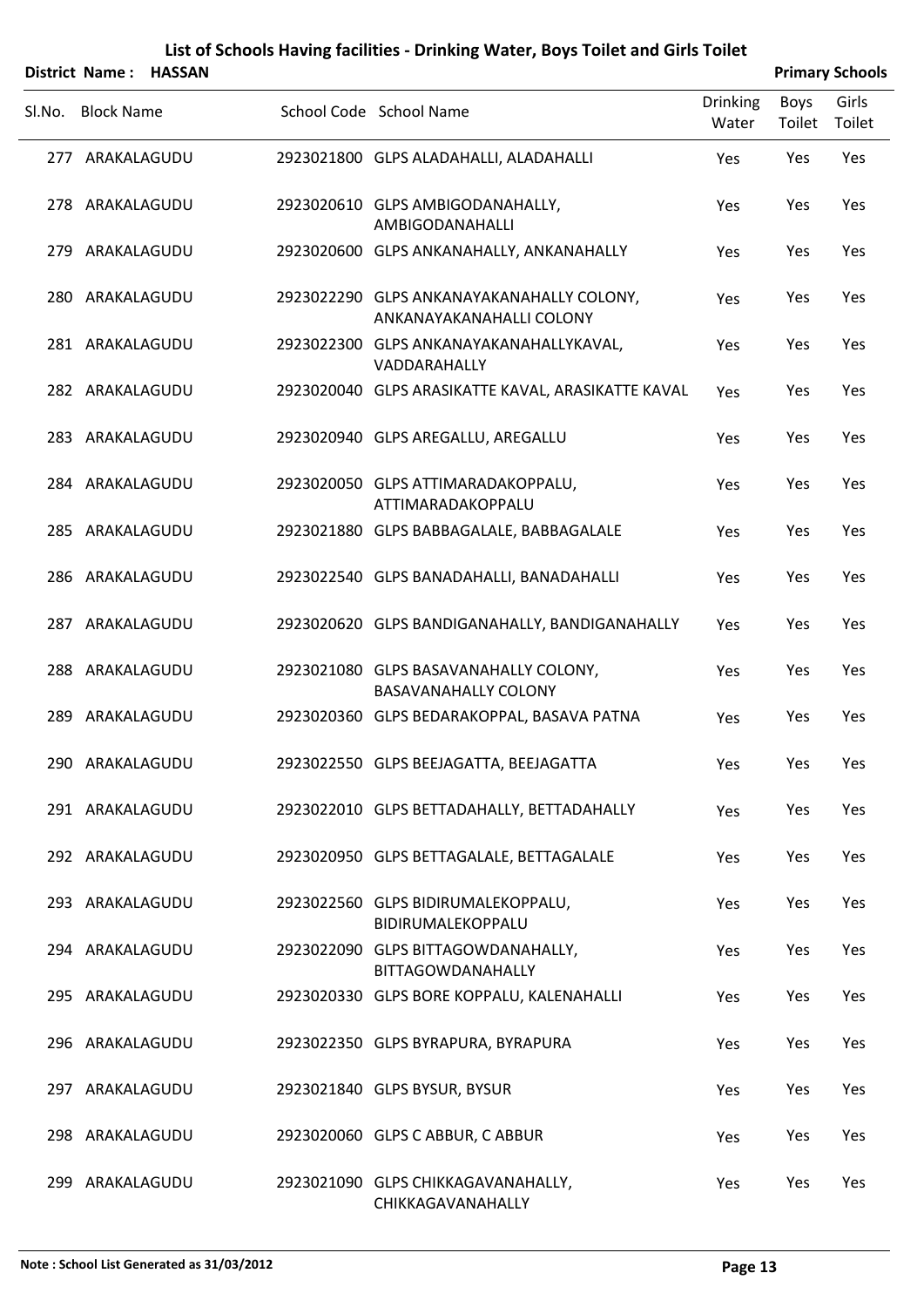|        |                   | District Name: HASSAN |                                                               |                          |                | <b>Primary Schools</b> |
|--------|-------------------|-----------------------|---------------------------------------------------------------|--------------------------|----------------|------------------------|
| SI.No. | <b>Block Name</b> |                       | School Code School Name                                       | <b>Drinking</b><br>Water | Boys<br>Toilet | Girls<br>Toilet        |
|        | 300 ARAKALAGUDU   |                       | 2923020070 GLPS CHIKKAHALLI, CHIKKAHALLI                      | Yes                      | Yes            | Yes                    |
|        | 301 ARAKALAGUDU   |                       | 2923021990 GLPS CHIKKAMAGGE, CHIKKAMAGGE                      | Yes                      | Yes            | Yes                    |
|        | 302 ARAKALAGUDU   |                       | 2923022000 GLPS CHIKKAMAGGEHOSUR,<br><b>CHIKKAMAGGEHOSUR</b>  | Yes                      | Yes            | Yes                    |
|        | 303 ARAKALAGUDU   |                       | 2923021100 GLPS CHIKKANAHALLY, CHIKKANAHALLY                  | Yes                      | Yes            | Yes                    |
|        | 304 ARAKALAGUDU   |                       | 2923021790 GLPS DADADAHALLY, DADADAHALLY                      | Yes                      | Yes            | Yes                    |
|        | 305 ARAKALAGUDU   |                       | 2923020630 GLPS DODDA BEMMATHI GRAMA,<br>DODDABEMMATHI GRAMA  | Yes                      | Yes            | Yes                    |
|        | 306 ARAKALAGUDU   |                       | 2923020970 GLPS DODDABOMMANAHALLY,<br>DODDABOMMANAHALLY       | Yes                      | Yes            | Yes                    |
|        | 307 ARAKALAGUDU   |                       | 2923020010 GLPS DODDAHALLY, DODDAHALLY                        | Yes                      | Yes            | Yes                    |
|        | 308 ARAKALAGUDU   |                       | 2923022860 GLPS DODDANAYAKANAKOPPALU,<br>DODDANAYAKANAKOPPALU | Yes                      | Yes            | Yes                    |
|        | 309 ARAKALAGUDU   |                       | 2923020430 GLPS DOMBURA KOPPALU, BOODANUR                     | Yes                      | Yes            | Yes                    |
|        | 310 ARAKALAGUDU   |                       | 2923022120 GLPS DUMMIKAVAL, DUMMIKAVAL                        | Yes                      | Yes            | Yes                    |
|        | 311 ARAKALAGUDU   |                       | 2923022100 GLPS DUMMIKOPPAL, DUMMIKOPPAL                      | Yes                      | Yes            | Yes                    |
|        | 312 ARAKALAGUDU   |                       | 2923022570 GLPS GANDINAGARA, GANDINAGARA                      | Yes                      | Yes            | Yes                    |
|        | 313 ARAKALAGUDU   |                       | 2923021420 GLPS GANGUR KOPPALU, GANGUR KOPPALU                | Yes                      | Yes            | Yes                    |
|        | 314 ARAKALAGUDU   |                       | 2923020640 GLPS GERUKUPPE, GERUKUPPE                          | Yes                      | Yes            | Yes                    |
|        | 315 ARAKALAGUDU   |                       | 2923021320 GLPS GOBBALI, GOBBALI                              | Yes                      | Yes            | Yes                    |
|        | 316 ARAKALAGUDU   |                       | 2923021120 GLPS GORAVANAHALLY, GORAVANAHALLY                  | Yes                      | Yes            | Yes                    |
|        | 317 ARAKALAGUDU   |                       | 2923020100 GLPS GOREDINNE, GOREDINNE                          | Yes                      | Yes            | Yes                    |
|        | 318 ARAKALAGUDU   |                       | 2923020580 GLPS HANGALHOSUR, HANGALHOSUR                      | Yes                      | Yes            | Yes                    |
|        | 319 ARAKALAGUDU   |                       | 2923020570 GLPS HANGALKOPPAL, HANGALKOPPALU                   | Yes                      | Yes            | Yes                    |
|        | 320 ARAKALAGUDU   |                       | 2923020560 GLPS HANIMARANAHALLI,<br>HANIMARANAHALLI           | Yes                      | Yes            | Yes                    |
|        | 321 ARAKALAGUDU   |                       | 2923021130 GLPS HARADUR, HARADUR                              | Yes                      | Yes            | Yes                    |
|        | 322 ARAKALAGUDU   |                       | 2923021140 GLPS HARADURPURA, HARADURPURA                      | Yes                      | Yes            | Yes                    |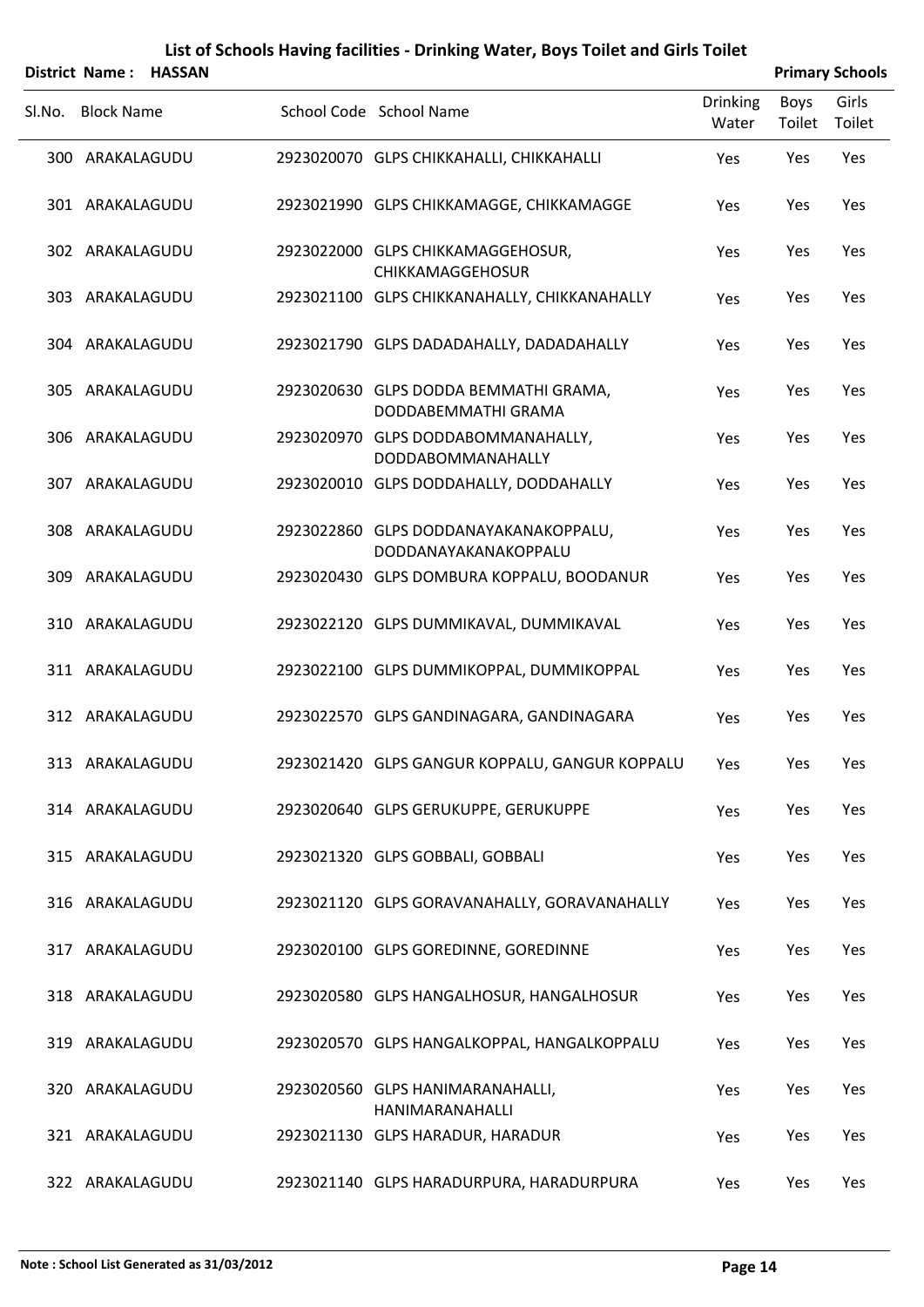|        | District Name: HASSAN |                                                                     |                          |                | <b>Primary Schools</b> |
|--------|-----------------------|---------------------------------------------------------------------|--------------------------|----------------|------------------------|
| SI.No. | <b>Block Name</b>     | School Code School Name                                             | <b>Drinking</b><br>Water | Boys<br>Toilet | Girls<br>Toilet        |
|        | 323 ARAKALAGUDU       | 2923021360 GLPS HARALAHALLY, HARALAHALLY                            | Yes                      | Yes            | Yes                    |
|        | 324 ARAKALAGUDU       | 2923022380 GLPS HEBBALE COLONY, HEBBALECOLONY                       | Yes                      | Yes            | Yes                    |
|        | 325 ARAKALAGUDU       | 2923020260 GLPS HEGGATHUR, HEGGATHUR                                | Yes                      | Yes            | Yes                    |
|        | 326 ARAKALAGUDU       | 2923020110 GLPS HEGGATURUKOPPALU,<br>HEGGATURUKOPPALU               | Yes                      | Yes            | Yes                    |
|        | 327 ARAKALAGUDU       | 2923021150 GLPS HETHAGOWDANAHALLY COLONY,<br>HETHAGOWDANAHALLY      | Yes                      | Yes            | Yes                    |
|        | 328 ARAKALAGUDU       | 2923021830 GLPS HIPPALI, HIPPALI                                    | Yes                      | Yes            | Yes                    |
|        | 329 ARAKALAGUDU       | 2923020980 GLPS HODENUR, HODENUR                                    | Yes                      | Yes            | Yes                    |
|        | 330 ARAKALAGUDU       | 2923020020 GLPS HONAGANAHALLY, HONAGANAHALLY                        | Yes                      | Yes            | Yes                    |
|        | 331 ARAKALAGUDU       | 2923020650 GLPS HONDARAVALLY, HONDARAVALLY                          | Yes                      | Yes            | Yes                    |
|        | 332 ARAKALAGUDU       | 2923022410 GLPS HONNAGOWDANAHALLY,<br>HONNAGOWDANAHALLY             | Yes                      | Yes            | Yes                    |
|        | 333 ARAKALAGUDU       | 2923020320 GLPS HONNENAHALLY, HONNENAHALLI                          | Yes                      | Yes            | Yes                    |
|        | 334 ARAKALAGUDU       | 2923022040 GLPS HULIKAL SIDDAPURA, HULIKAL<br><b>SIDDAPURA</b>      | Yes                      | Yes            | Yes                    |
|        | 335 ARAKALAGUDU       | 2923022420 GLPS HULLANGALA COLONY, HULLANGALA<br>COLONY             | Yes                      | Yes            | Yes                    |
|        | 336 ARAKALAGUDU       | 2923022130 GLPS ILLAHALLI, ILLAHALLI                                | Yes                      | Yes            | Yes                    |
|        | 337 ARAKALAGUDU       | 2923020660 GLPS ITHAPATTANA, ITHAPATTANA                            | Yes                      | Yes            | Yes                    |
|        | 338 ARAKALAGUDU       | 2923022150 GLPS JODIVADDARAHALLI,<br><b>JODIVADDARAHALLI</b>        | Yes                      | Yes            | Yes                    |
|        | 339 ARAKALAGUDU       | 2923022160 GLPS JODIVADDARAHALLY COLONY,<br>JODIVADDARAHALLI COLONY | Yes                      | Yes            | Yes                    |
|        | 340 ARAKALAGUDU       | 2923020090 GLPS K SHED, K SHED                                      | Yes                      | Yes            | Yes                    |
|        | 341 ARAKALAGUDU       | 2923020200 GLPS KABBALIGERE GRAMA, KABBALIGERE                      | Yes                      | Yes            | Yes                    |
|        | 342 ARAKALAGUDU       | 2923021010 GLPS KADANOOR KOPPALU, KADANOOR<br><b>KOPPALU</b>        | Yes                      | Yes            | Yes                    |
|        | 343 ARAKALAGUDU       | 2923020990 GLPS KADAVINA HOSAHALLY GATE,<br>KADAVINAHOSAHALLY       | Yes                      | Yes            | Yes                    |
|        | 344 ARAKALAGUDU       | 2923020670 GLPS KAKODANAHALLY, KAKODANAHALLY                        | Yes                      | Yes            | Yes                    |
|        | 345 ARAKALAGUDU       | 2923022600 GLPS KALLURU, KALLURU                                    | Yes                      | Yes            | Yes                    |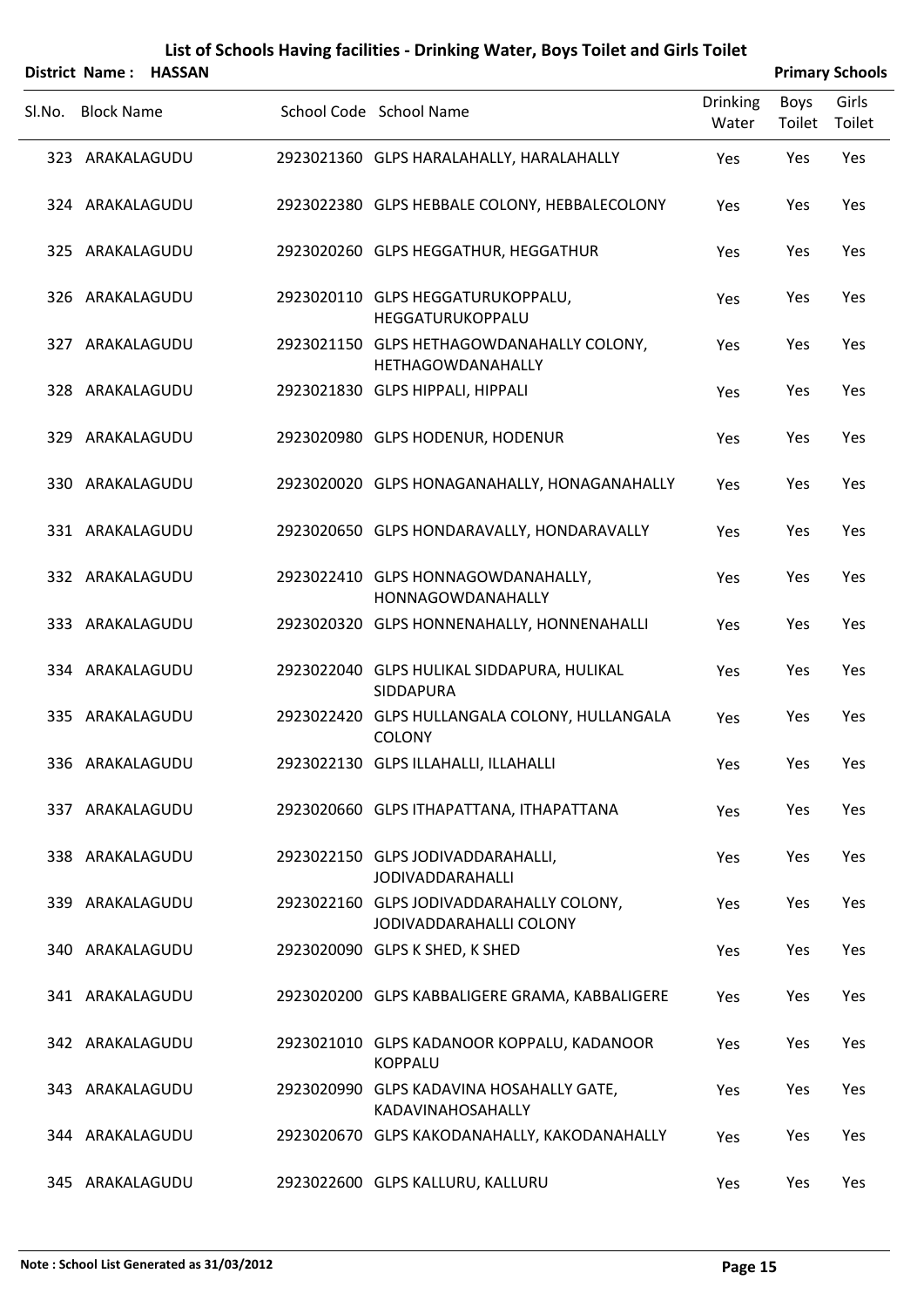|        | <b>District Name:</b> | <b>HASSAN</b> |                                                        |                          |                | <b>Primary Schools</b> |
|--------|-----------------------|---------------|--------------------------------------------------------|--------------------------|----------------|------------------------|
| Sl.No. | <b>Block Name</b>     |               | School Code School Name                                | <b>Drinking</b><br>Water | Boys<br>Toilet | Girls<br>Toilet        |
|        | 346 ARAKALAGUDU       |               | 2923020350 GLPS KANANAKOPPALU, KANANAKOPPALU           | Yes                      | Yes            | Yes                    |
|        | 347 ARAKALAGUDU       |               | 2923021520 GLPS KANTAPURA, KANTAPURA                   | Yes                      | Yes            | Yes                    |
|        | 348 ARAKALAGUDU       |               | 2923021000 GLPS KANTENAHALLY, KANTENAHALLY             | Yes                      | Yes            | Yes                    |
|        | 349 ARAKALAGUDU       |               | 2923020550 GLPS KARAHALLY KOPPALU,<br>KARAHALLYKOPPALU | Yes                      | Yes            | Yes                    |
|        | 350 ARAKALAGUDU       |               | 2923020080 GLPS KARGAL, KARGAL                         | Yes                      | Yes            | Yes                    |
|        | 351 ARAKALAGUDU       |               | 2923021340 GLPS KATYALUBORY, KATYALUBORY               | Yes                      | Yes            | Yes                    |
|        | 352 ARAKALAGUDU       |               | 2923021890 GLPS KELAGALALE, KELAGALALE                 | Yes                      | Yes            | Yes                    |
|        | 353 ARAKALAGUDU       |               | 2923022610 GLPS KENDINNEKAVAL, KENDINNEKAVAL           | Yes                      | Yes            | Yes                    |
|        | 354 ARAKALAGUDU       |               | 2923021170 GLPS KESHAVAPURA, KESHAVAPURA               | Yes                      | Yes            | Yes                    |
|        | 355 ARAKALAGUDU       |               | 2923021980 GLPS KODAKAHALLY, KODAKAHALLY               | Yes                      | Yes            | Yes                    |
|        | 356 ARAKALAGUDU       |               | 2923020680 GLPS KOLLANGI, KOLLANGI                     | Yes                      | Yes            | Yes                    |
|        | 357 ARAKALAGUDU       |               | 2923020280 GLPS KONAPURA, KONAPURA                     | Yes                      | Yes            | Yes                    |
|        | 358 ARAKALAGUDU       |               | 2923020540 GLPS KOONANAKOPPALU,<br>KOONANAKOPPALU      | Yes                      | Yes            | Yes                    |
|        | 359 ARAKALAGUDU       |               | 2923020530 GLPS KORATIKERE KAVAL, KORATIKERE KAVAL     | Yes                      | Yes            | Yes                    |
|        | 360 ARAKALAGUDU       |               | 2923020510 GLPS KOTEKARPURAVALLY,<br>KOTEKARPURAVALLI  | Yes                      | Yes            | Yes                    |
|        | 361 ARAKALAGUDU       |               | 2923021760 GLPS KOTI, KOTI                             | Yes                      | Yes            | Yes                    |
|        | 362 ARAKALAGUDU       |               | 2923022820 GLPS KYATHANAHALLY, KYATHANAHALLY           | Yes                      | Yes            | Yes                    |
|        | 363 ARAKALAGUDU       |               | 2923020120 GLPS LAKKANAHALLI, LAKKANAHALLI             | Yes                      | Yes            | Yes                    |
|        | 364 ARAKALAGUDU       |               | 2923021970 GLPS LAKSHMIPURA, LAKSHMIPURA               | Yes                      | Yes            | Yes                    |
|        | 365 ARAKALAGUDU       |               | 2923020700 GLPS LINGADAHALLY, LINGADAHALLY             | Yes                      | Yes            | Yes                    |
|        | 366 ARAKALAGUDU       |               | 2923020520 GLPS LINGAPURA, LINGAPURA                   | Yes                      | Yes            | Yes                    |
|        | 367 ARAKALAGUDU       |               | 2923021810 GLPS MADALAPURA, MADALAPURA                 | Yes                      | Yes            | Yes                    |
|        | 368 ARAKALAGUDU       |               | 2923020710 GLPS MADANUR, MADANUR                       | Yes                      | Yes            | Yes                    |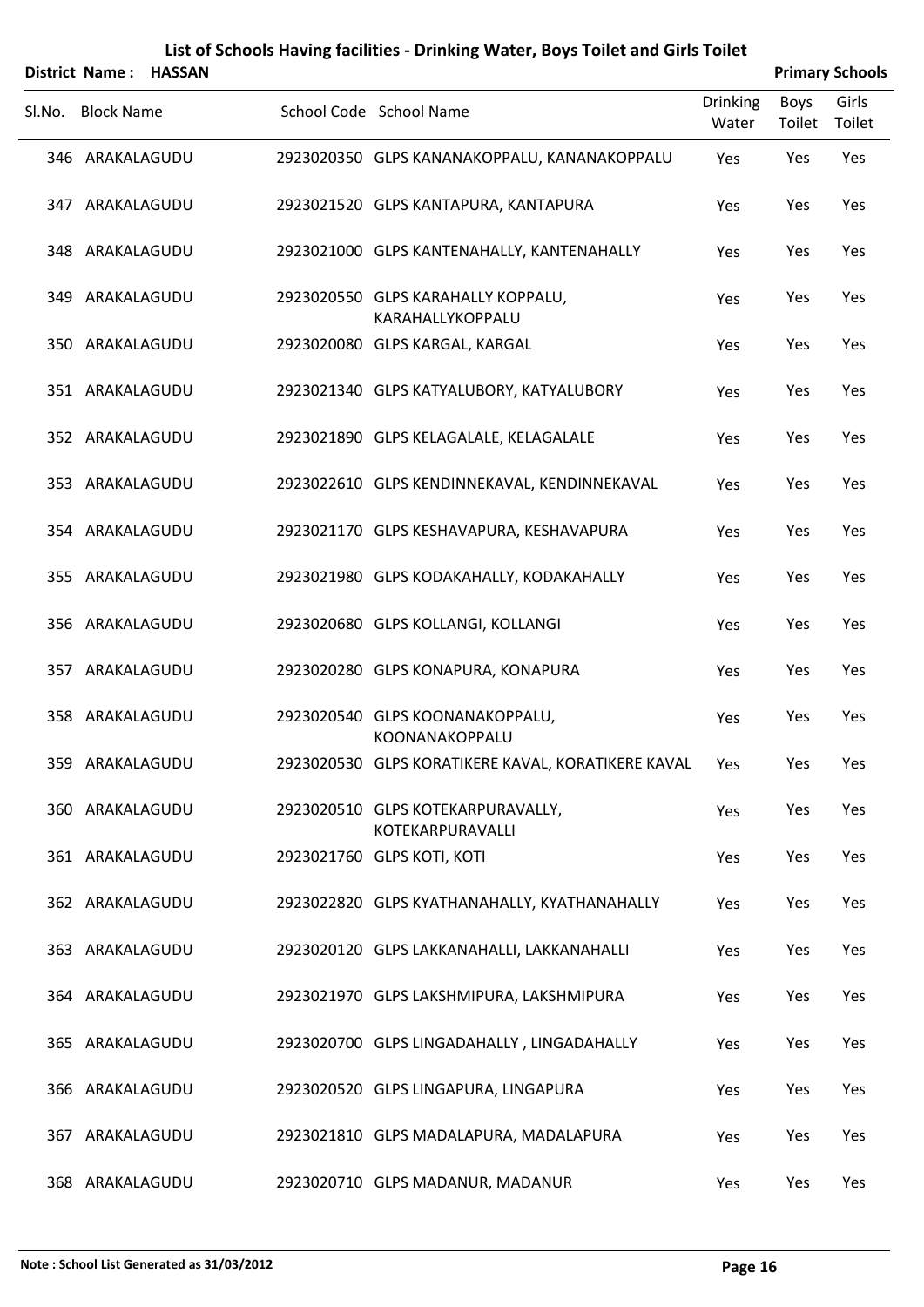|        |                   | District Name: HASSAN |                                                             |                          |                | <b>Primary Schools</b> |
|--------|-------------------|-----------------------|-------------------------------------------------------------|--------------------------|----------------|------------------------|
| SI.No. | <b>Block Name</b> |                       | School Code School Name                                     | <b>Drinking</b><br>Water | Boys<br>Toilet | Girls<br>Toilet        |
|        | 369 ARAKALAGUDU   |                       | 2923022630 GLPS MADAPURA, MADAPURA                          | Yes                      | Yes            | Yes                    |
|        | 370 ARAKALAGUDU   |                       | 2923021960 GLPS MADIKE HOSAHALLI,<br><b>MADIKEHOSAHALLI</b> | Yes                      | Yes            | Yes                    |
|        | 371 ARAKALAGUDU   |                       | 2923021950 GLPS MAGGEKAVAL, MAGGEKAVAL                      | Yes                      | Yes            | Yes                    |
|        | 372 ARAKALAGUDU   |                       | 2923021860 GLPS MAGODU, MAGODU                              | Yes                      | Yes            | Yes                    |
|        | 373 ARAKALAGUDU   |                       | 2923020130 GLPS MALENAHALLY, MALENAHALLY                    | Yes                      | Yes            | Yes                    |
|        | 374 ARAKALAGUDU   |                       | 2923021370 GLPS MALLARAJAPATTANA,<br>MALLARAJAPATTANA       | Yes                      | Yes            | Yes                    |
|        | 375 ARAKALAGUDU   |                       | 2923020510 GLPS MALLE KOPPALU, KOTEKARPURAVALLI             | Yes                      | Yes            | Yes                    |
|        | 376 ARAKALAGUDU   |                       | 2923021180 GLPS MALLITHAMMANAHALLY,<br>MALLITHAMMANAHALLY   | Yes                      | Yes            | Yes                    |
|        | 377 ARAKALAGUDU   |                       | 2923022440 GLPS MARADI, MARADI                              | Yes                      | Yes            | Yes                    |
|        | 378 ARAKALAGUDU   |                       | 2923020730 GLPS MARAGOWDANAHALLI,<br>MARAGOWDANAHALLI       | Yes                      | Yes            | Yes                    |
|        | 379 ARAKALAGUDU   |                       | 2923021190 GLPS MARATIUPPAR KOPPALU,<br>MARATIUPPARAKOPPALU | Yes                      | Yes            | Yes                    |
|        | 380 ARAKALAGUDU   |                       | 2923022170 GLPS MARITHAMMANAHALLY,<br>MARITHAMMANAHALLY     | Yes                      | Yes            | Yes                    |
|        | 381 ARAKALAGUDU   |                       | 2923021530 GLPS MATHIGODU, MATHIGODU                        | Yes                      | Yes            | Yes                    |
|        | 382 ARAKALAGUDU   |                       | 2923021780 GLPS MATHRA, MATHRA                              | Yes                      | Yes            | Yes                    |
|        | 383 ARAKALAGUDU   |                       | 2923022660 GLPS MOKALI, MOKALI                              | Yes                      | Yes            | Yes                    |
|        | 384 ARAKALAGUDU   |                       | 2923021930 GLPS MUDAGANUR, MUDAGANUR                        | Yes                      | Yes            | Yes                    |
|        | 385 ARAKALAGUDU   |                       | 2923021540 GLPS MUDALAKOPPALU, MUDALAKOPPALU                | Yes                      | Yes            | Yes                    |
|        | 386 ARAKALAGUDU   |                       | 2923021940 GLPS MUDDANAHALLI, MUDDANAHALLI                  | Yes                      | Yes            | Yes                    |
|        | 387 ARAKALAGUDU   |                       | 2923020380 GLPS MULEHOSAHALLI, MULEHOSAHALLI                | Yes                      | Yes            | Yes                    |
|        | 388 ARAKALAGUDU   |                       | 2923020740 GLPS MUSAVATHUR KOPPALU,<br>MUSAVATHUR KOPPALU   | Yes                      | Yes            | Yes                    |
|        | 389 ARAKALAGUDU   |                       | 2923020490 GLPS MUTHUGADAHOSUR,<br>MUTHUGADAHOSUR           | Yes                      | Yes            | Yes                    |
|        | 390 ARAKALAGUDU   |                       | 2923020300 GLPS NANDIGOWDANA KOPPAL,<br>NANDIGOWDANA KOPPAL | Yes                      | Yes            | Yes                    |
|        | 391 ARAKALAGUDU   |                       | 2923020290 GLPS NEHARUNAGARA, NEHARU NAGARA                 | Yes                      | Yes            | Yes                    |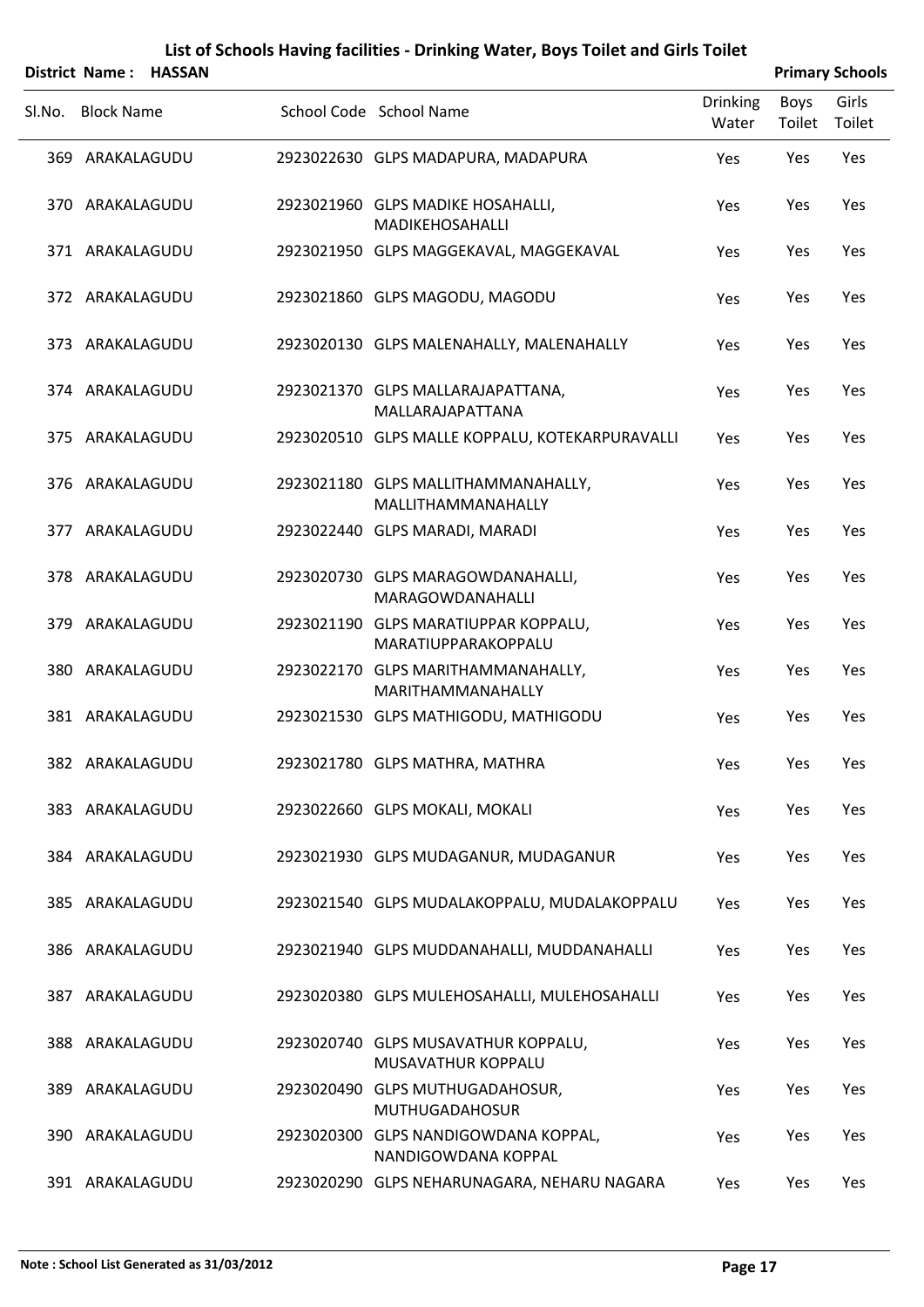|        | District Name: HASSAN |                                                               |                          |                | <b>Primary Schools</b> |
|--------|-----------------------|---------------------------------------------------------------|--------------------------|----------------|------------------------|
| Sl.No. | <b>Block Name</b>     | School Code School Name                                       | <b>Drinking</b><br>Water | Boys<br>Toilet | Girls<br>Toilet        |
|        | 392 ARAKALAGUDU       | 2923022460 GLPS NERALAHALLY, NERALAHALLY                      | Yes                      | Yes            | Yes                    |
|        | 393 ARAKALAGUDU       | 2923021550 GLPS PADUVALAKOPPALU,<br>PADUVALAKOPPALU           | Yes                      | Yes            | Yes                    |
|        | 394 ARAKALAGUDU       | 2923020770 GLPS RAJARAMAPURA, RAJARAMPURA                     | Yes                      | Yes            | Yes                    |
|        | 395 ARAKALAGUDU       | 2923021380 GLPS RAMANAKOPPALU, RAMANAKOPPALU                  | Yes                      | Yes            | Yes                    |
|        | 396 ARAKALAGUDU       | 2923021430 GLPS RAMANATHAPURA, RAMANATHAPURA                  | Yes                      | Yes            | Yes                    |
|        | 397 ARAKALAGUDU       | 2923021020 GLPS RANGANATHAPURA, BEERANAHALLY<br><b>KAVAL</b>  | Yes                      | Yes            | Yes                    |
|        | 398 ARAKALAGUDU       | 2923022180 GLPS RANGAPURA, RANGAPURA                          | Yes                      | Yes            | Yes                    |
|        | 399 ARAKALAGUDU       | 2923022690 GLPS SALUGOPPALU, SALLUGOPPALU                     | Yes                      | Yes            | Yes                    |
|        | 400 ARAKALAGUDU       | 2923022190 GLPS SANAVINAKUPPE, SANAVINAKUPPE                  | Yes                      | Yes            | Yes                    |
|        | 401 ARAKALAGUDU       | 2923020990 GLPS SANNAKKI GOWDANA KOPPAL,<br>KADAVINAHOSAHALLY | Yes                      | Yes            | Yes                    |
|        | 402 ARAKALAGUDU       | 2923020480 GLPS SEEBAHALLY, SEEBAHALLY                        | Yes                      | Yes            | Yes                    |
|        | 403 ARAKALAGUDU       | 2923021390 GLPS SHIRADANAHALLY, SHIRADANAHALLY                | Yes                      | Yes            | Yes                    |
|        | 404 ARAKALAGUDU       | 2923022200 GLPS SHYANUBHOGANAHALLY,<br>SHYANUBHOGANAHALLY     | Yes                      | Yes            | Yes                    |
|        | 405 ARAKALAGUDU       | 2923021030 GLPS SIDDAPUR GATE, SIDDAPURA GATE                 | Yes                      | Yes            | Yes                    |
|        | 406 ARAKALAGUDU       | 2923020780 GLPS SINGANAKUPPE, SINGANAKUPPE                    | Yes                      | Yes            | Yes                    |
|        | 407 ARAKALAGUDU       | 2923021560 GLPS SUBBEDARANAKOPPALU,<br>SUBEDARANAKOPPALU      | Yes                      | Yes            | Yes                    |
|        | 408 ARAKALAGUDU       | 2923021431 GLPS SUBRAMANYA NAGARA,<br>RAMANATHAPURA           | Yes                      | Yes            | Yes                    |
|        | 409 ARAKALAGUDU       | 2923022710 GLPS TEJURUKOPPALU, TEJURUKOPPALU                  | Yes                      | Yes            | Yes                    |
|        | 410 ARAKALAGUDU       | 2923020470 GLPS THATTAVALU, THATTAVALU                        | Yes                      | Yes            | Yes                    |
|        | 411 ARAKALAGUDU       | 2923022700 GLPS THATTEKERE, THATTEKERE                        | Yes                      | Yes            | Yes                    |
|        | 412 ARAKALAGUDU       | 2923020790 GLPS THAVAREKERE KOPPALU,<br>THAVAREKERE KOPPALU   | Yes                      | Yes            | Yes                    |
|        | 413 ARAKALAGUDU       | 2923021040 GLPS ULLENAHALLI, ULLENAHALLI                      | <b>Yes</b>               | Yes            | Yes                    |
|        | 414 ARAKALAGUDU       | 2923021400 GLPS UPPARAKOPPALU, UPPARAKOPPALU                  | Yes                      | Yes            | Yes                    |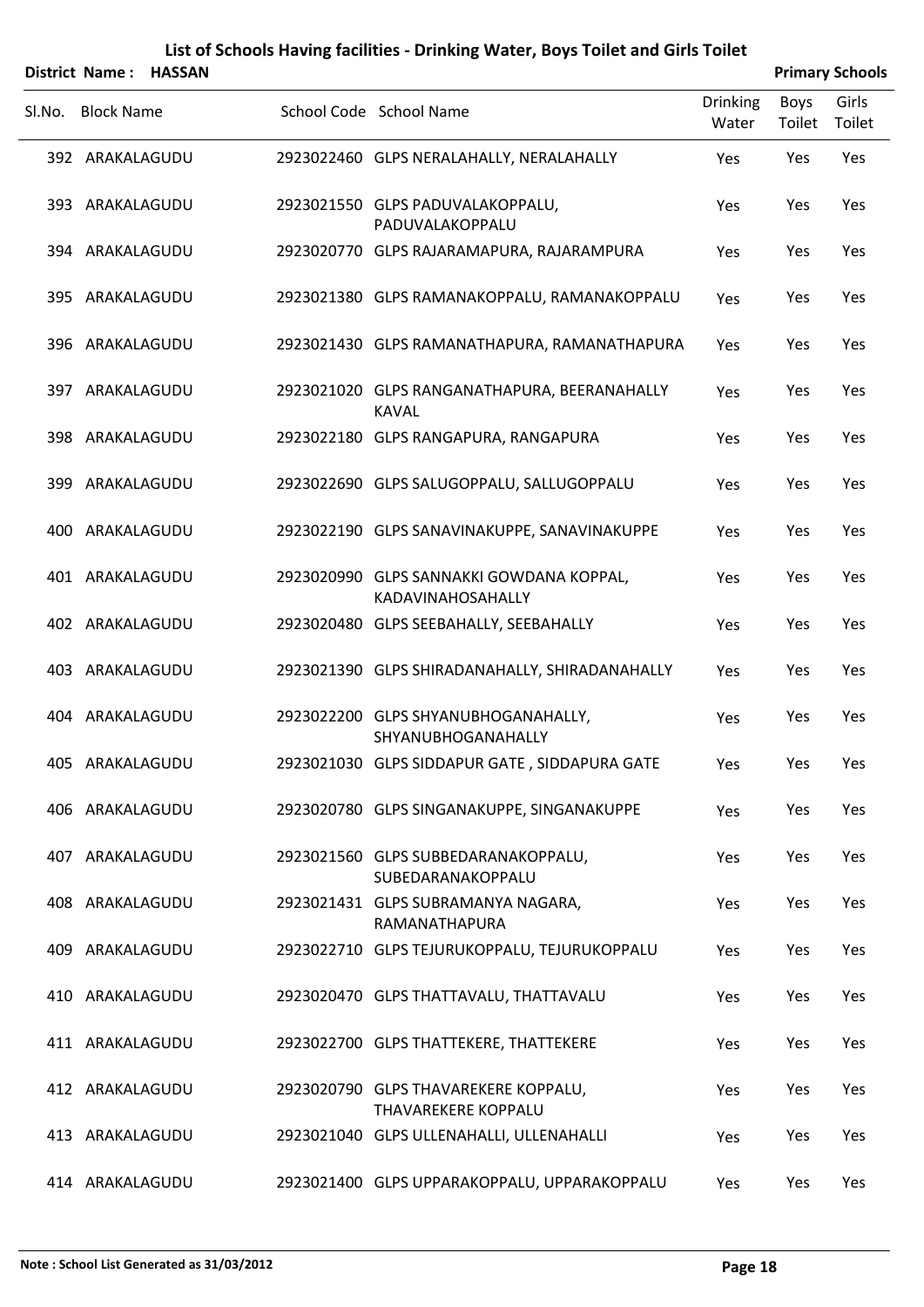|        |                   | District Name: HASSAN |                                                           |                          |                | <b>Primary Schools</b> |
|--------|-------------------|-----------------------|-----------------------------------------------------------|--------------------------|----------------|------------------------|
| Sl.No. | <b>Block Name</b> |                       | School Code School Name                                   | <b>Drinking</b><br>Water | Boys<br>Toilet | Girls<br>Toilet        |
|        | 415 ARAKALAGUDU   |                       | 2923020270 GLPS VADAVANAHOSAHALLY,<br>VADAVANAHOSAHALLY   | Yes                      | Yes            | Yes                    |
|        | 416 ARAKALAGUDU   |                       | 2923021570 GLPS VADDARAHALLY, VADDARAHALLY                | Yes                      | Yes            | Yes                    |
|        | 417 ARAKALAGUDU   |                       | 2923021050 GLPS VENKATESHPUR, VENKATESHPUR<br>RAMANEHALLY | Yes                      | Yes            | Yes                    |
|        | 418 ARAKALAGUDU   |                       | 2923022730 GLPS VIJAPURA COLONY, VIJAPURA COLONY          | Yes                      | Yes            | Yes                    |
| 419    | ARAKALAGUDU       |                       | 2923021410 GLPS YALADAHALLY, YALADAHALLY                  | Yes                      | Yes            | Yes                    |
|        | 420 ARAKALAGUDU   |                       | 2923022050 GMHPS DODDAMAGGE, DODDAMAGGE                   | Yes                      | Yes            | Yes                    |
|        | 421 ARAKALAGUDU   |                       | 2923020250 GOVT HIGHER PRI GIRLS SCHOOL, KONANUR          | Yes                      | Yes            | Yes                    |
|        | 422 ARAKALAGUDU   |                       | 2923020630 GUHPS ABM HALLY, DODDABEMMATHI<br><b>GRAMA</b> | Yes                      | Yes            | Yes                    |
| 423    | ARAKALAGUDU       |                       | 2923022830 GUHPS ARAKALAGUD, ARAKALAGU                    | Yes                      | Yes            | Yes                    |
|        | 424 ARAKALAGUDU   |                       | 2923020250 GUHPS KONANUR, KONANUR                         | Yes                      | Yes            | Yes                    |
| 425    | ARAKALAGUDU       |                       | 2923022831 GULPGS ARAKALAGUD, ARAKALAGU                   | Yes                      | Yes            | Yes                    |
|        | 426 ARAKALAGUDU   |                       | 2923020030 GULPS HANDRANGI, HANDRANGI                     | Yes                      | Yes            | Yes                    |
| 427    | ARAKALAGUDU       |                       | 2923020800 GULPS HOLALAGUDU, HOLALAGUDU                   | Yes                      | Yes            | Yes                    |
|        | 428 ARAKALAGUDU   |                       | 2923021910 GULPS KANIYAR, KANIYAR                         | Yes                      | Yes            | Yes                    |
|        | 429 ARAKALAGUDU   |                       | 2923021330 GULPS KATTEPURA, KATTEPURA                     | Yes                      | Yes            | Yes                    |
|        | 430 ARAKALAGUDU   |                       | 2923020510 GULPS KOTERAPURAVALLY,<br>KOTEKARPURAVALLI     | Yes                      | Yes            | Yes                    |
|        | 431 ARAKALAGUDU   |                       | 2923021430 GULPS RAMANATHAPURA,<br>RAMANATHAPURA          | Yes                      | Yes            | Yes                    |
|        | 432 ARAKALAGUDU   |                       | 2923020930 GULPS SIDDAPURA, SIDDAPURA                     | Yes                      | Yes            | Yes                    |
|        | 433 ARAKALAGUDU   |                       | 2923021920 GULPS SOMANAHALLY, SOMANAHALLY                 | Yes                      | Yes            | Yes                    |
|        | 434 ARAKALAGUDU   |                       | 2923022920 H P S NAIGERE, NAIGERE                         | Yes                      | Yes            | Yes                    |
|        | 435 ARAKALAGUDU   |                       | 2923020310 HPGS KERALAPURA, KERALAPURA                    | Yes                      | Yes            | Yes                    |
|        | 436 ARAKALAGUDU   |                       | 2923022830 HPGS PETE ARAKALAGUD, ARAKALAGU                | Yes                      | Yes            | Yes                    |
|        | 437 ARAKALAGUDU   |                       | 2923022310 HPS ANKANAYAKANAHALLY,<br>ANKANAYAKANAHALLY    | Yes                      | Yes            | Yes                    |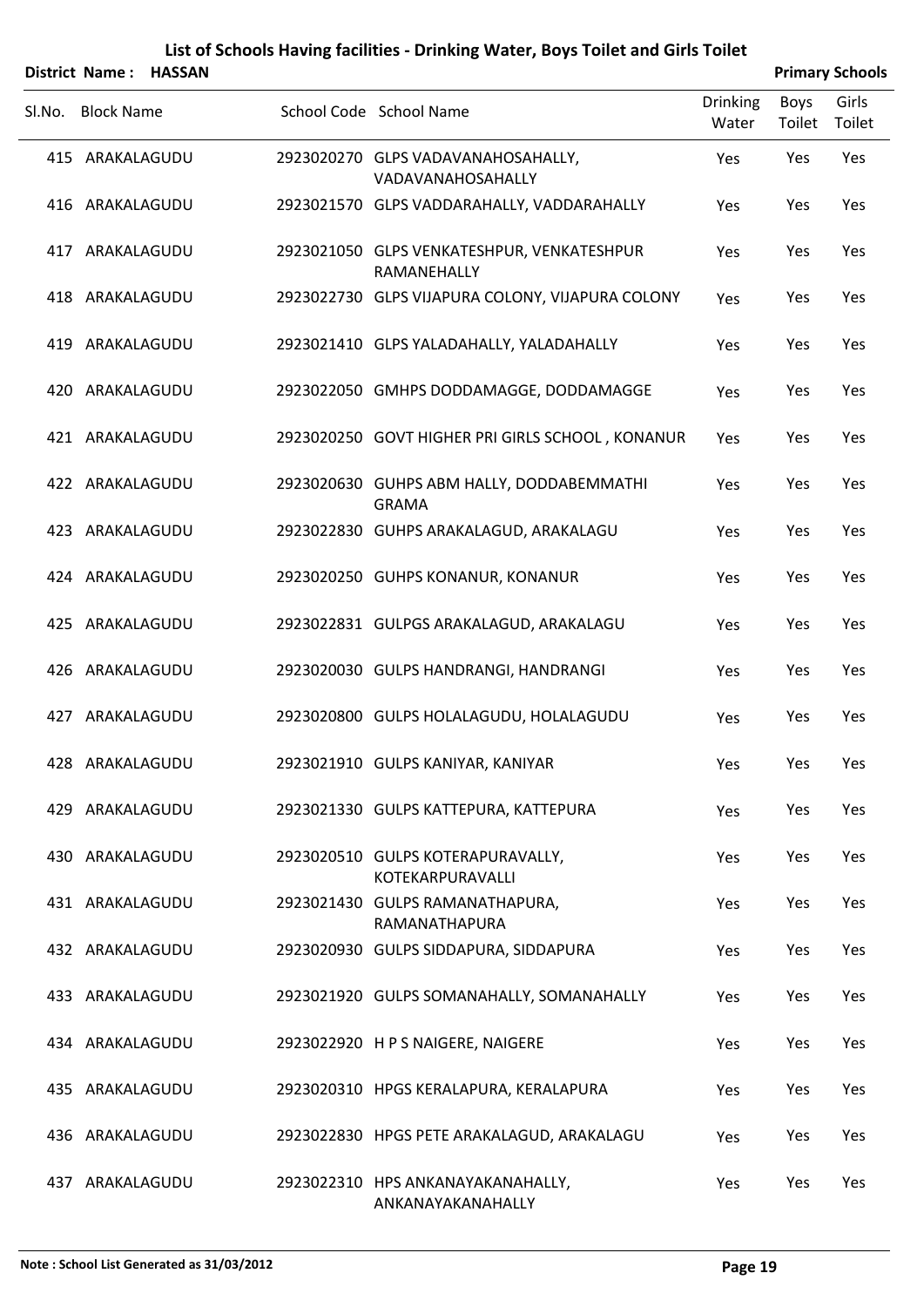|        |                   | District Name: HASSAN |                                                        |                          |                | <b>Primary Schools</b> |
|--------|-------------------|-----------------------|--------------------------------------------------------|--------------------------|----------------|------------------------|
| Sl.No. | <b>Block Name</b> |                       | School Code School Name                                | <b>Drinking</b><br>Water | Boys<br>Toilet | Girls<br>Toilet        |
|        | 438 ARAKALAGUDU   |                       | 2923021740 HPS ANNANDUR, ANNANDUR                      | Yes                      | Yes            | Yes                    |
|        | 439 ARAKALAGUDU   |                       | 2923021260 HPS ANNIGANAHALLY, ANNIGANAHALLI            | Yes                      | Yes            | Yes                    |
|        | 440 ARAKALAGUDU   |                       | 2923022330 HPS ATHNI, ATHNI                            | Yes                      | Yes            | Yes                    |
|        | 441 ARAKALAGUDU   |                       | 2923020220 HPS BISALAHALLY, BISALA HALLY               | Yes                      | Yes            | Yes                    |
|        | 442 ARAKALAGUDU   |                       | 2923022900 HPS DEVARAHALLY, DEVARAHALLY                | Yes                      | Yes            | Yes                    |
|        | 443 ARAKALAGUDU   |                       | 2923021640 HPS HANYALU, HANYALU                        | Yes                      | Yes            | Yes                    |
|        | 444 ARAKALAGUDU   |                       | 2923022430 HPS HULLANGALA, HULLANGALA                  | Yes                      | Yes            | Yes                    |
|        | 445 ARAKALAGUDU   |                       | 2923022780 HPS KATHIMALLENAHALLY,<br>KATHIMALLENAHALLY | Yes                      | Yes            | Yes                    |
|        | 446 ARAKALAGUDU   |                       | 2923021630 HPS KERAGODU, KERAGOGU                      | Yes                      | Yes            | Yes                    |
|        | 447 ARAKALAGUDU   |                       | 2923021620 HPS LAKKUR, LAKKUR                          | Yes                      | Yes            | Yes                    |
|        | 448 ARAKALAGUDU   |                       | 2923021580 HPS MADHURANAHALLY, MADHURANAHALLY          | Yes                      | Yes            | Yes                    |
|        | 449 ARAKALAGUDU   |                       | 2923022790 HPS MALALIKERE, MALALIKERE                  | Yes                      | Yes            | Yes                    |
|        | 450 ARAKALAGUDU   |                       | 2923021610 HPS MALLAPURA, MALLAPURA                    | Yes                      | Yes            | Yes                    |
|        | 451 ARAKALAGUDU   |                       | 2923021200 HPS MARAVALALU, MARAVALALU                  | Yes                      | Yes            | Yes                    |
|        | 452 ARAKALAGUDU   |                       | 2923022800 HPS MUNDAGODU, MUNDAGODU                    | Yes                      | Yes            | Yes                    |
|        | 453 ARAKALAGUDU   |                       | 2923022930 HPS MUTTIGE, MUTTIGERE                      | Yes                      | Yes            | Yes                    |
|        | 454 ARAKALAGUDU   |                       | 2923021590 HPS RUDRAPATTANA, RUDRAPATTANA              | Yes                      | Yes            | Yes                    |
|        | 455 ARAKALAGUDU   |                       | 2923022250 HPS SANTHEMARUR, SANTHEMARUR                | Yes                      | Yes            | Yes                    |
|        | 456 ARAKALAGUDU   |                       | 2923021600 HPS SOMAPURA, SOMPURA                       | Yes                      | Yes            | Yes                    |
|        | 457 ARAKALAGUDU   |                       | 2923020870 HPS YADIYUR, YADIYUR                        | Yes                      | Yes            | Yes                    |
|        | 458 ARAKALAGUDU   |                       | 2923021900 HULIKAL AD COLONY, HULIKAL                  | Yes                      | Yes            | Yes                    |
|        | 459 ARAKALAGUDU   |                       | 2923022830 LPS AD COLONY, ARAKALAGU                    | Yes                      | Yes            | Yes                    |
|        | 460 ARAKALAGUDU   |                       | 2923022520 LPS ADIKEBOMMANAHALLY,<br>ADIKEBOMMANAHALLY | Yes                      | Yes            | Yes                    |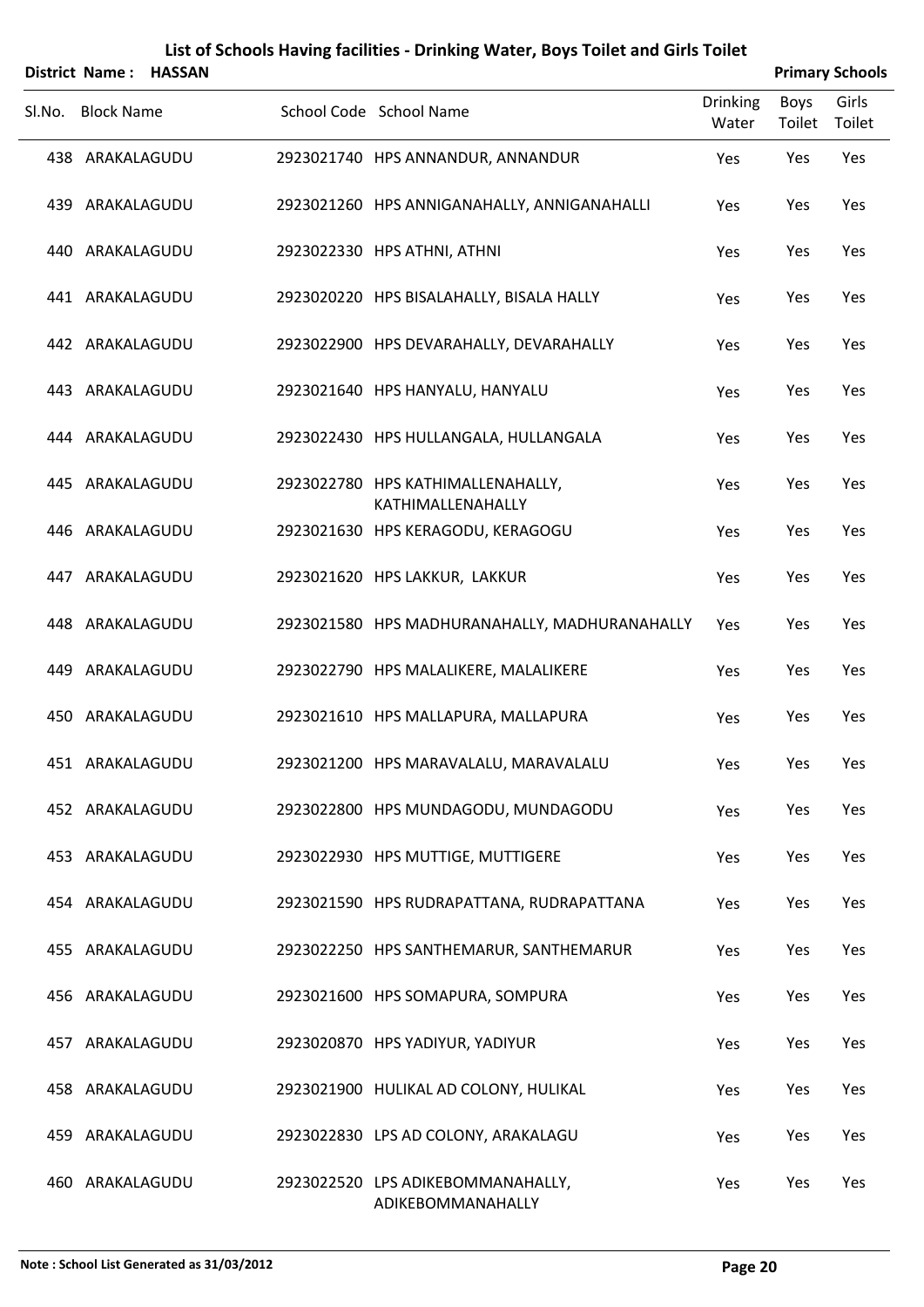|        |                   | District Name: HASSAN |                                                                       |                          |                | <b>Primary Schools</b> |
|--------|-------------------|-----------------------|-----------------------------------------------------------------------|--------------------------|----------------|------------------------|
| Sl.No. | <b>Block Name</b> |                       | School Code School Name                                               | <b>Drinking</b><br>Water | Boys<br>Toilet | Girls<br>Toilet        |
|        | 461 ARAKALAGUDU   |                       | 2923022830 LPS ARAVATTIGETHITTA, ARAKALAGU                            | Yes                      | Yes            | Yes                    |
|        | 462 ARAKALAGUDU   |                       | 2923022530 LPS AREMADANAHALLI, AREMADANAHALLI                         | Yes                      | Yes            | Yes                    |
|        | 463 ARAKALAGUDU   |                       | 2923021070 LPS BASAVANAHALLI KOPPALU,<br><b>BASAVANAHALLY KOPPALU</b> | Yes                      | Yes            | Yes                    |
|        | 464 ARAKALAGUDU   |                       | 2923022340 LPS BORANAHALLI, BORANAHALLI                               | Yes                      | Yes            | Yes                    |
|        | 465 ARAKALAGUDU   |                       | 2923020960 LPS CHIKKABOMMANAHALLY,<br>CHIKKABOMMANAHALLY              | Yes                      | Yes            | Yes                    |
|        | 466 ARAKALAGUDU   |                       | 2923022960 LPS CHOLENAHALLI, CHOLENAHALLY                             | Yes                      | Yes            | Yes                    |
|        | 467 ARAKALAGUDU   |                       | 2923021850 LPS CHOWRAGALLU, CHOWRAGALLU                               | Yes                      | Yes            | Yes                    |
|        | 468 ARAKALAGUDU   |                       | 2923021250 LPS DEVIPURA, DEVIPURA                                     | Yes                      | Yes            | Yes                    |
|        | 469 ARAKALAGUDU   |                       | 2923022370 LPS GANGANALU, GANGANALU                                   | Yes                      | Yes            | Yes                    |
|        | 470 ARAKALAGUDU   |                       | 2923022950 LPS GARIGHATTA, GARIGHATTA                                 | Yes                      | Yes            | Yes                    |
|        | 471 ARAKALAGUDU   |                       | 2923022830 LPS HAMPAPURA, ARAKALAGU                                   | Yes                      | Yes            | Yes                    |
|        | 472 ARAKALAGUDU   |                       | 2923022590 LPS HAROHALLY, HAROHALLY                                   | Yes                      | Yes            | Yes                    |
|        | 473 ARAKALAGUDU   |                       | 2923022390 LPS HEBBALE KOPPALU, HEBBALE KOPPALU                       | Yes                      | Yes            | Yes                    |
|        | 474 ARAKALAGUDU   |                       | 2923022870 LPS HENTAGERE KOPPALU, HENTAGERE<br><b>KOPPALU</b>         | Yes                      | Yes            | Yes                    |
|        | 475 ARAKALAGUDU   |                       | 2923022831 LPS JAIBHEEMA NAGAR, ARAKALAGU                             | Yes                      | Yes            | Yes                    |
|        | 476 ARAKALAGUDU   |                       | 2923020330 LPS KALENAHALLI KOPPALU, KALENAHALLI                       | Yes                      | Yes            | Yes                    |
|        | 477 ARAKALAGUDU   |                       | 2923020330 LPS KEBBEKOPPALU, KALENAHALLI                              | Yes                      | Yes            | Yes                    |
|        | 478 ARAKALAGUDU   |                       | 2923022831 LPS KELLUR, ARAKALAGU                                      | Yes                      | Yes            | Yes                    |
|        | 479 ARAKALAGUDU   |                       | 2923022830 LPS KOTEHINDALAKOPPALU, ARAKALAGU                          | Yes                      | Yes            | Yes                    |
|        | 480 ARAKALAGUDU   |                       | 2923021350 LPS KUDALUR, KUDALUR                                       | Yes                      | Yes            | Yes                    |
|        | 481 ARAKALAGUDU   |                       | 2923022620 LPS KYATHANAHALLY KOPPALU,<br>KYATHANAHALLI KOPPALU        | Yes                      | Yes            | Yes                    |
|        | 482 ARAKALAGUDU   |                       | 2923020690 LPS LAKSHMIPURA, LAKSHMIPURA                               | Yes                      | Yes            | Yes                    |
|        | 483 ARAKALAGUDU   |                       | 2923022640 LPS MADIHALLY COLONY, MADIHALLY<br>COLONY                  | Yes                      | Yes            | Yes                    |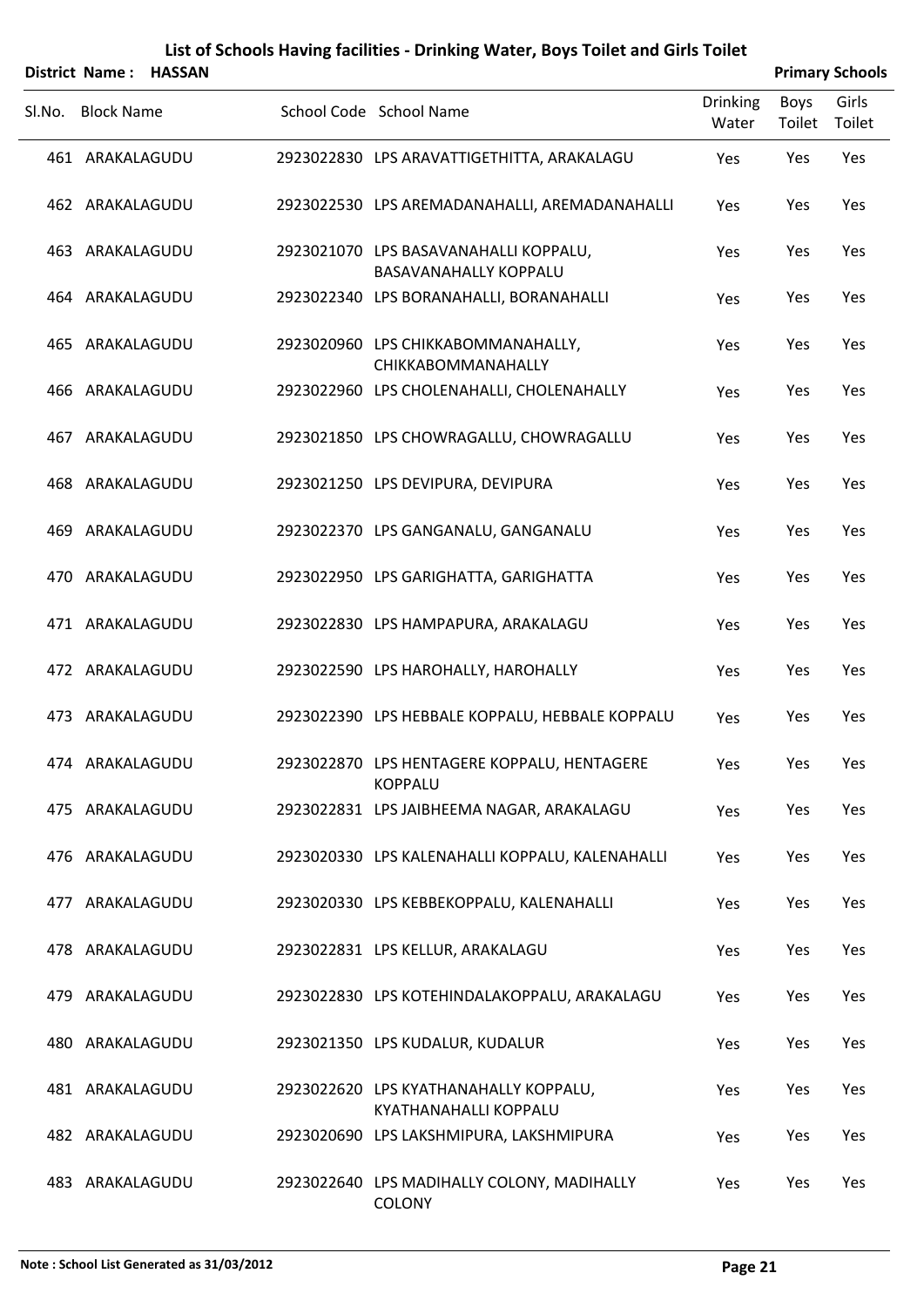|        | District Name: HASSAN |  |                                                             |                          |                | <b>Primary Schools</b> |
|--------|-----------------------|--|-------------------------------------------------------------|--------------------------|----------------|------------------------|
| Sl.No. | <b>Block Name</b>     |  | School Code School Name                                     | <b>Drinking</b><br>Water | Boys<br>Toilet | Girls<br>Toilet        |
|        | 484 ARAKALAGUDU       |  | 2923020720 LPS MALLAPPANAHALLI, MALLAPPANAHALLI             | Yes                      | Yes            | Yes                    |
|        | 485 ARAKALAGUDU       |  | 2923021770 LPS MANAJUR, MANAJUR                             | Yes                      | Yes            | Yes                    |
|        | 486 ARAKALAGUDU       |  | 2923022830 LPS MANDIKERI, ARAKALAGU                         | Yes                      | Yes            | Yes                    |
|        | 487 ARAKALAGUDU       |  | 2923021200 LPS MARAVALALU COLONY, MARAVALALU                | Yes                      | Yes            | Yes                    |
|        | 488 ARAKALAGUDU       |  | 2923022650 LPS MASARANGALA, MASARANGALA                     | Yes                      | Yes            | Yes                    |
|        | 489 ARAKALAGUDU       |  | 2923021210 LPS MOODANAHALLY, MOODANAHALLY                   | Yes                      | Yes            | Yes                    |
|        | 490 ARAKALAGUDU       |  | 2923021220 LPS MUDDANAHALLY, MUDDANAHALLY                   | Yes                      | Yes            | Yes                    |
|        | 491 ARAKALAGUDU       |  | 2923022670 LPS MUDIGERE, MUDIGERE                           | Yes                      | Yes            | Yes                    |
|        | 492 ARAKALAGUDU       |  | 2923022940 LPS NELAMANE, NELAMANE                           | Yes                      | Yes            | Yes                    |
|        | 493 ARAKALAGUDU       |  | 2923020750 LPS NILAKUNDA, NILAKUNDA                         | Yes                      | Yes            | Yes                    |
|        | 494 ARAKALAGUDU       |  | 2923021230 LPS P CHAKANAHALLY, P CHAKANAHALLY               | Yes                      | Yes            | Yes                    |
|        | 495 ARAKALAGUDU       |  | 2923020760 LPS PEMMNAHALLY, PEMMNAHALLY                     | Yes                      | Yes            | Yes                    |
|        | 496 ARAKALAGUDU       |  | 2923022680 LPS RAMENAHALLY, RAMENAHALLY                     | Yes                      | Yes            | Yes                    |
|        | 497 ARAKALAGUDU       |  | 2923021750 LPS SHIRADANAHALLY, MALLIPATTANA                 | Yes                      | Yes            | Yes                    |
|        | 498 ARAKALAGUDU       |  | 2923022720 LPS VADDARAKOPPALU, VADDARAKOPPALU               | Yes                      | Yes            | Yes                    |
|        | 499 ARAKALAGUDU       |  | 2923022740 LPS VIJAPURA GRAMA, VIJAPURAGRAMA                | Yes                      | Yes            | Yes                    |
|        | 500 ARAKALAGUDU       |  | 2923020340 LPS YACHANAKUPPE, YACHANAKUPPE                   | Yes                      | Yes            | Yes                    |
|        | 501 ARAKALAGUDU       |  | 2923022450 NARASINAKUPPE, NARASINAKUPPE                     | Yes                      | Yes            | Yes                    |
|        | 502 ARAKALAGUDU       |  | 2923022831 ULPS KOTE ARAKALAGUD, ARAKALAGU                  | Yes                      | Yes            | Yes                    |
|        | 503 ARAKALAGUDU       |  | 2923021580 ULPS MADHURANAHALLY,<br>MADHURANAHALLY           | Yes                      | Yes            | Yes                    |
|        | 504 ARAKALAGUDU       |  | 2923021590 ULPS RUDRAPATTANA, RUDRAPATTANA                  | Yes                      | Yes            | Yes                    |
|        | 505 ARAKALAGUDU       |  | 2923020460 URDU LPS HANGAL KOPPALU, HANGAL<br><b>KOPPAL</b> | Yes                      | Yes            | Yes                    |
|        | 506 ARASIKERE         |  | 2923031490 BOYS GHPS BANAVARA, BANAVARA                     | Yes                      | Yes            | Yes                    |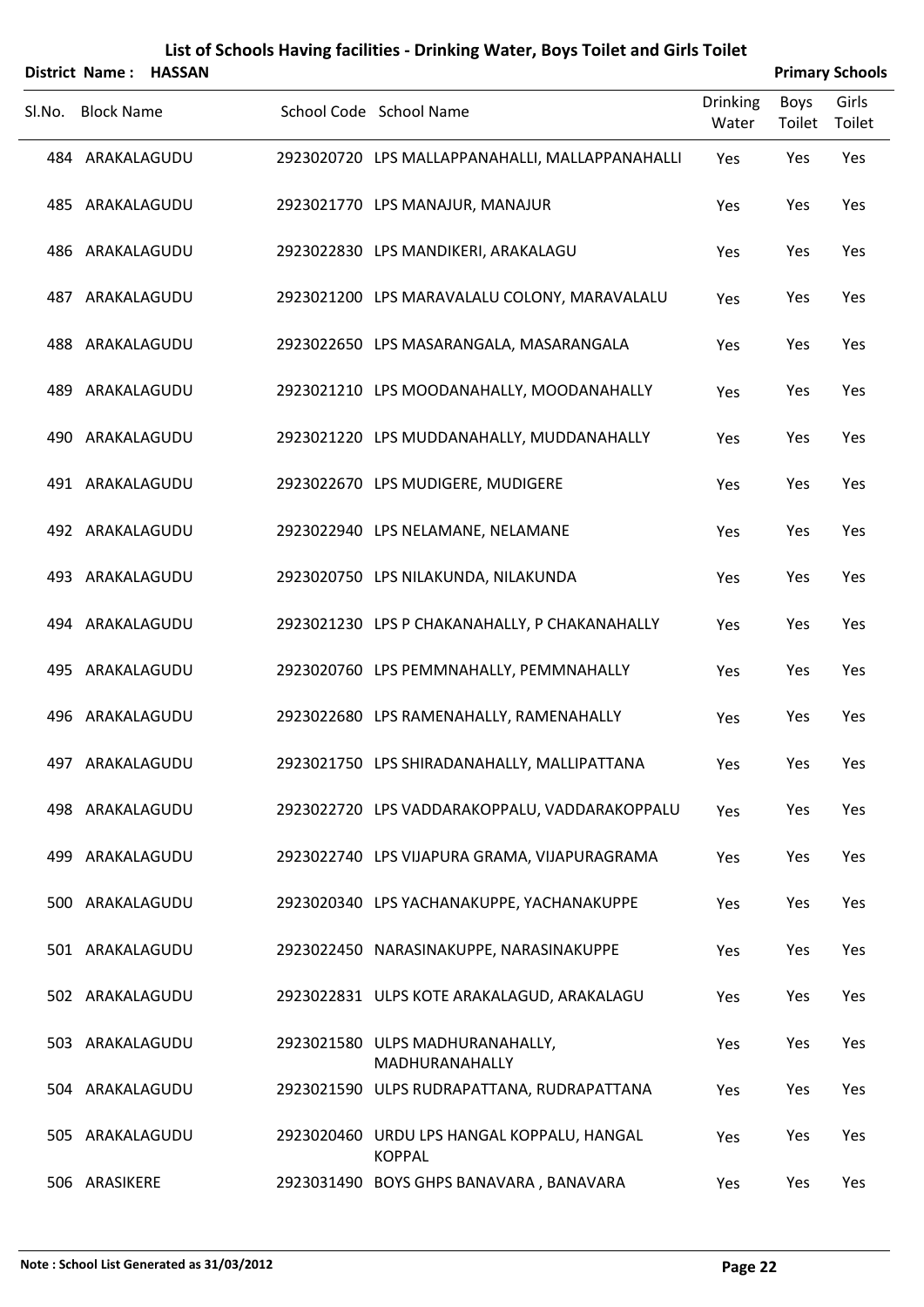|        | District Name: HASSAN |  |                                                                     |                          |                | <b>Primary Schools</b> |
|--------|-----------------------|--|---------------------------------------------------------------------|--------------------------|----------------|------------------------|
| SI.No. | <b>Block Name</b>     |  | School Code School Name                                             | <b>Drinking</b><br>Water | Boys<br>Toilet | Girls<br>Toilet        |
|        | 507 ARASIKERE         |  | 2923030040 G.L.P.S MUDDHA LINGANA KOPPALU,<br><b>KALYADI</b>        | Yes                      | Yes            | Yes                    |
|        | 508 ARASIKERE         |  | 2923030830 GHPS ADIHALLY, ADIHALLY                                  | Yes                      | Yes            | Yes                    |
|        | 509 ARASIKERE         |  | 2923031690 GHPS AGGUNDA, AGGUNDA                                    | Yes                      | Yes            | Yes                    |
|        | 510 ARASIKERE         |  | 2923032430 GHPS ANNENAHALLY, ANNENAHALLY                            | Yes                      | Yes            | Yes                    |
|        | 511 ARASIKERE         |  | 2923030850 GHPS APPENA HALLY, APPENA HALLY                          | Yes                      | Yes            | Yes                    |
|        | 512 ARASIKERE         |  | 2923033330 GHPS ARAKER, ARAKERE                                     | Yes                      | Yes            | Yes                    |
|        | 513 ARASIKERE         |  | 2923031240 GHPS B.H.ROAD ARASIKERE, ARASIKERE                       | Yes                      | Yes            | Yes                    |
|        | 514 ARASIKERE         |  | 2923033650 GHPS BACHENAHALLY, BACHENAHALLY                          | Yes                      | Yes            | Yes                    |
|        | 515 ARASIKERE         |  | 2923030880 GHPS BAGESHAPURA, BAGESHPURA                             | Yes                      | Yes            | Yes                    |
|        | 516 ARASIKERE         |  | 2923033500 GHPS BANDUR, BANDUR                                      | Yes                      | Yes            | Yes                    |
|        | 517 ARASIKERE         |  | 2923031650 GHPS BASAVANAHALLY, BASAVANAHALLY                        | Yes                      | Yes            | Yes                    |
|        | 518 ARASIKERE         |  | 2923033400 GHPS BELAVALLI, BELAVALLI                                | Yes                      | Yes            | Yes                    |
|        | 519 ARASIKERE         |  | 2923031560 GHPS BEVINA HALLY, BEVINAHALLY                           | Yes                      | Yes            | Yes                    |
|        | 520 ARASIKERE         |  | 2923033670 GHPS BISALEHALLY, BISALEHALLY                            | Yes                      | Yes            | Yes                    |
|        | 521 ARASIKERE         |  | 2923031240 GHPS BRANCH ARASIKERE, ARASIKERE                         | Yes                      | Yes            | Yes                    |
|        | 522 ARASIKERE         |  | 2923031670 GHPS BYREGONDANA HALLY<br>VADDARAHATTI, BYRAGONDANAHALLY | Yes                      | Yes            | Yes                    |
|        | 523 ARASIKERE         |  | 2923031670 GHPS BYREGONDANAHALLY,<br>BYRAGONDANAHALLY               | Yes                      | Yes            | Yes                    |
|        | 524 ARASIKERE         |  | 2923031660 GHPS CHALUVANAHALLY, CHALUVANAHALLY                      | Yes                      | Yes            | Yes                    |
|        | 525 ARASIKERE         |  | 2923033490 GHPS CHIKKAJJI KATTE HALLY, CHIKKAJJI<br>KATTEHALLY      | Yes                      | Yes            | Yes                    |
|        | 526 ARASIKERE         |  | 2923034790 GHPS CHIKKANNANA KOPPALU, AGRAHARA                       | Yes                      | Yes            | Yes                    |
|        | 527 ARASIKERE         |  | 2923030530 GHPS CHINDENA HALLY GATE, KENKERE                        | Yes                      | Yes            | Yes                    |
|        | 528 ARASIKERE         |  | 2923030740 GHPS CHITTANAHALLY HOSUR, CHITTANA<br><b>HALLY</b>       | Yes                      | Yes            | Yes                    |
|        | 529 ARASIKERE         |  | 2923031870 GHPS DASIHALLY, DASIHALLY                                | Yes                      | Yes            | Yes                    |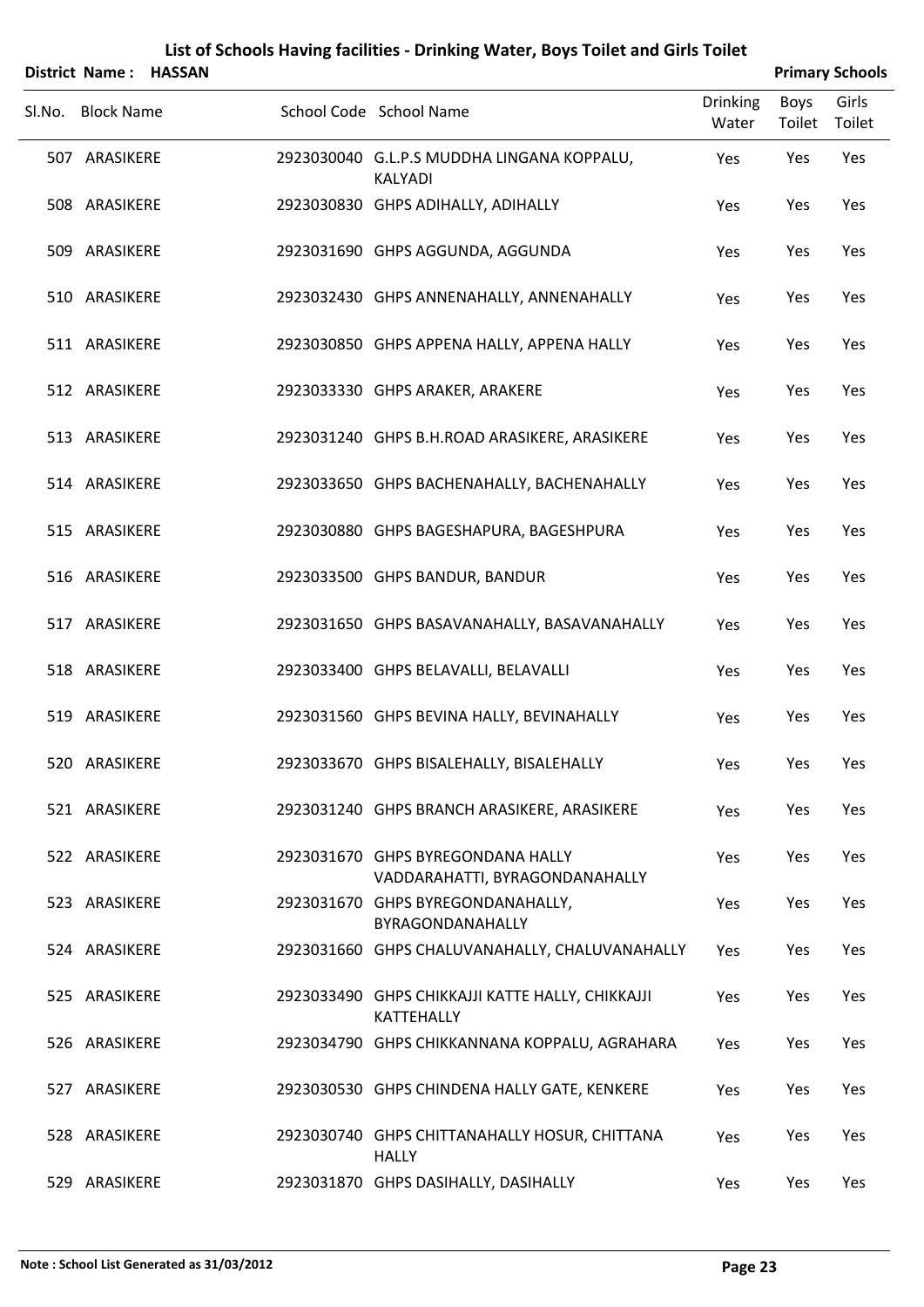| District Name: HASSAN |  |                                                                   |                          |                | <b>Primary Schools</b> |
|-----------------------|--|-------------------------------------------------------------------|--------------------------|----------------|------------------------|
| Sl.No. Block Name     |  | School Code School Name                                           | <b>Drinking</b><br>Water | Boys<br>Toilet | Girls<br>Toilet        |
| 530 ARASIKERE         |  | 2923030310 GHPS DESHINY, DESHAINY                                 | Yes                      | Yes            | Yes                    |
| 531 ARASIKERE         |  | 2923033510 GHPS DHANNJAYA PURA, DHANNJAYAPURA                     | Yes                      | Yes            | Yes                    |
| 532 ARASIKERE         |  | 2923033440 GHPS DIGGENA HALLY.S, DIGGENA HALLY.S                  | Yes                      | Yes            | Yes                    |
| 533 ARASIKERE         |  | 2923031780 GHPS DUMMENA HALLY, DUMMENA HALLY                      | Yes                      | Yes            | Yes                    |
| 534 ARASIKERE         |  | 2923031770 GHPS G.SHANKARANA HALLY,<br><b>G.SHANKARANA HALLY</b>  | Yes                      | Yes            | Yes                    |
| 535 ARASIKERE         |  | 2923034170 GHPS GIDDEGOWDANA KOPPALU,<br>SOMENAHALLI              | Yes                      | Yes            | Yes                    |
| 536 ARASIKERE         |  | 2923030300 GHPS GOLLARA HALLY, GOLLARA HALLY                      | Yes                      | Yes            | Yes                    |
| 537 ARASIKERE         |  | 2923033640 GHPS GOLLARAHALLY, GOLLARAHALLY                        | Yes                      | Yes            | Yes                    |
| 538 ARASIKERE         |  | 2923033480 GHPS GUDDENA HALLY, GUDDENAHALLY                       | Yes                      | Yes            | Yes                    |
| 539 ARASIKERE         |  | 2923031700 GHPS H.S.B.CALONY, ADIHALLY                            | Yes                      | Yes            | Yes                    |
| 540 ARASIKERE         |  | 2923031720 GHPS HALEKALLANAYAKANA HALLY,<br>HOSAKALANAYAKANAHALLY | Yes                      | Yes            | Yes                    |
| 541 ARASIKERE         |  | 2923030220 GHPS HANDRALU, HANDRALU                                | Yes                      | Yes            | Yes                    |
| 542 ARASIKERE         |  | 2923030030 GHPS HARALA HALLI, HARALA HALLI                        | Yes                      | Yes            | Yes                    |
| 543 ARASIKERE         |  | 2923033730 GHPS HARAPPANAHALLY, HARAPPANA HALLY                   | Yes                      | Yes            | Yes                    |
| 544 ARASIKERE         |  | 2923031510 GHPS HARIHARAPURA 'B', HARIHARAPURA                    | Yes                      | Yes            | Yes                    |
| 545 ARASIKERE         |  | 2923031241 GHPS HASSAN ROAD, ARASIKERE                            | Yes                      | Yes            | Yes                    |
| 546 ARASIKERE         |  | 2923033680 GHPS HEGGATTA, HEGGATTA                                | Yes                      | Yes            | Yes                    |
| 547 ARASIKERE         |  | 2923031680 GHPS HIRIYURU, HIRIYURU                                | Yes                      | Yes            | Yes                    |
| 548 ARASIKERE         |  | 2923031550 GHPS HOSAHALLY, G.HOSAHALLY                            | Yes                      | Yes            | Yes                    |
| 549 ARASIKERE         |  | 2923031720 GHPS HOSAKALLANAYAKANA HALLY,<br>HOSAKALANAYAKANAHALLY | Yes                      | Yes            | Yes                    |
| 550 ARASIKERE         |  | 2923030630 GHPS HULLEKERE, HULLEKERE                              | Yes                      | Yes            | Yes                    |
| 551 ARASIKERE         |  | 2923031730 GHPS JAJUR, JAJUR                                      | Yes                      | Yes            | Yes                    |
| 552 ARASIKERE         |  | 2923031240 GHPS JENUKAL NAGARA, ARASIKERE                         | Yes                      | Yes            | Yes                    |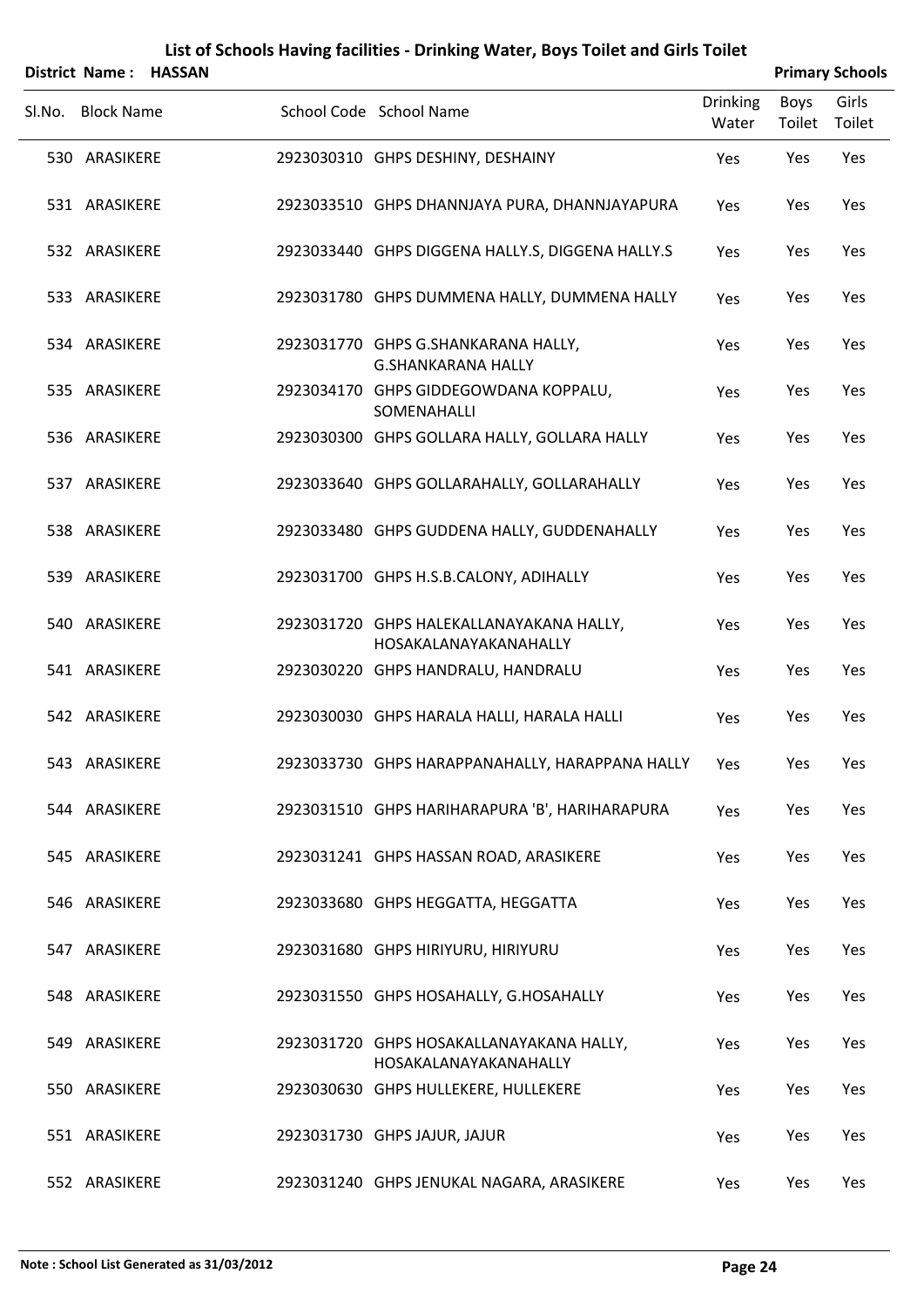|        | <b>District Name:</b> | <b>HASSAN</b> | List of Schools Having facilities - Drinking Water, Boys Toilet and Girls Toilet |                       | <b>Primary Schools</b> |
|--------|-----------------------|---------------|----------------------------------------------------------------------------------|-----------------------|------------------------|
| Sl.No. | <b>Block Name</b>     |               | <b>Drinking</b><br>School Code School Name<br>Water                              | <b>Boys</b><br>Toilet | Girls<br>Toilet        |
|        | 553 ARASIKERE         |               | 2923032920 GHPS K.PALYA, KUMBARAGHATTA<br>Yes                                    | Yes                   | Yes                    |
|        | 554 ARASIKERE         |               | 2923030890 GHPS KADE HALLY, KADE HALLY<br>Yes                                    | Yes                   | Yes                    |
|        | 555 ARASIKERE         |               | 2923031246 GHPS KALANAKOPPALU, ARASIKERE<br>Yes                                  | Yes                   | Yes                    |
|        | 556 ARASIKERE         |               | 2923032500 GHPS KALENAHALLY HATTY, TALALUTORE<br>Yes                             | Yes                   | Yes                    |
|        | 557 ARASIKERE         |               | 2923033010 GHPS KALLUSADARAHALLY,<br>Yes<br>KALLUSADARAHALLY                     | Yes                   | Yes                    |
|        | 558 ARASIKERE         |               | 2923030040 GHPS KALYADI, KALYADI<br>Yes                                          | Yes                   | Yes                    |
|        | 559 ARASIKERE         |               | 2923032810 GHPS KAMASAMUDRA, KAMASAMUDRA<br>Yes                                  | Yes                   | Yes                    |
|        | 560 ARASIKERE         |               | 2923032680 GHPS KANNADA J.C.PURA, J.C.PURA<br>Yes                                | Yes                   | Yes                    |
|        | 561 ARASIKERE         |               | 2923031790 GHPS KAREHALLY, KAREHALLY<br>Yes                                      | Yes                   | Yes                    |
|        | 562 ARASIKERE         |               | 2923030250 GHPS KARUGUNDHA, KARUGUNDHA<br>Yes                                    | Yes                   | Yes                    |
|        | 563 ARASIKERE         |               | 2923031740 GHPS KATIKERE, KATIKERE<br>Yes                                        | Yes                   | Yes                    |
|        | 564 ARASIKERE         |               | 2923031580 GHPS KENCHENA HALLY, KENCHENAHALLY<br>Yes                             | Yes                   | Yes                    |
|        | 565 ARASIKERE         |               | 2923031630 GHPS KENGURUBARAHATTY,<br>Yes<br>THONDIGANAHALLY                      | Yes                   | Yes                    |
|        | 566 ARASIKERE         |               | 2923030530 GHPS KENKERE, KENKERE<br>Yes                                          | Yes                   | Yes                    |
|        | 567 ARASIKERE         |               | 2923033370 GHPS KOLAGUNDA, KOLAGUNDA<br>Yes                                      | Yes                   | Yes                    |
|        | 568 ARASIKERE         |               | 2923030570 GHPS KONDENALU, KONDENALU<br>Yes                                      | Yes                   | Yes                    |
|        | 569 ARASIKERE         |               | 2923032140 GHPS KORANAHALLY KOPPALU,<br>Yes<br>KORANAHALLY                       | Yes                   | Yes                    |
|        | 570 ARASIKERE         |               | 2923031490 GHPS KOTE BANAVARA, BANAVARA<br>Yes                                   | Yes                   | Yes                    |
|        | 571 ARASIKERE         |               | 2923030230 GHPS KURADHA HALLY, KURADHA HALLY<br>Yes                              | Yes                   | Yes                    |
|        | 572 ARASIKERE         |               | 2923030280 GHPS KURUBARA HALLY, KURUBARA HALLY<br>Yes                            | Yes                   | Yes                    |
|        | 573 ARASIKERE         |               | 2923033410 GHPS LINGLAPURA, LINGLAPURA<br>Yes                                    | Yes                   | Yes                    |
|        | 574 ARASIKERE         |               | 2923031930 GHPS M.BANDIHALLY, K.BANDI HALLY<br>Yes                               | Yes                   | Yes                    |
|        | 575 ARASIKERE         |               | 2923030260 GHPS MADANAHALLI, MATADHA HOSA<br>Yes<br><b>HALLY</b>                 | Yes                   | Yes                    |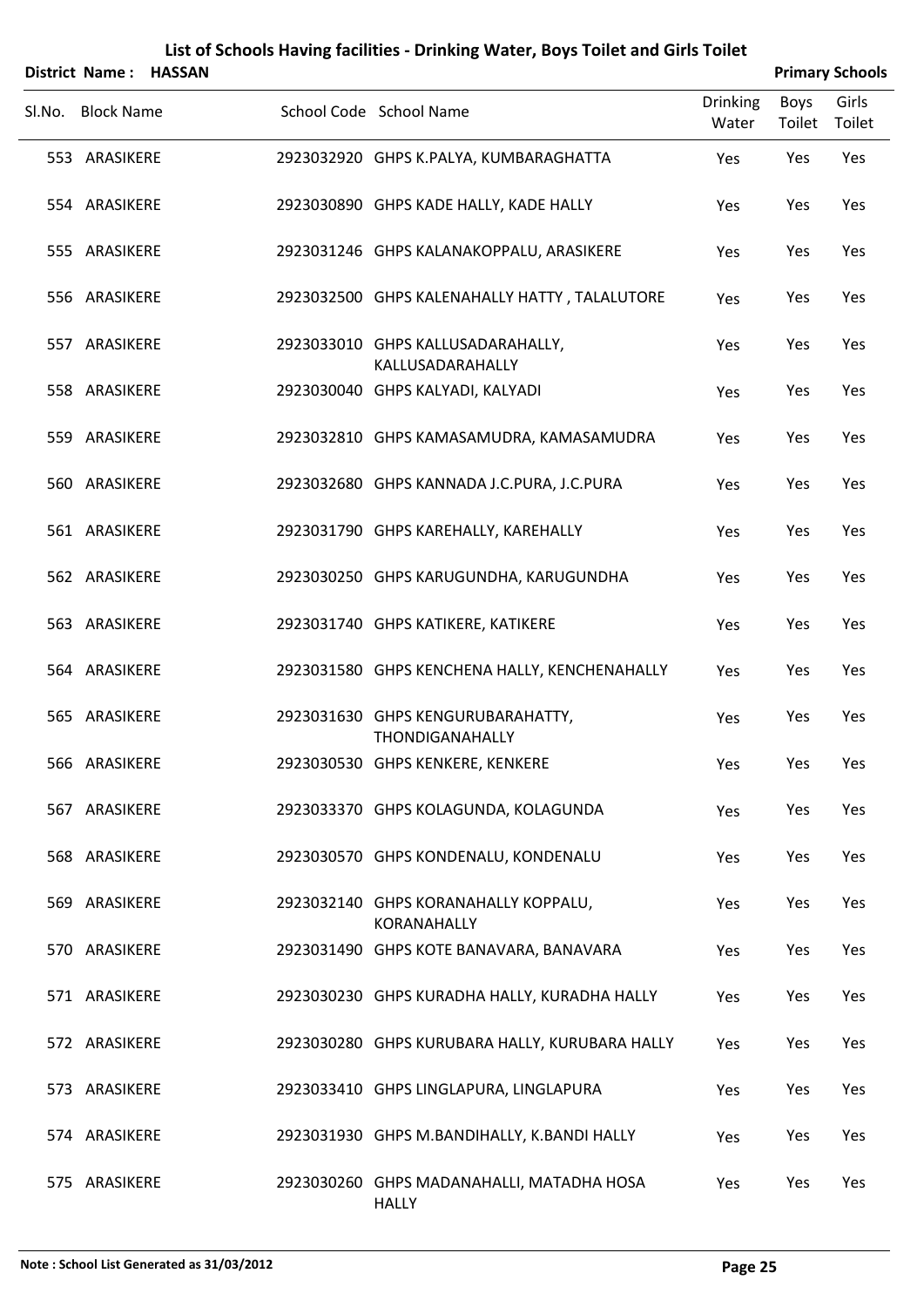| District Name: HASSAN |  |                                                                  |                          |                | <b>Primary Schools</b> |
|-----------------------|--|------------------------------------------------------------------|--------------------------|----------------|------------------------|
| Sl.No. Block Name     |  | School Code School Name                                          | <b>Drinking</b><br>Water | Boys<br>Toilet | Girls<br>Toilet        |
| 576 ARASIKERE         |  | 2923033390 GHPS MALADEVI HALLY, MALADEVIHALLY                    | Yes                      | Yes            | Yes                    |
| 577 ARASIKERE         |  | 2923030600 GHPS MALLENA HALLY, MALLENA HALLY                     | Yes                      | Yes            | Yes                    |
| 578 ARASIKERE         |  | 2923031640 GHPS MANAKATTUR, MANAKATTUR                           | Yes                      | Yes            | Yes                    |
| 579 ARASIKERE         |  | 2923030590 GHPS MARASETTY HALLY, MARASETTY HALLY                 | Yes                      | Yes            | Yes                    |
| 580 ARASIKERE         |  | 2923030260 GHPS MATADHA HOSA HALLY, MATADHA<br><b>HOSA HALLY</b> | Yes                      | Yes            | Yes                    |
| 581 ARASIKERE         |  | 2923030530 GHPS MAVINAKERE, KENKERE                              | Yes                      | Yes            | Yes                    |
| 582 ARASIKERE         |  | 2923033450 GHPS MAVUTHANAHALLY,<br>MAVUTHANAHALLY                | Yes                      | Yes            | Yes                    |
| 583 ARASIKERE         |  | 2923030210 GHPS MOODANA HALLY, MOODANA HALLY                     | Yes                      | Yes            | Yes                    |
| 584 ARASIKERE         |  | 2923033430 GHPS MOSALE, MOSALE                                   | Yes                      | Yes            | Yes                    |
| 585 ARASIKERE         |  | 2923031840 GHPS MUDDANA HALLY, MUDDANA HALLY                     | Yes                      | Yes            | Yes                    |
| 586 ARASIKERE         |  | 2923033660 GHPS MUDUDI, MUDUDI                                   | Yes                      | Yes            | Yes                    |
| 587 ARASIKERE         |  | 2923031610 GHPS NAGASAMUDRA, NAGASAMUDRA                         | Yes                      | Yes            | Yes                    |
| 588 ARASIKERE         |  | 2923030240 GHPS NAGENA HALLY, NAGENA HALLY                       | Yes                      | Yes            | Yes                    |
| 589 ARASIKERE         |  | 2923030840 GHPS NEERAGUNDA, NEERAGUNDA                           | Yes                      | Yes            | Yes                    |
| 590 ARASIKERE         |  | 2923031241 GHPS OPP.SADHANA THEATRE, ARASIKERE                   | Yes                      | Yes            | Yes                    |
| 591 ARASIKERE         |  | 2923031490 GHPS PETE BANAVARA, BANAVARA                          | Yes                      | Yes            | Yes                    |
| 592 ARASIKERE         |  | 2923031241 GHPS PETTA ARASIKERE, ARASIKERE                       | Yes                      | Yes            | Yes                    |
| 593 ARASIKERE         |  | 2923032700 GHPS RAMPURA, RAMPURA                                 | Yes                      | Yes            | Yes                    |
| 594 ARASIKERE         |  | 2923030820 GHPS RANGAPURA, RANGAPURA                             | Yes                      | Yes            | Yes                    |
| 595 ARASIKERE         |  | 2923033460 GHPS SANKY HALLY, SANKY HALLY                         | Yes                      | Yes            | Yes                    |
| 596 ARASIKERE         |  | 2923032990 GHPS SATANAGERE, SATANAGERE                           | Yes                      | Yes            | Yes                    |
| 597 ARASIKERE         |  | 2923033420 GHPS SAVANTHANAHALLY, SAVANTHANA<br><b>HALLY</b>      | Yes                      | Yes            | Yes                    |
| 598 ARASIKERE         |  | 2923031600 GHPS SHANEGERE, SHANEGERE                             | Yes                      | Yes            | Yes                    |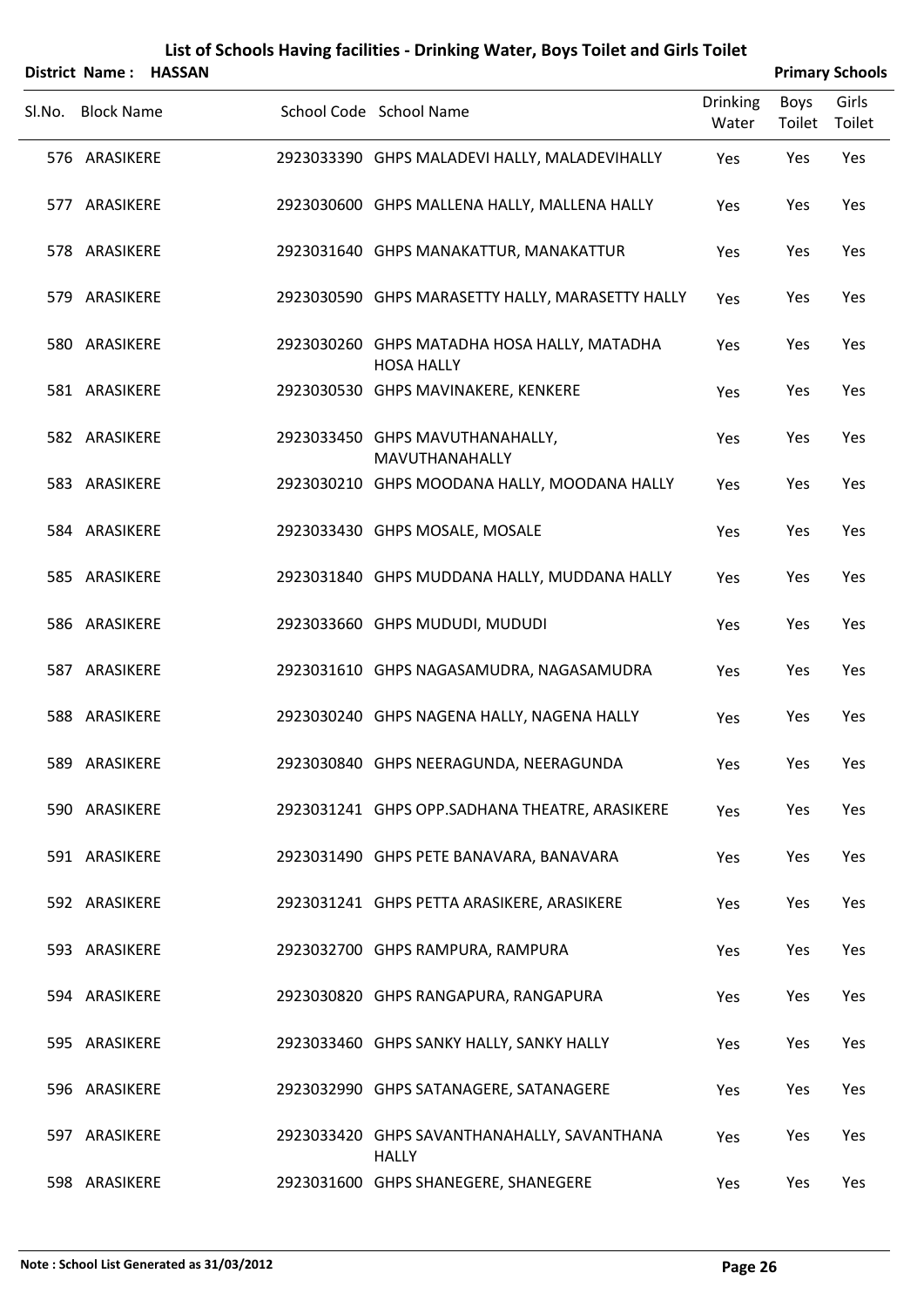|        | District Name:    | <b>HASSAN</b> |                                                                   |                          |                | <b>Primary Schools</b> |
|--------|-------------------|---------------|-------------------------------------------------------------------|--------------------------|----------------|------------------------|
| Sl.No. | <b>Block Name</b> |               | School Code School Name                                           | <b>Drinking</b><br>Water | Boys<br>Toilet | Girls<br>Toilet        |
|        | 599 ARASIKERE     |               | 2923030540 GHPS SHIVAPURA, SHIVAPURA                              | Yes                      | Yes            | Yes                    |
|        | 600 ARASIKERE     |               | 2923031690 GHPS SIDDARA HALLY, AGGUNDA                            | Yes                      | Yes            | Yes                    |
|        | 601 ARASIKERE     |               | 2923030290 GHPS SINGANA HALLY, SINGANA HALLY                      | Yes                      | Yes            | Yes                    |
|        | 602 ARASIKERE     |               | 2923030580 GHPS SOMENA HALLY, SOMENA HALLY                        | Yes                      | Yes            | Yes                    |
|        | 603 ARASIKERE     |               | 2923031570 GHPS SULADIMMANA HALLY,<br>SULADIMMANAHALLY            | Yes                      | Yes            | Yes                    |
|        | 604 ARASIKERE     |               | 2923031710 GHPS SULEKERE, SULEKERE                                | Yes                      | Yes            | Yes                    |
|        | 605 ARASIKERE     |               | 2923031630 GHPS THONDIGANAHALLY,<br><b>THONDIGANAHALLY</b>        | Yes                      | Yes            | Yes                    |
|        | 606 ARASIKERE     |               | 2923030270 GHPS UNDIGNALU, UNDIGNALU                              | Yes                      | Yes            | Yes                    |
|        | 607 ARASIKERE     |               | 2923030550 GHPS YADAVANA HALLY, YADAVANA HALLY                    | Yes                      | Yes            | Yes                    |
|        | 608 ARASIKERE     |               | 2923032680 GHUPS J.C.PURA, J.C.PURA                               | Yes                      | Yes            | Yes                    |
|        | 609 ARASIKERE     |               | 2923031490 GIRLS GHPS BANAVARA, BANAVARA                          | Yes                      | Yes            | Yes                    |
|        | 610 ARASIKERE     |               | 2923032790 GLPS CIKKAHALKURU YADAVARAHATTI,<br>CHIKKAHALKUR       | Yes                      | Yes            | Yes                    |
|        | 611 ARASIKERE     |               | 2923031700 GLPS ADIHALLY GOLLARA HATTY, ADIHALLY                  | Yes                      | Yes            | Yes                    |
|        | 612 ARASIKERE     |               | 2923031700 GLPS ADIHALLY, ADIHALLY                                | Yes                      | Yes            | Yes                    |
|        | 613 ARASIKERE     |               | 2923031690 GLPS AGGUNDA GOLLARAHATTY, AGGUNDA                     | Yes                      | Yes            | Yes                    |
|        | 614 ARASIKERE     |               | 2923031491 GLPS AGRAHARA COLONY BANAVARA,<br><b>BANAVARA</b>      | Yes                      | Yes            | Yes                    |
|        | 615 ARASIKERE     |               | 2923031970 GLPS AMARAGIRI TIRUPATI, AMARAGIRI<br><b>TIRUPATI</b>  | Yes                      | Yes            | Yes                    |
|        | 616 ARASIKERE     |               | 2923031870 GLPS AMMANA HATTY, DASIHALLY                           | Yes                      | Yes            | Yes                    |
|        | 617 ARASIKERE     |               | 2923034030 GLPS ANANDANAHALLY, ANANDANAHALLY                      | Yes                      | Yes            | Yes                    |
|        | 618 ARASIKERE     |               | 2923032440 GLPS ANENAHALLI, BELAGUMBA                             | Yes                      | Yes            | Yes                    |
|        | 619 ARASIKERE     |               | 2923030960 GLPS ANNAYAKANA HALLY MEGALAHATTI,<br>ANNAYAKANA HALLY | Yes                      | Yes            | Yes                    |
|        | 620 ARASIKERE     |               | 2923032060 GLPS AREHALLY, AREHALLY                                | Yes                      | Yes            | Yes                    |
|        | 621 ARASIKERE     |               | 2923030750 GLPS B HOSAHALLY, B.HOSAHALLY                          | Yes                      | Yes            | Yes                    |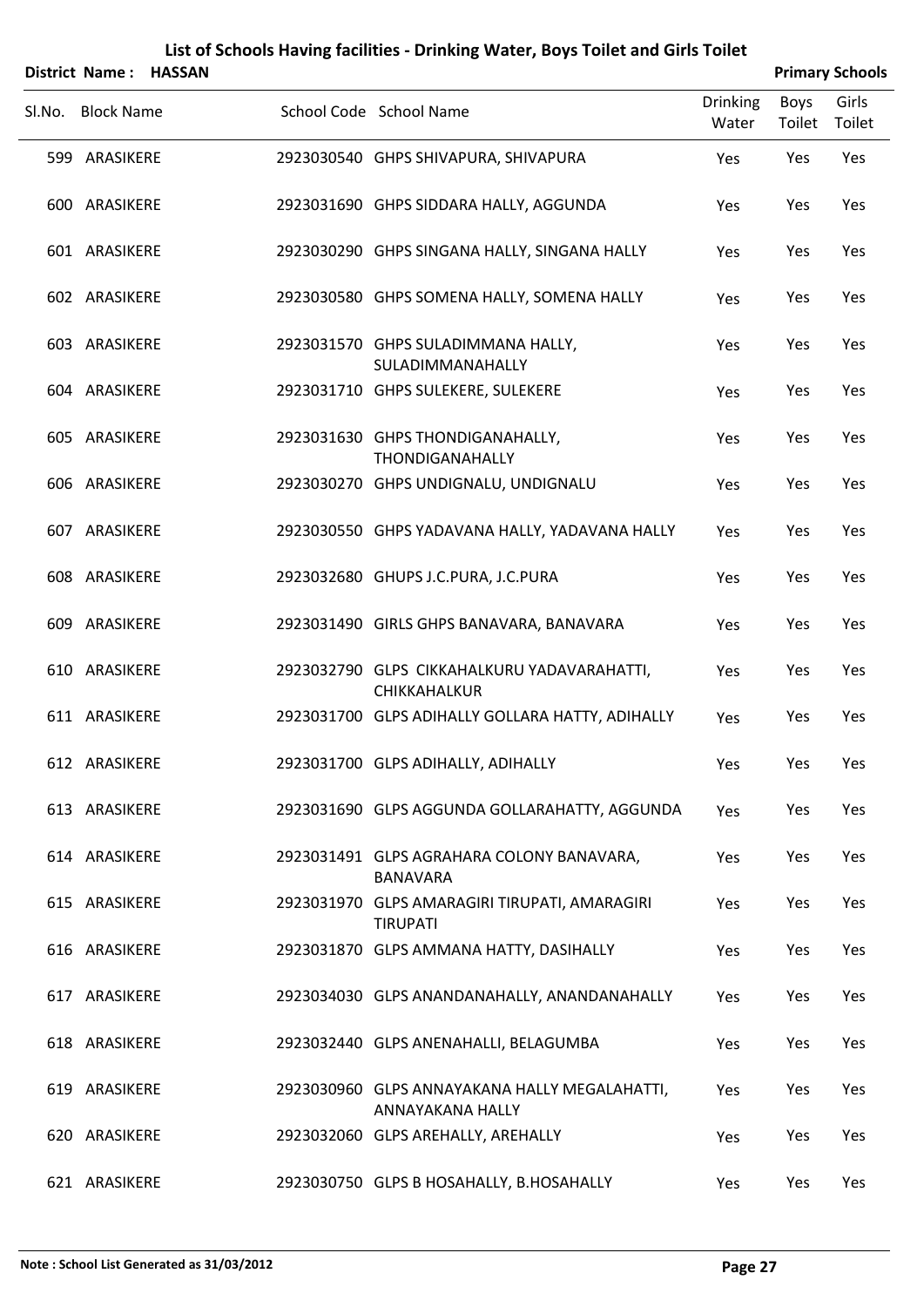|        | District Name: HASSAN |  |                                                                       |                          |                | <b>Primary Schools</b> |
|--------|-----------------------|--|-----------------------------------------------------------------------|--------------------------|----------------|------------------------|
| Sl.No. | <b>Block Name</b>     |  | School Code School Name                                               | <b>Drinking</b><br>Water | Boys<br>Toilet | Girls<br>Toilet        |
|        | 622 ARASIKERE         |  | 2923031247 GLPS B.G.HATTY, ARASIKERE                                  | Yes                      | Yes            | Yes                    |
|        | 623 ARASIKERE         |  | 2923034010 GLPS B.MALLAPURA, B.MALLAPURA                              | Yes                      | Yes            | Yes                    |
|        | 624 ARASIKERE         |  | 2923034730 GLPS B.V.HATTY, BOMMENAHALLI                               | Yes                      | Yes            | Yes                    |
|        | 625 ARASIKERE         |  | 2923032170 GLPS BAGILAGATTA, BAGILAGATTA                              | Yes                      | Yes            | Yes                    |
|        | 626 ARASIKERE         |  | 2923030170 GLPS BALADHAKERE, BYALADAHAKERE                            | Yes                      | Yes            | Yes                    |
|        | 627 ARASIKERE         |  | 2923033880 GLPS BENDEKERE B.THANDYA, BENDEKERE                        | Yes                      | Yes            | Yes                    |
|        | 628 ARASIKERE         |  | 2923030500 GLPS BIDRE KAVALU, BIDRE KAVALU                            | Yes                      | Yes            | Yes                    |
|        | 629 ARASIKERE         |  | 2923030720 GLPS BILENALLY, BILENALLY                                  | Yes                      | Yes            | Yes                    |
|        | 630 ARASIKERE         |  | 2923034070 GLPS BISALEHALLY, BISALE HALLY                             | Yes                      | Yes            | Yes                    |
|        | 631 ARASIKERE         |  | 2923031890 GLPS BOMMENA HALLY, BOMMENA HALLY                          | Yes                      | Yes            | Yes                    |
|        | 632 ARASIKERE         |  | 2923032700 GLPS BORANAKERE, RAMPURA                                   | Yes                      | Yes            | Yes                    |
|        | 633 ARASIKERE         |  | 2923033600 GLPS BOREHALLY, BOREHALLY                                  | Yes                      | Yes            | Yes                    |
|        | 634 ARASIKERE         |  | 2923031770 GLPS BRANCH SHANKARANA HALLY,<br><b>G.SHANKARANA HALLY</b> | Yes                      | Yes            | Yes                    |
|        | 635 ARASIKERE         |  | 2923033700 GLPS BUCHHANA KOPPALU, K.G.AGRAHARA                        | Yes                      | Yes            | Yes                    |
|        | 636 ARASIKERE         |  | 2923032100 GLPS BYRAPURA, BYRAPURA                                    | Yes                      | Yes            | Yes                    |
|        | 637 ARASIKERE         |  | 2923033930 GLPS C.GOLLARAHATTI, CHIKKUR                               | Yes                      | Yes            | Yes                    |
|        | 638 ARASIKERE         |  | 2923031990 GLPS CHANDALAPURA, CHANDALAPURA                            | Yes                      | Yes            | Yes                    |
|        | 639 ARASIKERE         |  | 2923033810 GLPS CHANDYA NAYAKANAHATTI,<br>MARATAGERE                  | Yes                      | Yes            | Yes                    |
|        | 640 ARASIKERE         |  | 2923030380 GLPS CHANNNAYAKANA HALLY,<br>CHANNANAYAKANA HALLY          | Yes                      | Yes            | Yes                    |
|        | 641 ARASIKERE         |  | 2923034000 GLPS CHIKKA BANAVARA, CHIKKA BANAVARA                      | Yes                      | Yes            | Yes                    |
|        | 642 ARASIKERE         |  | 2923032110 GLPS CHIKKAREHALLY, CHIKKAREHALLY                          | Yes                      | Yes            | Yes                    |
|        | 643 ARASIKERE         |  | 2923030740 GLPS CHITTANA HALLY, CHITTANA HALLY                        | Yes                      | Yes            | Yes                    |
|        | 644 ARASIKERE         |  | 2923032720 GLPS D.M.KURKE YADAVARAHATTI,<br>D.M.KURKE                 | Yes                      | Yes            | Yes                    |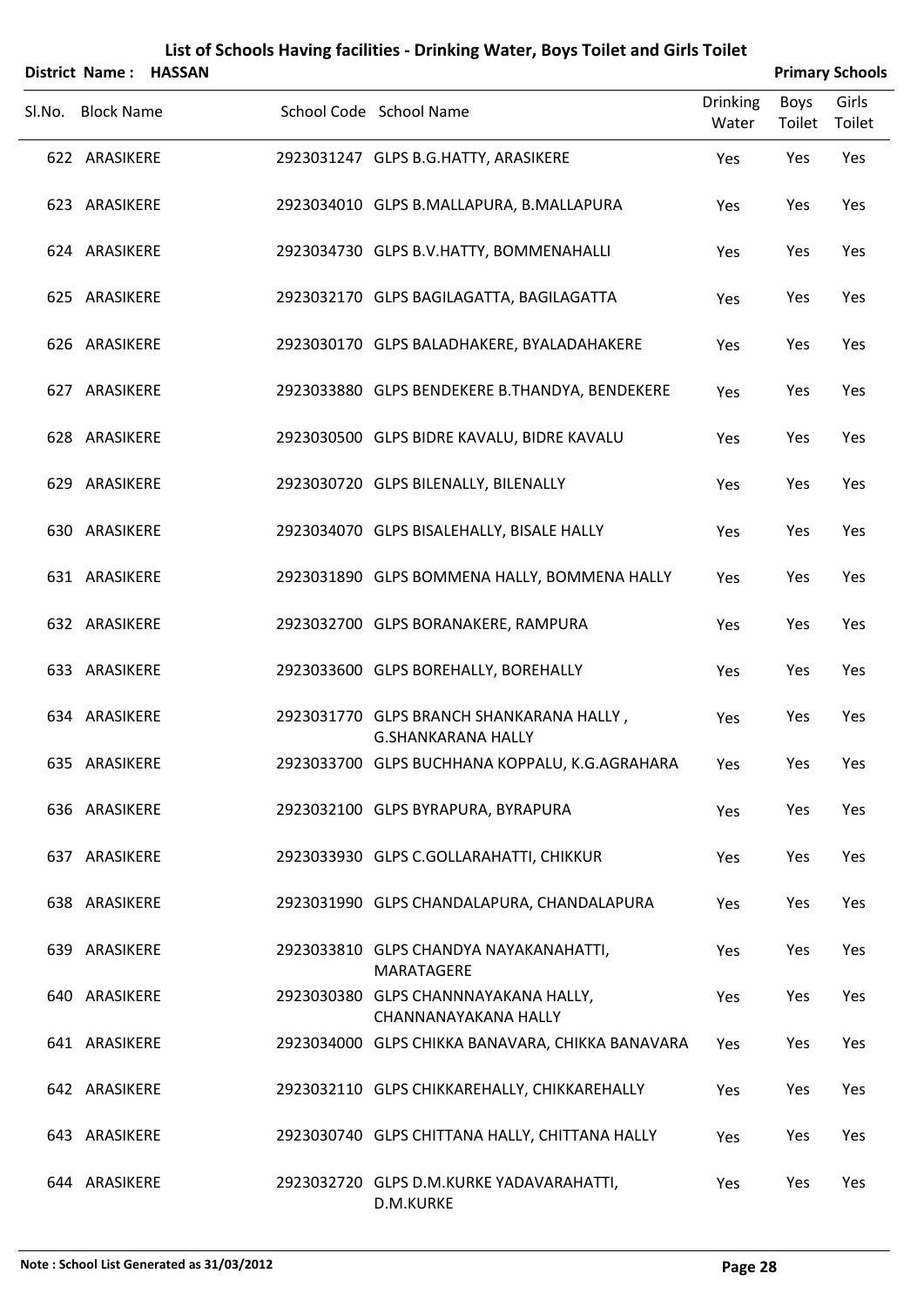|        | District Name:    | <b>HASSAN</b> |                                                                    |                          |                | <b>Primary Schools</b> |
|--------|-------------------|---------------|--------------------------------------------------------------------|--------------------------|----------------|------------------------|
| Sl.No. | <b>Block Name</b> |               | School Code School Name                                            | <b>Drinking</b><br>Water | Boys<br>Toilet | Girls<br>Toilet        |
|        | 645 ARASIKERE     |               | 2923031870 GLPS DASIHALLI KELAHATTI, DASIHALLY                     | Yes                      | Yes            | Yes                    |
|        | 646 ARASIKERE     |               | 2923030310 GLPS DESHAANI GOLLARA HATTY, DESHAINY                   | Yes                      | Yes            | Yes                    |
|        | 647 ARASIKERE     |               | 2923030310 GLPS DESHANI KALLAHALLY(KAN), DESHAINY                  | Yes                      | Yes            | Yes                    |
|        | 648 ARASIKERE     |               | 2923030310 GLPS DESHANI KALLAHALLY(URDU),<br><b>DESHAINY</b>       | Yes                      | Yes            | Yes                    |
|        | 649 ARASIKERE     |               | 2923030820 GLPS DODDAHATTY, RANGAPURA                              | Yes                      | Yes            | Yes                    |
|        | 650 ARASIKERE     |               | 2923032190 GLPS DODDENA HALLY, DODDENA HALLY                       | Yes                      | Yes            | Yes                    |
|        | 651 ARASIKERE     |               | 2923030630 GLPS EDIGARA HATTY, HULLEKERE                           | Yes                      | Yes            | Yes                    |
|        | 652 ARASIKERE     |               | 2923032460 GLPS EDIGARAHATTY, CHALLAPURA                           | Yes                      | Yes            | Yes                    |
|        | 653 ARASIKERE     |               | 2923032050 GLPS G.PURA, G.PURA                                     | Yes                      | Yes            | Yes                    |
|        | 654 ARASIKERE     |               | 2923031247 GLPS G.V.SIDDAPPANAGARA, ARASIKERE                      | Yes                      | Yes            | Yes                    |
|        | 655 ARASIKERE     |               | 2923032040 GLPS GANJIGERE, GANGIGERE                               | Yes                      | Yes            | Yes                    |
|        | 656 ARASIKERE     |               | 2923030490 GLPS GEEKANA HALLY HOSUR, UGRANA<br><b>HALLY</b>        | Yes                      | Yes            | Yes                    |
|        | 657 ARASIKERE     |               | 2923033760 GLPS GIRIGOWDANA KOPPALU,<br>KONDAVAGILU                | Yes                      | Yes            | Yes                    |
|        | 658 ARASIKERE     |               | 2923032040 GLPS GIROJIKOPPALU, GANGIGERE                           | Yes                      | Yes            | Yes                    |
|        | 659 ARASIKERE     |               | 2923030300 GLPS GOLLARAHALLY BANJAR THAND,<br><b>GOLLARA HALLY</b> | Yes                      | Yes            | Yes                    |
|        | 660 ARASIKERE     |               | 2923030100 GLPS GOODUDHAKENGANA HALLY,<br>GOODUDHAKENGANAHALLY     | Yes                      | Yes            | Yes                    |
|        | 661 ARASIKERE     |               | 2923030150 GLPS GOVINDA PURA, GOVINDA PURA                         | Yes                      | Yes            | Yes                    |
|        | 662 ARASIKERE     |               | 2923032180 GLPS GUDDENAHALLI, KENKERE HALLY                        | Yes                      | Yes            | Yes                    |
|        | 663 ARASIKERE     |               | 2923032740 GLPS H.M.V.HATTI, HARALAKATTA                           | Yes                      | Yes            | Yes                    |
|        | 664 ARASIKERE     |               | 2923030020 GLPS HALE KALYADI, HALE KALYADI                         | Yes                      | Yes            | Yes                    |
|        | 665 ARASIKERE     |               | 2923030220 GLPS HANRALU THANDYA, HANDRALU                          | Yes                      | Yes            | Yes                    |
|        | 666 ARASIKERE     |               | 2923031491 GLPS HANUMANTHANAGARA, BANAVARA,<br><b>BANAVARA</b>     | Yes                      | Yes            | Yes                    |
|        | 667 ARASIKERE     |               | 2923031820 GLPS HARALAKATTA, HARALAKATTA                           | Yes                      | Yes            | Yes                    |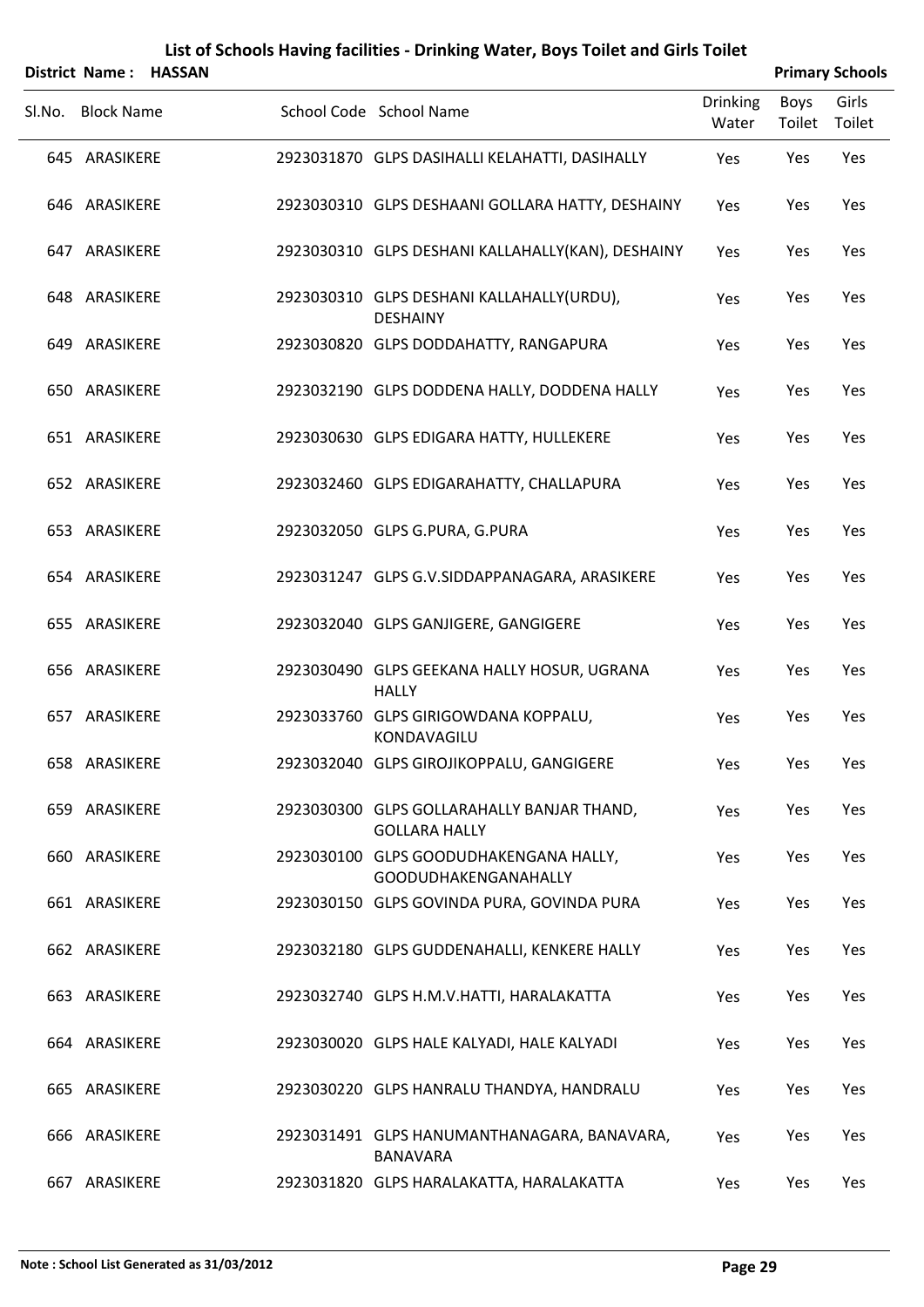|        | District Name: HASSAN |  |                                                                  |                          |                | <b>Primary Schools</b> |
|--------|-----------------------|--|------------------------------------------------------------------|--------------------------|----------------|------------------------|
| SI.No. | <b>Block Name</b>     |  | School Code School Name                                          | <b>Drinking</b><br>Water | Boys<br>Toilet | Girls<br>Toilet        |
|        | 668 ARASIKERE         |  | 2923031510 GLPS HARIHARAPURA, HARIHARAPURA                       | Yes                      | Yes            | Yes                    |
|        | 669 ARASIKERE         |  | 2923031950 GLPS HENJAGONDANA HALLY,<br><b>HENJAGONDANA HALLY</b> | Yes                      | Yes            | Yes                    |
|        | 670 ARASIKERE         |  | 2923033620 GLPS HONNENAHALLY, HONNENAHALLY                       | Yes                      | Yes            | Yes                    |
|        | 671 ARASIKERE         |  | 2923030830 GLPS HOSAHALLY COLONY, ADIHALLY                       | Yes                      | Yes            | Yes                    |
|        | 672 ARASIKERE         |  | 2923031920 GLPS HOSAHALLY, HOSAHALLY                             | Yes                      | Yes            | Yes                    |
|        | 673 ARASIKERE         |  | 2923033590 GLPS HURIGILAVADI, HURIGILAVADI                       | Yes                      | Yes            | Yes                    |
|        | 674 ARASIKERE         |  | 2923030400 GLPS JALAGARANA HALLY, JALAGARANA<br><b>HALLY</b>     | Yes                      | Yes            | Yes                    |
|        | 675 ARASIKERE         |  | 2923030410 GLPS JEEKANA HALLY, JEEKANA HALLY                     | Yes                      | Yes            | Yes                    |
|        | 676 ARASIKERE         |  | 2923030340 GLPS JOBIGENAHALLY, JOBIGENA HALLY                    | Yes                      | Yes            | Yes                    |
|        | 677 ARASIKERE         |  | 2923031930 GLPS K.BANDI HALLY, K.BANDI HALLY                     | Yes                      | Yes            | Yes                    |
|        | 678 ARASIKERE         |  | 2923033760 GLPS K.GOLLARAHATTY, KONDAVAGILU                      | Yes                      | Yes            | Yes                    |
|        | 679 ARASIKERE         |  | 2923032160 GLPS KACHIGATTA VADARA HATTY,<br><b>KACHIGHATTA</b>   | Yes                      | Yes            | Yes                    |
|        | 680 ARASIKERE         |  | 2923032160 GLPS KACHIGATTA, KACHIGHATTA                          | Yes                      | Yes            | Yes                    |
|        | 681 ARASIKERE         |  | 2923030630 GLPS KADAYANA KOPPALU, HULLEKERE                      | Yes                      | Yes            | Yes                    |
|        | 682 ARASIKERE         |  | 2923032590 GLPS KALLURU, KASUVANA HALLY                          | Yes                      | Yes            | Yes                    |
|        | 683 ARASIKERE         |  | 2923030130 GLPS KAMALAPURA, KAMALAPURA                           | Yes                      | Yes            | Yes                    |
|        | 684 ARASIKERE         |  | 2923030530 GLPS KANNADA ULIYAPPANA PALYA,<br><b>KENKERE</b>      | Yes                      | Yes            | Yes                    |
|        | 685 ARASIKERE         |  | 2923031240 GLPS KANTHENA HALLY, ARASIKERE                        | Yes                      | Yes            | Yes                    |
|        | 686 ARASIKERE         |  | 2923030210 GLPS KASTURI KOPPALU, MOODANA HALLY                   | Yes                      | Yes            | Yes                    |
|        | 687 ARASIKERE         |  | 2923032320 GLPS KELENGERE VADDARAHATTY,<br><b>KELENGERE</b>      | Yes                      | Yes            | Yes                    |
|        | 688 ARASIKERE         |  | 2923033770 GLPS KEMPUSAGARA, KEMPUSAGARA                         | Yes                      | Yes            | Yes                    |
|        | 689 ARASIKERE         |  | 2923032140 GLPS KENCHANAHALLY HOSA HATTY,<br>KORANAHALLY         | Yes                      | Yes            | Yes                    |
|        | 690 ARASIKERE         |  | 2923032180 GLPS KENKERE HALLY, KENKERE HALLY                     | Yes                      | Yes            | Yes                    |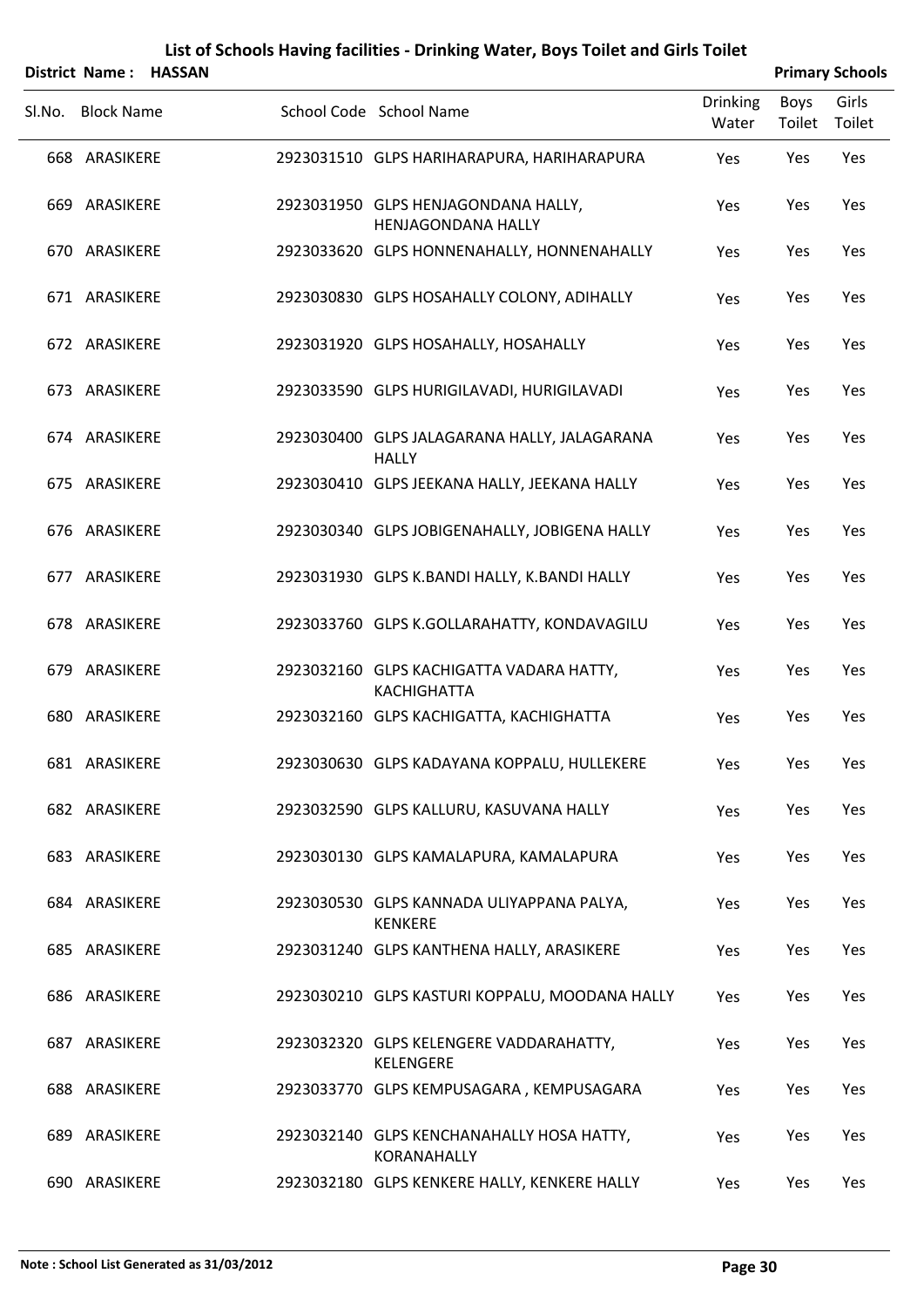|        | District Name: HASSAN |  |                                                                   |                          |                       | <b>Primary Schools</b> |
|--------|-----------------------|--|-------------------------------------------------------------------|--------------------------|-----------------------|------------------------|
| Sl.No. | <b>Block Name</b>     |  | School Code School Name                                           | <b>Drinking</b><br>Water | <b>Boys</b><br>Toilet | Girls<br>Toilet        |
|        | 691 ARASIKERE         |  | 2923030530 GLPS KENKERE HOSUR, KENKERE                            | Yes                      | Yes                   | Yes                    |
|        | 692 ARASIKERE         |  | 2923032140 GLPS KIRYANAYAKANA KOPPALU,<br>KORANAHALLY             | Yes                      | Yes                   | Yes                    |
|        | 693 ARASIKERE         |  | 2923030900 GLPS KODIKOPPALU(NEW SCHOOL), HARANA<br><b>HALLY</b>   | Yes                      | Yes                   | Yes                    |
|        | 694 ARASIKERE         |  | 2923032140 GLPS KORANAHALLY, KORANAHALLY                          | Yes                      | Yes                   | Yes                    |
|        | 695 ARASIKERE         |  | 2923031980 GLPS LAKSHMIDEVARA HALLY,<br>LAKSHMIDEVARA HALLY       | Yes                      | Yes                   | Yes                    |
|        | 696 ARASIKERE         |  | 2923030190 GLPS MADA PURA, MADA PURA                              | Yes                      | Yes                   | Yes                    |
|        | 697 ARASIKERE         |  | 2923030310 GLPS MALGENA HALLY HATTY, DESHAINY                     | Yes                      | Yes                   | Yes                    |
|        | 698 ARASIKERE         |  | 2923030470 GLPS MALLAPURA, MALLAPURA                              | Yes                      | Yes                   | Yes                    |
|        | 699 ARASIKERE         |  | 2923030480 GLPS MANGALAPURA, MANGALAPURA                          | Yes                      | Yes                   | Yes                    |
|        | 700 ARASIKERE         |  | 2923032090 GLPS MANJUNATHA KOPPALU, UPPINA HALLY                  | <b>Yes</b>               | Yes                   | Yes                    |
|        | 701 ARASIKERE         |  | 2923030590 GLPS MARSETTY HALLY KOPPALU,<br><b>MARASETTY HALLY</b> | Yes                      | Yes                   | Yes                    |
|        | 702 ARASIKERE         |  | 2923030770 GLPS MATHIHALLIKOPPALU, RAMJIHALLY                     | Yes                      | Yes                   | Yes                    |
|        | 703 ARASIKERE         |  | 2923033660 GLPS MB TANDYA, MUDUDI                                 | Yes                      | Yes                   | Yes                    |
|        | 704 ARASIKERE         |  | 2923030070 GLPS MNAMAKANAHALLY,<br>MANMAKANAHALLY                 | Yes                      | Yes                   | Yes                    |
|        | 705 ARASIKERE         |  | 2923030710 GLPS MOOTHIKERE, MOOTHIKERE                            | Yes                      | Yes                   | Yes                    |
|        | 706 ARASIKERE         |  | 2923031030 GLPS MURUNDI GOLLARAHATTI, MURUNDI                     | Yes                      | Yes                   | Yes                    |
|        | 707 ARASIKERE         |  | 2923030760 GLPS N HOSAHALLY, N.HOSAHALLY                          | Yes                      | Yes                   | Yes                    |
|        | 708 ARASIKERE         |  | 2923031880 GLPS NAGATHI HALLY, NAGATHI HALLY                      | Yes                      | Yes                   | Yes                    |
|        | 709 ARASIKERE         |  | 2923030700 GLPS NAGATHI HALLY, NAGATHIHALLY                       | Yes                      | Yes                   | Yes                    |
|        | 710 ARASIKERE         |  | 2923030800 GLPS NANDI HALLY, NANDHI HALLY                         | Yes                      | Yes                   | Yes                    |
|        | 711 ARASIKERE         |  | 2923030360 GLPS NARAMMANA HALLY, NARAMMANA<br><b>HALLY</b>        | Yes                      | Yes                   | Yes                    |
|        | 712 ARASIKERE         |  | 2923032440 GLPS ONTEKALLATTI, BELAGUMBA                           | Yes                      | Yes                   | Yes                    |

713 ARASIKERE 2923031491 GLPS R.S.BANAVARA, BANAVARA Yes Yes Yes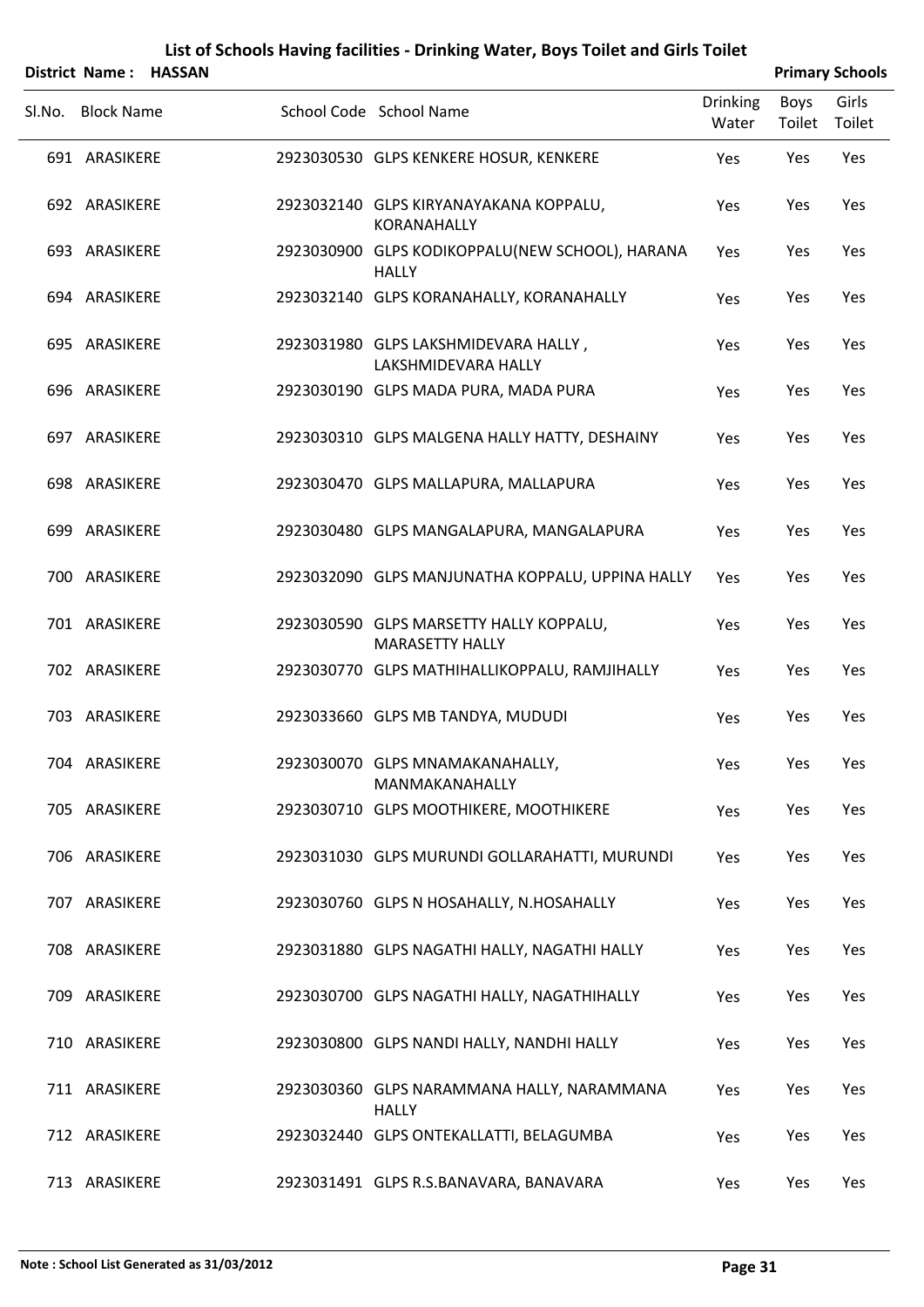| <b>District Name:</b> | <b>HASSAN</b> | List of Schools Having facilities - Drinking Water, Boys Toilet and Girls Toilet |                | <b>Primary Schools</b> |
|-----------------------|---------------|----------------------------------------------------------------------------------|----------------|------------------------|
| Sl.No. Block Name     |               | <b>Drinking</b><br>School Code School Name<br>Water                              | Boys<br>Toilet | Girls<br>Toilet        |
| 714 ARASIKERE         |               | 2923032180 GLPS RAMENAHALLI, KENKERE HALLY<br>Yes                                | Yes            | Yes                    |
| 715 ARASIKERE         |               | 2923030770 GLPS RAMJIHALLY, RAMJIHALLY<br>Yes                                    | Yes            | Yes                    |
| 716 ARASIKERE         |               | 2923032500 GLPS RANGANATHA PURA, TALALUTORE<br>Yes                               | Yes            | Yes                    |
| 717 ARASIKERE         |               | 2923030640 GLPS RANGAPURA KAVALU, RANGA PURA<br>Yes<br><b>KAVAL</b>              | Yes            | Yes                    |
| 718 ARASIKERE         |               | 2923030680 GLPS RANGENAHALLY, RANGENAHALLI<br>Yes                                | Yes            | Yes                    |
| 719 ARASIKERE         |               | 2923033950 GLPS ROOPANAGARA,, THIPPAGHATTA<br>Yes                                | Yes            | Yes                    |
| 720 ARASIKERE         |               | 2923033470 GLPS S.KALLHALLY, S.KALAHALLY<br>Yes                                  | Yes            | Yes                    |
| 721 ARASIKERE         |               | 2923034170 GLPS S.PALYA, SOMENAHALLI<br>Yes                                      | Yes            | Yes                    |
| 722 ARASIKERE         |               | 2923031730 GLPS SAIDARAHALLI, JAJUR<br>Yes                                       | Yes            | Yes                    |
| 723 ARASIKERE         |               | 2923031480 GLPS SALAPURA, SALAPURA<br>Yes                                        | Yes            | Yes                    |
| 724 ARASIKERE         |               | 2923032390 GLPS SANKALAPURA A K COLONY,<br>Yes<br>SANKALAPURA                    | Yes            | Yes                    |
| 725 ARASIKERE         |               | 2923030430 GLPS SANNENA HALLY, SANNENA HALLY<br>Yes                              | Yes            | Yes                    |
| 726 ARASIKERE         |               | 2923030540 GLPS SHIVAPURA GOLLARA HALLY,<br>Yes<br>SHIVAPURA                     | Yes            | Yes                    |
| 727 ARASIKERE         |               | 2923031245 GLPS SRINIVASANAGARA, ARASIKERE<br>Yes                                | Yes            | Yes                    |
| 728 ARASIKERE         |               | 2923030160 GLPS U. CHIKKANINGANA HALLY,<br>Yes<br><b>U.CHIKKANINGANA HALLY</b>   | Yes            | Yes                    |
| 729 ARASIKERE         |               | 2923030490 GLPS UGRANA HALLY, UGRANA HALLY<br>Yes                                | Yes            | Yes                    |
| 730 ARASIKERE         |               | 2923032160 GLPS UPPANAHALLY, KACHIGHATTA<br>Yes                                  | Yes            | Yes                    |
| 731 ARASIKERE         |               | 2923033880 GLPS URDU BENDEKERE, BENDEKERE<br>Yes                                 | Yes            | Yes                    |
| 732 ARASIKERE         |               | 2923030690 GLPS URDU KAMMARAGATTA,<br>Yes<br>KAMMARAGATTA                        | Yes            | Yes                    |
| 733 ARASIKERE         |               | 2923030530 GLPS URDU ULIYAPPANA PALYA, KENKERE<br>Yes                            | Yes            | Yes                    |
| 734 ARASIKERE         |               | 2923030090 GLPS VADERAHALLY, VADERAHALLY<br>Yes                                  | Yes            | Yes                    |
| 735 ARASIKERE         |               | 2923031540 GLPS VENKATAPURA, VENKATAPURA<br>Yes                                  | Yes            | Yes                    |
| 736 ARASIKERE         |               | 2923030080 GLPS VRUNDAVANA HALLY,<br>Yes<br>VRUNDAVANAHALLY                      | Yes            | Yes                    |

#### **Note : School List Generated as 31/03/2012 Page 32**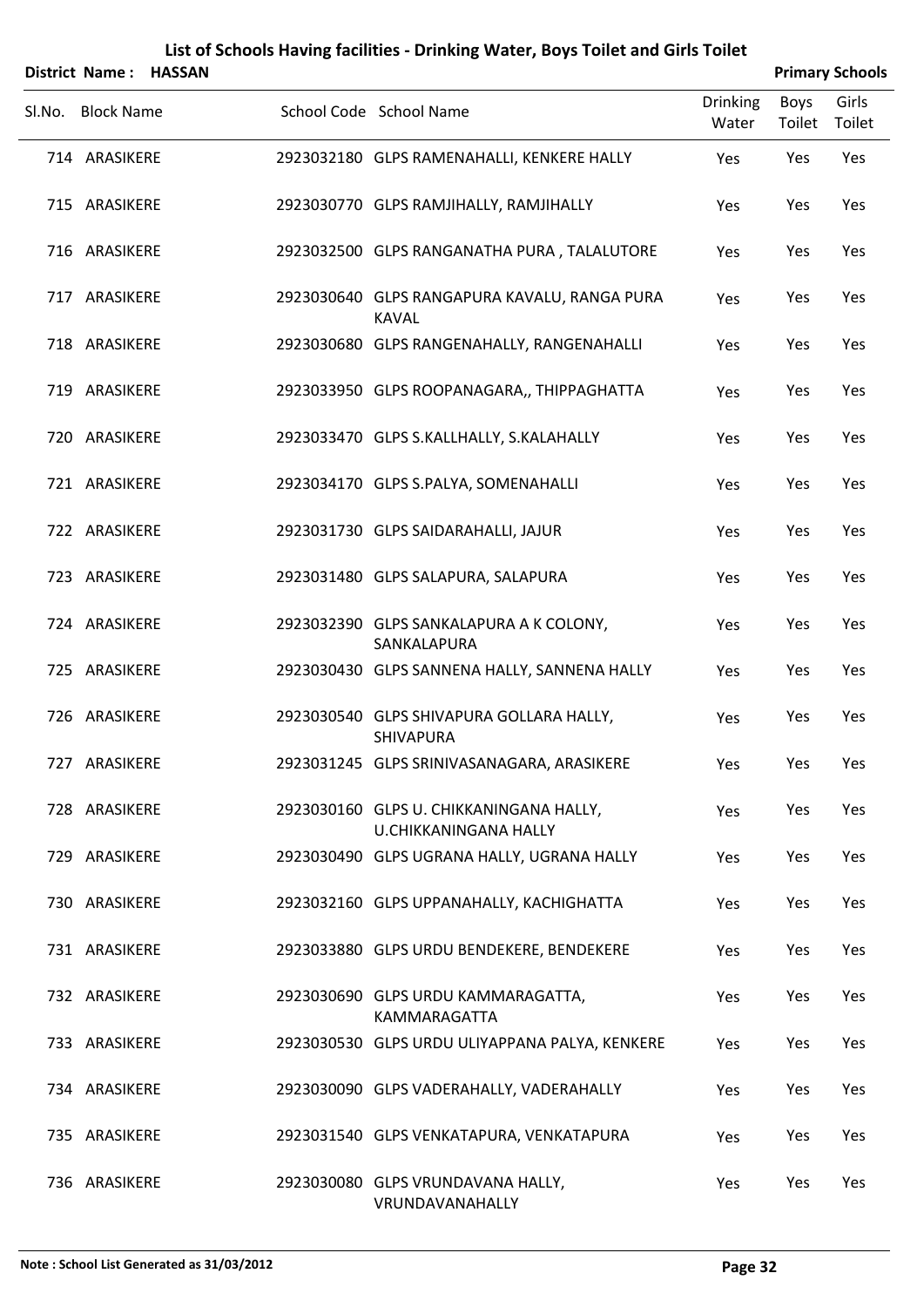|        | District Name: HASSAN |  |                                                             |                          |                | <b>Primary Schools</b> |
|--------|-----------------------|--|-------------------------------------------------------------|--------------------------|----------------|------------------------|
| Sl.No. | <b>Block Name</b>     |  | School Code School Name                                     | <b>Drinking</b><br>Water | Boys<br>Toilet | Girls<br>Toilet        |
|        | 737 ARASIKERE         |  | 2923033540 GMHPS GANDASI, GANDASI                           | Yes                      | Yes            | Yes                    |
|        | 738 ARASIKERE         |  | 2923033320 GMHPS JAVAGAL, JAVAGAL                           | Yes                      | Yes            | Yes                    |
|        | 739 ARASIKERE         |  | 2923031241 GMHPS MODEL ARASIKERE, ARASIKERE                 | Yes                      | Yes            | Yes                    |
|        | 740 ARASIKERE         |  | 2923031241 GTHPS B.H. ROAD, ARASIKERE                       | Yes                      | Yes            | Yes                    |
|        | 741 ARASIKERE         |  | 2923031240 GTLPS HASSAN ROAD, ARASIKERE                     | Yes                      | Yes            | Yes                    |
|        | 742 ARASIKERE         |  | 2923033020 GUHPS AHAMADPURA, AHAMADPURA                     | Yes                      | Yes            | Yes                    |
|        | 743 ARASIKERE         |  | 2923031241 GUHPS BOYS ARASIKERE, ARASIKERE                  | Yes                      | Yes            | Yes                    |
|        | 744 ARASIKERE         |  | 2923033540 GUHPS GANDASI, GANDASI                           | Yes                      | Yes            | Yes                    |
|        | 745 ARASIKERE         |  | 2923031241 GUHPS GIRLS ARASIKERE, ARASIKERE                 | Yes                      | Yes            | Yes                    |
|        | 746 ARASIKERE         |  | 2923033120 GUHPS KANAKATTE, KANAKATTE                       | Yes                      | Yes            | Yes                    |
|        | 747 ARASIKERE         |  | 2923031241 GUHPS MUJAVAR MOHALLA, ARASIKERE                 | Yes                      | Yes            | Yes                    |
|        | 748 ARASIKERE         |  | 2923033330 GULPS ARAKERE, ARAKERE                           | Yes                      | Yes            | Yes                    |
|        | 749 ARASIKERE         |  | 2923031240 GULPS HASSAN ROAD, ARASIKERE                     | Yes                      | Yes            | Yes                    |
|        | 750 ARASIKERE         |  | 2923031240 GULPS INDIRA NAGARA, ARASIKERE                   | Yes                      | Yes            | Yes                    |
|        | 751 ARASIKERE         |  | 2923033770 GULPS KEMPUSAGARA, KEMPUSAGARA                   | Yes                      | Yes            | Yes                    |
|        | 752 ARASIKERE         |  | 2923031240 GULPS LAKSHMI PURA, ARASIKERE                    | Yes                      | Yes            | Yes                    |
|        | 753 ARASIKERE         |  | 2923032990 GULPS SATANGERE, SATANAGERE                      | Yes                      | Yes            | Yes                    |
|        | 754 ARASIKERE         |  | 2923033870 HPS A.MALLPURA, A.MALLAPURA                      | Yes                      | Yes            | Yes                    |
|        | 755 ARASIKERE         |  | 2923031440 HPS ALADAHALLI, ALADHAHALLI                      | Yes                      | Yes            | Yes                    |
|        | 756 ARASIKERE         |  | 2923030960 HPS ANNAYAKANA HALLY, ANNAYAKANA<br><b>HALLY</b> | Yes                      | Yes            | Yes                    |
|        | 757 ARASIKERE         |  | 2923033890 HPS B.DODDENAHALLY, B.DODDENAHALLY               | Yes                      | Yes            | Yes                    |
|        | 758 ARASIKERE         |  | 2923034340 HPS B.G.HATTI, BYADARAHALLI                      | Yes                      | Yes            | Yes                    |
|        | 759 ARASIKERE         |  | 2923032390 HPS B.L KOPPALU, SANKALAPURA                     | Yes                      | Yes            | Yes                    |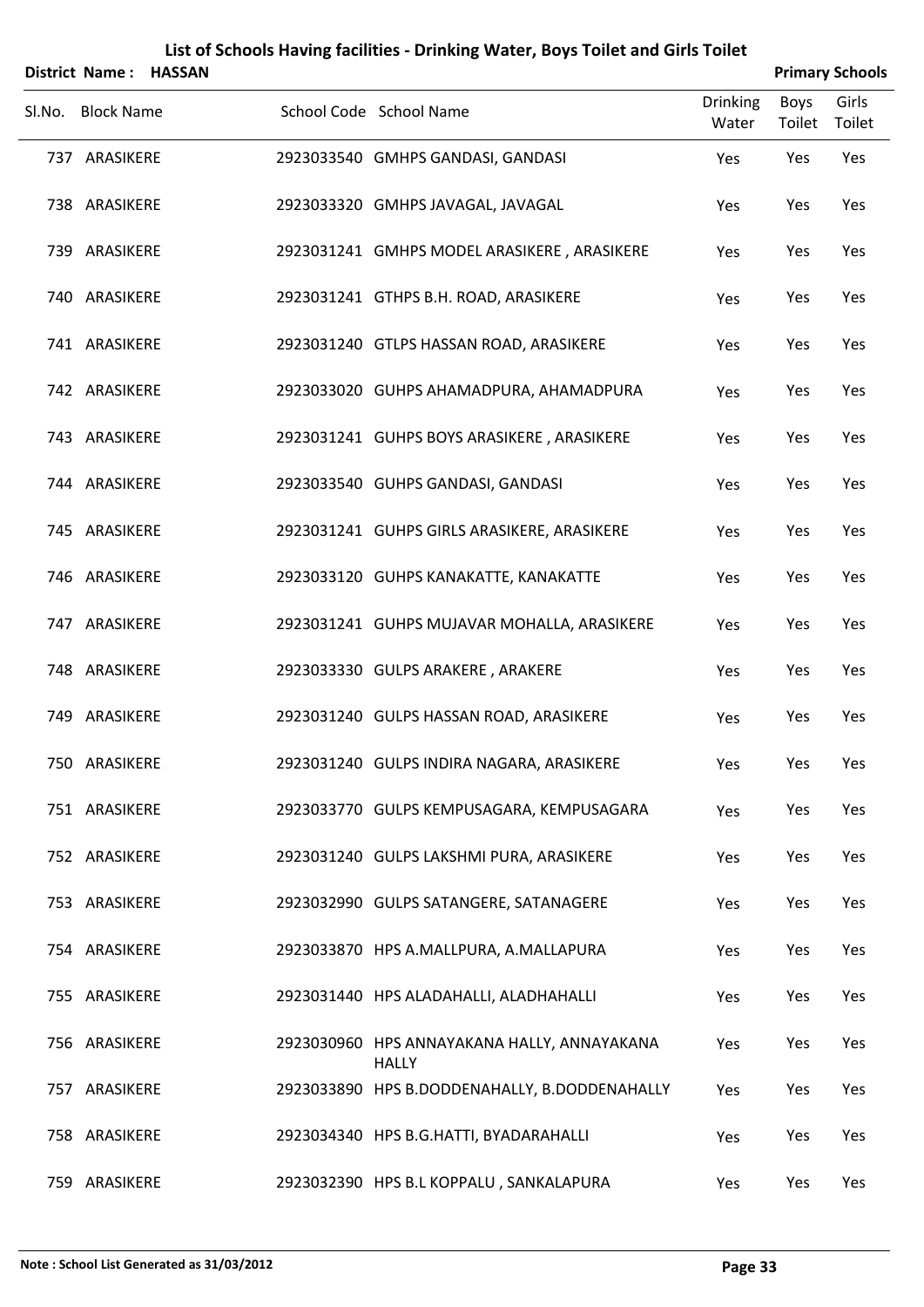|        | District Name: HASSAN |  |                                                      |                          |                | <b>Primary Schools</b> |
|--------|-----------------------|--|------------------------------------------------------|--------------------------|----------------|------------------------|
| Sl.No. | <b>Block Name</b>     |  | School Code School Name                              | <b>Drinking</b><br>Water | Boys<br>Toilet | Girls<br>Toilet        |
|        | 760 ARASIKERE         |  | 2923031410 HPS BAGIVALU, BAGIVALU                    | Yes                      | Yes            | Yes                    |
|        | 761 ARASIKERE         |  | 2923031120 HPS BALENA HALLY, HABBANA GATTA           | Yes                      | Yes            | Yes                    |
|        | 762 ARASIKERE         |  | 2923033910 HPS BASAVARAJAPURA, BASAVARAJAPURA        | Yes                      | Yes            | Yes                    |
|        | 763 ARASIKERE         |  | 2923032440 HPS BELAGUMBA, BELAGUMBA                  | Yes                      | Yes            | Yes                    |
|        | 764 ARASIKERE         |  | 2923031210 HPS BELAVATTHA HALLY, BELAVATTHA HALLY    | Yes                      | Yes            | Yes                    |
|        | 765 ARASIKERE         |  | 2923033880 HPS BENDEKERE, BENDEKERE                  | Yes                      | Yes            | Yes                    |
|        | 766 ARASIKERE         |  | 2923031090 HPS BIRAMBUDHI, BIRAMBODHI                | Yes                      | Yes            | Yes                    |
|        | 767 ARASIKERE         |  | 2923033030 HPS BOMMASAMUDRA, BOMMASAMUDRA            | Yes                      | Yes            | Yes                    |
|        | 768 ARASIKERE         |  | 2923030960 HPS BORANA KOPPALU, ANNAYAKANA HALLY      | Yes                      | Yes            | Yes                    |
|        | 769 ARASIKERE         |  | 2923031250 HPS CHAGACAGERE, CHAGACHAGERE             | Yes                      | Yes            | Yes                    |
|        | 770 ARASIKERE         |  | 2923032460 HPS CHALLAPURA, CHALLAPURA                | Yes                      | Yes            | Yes                    |
|        | 771 ARASIKERE         |  | 2923031350 HPS CHANNAPURA, CHANNAPURA                | Yes                      | Yes            | Yes                    |
|        | 772 ARASIKERE         |  | 2923033520 HPS CHEELANAHALLY, CHEELANAHALLY          | Yes                      | Yes            | Yes                    |
|        | 773 ARASIKERE         |  | 2923032790 HPS CHIKKAHALKUR, CHIKKAHALKUR            | Yes                      | Yes            | Yes                    |
|        | 774 ARASIKERE         |  | 2923033920 HPS CHIKKAMMANAHALLY,<br>CHIKKAMMANAHALLY | Yes                      | Yes            | Yes                    |
|        | 775 ARASIKERE         |  | 2923031280 HPS CHIKKAYERAGANALU,<br>CHIKKAYERAGANALU | Yes                      | Yes            | Yes                    |
|        | 776 ARASIKERE         |  | 2923033930 HPS CHIKKUR, CHIKKUR                      | Yes                      | Yes            | Yes                    |
|        | 777 ARASIKERE         |  | 2923032720 HPS D.M.KURKE, D.M.KURKE                  | Yes                      | Yes            | Yes                    |
|        | 778 ARASIKERE         |  | 2923033050 HPS DIBBUR, DIBBUR                        | Yes                      | Yes            | Yes                    |
|        | 779 ARASIKERE         |  | 2923031270 HPS DODDAYERAGANALU,<br>DODDAYERAGANALU   | Yes                      | Yes            | Yes                    |
|        | 780 ARASIKERE         |  | 2923031190 HPS DODDENA HALLY, DODDENA HALLY          | Yes                      | Yes            | Yes                    |
|        | 781 ARASIKERE         |  | 2923033040 HPS DONANAKATTE, DONANAKATTE              | Yes                      | Yes            | Yes                    |
|        | 782 ARASIKERE         |  | 2923031650 HPS GARUDANAGIRI, BASAVANAHALLY           | Yes                      | Yes            | Yes                    |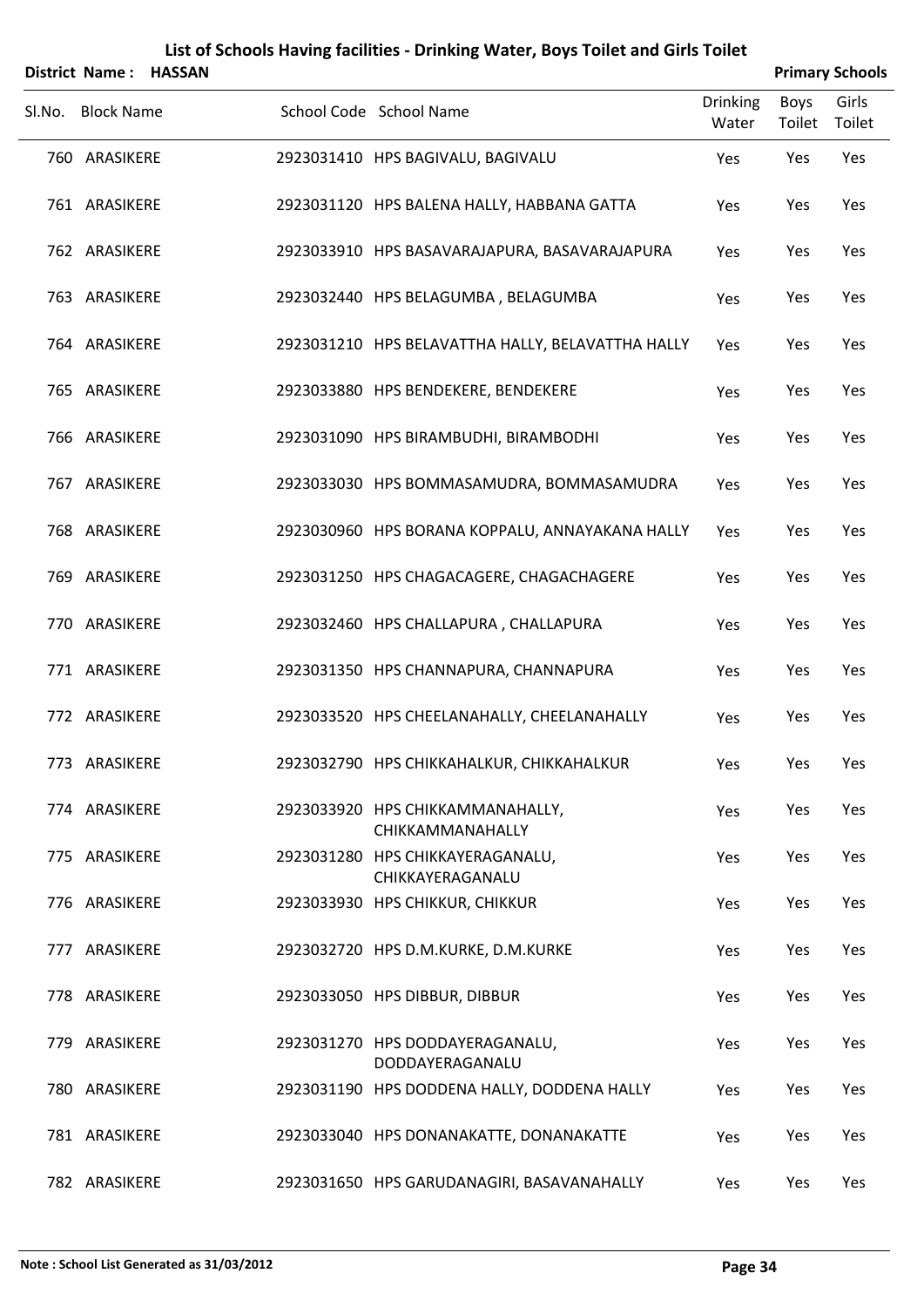| District Name:    | <b>HASSAN</b> |                                                        |                          |                | <b>Primary Schools</b> |
|-------------------|---------------|--------------------------------------------------------|--------------------------|----------------|------------------------|
| Sl.No. Block Name |               | School Code School Name                                | <b>Drinking</b><br>Water | Boys<br>Toilet | Girls<br>Toilet        |
| 783 ARASIKERE     |               | 2923030940 HPS GEEJI HALLY, GEEJI HALLY                | Yes                      | Yes            | Yes                    |
| 784 ARASIKERE     |               | 2923031170 HPS GUTTINA KERE, GUTTINAKERE               | Yes                      | Yes            | Yes                    |
| 785 ARASIKERE     |               | 2923031120 HPS HABBANA GATTA, HABBANA GATTA            | Yes                      | Yes            | Yes                    |
| 786 ARASIKERE     |               | 2923032740 HPS HARALAKATTA, HARALAKATTA                | Yes                      | Yes            | Yes                    |
| 787 ARASIKERE     |               | 2923033070 HPS HIRESADARAHALLY, HIRESADARAHALLY        | Yes                      | Yes            | Yes                    |
| 788 ARASIKERE     |               | 2923031470 HPS HIRIYALU, HIRIYALU                      | Yes                      | Yes            | Yes                    |
| 789 ARASIKERE     |               | 2923032770 HPS HOLAKERE, HOLALKERE                     | Yes                      | Yes            | Yes                    |
| 790 ARASIKERE     |               | 2923031220 HPS JADAGATTA, JADAGATTA                    | Yes                      | Yes            | Yes                    |
| 791 ARASIKERE     |               | 2923033370 HPS K. GOLLARAHATTY, KOLAGUNDA              | Yes                      | Yes            | Yes                    |
| 792 ARASIKERE     |               | 2923033090 HPS K.SHANKARANAHALLY,<br>K.SHANKARANAHALLY | Yes                      | Yes            | Yes                    |
| 793 ARASIKERE     |               | 2923033100 HPS KADALAMAGE, KADALAMAGE                  | Yes                      | Yes            | Yes                    |
| 794 ARASIKERE     |               | 2923032320 HPS KALENGERE, KELENGERE                    | Yes                      | Yes            | Yes                    |
| 795 ARASIKERE     |               | 2923033140 HPS KALGUNDI, KALGUNDI                      | Yes                      | Yes            | Yes                    |
| 796 ARASIKERE     |               | 2923033120 HPS KANAKATTE, KANAKATTE                    | Yes                      | Yes            | Yes                    |
| 797 ARASIKERE     |               | 2923033320 HPS KHALANDAR NAGARA, JAVAGAL               | Yes                      | Yes            | Yes                    |
| 798 ARASIKERE     |               | 2923033110 HPS KITTANAKERE, KITTANAKERE                | Yes                      | Yes            | Yes                    |
| 799 ARASIKERE     |               | 2923033970 HPS KOMMARAGHATTA, KOMMARAGHATTA            | Yes                      | Yes            | Yes                    |
| 800 ARASIKERE     |               | 2923033760 HPS KONDAVAGILU, KONDAVAGILU                | Yes                      | Yes            | Yes                    |
| 801 ARASIKERE     |               | 2923031260 HPS KUDUKUNDI, KUDUKUNDI                    | Yes                      | Yes            | Yes                    |
| 802 ARASIKERE     |               | 2923033960 HPS KURUBARAHALLY, KURUBARAHALLY            | Yes                      | Yes            | Yes                    |
| 803 ARASIKERE     |               | 2923033940 HPS KURUVANKA, KURUVANKA                    | Yes                      | Yes            | Yes                    |
| 804 ARASIKERE     |               | 2923033130 HPS KYATHANAHALLY, KYATHANAHALLY            | Yes                      | Yes            | Yes                    |
| 805 ARASIKERE     |               | 2923031330 HPS LALANAKERE, LALANAKERE                  | Yes                      | Yes            | Yes                    |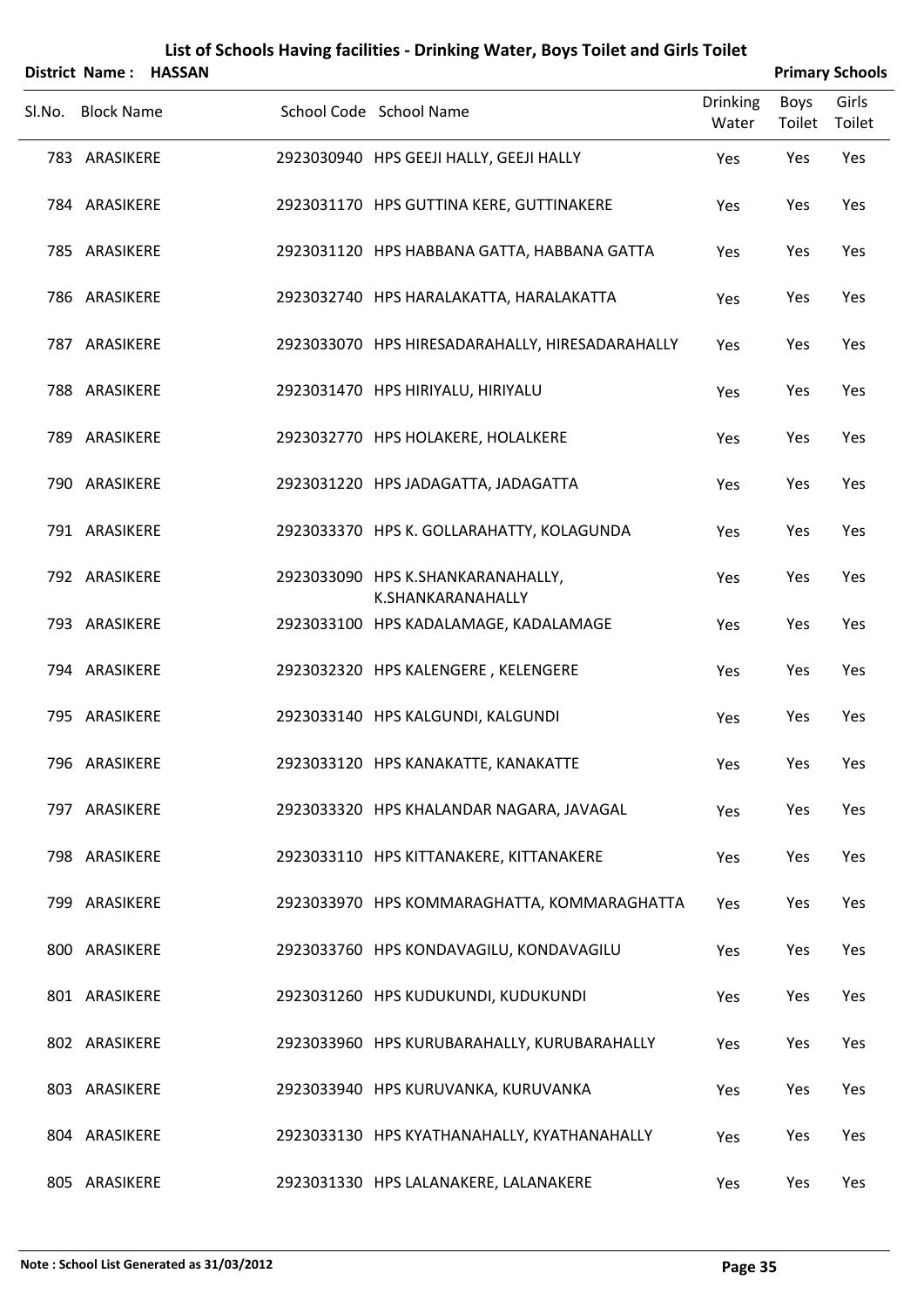|                   | District Name: HASSAN |                                                    |                          |                | <b>Primary Schools</b> |
|-------------------|-----------------------|----------------------------------------------------|--------------------------|----------------|------------------------|
| SI.No. Block Name |                       | School Code School Name                            | <b>Drinking</b><br>Water | Boys<br>Toilet | Girls<br>Toilet        |
| 806 ARASIKERE     |                       | 2923032730 HPS MADALU, MADALU                      | Yes                      | Yes            | Yes                    |
| 807 ARASIKERE     |                       | 2923033150 HPS MADDARAHALLY, MADDARAHALLY          | Yes                      | Yes            | Yes                    |
| 808 ARASIKERE     |                       | 2923031340 HPS MAHADEVARAHALLI,<br>MAHADEVARAHALLI | Yes                      | Yes            | Yes                    |
| 809 ARASIKERE     |                       | 2923032780 HPS MELENA HALLY, MELENAHALLY           | Yes                      | Yes            | Yes                    |
| 810 ARASIKERE     |                       | 2923031030 HPS MURUNDI, MURUNDI                    | Yes                      | Yes            | Yes                    |
| 811 ARASIKERE     |                       | 2923032230 HPS MYLANAHALLY KOPPALU,<br>MYLANAHALLY | Yes                      | Yes            | Yes                    |
| 812 ARASIKERE     |                       | 2923031360 HPS NAGARAHALLI, NAGARAHALLI            | Yes                      | Yes            | Yes                    |
| 813 ARASIKERE     |                       | 2923032670 HPS NAGAVEDI, NAGAVEDI                  | Yes                      | Yes            | Yes                    |
| 814 ARASIKERE     |                       | 2923033160 HPS NARASIPURA, NARASIPURA              | Yes                      | Yes            | Yes                    |
| 815 ARASIKERE     |                       | 2923033360 HPS NERLIGE, NERLIGE                    | Yes                      | Yes            | Yes                    |
| 816 ARASIKERE     |                       | 2923032710 HPS P.HOSAHALLY, P.HOSAHALLY            | Yes                      | Yes            | Yes                    |
| 817 ARASIKERE     |                       | 2923032510 HPS PADUVANA HALLY, PADUVANAHALLY       | Yes                      | Yes            | Yes                    |
| 818 ARASIKERE     |                       | 2923033980 HPS PURLE HALLY, PURLEHALLY             | Yes                      | Yes            | Yes                    |
| 819 ARASIKERE     |                       | 2923032480 HPS RUDRANAHALLY, TALALUR               | Yes                      | Yes            | Yes                    |
| 820 ARASIKERE     |                       | 2923031080 HPS SANKODANA HALLY, SANKODANA HALLY    | Yes                      | Yes            | Yes                    |
| 821 ARASIKERE     |                       | 2923032820 HPS SASIVALA, SASIVALA                  | Yes                      | Yes            | Yes                    |
| 822 ARASIKERE     |                       | 2923032750 HPS SOPPINA HALLY, SOPPINAHALLY         | Yes                      | Yes            | Yes                    |
| 823 ARASIKERE     |                       | 2923032490 HPS T. KODIHALLY, T.KODIHALLY           | Yes                      | Yes            | Yes                    |
| 824 ARASIKERE     |                       | 2923032480 HPS TALALUR, TALALUR                    | Yes                      | Yes            | Yes                    |
| 825 ARASIKERE     |                       | 2923032500 HPS TALALUTORE, TALALUTORE              | Yes                      | Yes            | Yes                    |
| 826 ARASIKERE     |                       | 2923033950 HPS THIPPAGHATTA, THIPPAGHATTA          | Yes                      | Yes            | Yes                    |
| 827 ARASIKERE     |                       | 2923032760 HPS TUMBAPURA, TUMBAPURA                | Yes                      | Yes            | Yes                    |
| 828 ARASIKERE     |                       | 2923033000 HPS VALEHALLY, VALE HALLY               | Yes                      | Yes            | Yes                    |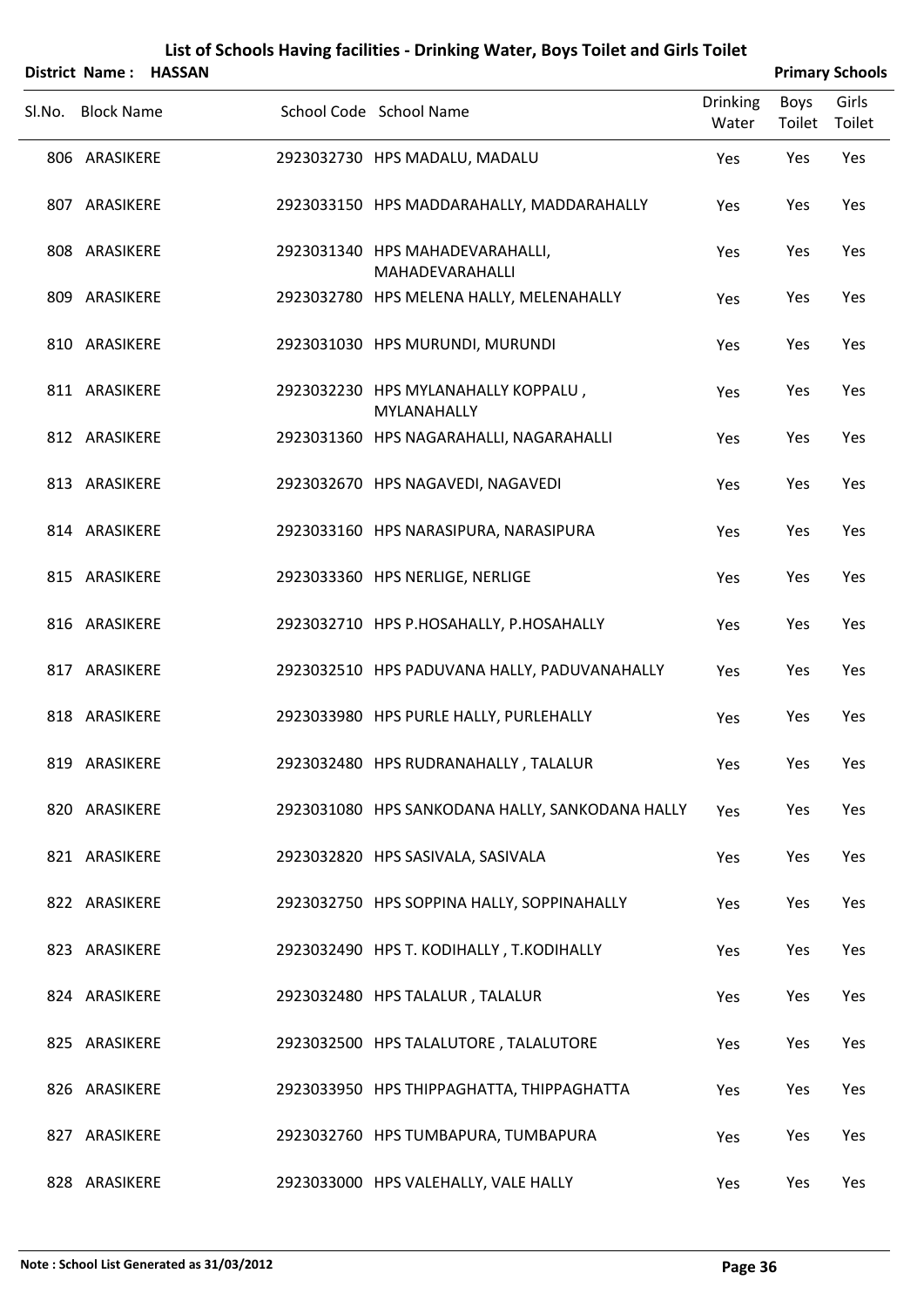|        | District Name: HASSAN |  |                                                              |                          |                | <b>Primary Schools</b> |
|--------|-----------------------|--|--------------------------------------------------------------|--------------------------|----------------|------------------------|
| SI.No. | <b>Block Name</b>     |  | School Code School Name                                      | <b>Drinking</b><br>Water | Boys<br>Toilet | Girls<br>Toilet        |
|        | 829 ARASIKERE         |  | 2923031070 HPS YADA PURA, YADA PURA                          | Yes                      | Yes            | Yes                    |
|        | 830 ARASIKERE         |  | 2923032800 HPS YARIGENA HALLY, YARIGENAHALLY                 | Yes                      | Yes            | Yes                    |
|        | 831 ARASIKERE         |  | 2923032690 HPS YERE HALLY, YERE HALLY                        | Yes                      | Yes            | Yes                    |
|        | 832 ARASIKERE         |  | 2923030050 L.P.S SINGATAGERE, SINGATAGERE                    | Yes                      | Yes            | Yes                    |
|        | 833 ARASIKERE         |  | 2923032420 LPS AJJENAHALLY, AJJANAHALLY                      | Yes                      | Yes            | Yes                    |
|        | 834 ARASIKERE         |  | 2923031460 LPS ALENAHALLY, VADAGARAHALLI                     | Yes                      | Yes            | Yes                    |
|        | 835 ARASIKERE         |  | 2923032200 LPS ANNAPURA, ANNAPURA                            | Yes                      | Yes            | Yes                    |
|        | 836 ARASIKERE         |  | 2923033500 LPS B.COLONY, BANDUR                              | Yes                      | Yes            | Yes                    |
|        | 837 ARASIKERE         |  | 2923032210 LPS BASAVESWARA NAGARA, KUNAGATA<br><b>HALLY</b>  | Yes                      | Yes            | Yes                    |
|        | 838 ARASIKERE         |  | 2923032830 LPS BENNIGUNDIHALLY, BENNIGUNDIHALLY              | Yes                      | Yes            | Yes                    |
|        | 839 ARASIKERE         |  | 2923031100 LPS BETTADA PURA, BETTADA PURA                    | Yes                      | Yes            | Yes                    |
|        | 840 ARASIKERE         |  | 2923033170 LPS BYRAPURA, BYRAPURA                            | Yes                      | Yes            | Yes                    |
|        | 841 ARASIKERE         |  | 2923033220 LPS C.CHIKALINGANAHALLY,<br>C.CHIKKALINGANA HALLY | Yes                      | Yes            | Yes                    |
|        | 842 ARASIKERE         |  | 2923033580 LPS CHIKKAGANDASI, CHIKKAGANDASI                  | Yes                      | Yes            | Yes                    |
|        | 843 ARASIKERE         |  | 2923032770 LPS D.R.G KOPPALU, HOLALKERE                      | Yes                      | Yes            | Yes                    |
|        | 844 ARASIKERE         |  | 2923033570 LPS DASENAHALLY, DASENAHALLY                      | Yes                      | Yes            | Yes                    |
|        | 845 ARASIKERE         |  | 2923032250 LPS DEVIHALLY, DEVIHALLY                          | Yes                      | Yes            | Yes                    |
|        | 846 ARASIKERE         |  | 2923033180 LPS DODDAGHATTA, DODDAGHATTA                      | Yes                      | Yes            | Yes                    |
|        | 847 ARASIKERE         |  | 2923032630 LPS DODDAGHATTA, DODDAGHATTA                      | Yes                      | Yes            | Yes                    |
|        | 848 ARASIKERE         |  | 2923033230 LPS DYAMENAHALLY, DYAMENA HALLY                   | Yes                      | Yes            | Yes                    |
|        | 849 ARASIKERE         |  | 2923033160 LPS G.G.KOPPALU, NARASIPURA                       | Yes                      | Yes            | Yes                    |
|        | 850 ARASIKERE         |  | 2923032860 LPS GIRIBOMMANAHALLY,<br><b>GIRIBOMMANAHALLY</b>  | Yes                      | Yes            | Yes                    |
|        | 851 ARASIKERE         |  | 2923032880 LPS GOLLARA HALLY, GOLLARAHALLY                   | Yes                      | Yes            | Yes                    |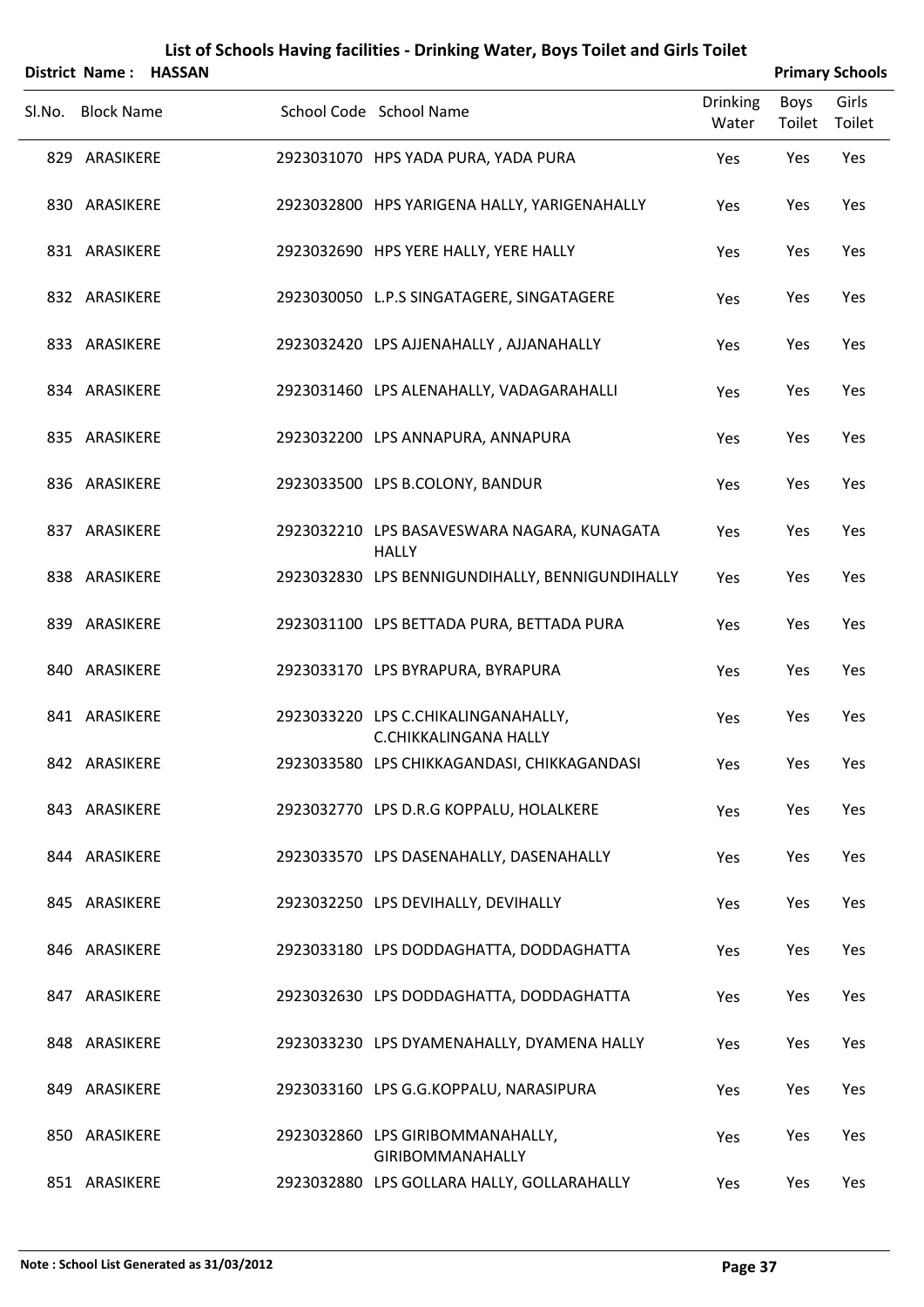|        | District Name:    | <b>HASSAN</b> |                                                           |                          |                | <b>Primary Schools</b> |
|--------|-------------------|---------------|-----------------------------------------------------------|--------------------------|----------------|------------------------|
| Sl.No. | <b>Block Name</b> |               | School Code School Name                                   | <b>Drinking</b><br>Water | Boys<br>Toilet | Girls<br>Toilet        |
|        | 852 ARASIKERE     |               | 2923032260 LPS GOLLARAHALLY, GOLLARAHALLY                 | Yes                      | Yes            | Yes                    |
|        | 853 ARASIKERE     |               | 2923030980 LPS GUNDKANA HALLY, GUNDKANA HALLY             | Yes                      | Yes            | Yes                    |
|        | 854 ARASIKERE     |               | 2923033550 LPS GUNDKANAHALLY, GUNDKANAHALLY               | Yes                      | Yes            | Yes                    |
|        | 855 ARASIKERE     |               | 2923030900 LPS H.B THANDYA, HARANA HALLY                  | Yes                      | Yes            | Yes                    |
|        | 856 ARASIKERE     |               | 2923031120 LPS H.K HOSUR, HABBANA GATTA                   | Yes                      | Yes            | Yes                    |
|        | 857 ARASIKERE     |               | 2923033630 LPS HALAGENAHALLY, HALAGENAHALLY               | Yes                      | Yes            | Yes                    |
|        | 858 ARASIKERE     |               | 2923031630 LPS HANGURUBARAHATTY,<br>THONDIGANAHALLY       | Yes                      | Yes            | Yes                    |
|        | 859 ARASIKERE     |               | 2923032740 LPS HARALAKATTA H.V.HATTY, HARALAKATTA         | Yes                      | Yes            | Yes                    |
|        | 860 ARASIKERE     |               | 2923031290 LPS HIRISAMUDRA, HIRISAMUDRA                   | Yes                      | Yes            | Yes                    |
|        | 861 ARASIKERE     |               | 2923032770 LPS HOLAKERE BANJAR TANDYA, HOLALKERE          | Yes                      | Yes            | Yes                    |
|        | 862 ARASIKERE     |               | 2923032900 LPS HONNAKATTA, HONNAKATTA                     | Yes                      | Yes            | Yes                    |
|        | 863 ARASIKERE     |               | 2923031380 LPS HONNAKUMARANA HALLI,<br>HONNAKUMARANAHALLI | Yes                      | Yes            | Yes                    |
|        | 864 ARASIKERE     |               | 2923032270 LPS HONNENA HALLY, HONNENA HALLY               | Yes                      | Yes            | Yes                    |
|        | 865 ARASIKERE     |               | 2923031120 LPS HULLENA HALLY, HABBANA GATTA               | Yes                      | Yes            | Yes                    |
|        | 866 ARASIKERE     |               | 2923032280 LPS HUNASE KATTE, HUNASE KATTE                 | Yes                      | Yes            | Yes                    |
|        | 867 ARASIKERE     |               | 2923031390 LPS JAKKANAHALLI, JAKKANAHALLI                 | Yes                      | Yes            | Yes                    |
|        | 868 ARASIKERE     |               | 2923032910 LPS JANNAVARA, JANNAVARA                       | Yes                      | Yes            | Yes                    |
|        | 869 ARASIKERE     |               | 2923032290 LPS JYOTHIMALLAPURA, JYOTHI MALLAPURA          | Yes                      | Yes            | Yes                    |
|        | 870 ARASIKERE     |               | 2923033970 LPS K.B.THANDYA, KOMMARAGHATTA                 | Yes                      | Yes            | Yes                    |
|        | 871 ARASIKERE     |               | 2923033700 LPS K.G.AGRAHARA, K.G.AGRAHARA                 | Yes                      | Yes            | Yes                    |
|        | 872 ARASIKERE     |               | 2923033010 LPS K.GOLLARAHATTY, KALLUSADARAHALLY           | Yes                      | Yes            | Yes                    |
|        | 873 ARASIKERE     |               | 2923032940 LPS K.V.HATTY, KARADIHALLY                     | Yes                      | Yes            | Yes                    |
|        | 874 ARASIKERE     |               | 2923032300 LPS KALKERE, KALKERE                           | Yes                      | Yes            | Yes                    |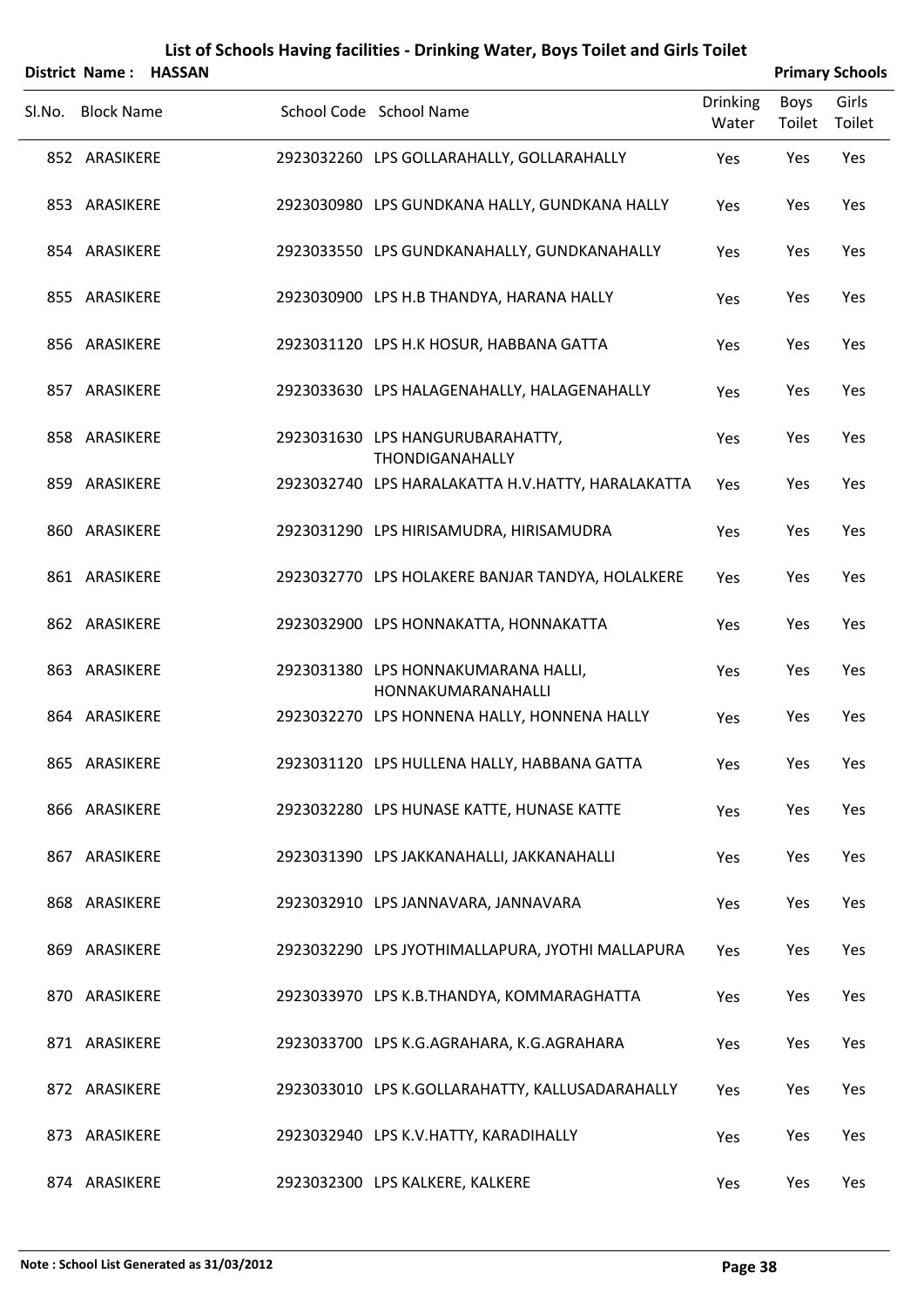|        | <b>District Name:</b> | <b>HASSAN</b> |                                                                      |                          |                       | <b>Primary Schools</b> |
|--------|-----------------------|---------------|----------------------------------------------------------------------|--------------------------|-----------------------|------------------------|
| Sl.No. | <b>Block Name</b>     |               | School Code School Name                                              | <b>Drinking</b><br>Water | <b>Boys</b><br>Toilet | Girls<br>Toilet        |
|        | 875 ARASIKERE         |               | 2923033280 LPS KAMENA HALLY, KAMENA HALLY                            | Yes                      | Yes                   | Yes                    |
|        | 876 ARASIKERE         |               | 2923030900 LPS KANKANCHANA HALLY, HARANA HALLY                       | Yes                      | Yes                   | Yes                    |
|        | 877 ARASIKERE         |               | 2923032940 LPS KARADIHALLY, KARADIHALLY                              | Yes                      | Yes                   | Yes                    |
|        | 878 ARASIKERE         |               | 2923033690 LPS KARADIHALLY, KARADIHALLY                              | Yes                      | Yes                   | Yes                    |
|        | 879 ARASIKERE         |               | 2923031090 LPS KARBORANA HATTY, BIRAMBODHI                           | Yes                      | Yes                   | Yes                    |
|        | 880 ARASIKERE         |               | 2923031430 LPS KARIMARANA HALLI, KARIMARANA HALLI                    | Yes                      | Yes                   | Yes                    |
|        | 881 ARASIKERE         |               | 2923032590 LPS KASUVANA HALLY, KASUVANA HALLY                        | Yes                      | Yes                   | Yes                    |
|        | 882 ARASIKERE         |               | 2923032930 LPS KASUVANAHALLY, KASUVANAHALLY                          | Yes                      | Yes                   | Yes                    |
|        | 883 ARASIKERE         |               | 2923032310 LPS KEREKODIHALLY, KEREKODI HALLY                         | Yes                      | Yes                   | Yes                    |
|        | 884 ARASIKERE         |               | 2923033940 LPS KODIHALLY, KURUVANKA                                  | Yes                      | Yes                   | Yes                    |
|        | 885 ARASIKERE         |               | 2923032210 LPS KUNGATTAHALLY, KUNAGATA HALLY                         | Yes                      | Yes                   | Yes                    |
|        | 886 ARASIKERE         |               | 2923031120 LPS LAKKENA HALLY, HABBANA GATTA                          | Yes                      | Yes                   | Yes                    |
|        | 887 ARASIKERE         |               | 2923033740 LPS LAYALAPURA, LAYALAPURA                                | Yes                      | Yes                   | Yes                    |
|        | 888 ARASIKERE         |               | 2923033750 LPS LINGONDANAHALLY, LINGONDANAHALLY                      | Yes                      | Yes                   | Yes                    |
|        | 889 ARASIKERE         |               | 2923033810 LPS M.VADDARAHATTY, MARATAGERE                            | Yes                      | Yes                   | Yes                    |
|        | 890 ARASIKERE         |               | 2923032730 LPS MADALU G.HATTY, MADALU                                | Yes                      | Yes                   | Yes                    |
|        | 891 ARASIKERE         |               | 2923032970 LPS MAGENAHALLY, MAGENAHALLY                              | Yes                      | Yes                   | Yes                    |
|        | 892 ARASIKERE         |               | 2923031200 LPS MALADEVI HALLY, MALADEVI HALLY                        | Yes                      | Yes                   | Yes                    |
|        | 893 ARASIKERE         |               | 2923032780 LPS MALENA HALLY GOLLARA HATTY,<br>MELENAHALLY            | Yes                      | Yes                   | Yes                    |
|        | 894 ARASIKERE         |               | 2923031310 LPS MANJENAHALLI, MANJENAHALLI                            | Yes                      | Yes                   | Yes                    |
|        | 895 ARASIKERE         |               | 2923033240 LPS MARAGONDANAHALLY THANDYA,<br><b>MARAGONDANA HALLY</b> | Yes                      | Yes                   | Yes                    |
|        | 896 ARASIKERE         |               | 2923033240 LPS MARAGONDANAHALLY, MARAGONDANA<br><b>HALLY</b>         | Yes                      | Yes                   | Yes                    |
|        | 897 ARASIKERE         |               | 2923033810 LPS MARATAGERE, MARATAGERE                                | Yes                      | Yes                   | Yes                    |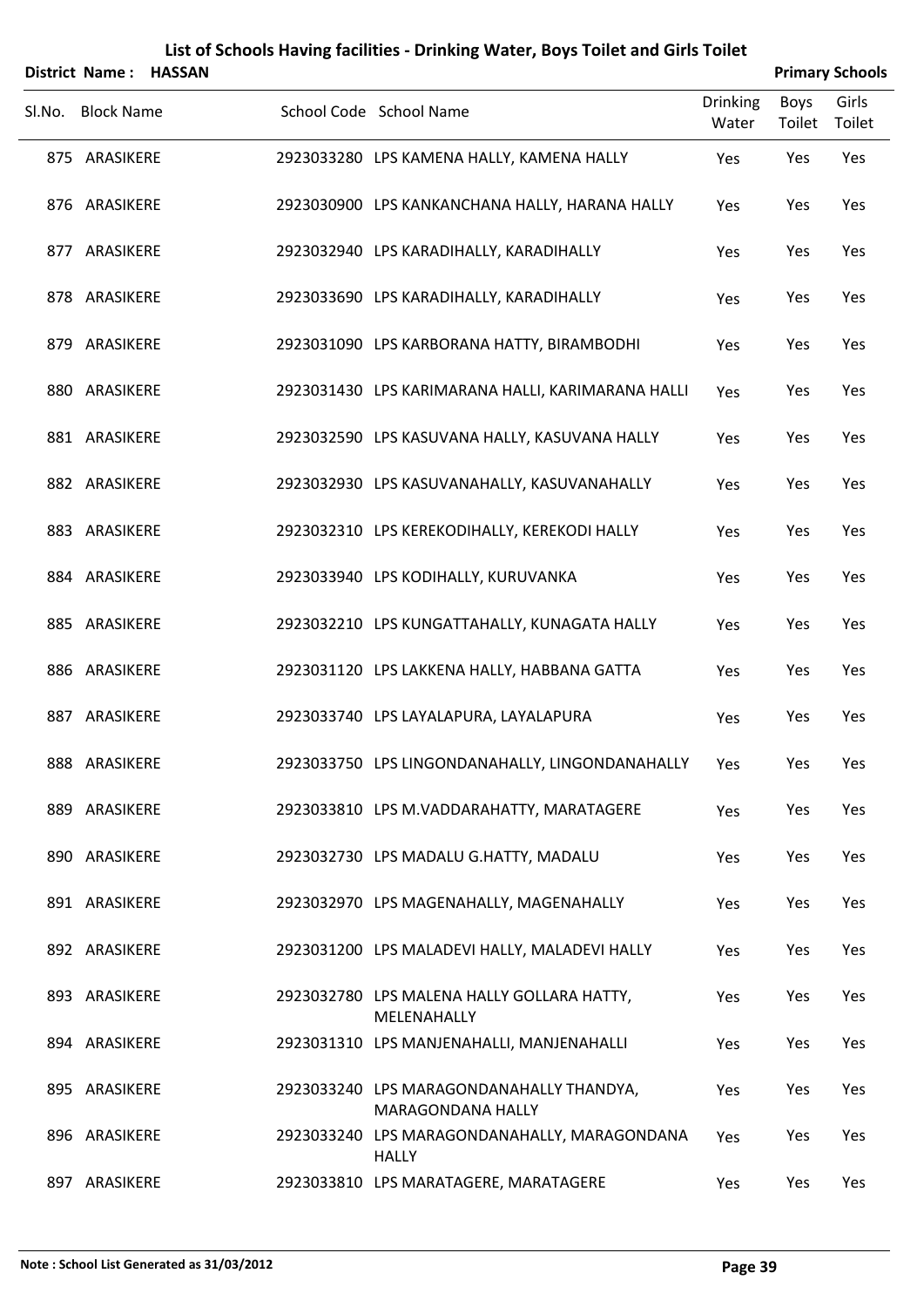|        |                   | District Name: HASSAN |                                                                     |                          |                | <b>Primary Schools</b> |
|--------|-------------------|-----------------------|---------------------------------------------------------------------|--------------------------|----------------|------------------------|
| SI.No. | <b>Block Name</b> |                       | School Code School Name                                             | <b>Drinking</b><br>Water | Boys<br>Toilet | Girls<br>Toilet        |
|        | 898 ARASIKERE     |                       | 2923033350 LPS MELINA HOSAHALLY, MELINA HOSA<br><b>HALLY</b>        | Yes                      | Yes            | Yes                    |
|        | 899 ARASIKERE     |                       | 2923031040 LPS MUDDA RANGANA HALLY, MUDDA<br>RANGANA HALLY          | Yes                      | Yes            | Yes                    |
|        | 900 ARASIKERE     |                       | 2923031030 LPS MURUNDI SIDDARA HATTY, MURUNDI                       | Yes                      | Yes            | Yes                    |
|        | 901 ARASIKERE     |                       | 2923032230 LPS MYLANAHALLY, MYLANAHALLY                             | Yes                      | Yes            | Yes                    |
|        | 902 ARASIKERE     |                       | 2923033370 LPS N.GOLLARAHATTY, KOLAGUNDA                            | Yes                      | Yes            | Yes                    |
|        | 903 ARASIKERE     |                       | 2923032440 LPS NAGENA HALLY, BELAGUMBA                              | Yes                      | Yes            | Yes                    |
|        | 904 ARASIKERE     |                       | 2923031010 LPS NARAYANA GATTA HALLY, NARAYANA<br><b>GATTA HALLY</b> | Yes                      | Yes            | Yes                    |
|        | 905 ARASIKERE     |                       | 2923033290 LPS NEELAGIRI KAVAL, NEELAGIRI KAVAL                     | Yes                      | Yes            | Yes                    |
|        | 906 ARASIKERE     |                       | 2923032510 LPS PADUVANA GOLLARA HATTY,<br>PADUVANAHALLY             | Yes                      | Yes            | Yes                    |
|        | 907 ARASIKERE     |                       | 2923032350 LPS PANNASAMUDRA, PANNASAMUDRA                           | Yes                      | Yes            | Yes                    |
|        | 908 ARASIKERE     |                       | 2923034450 LPS R.K.PURA, AHTIGUDDAKAVALU                            | Yes                      | Yes            | Yes                    |
|        | 909 ARASIKERE     |                       | 2923032410 LPS RAMASAGARA, THIPPANAHALLY                            | Yes                      | Yes            | Yes                    |
|        | 910 ARASIKERE     |                       | 2923032700 LPS RAMPURA GOLLARA HATTY, RAMPURA                       | Yes                      | Yes            | Yes                    |
|        | 911 ARASIKERE     |                       | 2923031160 LPS S.MAKANA HALLY, S. MAKANA HALLY                      | Yes                      | Yes            | Yes                    |
|        | 912 ARASIKERE     |                       | 2923033100 LPS S.THANDYA, KADALAMAGE                                | Yes                      | Yes            | Yes                    |
|        | 913 ARASIKERE     |                       | 2923032380 LPS SALAPARAHALLY, SALAPARAHALLY                         | Yes                      | Yes            | Yes                    |
|        | 914 ARASIKERE     |                       | 2923032390 LPS SANKALAPURA, SANKALAPURA                             | Yes                      | Yes            | Yes                    |
|        | 915 ARASIKERE     |                       | 2923031380 LPS SANTHEMAIDANA,<br>HONNAKUMARANAHALLI                 | Yes                      | Yes            | Yes                    |
|        | 916 ARASIKERE     |                       | 2923034390 LPS SARVEKOPPALU, CHANNAPURA                             | Yes                      | Yes            | Yes                    |
|        | 917 ARASIKERE     |                       | 2923033660 LPS SIDDAPURA, MUDUDI                                    | Yes                      | Yes            | Yes                    |
|        | 918 ARASIKERE     |                       | 2923032580 LPS SINGENA HALLY, SINGENA HALLY                         | Yes                      | Yes            | Yes                    |
|        | 919 ARASIKERE     |                       | 2923032980 LPS SOMASHETTY HALLY, SOMASHETTY<br><b>HALLY</b>         | Yes                      | Yes            | Yes                    |
|        | 920 ARASIKERE     |                       | 2923031380 LPS SRIRAMAPURA, HONNAKUMARANAHALLI                      | Yes                      | Yes            | Yes                    |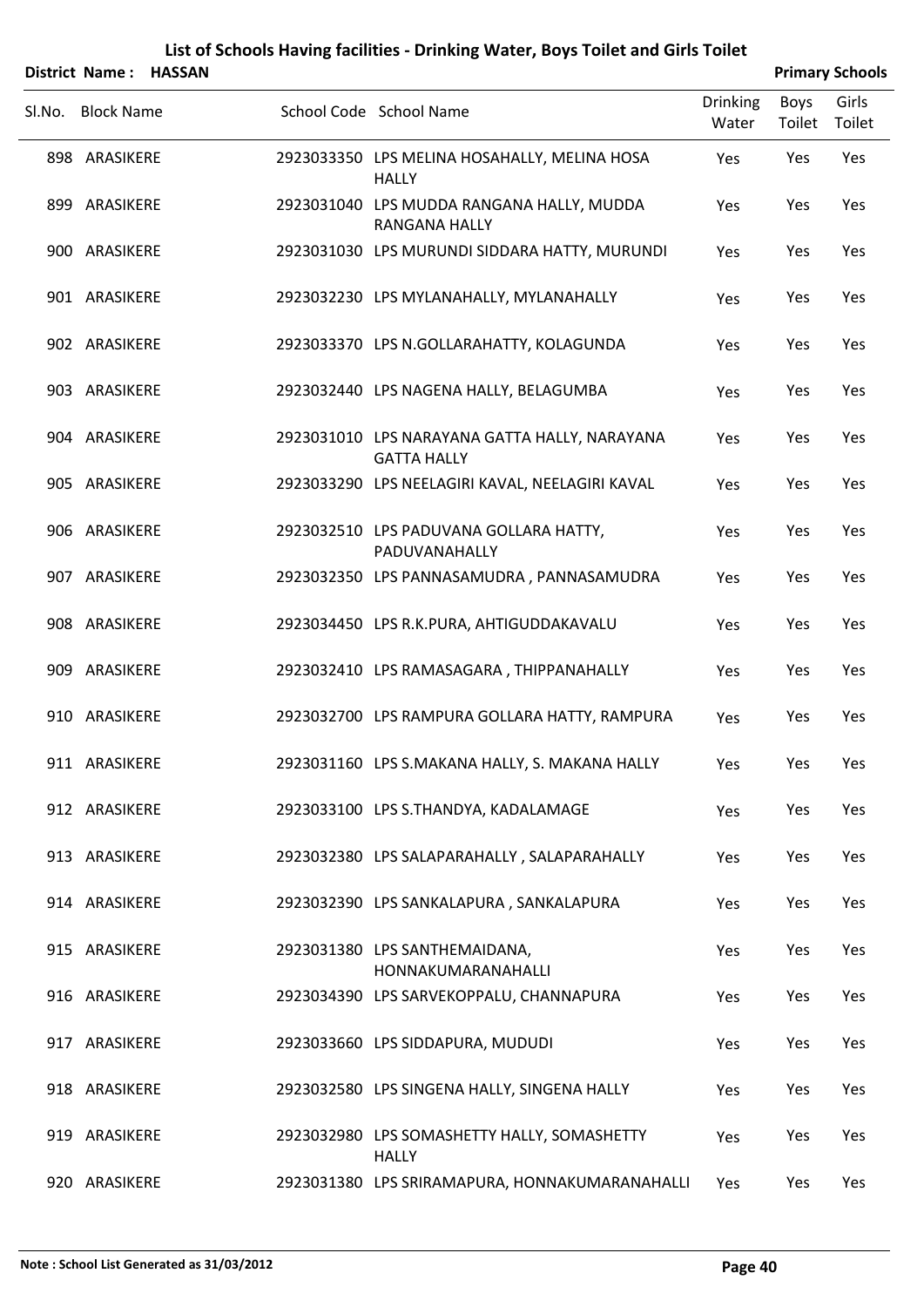|                   | District Name: HASSAN |                                                             |                   |                | <b>Primary Schools</b> |
|-------------------|-----------------------|-------------------------------------------------------------|-------------------|----------------|------------------------|
| Sl.No. Block Name |                       | School Code School Name                                     | Drinking<br>Water | Boys<br>Toilet | Girls<br>Toilet        |
| 921 ARASIKERE     |                       | 2923033780 LPS SUNKADAHALLY, SUNKADAHALLY                   | Yes               | Yes            | Yes                    |
| 922 ARASIKERE     |                       | 2923033950 LPS T.GOLLARAHATTY, THIPPAGHATTA                 | Yes               | Yes            | Yes                    |
| 923 ARASIKERE     |                       | 2923033300 LPS THIMLAPURA, THIMLAPURA                       | Yes               | Yes            | Yes                    |
| 924 ARASIKERE     |                       | 2923032400 LPS THIMMALAPURA, THIMMALAPURA                   | Yes               | Yes            | Yes                    |
| 925 ARASIKERE     |                       | 2923033310 LPS THIMMANAHALLY, THIMMANAHALLY                 | Yes               | Yes            | Yes                    |
| 926 ARASIKERE     |                       | 2923032410 LPS THIPPANAHALLY, THIPPANAHALLY                 | Yes               | Yes            | Yes                    |
| 927 ARASIKERE     |                       | 2923033190 LPS TIRUPATHI HALLY, TIRUPATHI HALLY             | Yes               | Yes            | Yes                    |
| 928 ARASIKERE     |                       | 2923031000 LPS TIRUPATI HALLY, TIRUPATHI HALLY              | Yes               | Yes            | Yes                    |
| 929 ARASIKERE     |                       | 2923032570 LPS TUDIKENA HALLY, TUDIKENAHALLY                | Yes               | Yes            | Yes                    |
| 930 ARASIKERE     |                       | 2923031460 LPS VADAGARAHALLI, VADAGARAHALLI                 | Yes               | Yes            | Yes                    |
| 931 ARASIKERE     |                       | 2923031230 LPS VITALAPURA, VITALAPURA                       | Yes               | Yes            | Yes                    |
| 932 ARASIKERE     |                       | 2923031060 LPS Y. BOMMANA HALLY, Y. BOMMANA<br><b>HALLY</b> | Yes               | Yes            | Yes                    |
| 933 ARASIKERE     |                       | 2923032650 LPS YACHAGONDANA HALLY,<br>YACHAGONDANAHALLY     | Yes               | Yes            | Yes                    |
| 934 ARASIKERE     |                       | 2923030970 LPS YALAVARE, YALAVARE                           | Yes               | Yes            | Yes                    |
| 935 ARASIKERE     |                       | 2923033840 LPS YAREHALLY, YAREHALLY                         | Yes               | Yes            | Yes                    |
| 936 ARASIKERE     |                       | 2923032690 LPS YERE HALLY PALYA, YERE HALLY                 | Yes               | Yes            | Yes                    |
| 937 ARASIKERE     |                       | 2923030901 LPS YEREHALLY, HARANA HALLY                      | Yes               | Yes            | Yes                    |
| 938 ARASIKERE     |                       | 2923033530 LPS.G.MANGALAPURA, MANGALAPURA                   | Yes               | Yes            | Yes                    |
| 939 ARASIKERE     |                       | 2923030900 MHPS HARANA HALLY, HARANA HALLY                  | Yes               | Yes            | Yes                    |
| 940 ARASIKERE     |                       | 2923030900 UHPS HARANA HALLY, HARANA HALLY                  | Yes               | Yes            | Yes                    |
| 941 ARASIKERE     |                       | 2923031490 URDU GHPS BANAVARA, BANAVARA                     | Yes               | Yes            | Yes                    |
| 942 BELUR         |                       | 2923041550 GLPS KODANAHALLY, KODANAHALLY                    | Yes               | Yes            | Yes                    |
| 943 BELUR         |                       | 2923041190 GHP B.S.BELUR, BELUR                             | Yes               | Yes            | Yes                    |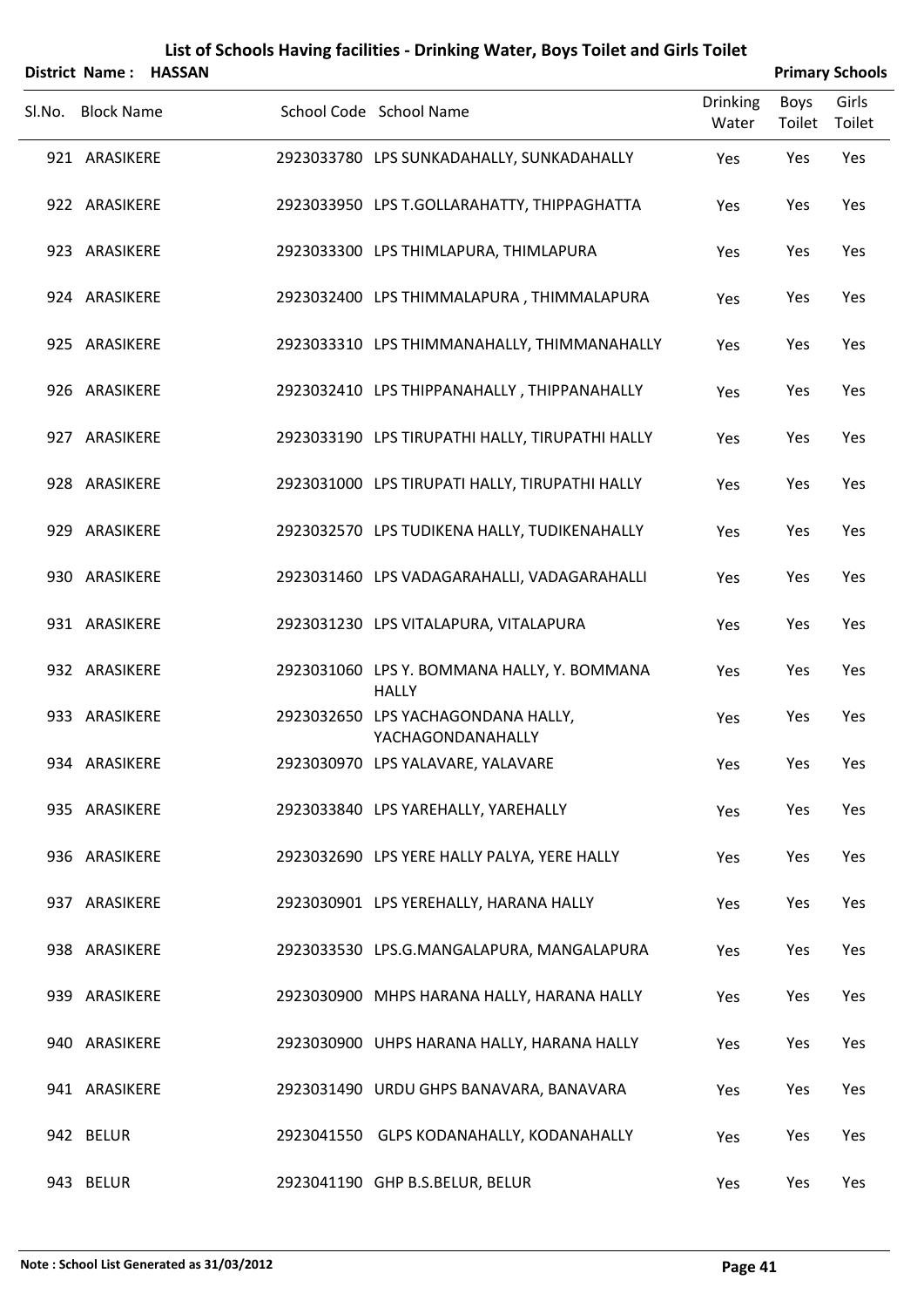| List of Schools Having facilities - Drinking Water, Boys Toilet and Girls Toilet |  |                                                           |                          |                |                        |  |  |  |
|----------------------------------------------------------------------------------|--|-----------------------------------------------------------|--------------------------|----------------|------------------------|--|--|--|
| District Name: HASSAN                                                            |  |                                                           |                          |                | <b>Primary Schools</b> |  |  |  |
| Sl.No. Block Name                                                                |  | School Code School Name                                   | <b>Drinking</b><br>Water | Boys<br>Toilet | Girls<br>Toilet        |  |  |  |
| 944 BELUR                                                                        |  | 2923041190 GHPGS BELUR, BELUR                             | Yes                      | Yes            | Yes                    |  |  |  |
| 945 BELUR                                                                        |  | 2923041420 GHPS ADAGUR, ADAGUR                            | Yes                      | Yes            | Yes                    |  |  |  |
| 946 BELUR                                                                        |  | 2923040880 GHPS ADAVI BANTENAHALLY, ADAVI<br>BANTENAHALLY | Yes                      | Yes            | Yes                    |  |  |  |
| 947 BELUR                                                                        |  | 2923040410 GHPS AGASARAHALLY, AGASARAHALLY                | Yes                      | Yes            | Yes                    |  |  |  |
| 948 BELUR                                                                        |  | 2923042010 GHPS ANDALE, ANDALE                            | Yes                      | Yes            | Yes                    |  |  |  |
| 949 BELUR                                                                        |  | 2923040830 GHPS ANGADIHALLY, ANGADIHALLY                  | Yes                      | Yes            | Yes                    |  |  |  |
| 950 BELUR                                                                        |  | 2923040320 GHPS ANKIHALLY, ANKIHALLY                      | Yes                      | Yes            | Yes                    |  |  |  |
| 951 BELUR                                                                        |  | 2923042710 GHPS ANUGHATTA, ANUGHATTA                      | Yes                      | Yes            | Yes                    |  |  |  |
| 952 BELUR                                                                        |  | 2923042410 GHPS APPAGOWDANAHALLY,<br>APPAGOWDANAHALLY     | Yes                      | Yes            | Yes                    |  |  |  |
| 953 BELUR                                                                        |  | 2923041930 GHPS APPIHALLY, APPIHALLY                      | Yes                      | Yes            | Yes                    |  |  |  |
| 954 BELUR                                                                        |  | 2923040290 GHPS ARAKARAVALLY, ARAKARVALLY                 | Yes                      | Yes            | Yes                    |  |  |  |
| 955 BELUR                                                                        |  | 2923041390 GHPS BALLUR, BALLUR                            | Yes                      | Yes            | Yes                    |  |  |  |
| 956 BELUR                                                                        |  | 2923041660 GHPS BANADAHALLY, BANADAHALLY                  | Yes                      | Yes            | Yes                    |  |  |  |
| 957 BELUR                                                                        |  | 2923042390 GHPS BANDI LAKKANA KOPPAL, RAJANA<br>SIRIYURU  | Yes                      | Yes            | Yes                    |  |  |  |
| 958 BELUR                                                                        |  | 2923040130 GHPS BANTENA HALLY, BANTENA HALLY              | Yes                      | Yes            | Yes                    |  |  |  |
| 959 BELUR                                                                        |  | 2923042700 GHPS BELLAVARA, BELLAVARA                      | Yes                      | Yes            | Yes                    |  |  |  |
| 960 BELUR                                                                        |  | 2923041650 GHPS BENNUR, BENNUR                            | Yes                      | Yes            | Yes                    |  |  |  |
| 961 BELUR                                                                        |  | 2923040870 GHPS BETTADALUR, BETTADALUR                    | Yes                      | Yes            | Yes                    |  |  |  |
| 962 BELUR                                                                        |  | 2923040280 GHPS BIKKODU, BIKKODU                          | Yes                      | Yes            | Yes                    |  |  |  |
| 963 BELUR                                                                        |  | 2923042040 GHPS C.HOSAHALLY, C.HOSAHALLY                  | Yes                      | Yes            | Yes                    |  |  |  |
| 964 BELUR                                                                        |  | 2923042620 GHPS CHANDANAHALLY, CHANDANAHALLY              | Yes                      | Yes            | Yes                    |  |  |  |
| 965 BELUR                                                                        |  | 2923042340 GHPS CHATACHATTIHALLY,<br>CHATACHATTIHALLY     | Yes                      | Yes            | Yes                    |  |  |  |
| 966 BELUR                                                                        |  | 2923041920 GHPS CHATTANAHALLY, CHATTANAHALLY              | Yes                      | Yes            | Yes                    |  |  |  |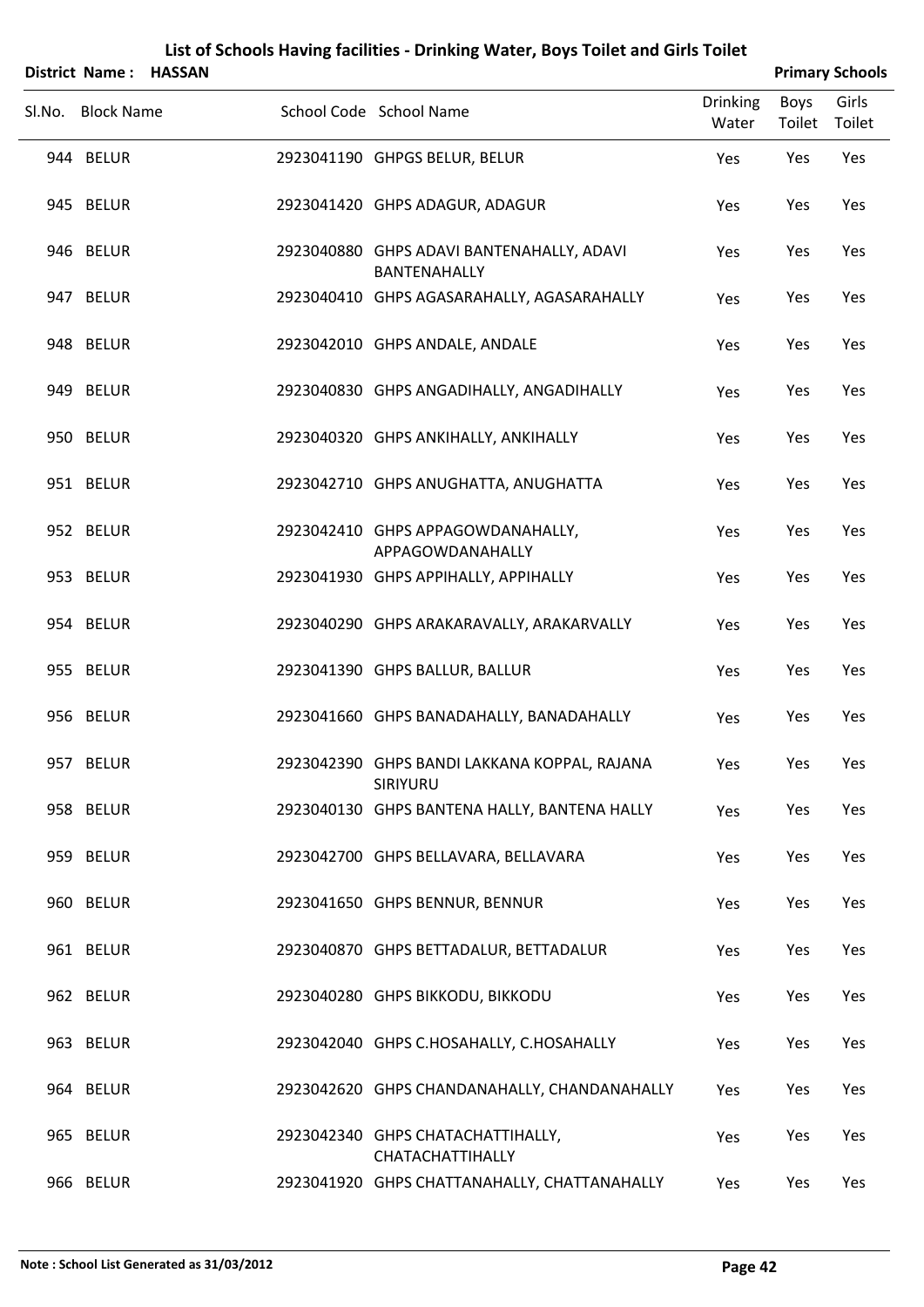|                   | District Name: HASSAN |                                                              |                          |                       | <b>Primary Schools</b> |
|-------------------|-----------------------|--------------------------------------------------------------|--------------------------|-----------------------|------------------------|
| Sl.No. Block Name |                       | School Code School Name                                      | <b>Drinking</b><br>Water | Boys<br>Toilet Toilet | Girls                  |
| 967 BELUR         |                       | 2923041050 GHPS CHEEKANAHALLY, CHEEKANAHALLY                 | Yes                      | Yes                   | Yes                    |
| 968 BELUR         |                       | 2923042360 GHPS CHEELANAYAKANAHALLY,<br>CHEELANAYAKANAHALLY  | Yes                      | Yes                   | Yes                    |
| 969 BELUR         |                       | 2923040150 GHPS CHIKKA BYADIGERE, CHIKKA<br><b>BYADIGERE</b> | Yes                      | Yes                   | Yes                    |
| 970 BELUR         |                       | 2923041380 GHPS CHIKKAMEDUR, CHIKKAMEDUR                     | Yes                      | Yes                   | Yes                    |
| 971 BELUR         |                       | 2923042110 GHPS CHILKUR, CHILKUR                             | Yes                      | Yes                   | Yes                    |
| 972 BELUR         |                       | 2923040120 GHPS DODDA BYADIGERE, DODDA<br><b>BYADIGERE</b>   | Yes                      | Yes                   | Yes                    |
| 973 BELUR         |                       | 2923041720 GHPS GANGUR, GANGUR                               | Yes                      | Yes                   | Yes                    |
| 974 BELUR         |                       | 2923041790 GHPS GATTADAHALLY, GATTADAHALLY                   | Yes                      | Yes                   | Yes                    |
| 975 BELUR         |                       | 2923040560 GHPS GENDEHALLY, GENDEHALLY                       | Yes                      | Yes                   | Yes                    |
| 976 BELUR         |                       | 2923041510 GHPS GONISOMANAHALLY,<br><b>GONISOMANAHALLY</b>   | Yes                      | Yes                   | Yes                    |
| 977 BELUR         |                       | 2923041150 GHPS GORAVANAHALLY, GORAVANAHALLY                 | Yes                      | Yes                   | Yes                    |
| 978 BELUR         |                       | 2923040800 GHPS H.MALLAPURA, HARUBIHALLY                     | Yes                      | Yes                   | Yes                    |
| 979 BELUR         |                       | 2923040700 GHPS HAGARE, HAGARE                               | Yes                      | Yes                   | Yes                    |
| 980 BELUR         |                       | 2923042230 GHPS HALEBEEDU, HALEBEEDU                         | Yes                      | Yes                   | Yes                    |
| 981 BELUR         |                       | 2923040740 GHPS HALTHORE, HALTHORE                           | Yes                      | Yes                   | Yes                    |
| 982 BELUR         |                       | 2923040710 GHPS HANDANAHALU, HANDRALU                        | Yes                      | Yes                   | Yes                    |
| 983 BELUR         |                       | 2923040850 GHPS HANIKE, HANIKE                               | Yes                      | Yes                   | Yes                    |
| 984 BELUR         |                       | 2923041620 GHPS HANIKE, HANIKE                               | Yes                      | Yes                   | Yes                    |
| 985 BELUR         |                       | 2923041680 GHPS HANUMIDI, HANUMIDI                           | Yes                      | Yes                   | Yes                    |
| 986 BELUR         |                       | 2923042180 GHPS HAROHALLY, HAROHALLY                         | Yes                      | Yes                   | Yes                    |
| 987 BELUR         |                       | 2923040110 GHPS HEBBALU, HEBBALU                             | Yes                      | Yes                   | Yes                    |
| 988 BELUR         |                       | 2923040840 GHPS HEERAGUPPE, HEERAGUPPE                       | Yes                      | Yes                   | Yes                    |
| 989 BELUR         |                       | 2923041710 GHPS HONNENAHALLY, HONNENAHALLY                   | Yes                      | Yes                   | Yes                    |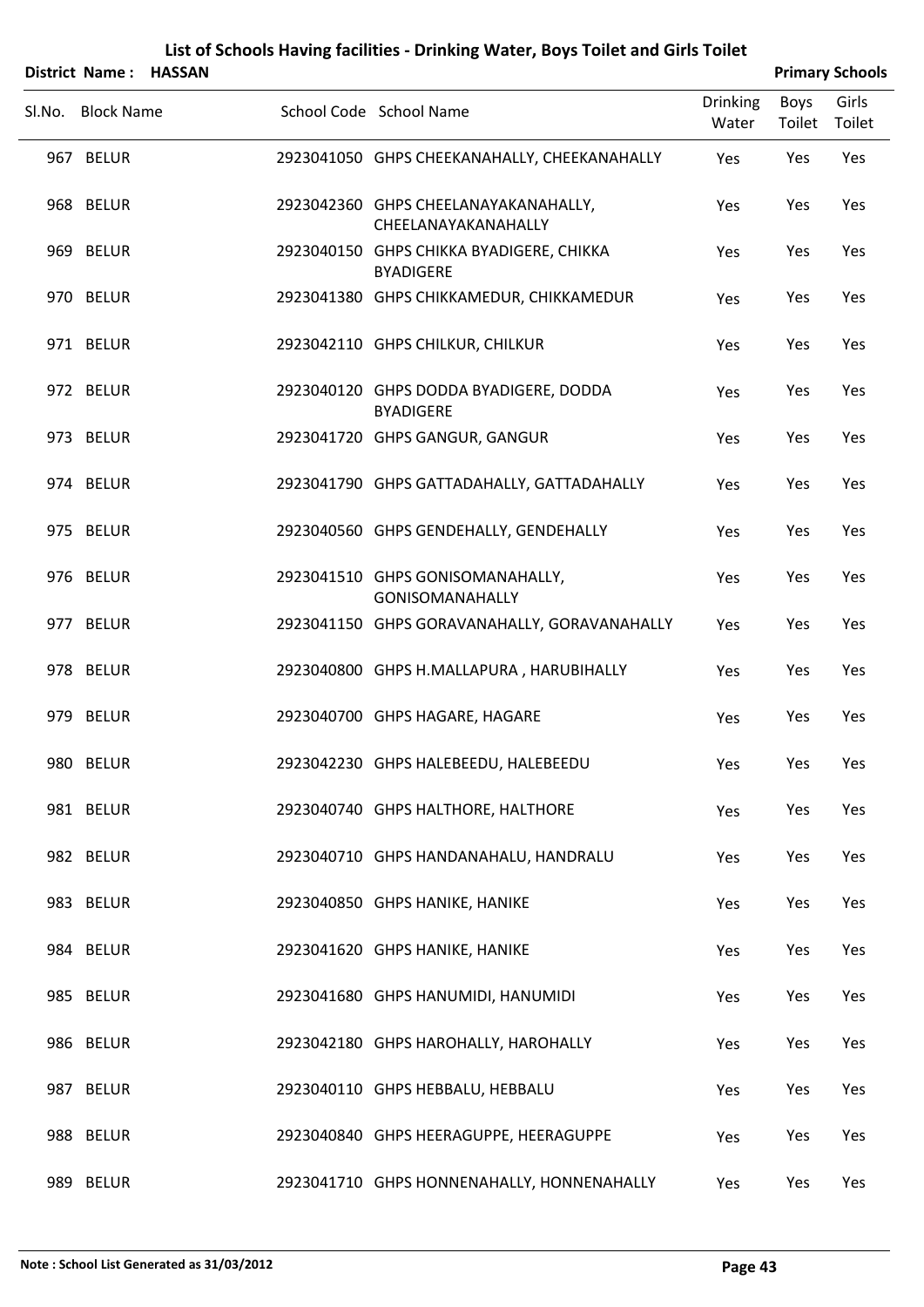|                   | District Name: HASSAN |                                                               |                          |                | <b>Primary Schools</b> |
|-------------------|-----------------------|---------------------------------------------------------------|--------------------------|----------------|------------------------|
| Sl.No. Block Name |                       | School Code School Name                                       | <b>Drinking</b><br>Water | Boys<br>Toilet | Girls<br>Toilet        |
| 990 BELUR         |                       | 2923041220 GHPS HOSA UTHPATANAHALLY,<br><b>UTHPATANAHALLY</b> | Yes                      | Yes            | Yes                    |
| 991 BELUR         |                       | 2923041190 GHPS HOSANAGARA, BELUR                             | Yes                      | Yes            | Yes                    |
| 992 BELUR         |                       | 2923040810 GHPS HULUGUNDI, HULUGUNDI                          | Yes                      | Yes            | Yes                    |
| 993 BELUR         |                       | 2923042190 GHPS I.HOSAHALLY, I.HOSAHALLY                      | Yes                      | Yes            | Yes                    |
| 994 BELUR         |                       | 2923042050 GHPS IBBEEDU, IBBEEDU                              | Yes                      | Yes            | Yes                    |
| 995 BELUR         |                       | 2923040300 GHPS INTI THOLALU, INTI THOLALU                    | Yes                      | Yes            | Yes                    |
| 996 BELUR         |                       | 2923040660 GHPS IRAVALLY, IRAVALLY                            | Yes                      | Yes            | Yes                    |
| 997 BELUR         |                       | 2923041370 GHPS KACHIHALLY, KACHIHALLY                        | Yes                      | Yes            | Yes                    |
| 998 BELUR         |                       | 2923040260 GHPS KADEGARJE COLONY, KADEGARJE                   | Yes                      | Yes            | Yes                    |
| 999 BELUR         |                       | 2923040260 GHPS KADEGARJE, KADEGARJE                          | Yes                      | Yes            | Yes                    |
| 1000 BELUR        |                       | 2923041070 GHPS KANADUR, KANADUR                              | Yes                      | Yes            | Yes                    |
| 1001 BELUR        |                       | 2923041730 GHPS KANAKENAHALLY, KANAKENAHALLY                  | Yes                      | Yes            | Yes                    |
| 1002 BELUR        |                       | 2923040140 GHPS KANAYAKANA HALLY, KANAYAKANA<br><b>HALLY</b>  | Yes                      | Yes            | Yes                    |
| 1003 BELUR        |                       | 2923041570 GHPS KARAGADA, KARAGADA                            | Yes                      | Yes            | Yes                    |
| 1004 BELUR        |                       | 2923042420 GHPS KARIKATTEHALLY, KARIKATTE HALLY               | Yes                      | Yes            | Yes                    |
| 1005 BELUR        |                       | 2923040310 GHPS KESAGODU, KESAGODU                            | Yes                      | Yes            | Yes                    |
| 1006 BELUR        |                       | 2923042640 GHPS KESHAVA NAGARA AREHALLY,<br>AREHALLY          | Yes                      | Yes            | Yes                    |
| 1007 BELUR        |                       | 2923042440 GHPS KIRIGADALU, KIRIGADALU                        | Yes                      | Yes            | Yes                    |
| 1008 BELUR        |                       | 2923041740 GHPS KODIHALLY, KODIHALLY                          | Yes                      | Yes            | Yes                    |
| 1009 BELUR        |                       | 2923041030 GHPS KOGODU, KOGODU                                | Yes                      | Yes            | Yes                    |
| 1010 BELUR        |                       | 2923042590 GHPS KUSHAVARA, KUSHAVARA                          | Yes                      | Yes            | Yes                    |
| 1011 BELUR        |                       | 2923041760 GHPS LINGAPPANA KOPPAL, MATHIGHATTA                | Yes                      | Yes            | Yes                    |
| 1012 BELUR        |                       | 2923042600 GHPS MADAGHATTA, MADAGHATTA                        | Yes                      | Yes            | Yes                    |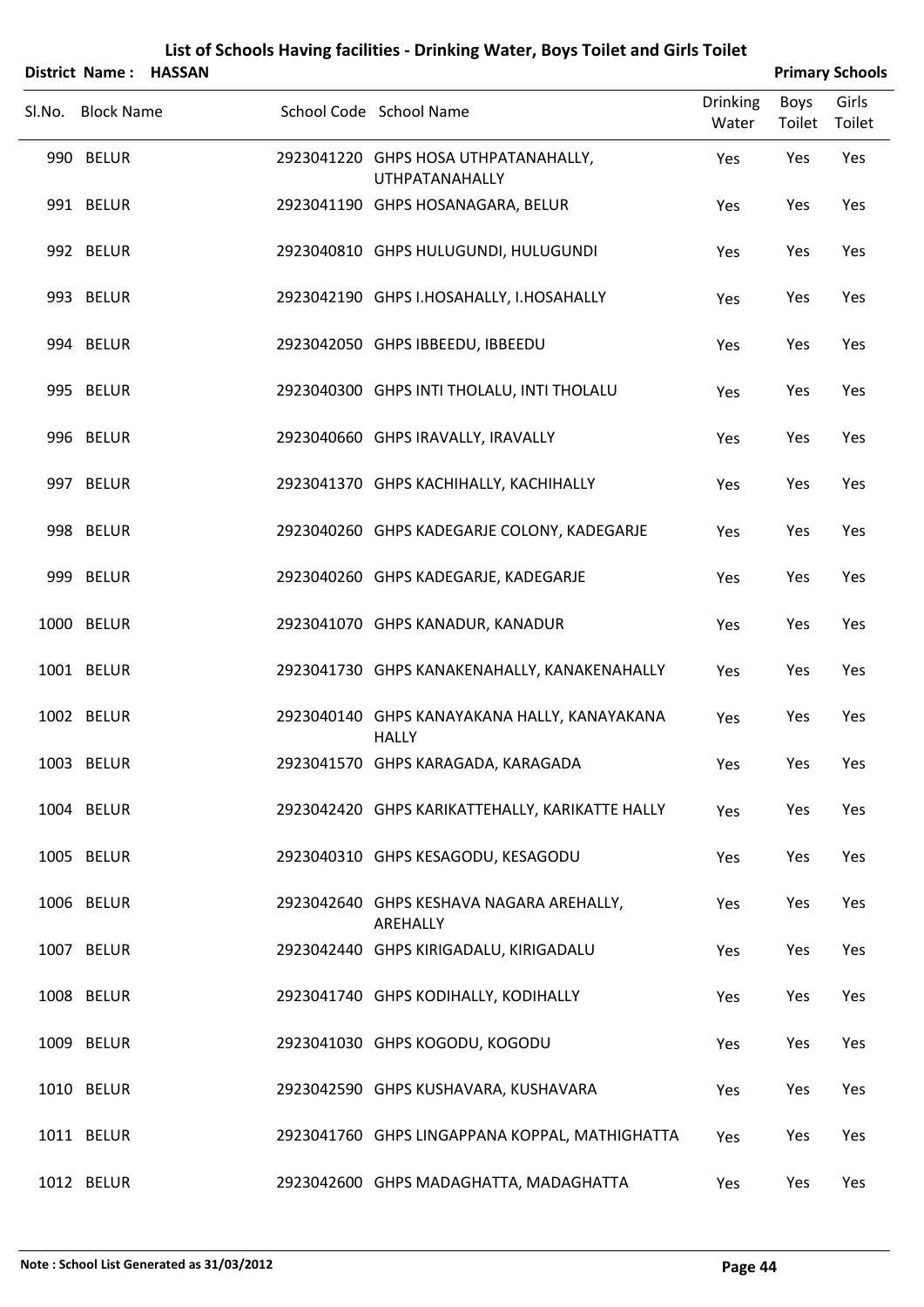|                   | District Name: HASSAN |                                                      |                          |                       | <b>Primary Schools</b> |
|-------------------|-----------------------|------------------------------------------------------|--------------------------|-----------------------|------------------------|
| Sl.No. Block Name |                       | School Code School Name                              | <b>Drinking</b><br>Water | <b>Boys</b><br>Toilet | Girls<br>Toilet        |
| 1013 BELUR        |                       | 2923040860 GHPS MADIHALLY, MADIHALLY                 | Yes                      | Yes                   | Yes                    |
| 1014 BELUR        |                       | 2923042690 GHPS MALASAVARA, MALASAVARA               | Yes                      | Yes                   | Yes                    |
| 1015 BELUR        |                       | 2923042470 GHPS MALEGERE, MALEGERE                   | Yes                      | Yes                   | Yes                    |
| 1016 BELUR        |                       | 2923041760 GHPS MATHIGHATTA, MATHIGHATTA             | Yes                      | Yes                   | Yes                    |
| 1017 BELUR        |                       | 2923040750 GHPS MULENAHALLY COLONY,<br>MULENAHALLY   | Yes                      | Yes                   | Yes                    |
| 1018 BELUR        |                       | 2923041010 GHPS NAGENAHALLY, NAGENAHALLY             | Yes                      | Yes                   | Yes                    |
| 1019 BELUR        |                       | 2923041180 GHPS NANDIGODNAHALLY,<br>NANDIGODANAHALLY | Yes                      | Yes                   | Yes                    |
| 1020 BELUR        |                       | 2923042390 GHPS NARASIPURA, RAJANA SIRIYURU          | Yes                      | Yes                   | Yes                    |
| 1021 BELUR        |                       | 2923041190 GHPS NEHRU NAGARA BELUR, BELUR            | Yes                      | Yes                   | Yes                    |
| 1022 BELUR        |                       | 2923042710 GHPS NERALAKATTE, ANUGHATTA               | Yes                      | Yes                   | Yes                    |
| 1023 BELUR        |                       | 2923041140 GHPS NORWAY, NORWAY                       | Yes                      | Yes                   | Yes                    |
| 1024 BELUR        |                       | 2923042610 GHPS PADUVALALU, PADUVALALU               | Yes                      | Yes                   | Yes                    |
| 1025 BELUR        |                       | 2923040900 GHPS PAMDITHANAHALLY,<br>PANDITHANAHALLY  | Yes                      | Yes                   | Yes                    |
| 1026 BELUR        |                       | 2923041190 GHPS PETE BELUR, BELUR                    | Yes                      | Yes                   | Yes                    |
| 1027 BELUR        |                       | 2923041950 GHPS PONNATHAPURA COLONY,<br>PONNATHAPURA | Yes                      | Yes                   | Yes                    |
| 1028 BELUR        |                       | 2923041360 GHPS PRASADIHALLY, PRASADIHALLY           | Yes                      | Yes                   | Yes                    |
| 1029 BELUR        |                       | 2923042390 GHPS RAJANA SIRIYURU, RAJANA SIRIYURU     | Yes                      | Yes                   | Yes                    |
| 1030 BELUR        |                       | 2923040160 GHPS RAYAPURA, RAYAPURA                   | Yes                      | Yes                   | Yes                    |
| 1031 BELUR        |                       | 2923041780 GHPS SANENAHALLY, SANENAHALLY             | Yes                      | Yes                   | Yes                    |
| 1032 BELUR        |                       | 2923042120 GHPS SANKENAHALLY, BALLENAHALLY           | Yes                      | Yes                   | Yes                    |
| 1033 BELUR        |                       | 2923040890 GHPS SAVASIHALLY, SAVASIHALLY             | Yes                      | Yes                   | Yes                    |
| 1034 BELUR        |                       | 2923041340 GHPS SHAMBUGANAHALLY,<br>SHAMBHUGANAHALLY | Yes                      | Yes                   | Yes                    |
| 1035 BELUR        |                       | 2923041700 GHPS SHETTIGERE, SHETTIGERE               | Yes                      | Yes                   | Yes                    |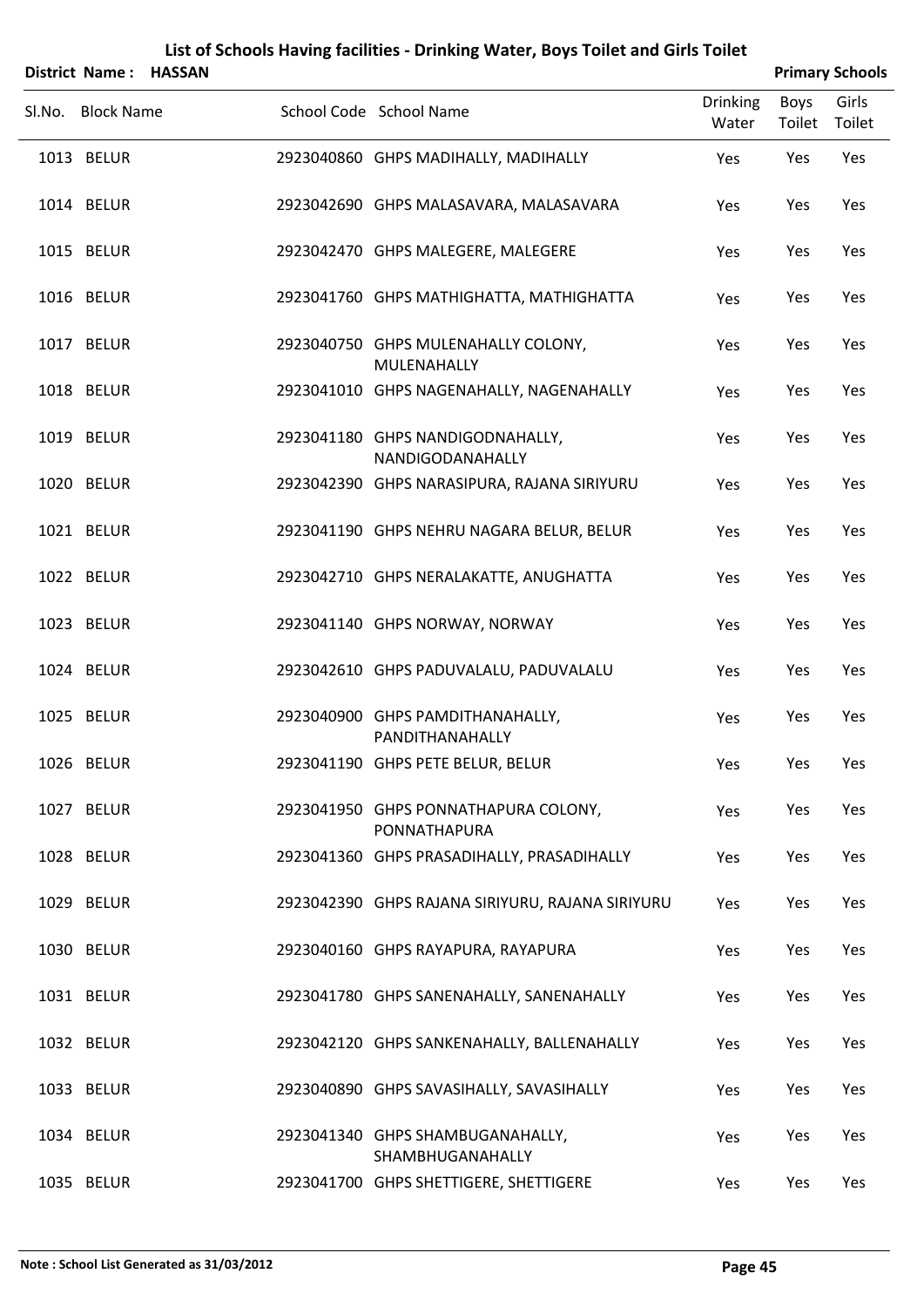|                       |               | List of Schools Having facilities - Drinking Water, Boys Toilet and Girls Toilet |                          |                       |                        |
|-----------------------|---------------|----------------------------------------------------------------------------------|--------------------------|-----------------------|------------------------|
| <b>District Name:</b> | <b>HASSAN</b> |                                                                                  |                          |                       | <b>Primary Schools</b> |
| Sl.No. Block Name     |               | School Code School Name                                                          | <b>Drinking</b><br>Water | Boys<br>Toilet Toilet | Girls                  |
| 1036 BELUR            |               | 2923041750 GHPS SHIVANENAHALLY, SHIVANENAHALLY                                   | Yes                      | Yes                   | Yes                    |
| 1037 BELUR            |               | 2923041500 GHPS SIDDAPURA, SIDDAPURA                                             | Yes                      | Yes                   | Yes                    |
| 1038 BELUR            |               | 2923040990 GHPS SIDDARAHALLY, HIRISAVE                                           | Yes                      | Yes                   | Yes                    |
| 1039 BELUR            |               | 2923041690 GHPS SOMSHETTIHALLY, SOMSHETTIHALLY                                   | Yes                      | Yes                   | Yes                    |
| 1040 BELUR            |               | 2923042580 GHPS THAGARE, TAGARE                                                  | Yes                      | Yes                   | Yes                    |
| 1041 BELUR            |               | 2923041530 GHPS THATTE HALLY, THATTE HALLY                                       | Yes                      | Yes                   | Yes                    |
| 1042 BELUR            |               | 2923041520 GHPS THIRUMALANAHALLY,<br>THIRUMALANAHALLY                            | Yes                      | Yes                   | Yes                    |
| 1043 BELUR            |               | 2923040970 GHPS THOLALU, THOLALU                                                 | Yes                      | Yes                   | Yes                    |
| 1044 BELUR            |               | 2923041160 GHPS THUMBADEVANAHALLY,<br>THUMBADEVANAHALLY                          | Yes                      | Yes                   | Yes                    |
| 1045 BELUR            |               | 2923040780 GHPS VADDARAHALLY, VADDARAHALLY                                       | Yes                      | Yes                   | Yes                    |
| 1046 BELUR            |               | 2923042000 GHPS VEERADEVANAHALLY,<br>VEERADEVANAHALLY                            | Yes                      | Yes                   | Yes                    |
| 1047 BELUR            |               | 2923040330 GHPS VENKATIPETE, VENKTIPETE                                          | Yes                      | Yes                   | Yes                    |
| 1048 BELUR            |               | 2923042680 GHPS WATEHALLY, WATEHALLY                                             | Yes                      | Yes                   | Yes                    |
| 1049 BELUR            |               | 2923041670 GHPS YAKASHETTIHALLY, YAKASHETTIHALLY                                 | Yes                      | Yes                   | Yes                    |
| 1050 BELUR            |               | 2923041960 GHPS YALAHANKA, YALAHANKA                                             | Yes                      | Yes                   | Yes                    |
| 1051 BELUR            |               | 2923040390 GHPS YAMASANDI, YAMASANDI                                             | Yes                      | Yes                   | Yes                    |
| 1052 BELUR            |               | 2923042640 GKHPS AREHALLY, AREHALLY                                              | Yes                      | Yes                   | Yes                    |
| 1053 BELUR            |               | 2923041440 GLPS A.KODIHALLY, A.KODIHALLY                                         | Yes                      | Yes                   | Yes                    |
| 1054 BELUR            |               | 2923040680 GLPS A.NIDAGODU, A NIDAGODU                                           | Yes                      | Yes                   | Yes                    |
| 1055 BELUR            |               | 2923040450 GLPS AGGADALU, AGGADALU                                               | Yes                      | Yes                   | Yes                    |
| 1056 BELUR            |               | 2923042140 GLPS AJJENAHALLY, AJJENAHALLY                                         | Yes                      | Yes                   | Yes                    |
| 1057 BELUR            |               | 2923041430 GLPS ALADAHALLY, ALADAHALLY                                           | Yes                      | Yes                   | Yes                    |
| 1058 BELUR            |               | 2923042000 GLPS AMMANA BYADARAHALLY,<br>VEERADEVANAHALLY                         | Yes                      | Yes                   | Yes                    |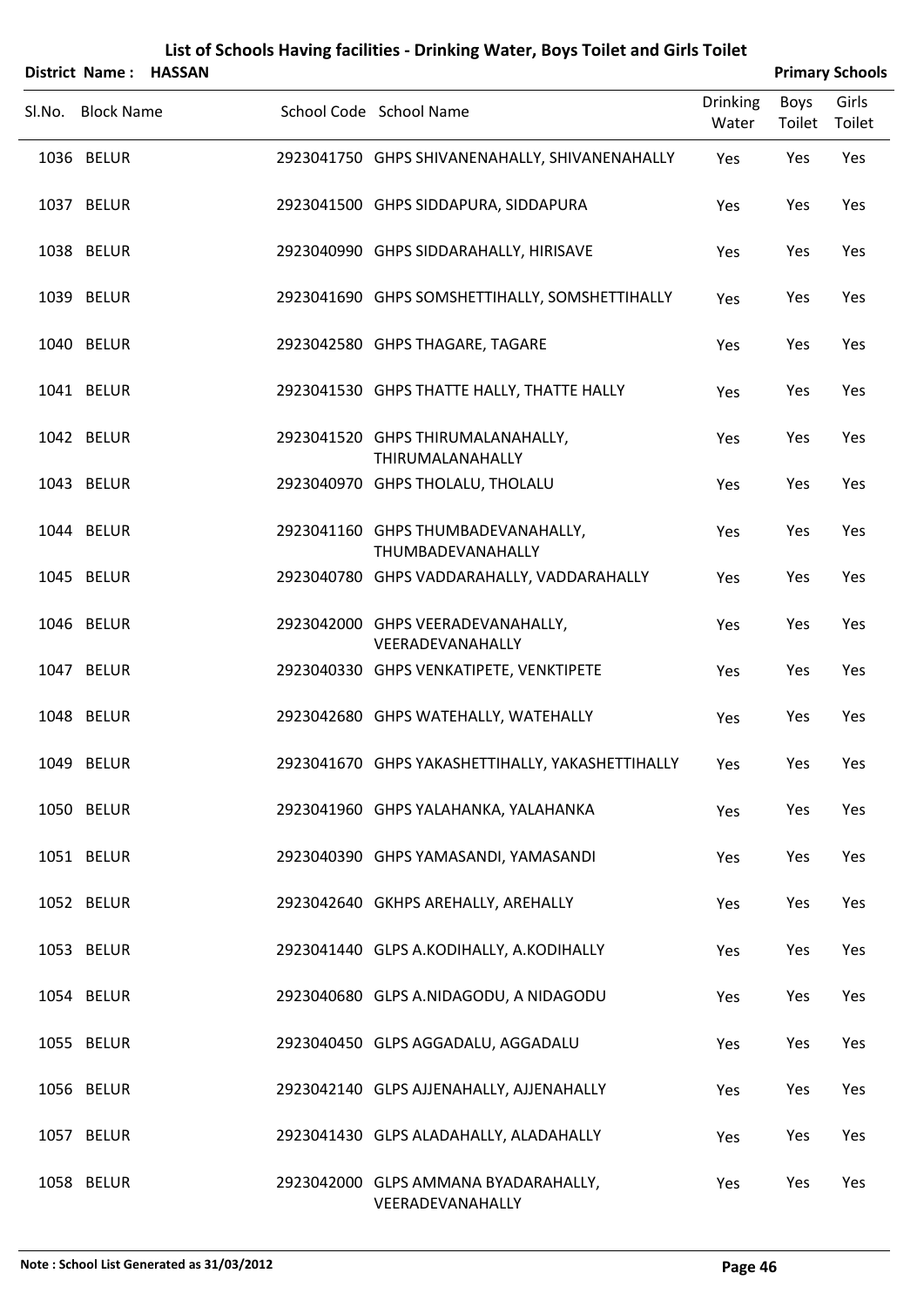| <b>District Name:</b> | <b>HASSAN</b> |                                                 |                          | <b>Primary Schools</b> |                 |
|-----------------------|---------------|-------------------------------------------------|--------------------------|------------------------|-----------------|
| Sl.No. Block Name     |               | School Code School Name                         | <b>Drinking</b><br>Water | Boys<br>Toilet         | Girls<br>Toilet |
| 1059 BELUR            |               | 2923041290 GLPS B.HOSAHALLY, B.HOSAHALLY        | Yes                      | Yes                    | Yes             |
| 1060 BELUR            |               | 2923041540 GLPS B.P.KOPPAL, B.P.KOPPAL          | Yes                      | Yes                    | Yes             |
| 1061 BELUR            |               | 2923042530 GLPS BAKRAVALLI, BAKRAVALLI          | Yes                      | Yes                    | Yes             |
| 1062 BELUR            |               | 2923042120 GLPS BALLENAHALLY, BALLENAHALLY      | Yes                      | Yes                    | Yes             |
| 1063 BELUR            |               | 2923040720 GLPS BASARAJAPURA COLONY, BASAVAPURA | Yes                      | Yes                    | Yes             |
| 1064 BELUR            |               | 2923040700 GLPS BASAVAPURA, HAGARE              | Yes                      | Yes                    | Yes             |
| 1065 BELUR            |               | 2923042231 GLPS BASAVARAJAPURA, HALEBEEDU       | Yes                      | Yes                    | Yes             |
| 1066 BELUR            |               | 2923042230 GLPS BASTIHALLY, HALEBEEDU           | Yes                      | Yes                    | Yes             |
| 1067 BELUR            |               | 2923041000 GLPS BELLOTTE, BELLOTTE              | Yes                      | Yes                    | Yes             |
| 1068 BELUR            |               | 2923040650 GLPS BENNINAMANE, BENNINAMANE        | Yes                      | Yes                    | Yes             |
| 1069 BELUR            |               | 2923041330 GLPS BOMMADIHALLY, BOMMADIHALLY      | Yes                      | Yes                    | Yes             |
| 1070 BELUR            |               | 2923040730 GLPS BOMMENAHALLY, BOMMENAHALLY      | Yes                      | Yes                    | Yes             |
| 1071 BELUR            |               | 2923041120 GLPS BYADANE, BYADANE                | Yes                      | Yes                    | Yes             |
| 1072 BELUR            |               | 2923041970 GLPS BYDARAHALLY, BYADARAHALLY       | Yes                      | Yes                    | Yes             |
| 1073 BELUR            |               | 2923041560 GLPS CHANNAPURA, CHANNAPURA          | Yes                      | Yes                    | Yes             |
| 1074 BELUR            |               | 2923040170 GLPS CHIKKA BIKKODU, CIKKA BICCODU   | Yes                      | Yes                    | Yes             |
| 1075 BELUR            |               | 2923042660 GLPS CHIKKASALAVARA, CHIKKASALAVARA  | Yes                      | Yes                    | Yes             |
| 1076 BELUR            |               | 2923042450 GLPS CHIKKOLE, CHIKKOLE              | Yes                      | Yes                    | Yes             |
| 1077 BELUR            |               | 2923041300 GLPS CHINNENAHALLY, CHINNENAHALLY    | Yes                      | Yes                    | Yes             |
| 1078 BELUR            |               | 2923042020 GLPS CHOMANAHALLY, CHOMANAHALLY      | Yes                      | Yes                    | Yes             |
| 1079 BELUR            |               | 2923042540 GLPS CHOWDANAHALLY, CHOWDANAHALLY    | Yes                      | Yes                    | Yes             |
| 1080 BELUR            |               | 2923041100 GLPS CHUNGANAHALLY, CHUNGANAHALLY    | Yes                      | Yes                    | Yes             |
| 1081 BELUR            |               | 2923041940 GLPS D.BHOVICOLONY, DEVIHALLY        | Yes                      | Yes                    | Yes             |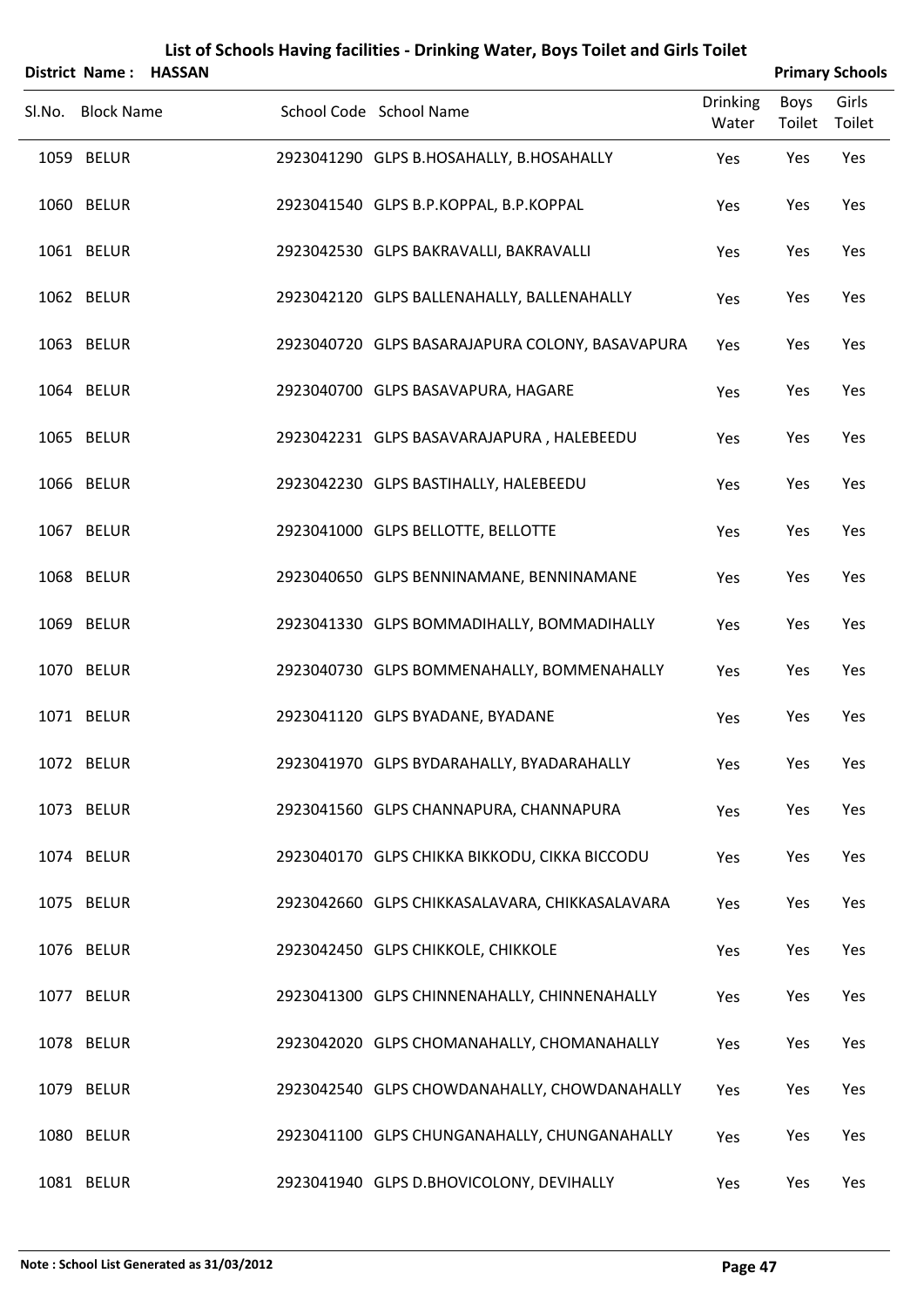|                   | District Name: HASSAN |                                                               |                          |                | <b>Primary Schools</b> |
|-------------------|-----------------------|---------------------------------------------------------------|--------------------------|----------------|------------------------|
| Sl.No. Block Name |                       | School Code School Name                                       | <b>Drinking</b><br>Water | Boys<br>Toilet | Girls<br>Toilet        |
| 1082 BELUR        |                       | 2923040670 GLPS DABBE, DABBE                                  | Yes                      | Yes            | Yes                    |
| 1083 BELUR        |                       | 2923040070 GLPS DANAYAKANA HALLY, DANAYAKANA<br><b>HALLI</b>  | Yes                      | Yes            | Yes                    |
| 1084 BELUR        |                       | 2923040440 GLPS DEVALAPURA, DEVALAPURA                        | Yes                      | Yes            | Yes                    |
| 1085 BELUR        |                       | 2923041940 GLPS DEVIHALLY, DEVIHALLY                          | Yes                      | Yes            | Yes                    |
| 1086 BELUR        |                       | 2923041320 GLPS DODDAMEDUR, DODDAMEDUR                        | Yes                      | Yes            | Yes                    |
| 1087 BELUR        |                       | 2923042560 GLPS DODDIHALLY, DODDIHALLY                        | Yes                      | Yes            | Yes                    |
| 1088 BELUR        |                       | 2923041760 GLPS DOOTHANA KOPPALU, MATHIGHATTA                 | Yes                      | Yes            | Yes                    |
| 1089 BELUR        |                       | 2923041620 GLPS DUMMENAHALLY, HANIKE                          | Yes                      | Yes            | Yes                    |
| 1090 BELUR        |                       | 2923042920 GLPS DYAVAPPANAHALLY, CHAATTANAHALLY               | Yes                      | Yes            | Yes                    |
| 1091 BELUR        |                       | 2923040980 GLPS GANGAVARA, GANGAVARA                          | Yes                      | Yes            | Yes                    |
| 1092 BELUR        |                       | 2923040560 GLPS GENDEHALLY, GENDEHALLY                        | Yes                      | Yes            | Yes                    |
| 1093 BELUR        |                       | 2923041830 GLPS GOLLARAHATTI, KONDLY                          | Yes                      | Yes            | Yes                    |
| 1094 BELUR        |                       | 2923042130 GLPS GORURU, GORURU                                | Yes                      | Yes            | Yes                    |
| 1095 BELUR        |                       | 2923041260 GLPS GOTRAVALLY, GOTRAVALLY                        | Yes                      | Yes            | Yes                    |
| 1096 BELUR        |                       | 2923040560 GLPS GOVINAHALLY, GENDEHALLY                       | Yes                      | Yes            | Yes                    |
| 1097 BELUR        |                       | 2923042160 GLPS GOWRI KOPPALU, KALLUSHETY HALLY               | Yes                      | Yes            | Yes                    |
| 1098 BELUR        |                       | 2923042500 GLPS HADLAGERE, HADLAGERE                          | Yes                      | Yes            | Yes                    |
| 1099 BELUR        |                       | 2923040700 GLPS HALE HAGARE, HAGARE                           | Yes                      | Yes            | Yes                    |
| 1100 BELUR        |                       | 2923041220 GLPS HALE UTHPATANAHALLY,<br><b>UTHPATANAHALLY</b> | Yes                      | Yes            | Yes                    |
| 1101 BELUR        |                       | 2923040740 GLPS HALTHORE KOPPALU, HALTHORE                    | Yes                      | Yes            | Yes                    |
| 1102 BELUR        |                       | 2923040800 GLPS HARUBIHALLY, HARUBIHALLY                      | Yes                      | Yes            | Yes                    |
| 1103 BELUR        |                       | 2923040970 GLPS HIREHASADE, THOLALU                           | Yes                      | Yes            | Yes                    |
| 1104 BELUR        |                       | 2923042650 GLPS HIRIGARJE, HIRIGARJE                          | Yes                      | Yes            | Yes                    |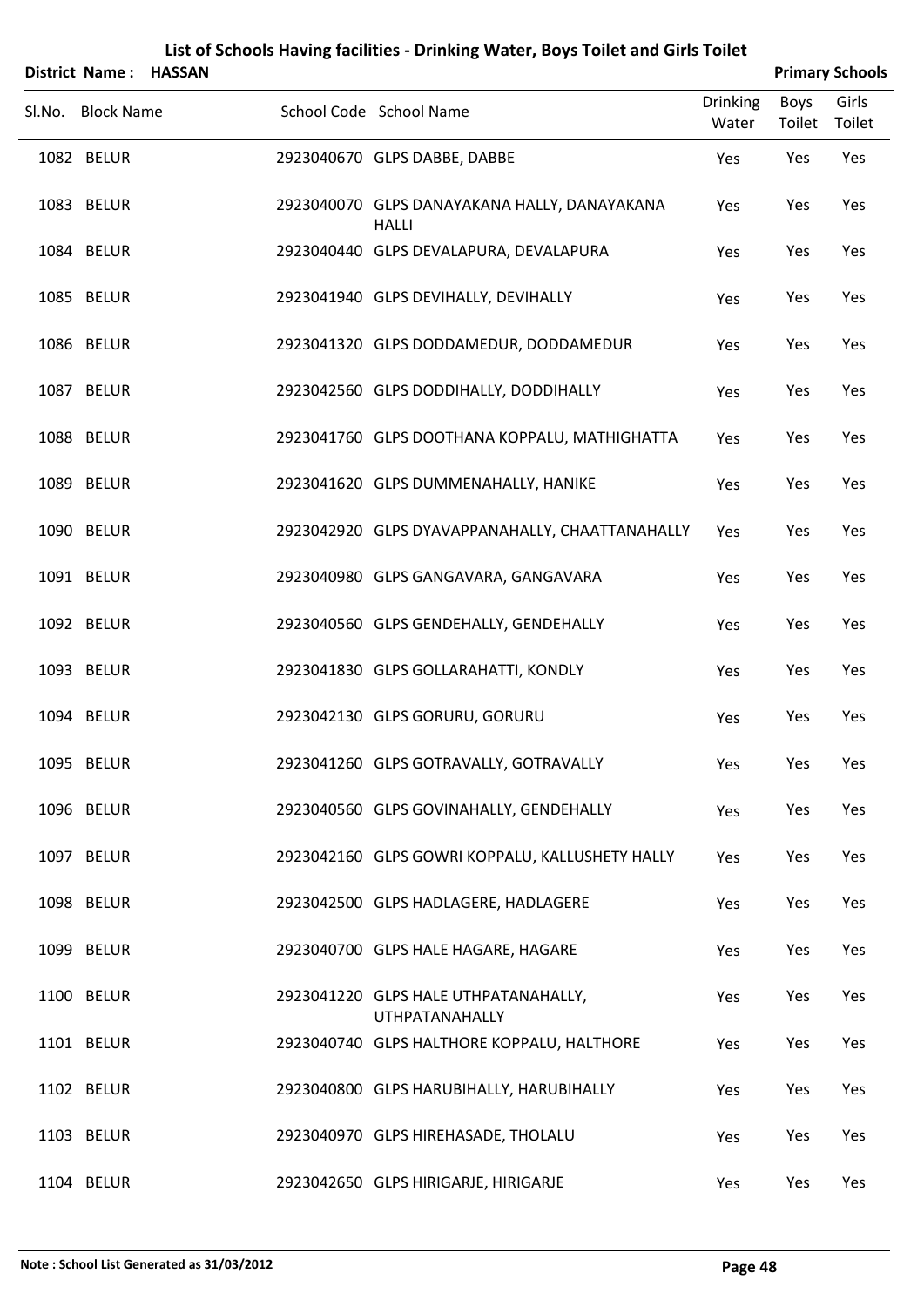|        | <b>District Name:</b> | <b>HASSAN</b> | List of Schools Having facilities - Drinking Water, Boys Toilet and Girls Toilet |                          |                | <b>Primary Schools</b> |
|--------|-----------------------|---------------|----------------------------------------------------------------------------------|--------------------------|----------------|------------------------|
| Sl.No. | <b>Block Name</b>     |               | School Code School Name                                                          | <b>Drinking</b><br>Water | Boys<br>Toilet | Girls<br>Toilet        |
|        | 1105 BELUR            |               | 2923041810 GLPS HIRIHALLY, HIRIHALLY                                             | Yes                      | Yes            | Yes                    |
|        | 1106 BELUR            |               | 2923041200 GLPS HIRIKOLE, HIRIKOLE                                               | Yes                      | Yes            | Yes                    |
|        | 1107 BELUR            |               | 2923040200 GLPS HIRIVATE, HIRIVATE                                               | Yes                      | Yes            | Yes                    |
|        | 1108 BELUR            |               | 2923041710 GLPS HONNENAHALLYKAVAL,<br>HONNENAHALLY                               | Yes                      | Yes            | Yes                    |
|        | 1109 BELUR            |               | 2923041590 GLPS HOSAMANE HALLY, NARAYANAPURA                                     | Yes                      | Yes            | Yes                    |
|        | 1110 BELUR            |               | 2923040970 GLPS HOSAPETE COLONY, THOLALU                                         | Yes                      | Yes            | Yes                    |
|        | 1111 BELUR            |               | 2923041480 GLPS HULIKERE, HULIKERE                                               | Yes                      | Yes            | Yes                    |
|        | 1112 BELUR            |               | 2923041790 GLPS HULLEKALLAHALLY, GATTADAHALLY                                    | Yes                      | Yes            | Yes                    |
|        | 1113 BELUR            |               | 2923042290 GLPS HULLENAHALLY, HULLENAHALLY                                       | Yes                      | Yes            | Yes                    |
|        | 1114 BELUR            |               | 2923040040 GLPS HUNASEKERE KOPPALU, HUNASEKERE                                   | Yes                      | Yes            | Yes                    |
|        | 1115 BELUR            |               | 2923040040 GLPS HUNASEKERE, HUNASEKERE                                           | Yes                      | Yes            | Yes                    |
|        | 1116 BELUR            |               | 2923040180 GLPS HUSKUR, HUSKUR                                                   | Yes                      | Yes            | Yes                    |
|        | 1117 BELUR            |               | 2923040370 GLPS I HUNASEKERE, I HUNASEKERE                                       | Yes                      | Yes            | Yes                    |
|        | 1118 BELUR            |               | 2923042840 GLPS I SOMANAHALLI COLONY,<br>SOMANAHALLY                             | Yes                      | Yes            | Yes                    |
|        | 1119 BELUR            |               | 2923042050 GLPS IBBEEDU COLONY, IBBEEDU                                          | Yes                      | Yes            | Yes                    |
|        | 1120 BELUR            |               | 2923040270 GLPS IRAKARAVALLY, IRAKARAVALLY                                       | Yes                      | Yes            | Yes                    |
|        | 1121 BELUR            |               | 2923041190 GLPS J.P.NAGAR, BELUR                                                 | Yes                      | Yes            | Yes                    |
|        | 1122 BELUR            |               | 2923042570 GLPS JAGABORANAHALLY,<br><b>JAGABORANAHALLY</b>                       | Yes                      | Yes            | Yes                    |
|        | 1123 BELUR            |               | 2923040010 GLPS JOGIHALLY, JOGIHALLY                                             | Yes                      | Yes            | Yes                    |
|        | 1124 BELUR            |               | 2923043420 GLPS K. HOSUR, KALLIBOREKAVALU                                        | Yes                      | Yes            | Yes                    |
|        | 1125 BELUR            |               | 2923042060 GLPS K.MUGALAVALLI, MUGALAVALLI                                       | Yes                      | Yes            | Yes                    |
|        | 1126 BELUR            |               | 2923042070 GLPS K.SURAPURA, K.SURAPURA                                           | Yes                      | Yes            | Yes                    |
|        | 1127 BELUR            |               | 2923041310 GLPS KABBINAMANE COLONY,<br>KABBINAMANE                               | Yes                      | Yes            | Yes                    |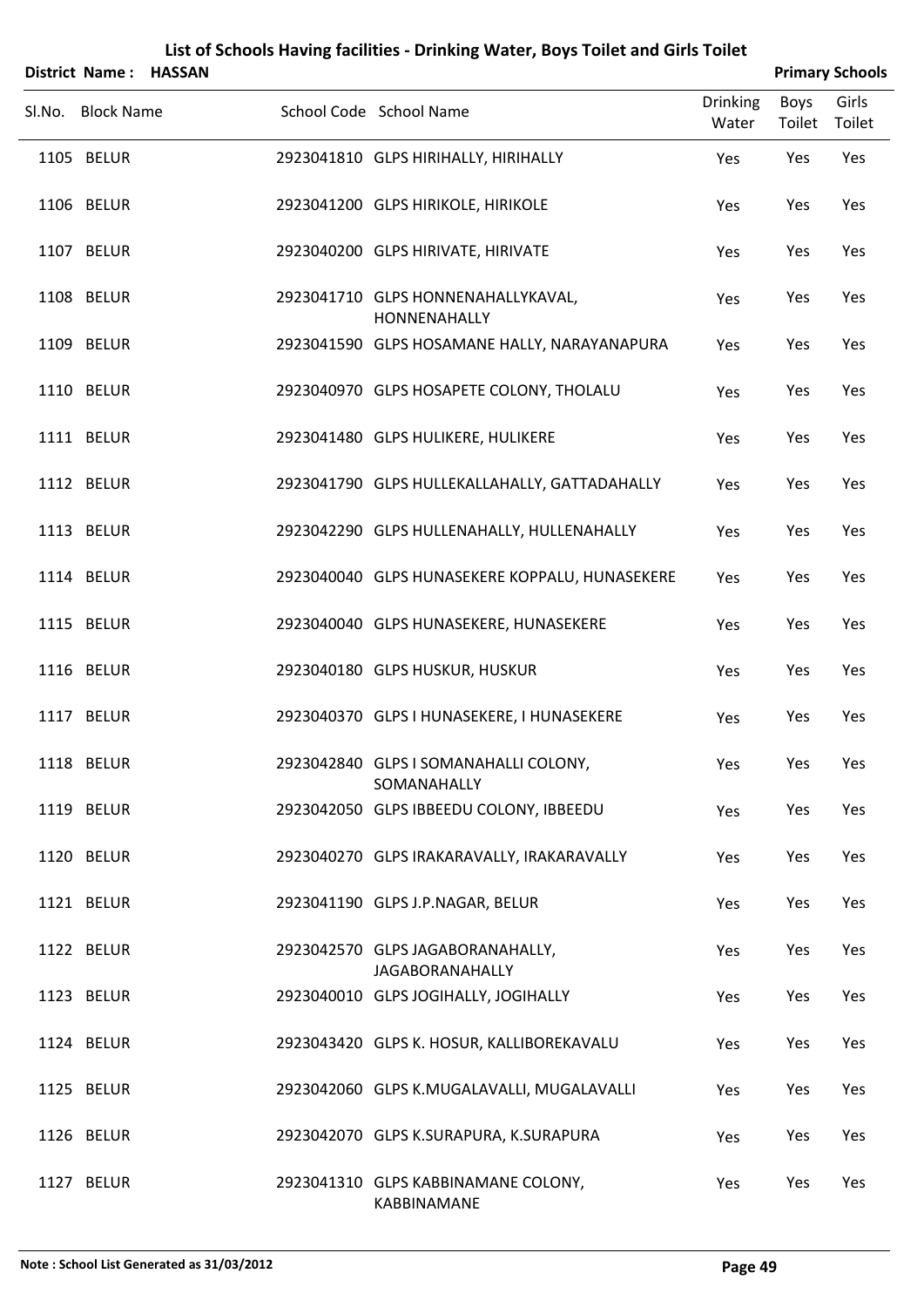|        | District Name: HASSAN |  |                                                               |                          |                | <b>Primary Schools</b> |
|--------|-----------------------|--|---------------------------------------------------------------|--------------------------|----------------|------------------------|
| SI.No. | <b>Block Name</b>     |  | School Code School Name                                       | <b>Drinking</b><br>Water | Boys<br>Toilet | Girls<br>Toilet        |
|        | 1128 BELUR            |  | 2923040580 GLPS KALLERI COLONY, KALLERI                       | Yes                      | Yes            | Yes                    |
|        | 1129 BELUR            |  | 2923040580 GLPS KALLERI, KALLERI                              | Yes                      | Yes            | Yes                    |
|        | 1130 BELUR            |  | 2923042160 GLPS KALLUSHETTY HALLY, KALLUSHETY<br><b>HALLY</b> | Yes                      | Yes            | Yes                    |
|        | 1131 BELUR            |  | 2923042270 GLPS KALLUSHETTYHALLY, KALLUSHETTY<br><b>HALLY</b> | Yes                      | Yes            | Yes                    |
|        | 1132 BELUR            |  | 2923040760 GLPS KALYANAPURA, KALYANAPURA                      | Yes                      | Yes            | Yes                    |
|        | 1133 BELUR            |  | 2923042670 GLPS KANAGUPPE, KANAGUPPE                          | Yes                      | Yes            | Yes                    |
|        | 1134 BELUR            |  | 2923042690 GLPS KANANAHALLY, MALASAVARA                       | Yes                      | Yes            | Yes                    |
|        | 1135 BELUR            |  | 2923040950 GLPS KANDAVARA, KANDAVARA                          | Yes                      | Yes            | Yes                    |
|        | 1136 BELUR            |  | 2923040620 GLPS KARKIHALLY, KARKIHALLY                        | Yes                      | Yes            | Yes                    |
|        | 1137 BELUR            |  | 2923042240 GLPS KATTESOMANAHALLY,<br>KATTESOMANAHALLY         | Yes                      | Yes            | Yes                    |
|        | 1138 BELUR            |  | 2923041600 GLPS KELEHALLY, KELEHALLY                          | Yes                      | Yes            | Yes                    |
|        | 1139 BELUR            |  | 2923042920 GLPS KEMPAGOWDANAHALLY,<br>CHAATTANAHALLY          | Yes                      | Yes            | Yes                    |
|        | 1140 BELUR            |  | 2923041230 GLPS KERALUR, KERALUR                              | Yes                      | Yes            | Yes                    |
|        | 1141 BELUR            |  | 2923040250 GLPS KERALURU, KERALURU                            | Yes                      | Yes            | Yes                    |
|        | 1142 BELUR            |  | 2923041620 GLPS KIREHALLY, HANIKE                             | Yes                      | Yes            | Yes                    |
|        | 1143 BELUR            |  | 2923041860 GLPS KODIKOPPAL, KODIKOPPAL                        | Yes                      | Yes            | Yes                    |
|        | 1144 BELUR            |  | 2923040790 GLPS KOMARANAHALLY, KOMARANAHALLY                  | Yes                      | Yes            | Yes                    |
|        | 1145 BELUR            |  | 2923040930 GLPS KONERLU COLONY, KONERLU                       | Yes                      | Yes            | Yes                    |
|        | 1146 BELUR            |  | 2923041110 GLPS KORALAGADDE, KORALAGADDE                      | Yes                      | Yes            | Yes                    |
|        | 1147 BELUR            |  | 2923040060 GLPS KORATIKERE, KORATIKERE                        | Yes                      | Yes            | Yes                    |
|        | 1148 BELUR            |  | 2923042450 GLPS KOTHANAHALLY, CHIKKOLE                        | Yes                      | Yes            | Yes                    |
|        | 1149 BELUR            |  | 2923040630 GLPS KOTIGANAHALLY, KOTIGANAHALLY                  | Yes                      | Yes            | Yes                    |
|        | 1150 BELUR            |  | 2923042510 GLPS KOWRI, KOWRI                                  | Yes                      | Yes            | Yes                    |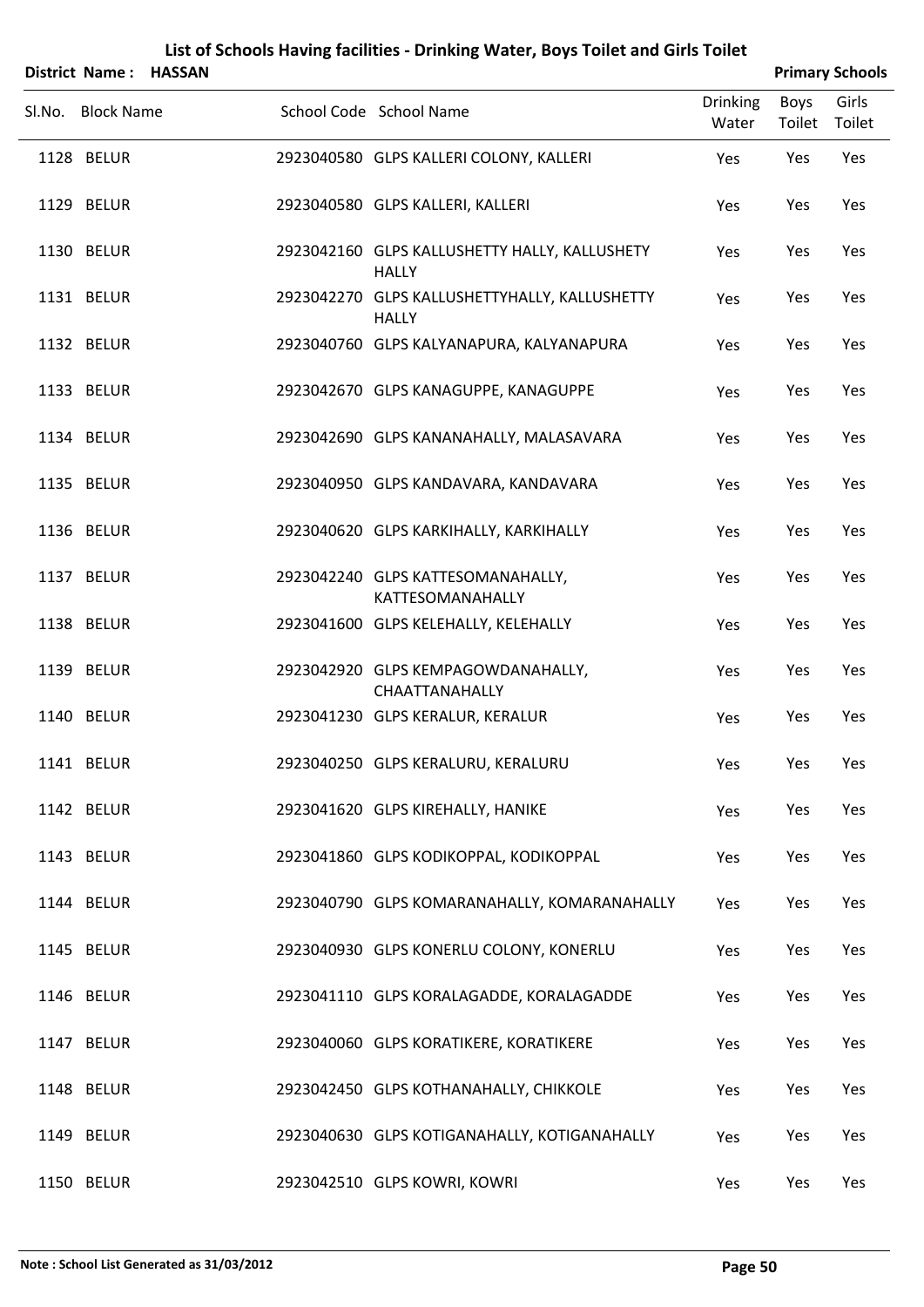|                   | District Name: HASSAN |                                                                      |                          |                | <b>Primary Schools</b> |
|-------------------|-----------------------|----------------------------------------------------------------------|--------------------------|----------------|------------------------|
| Sl.No. Block Name |                       | School Code School Name                                              | <b>Drinking</b><br>Water | Boys<br>Toilet | Girls<br>Toilet        |
| 1151 BELUR        |                       | 2923041020 GLPS KUPPA GODU, KUPPA GODU                               | Yes                      | Yes            | Yes                    |
| 1152 BELUR        |                       | 2923041450 GLPS KYATHANAKERE, KYATHANAKERE                           | Yes                      | Yes            | Yes                    |
| 1153 BELUR        |                       | 2923040230 GLPS LAKKUNDA, LAKKUNDA                                   | Yes                      | Yes            | Yes                    |
| 1154 BELUR        |                       | 2923042630 GLPS LINGAPURA, LINGAPURA                                 | Yes                      | Yes            | Yes                    |
| 1155 BELUR        |                       | 2923041790 GLPS MACHENAHALLY, GATTADAHALLY                           | Yes                      | Yes            | Yes                    |
| 1156 BELUR        |                       | 2923040500 GLPS MADAPURA, MADAPURA                                   | Yes                      | Yes            | Yes                    |
| 1157 BELUR        |                       | 2923042470 GLPS MALEGERE COLONY, MALEGERE                            | Yes                      | Yes            | Yes                    |
| 1158 BELUR        |                       | 2923041630 GLPS MALENAHALLY, MALENAHALLY                             | Yes                      | Yes            | Yes                    |
| 1159 BELUR        |                       | 2923044140 GLPS MALLAPURA COLONY, MALLAPURA<br><b>HAGARE</b>         | Yes                      | Yes            | Yes                    |
| 1160 BELUR        |                       | 2923042230 GLPS MALLAPURA K, HALEBEEDU                               | Yes                      | Yes            | Yes                    |
| 1161 BELUR        |                       | 2923042460 GLPS MALLARA HOSAHALLY, MALLARA<br><b>HOSAHALLY</b>       | Yes                      | Yes            | Yes                    |
| 1162 BELUR        |                       | 2923040050 GLPS MALLENA HALLY, MUTHUGANNE                            | Yes                      | Yes            | Yes                    |
| 1163 BELUR        |                       | 2923041980 GLPS MALLIKARJUNAPURA,<br>MALLIKARJUNAPURA                | Yes                      | Yes            | Yes                    |
| 1164 BELUR        |                       | 2923040090 GLPS MANCHANAYAKANA HALLY,<br><b>MANCHANAYAKANA HALLY</b> | Yes                      | Yes            | Yes                    |
| 1165 BELUR        |                       | 2923040470 GLPS MARAVATHI, MARAVATHI                                 | Yes                      | Yes            | Yes                    |
| 1166 BELUR        |                       | 2923041270 GLPS MARUR, MARUR                                         | Yes                      | Yes            | Yes                    |
| 1167 BELUR        |                       | 2923040390 GLPS MASUVALLY, YAMASANDI                                 | Yes                      | Yes            | Yes                    |
| 1168 BELUR        |                       | 2923041240 GLPS MAVINAKERE COLONY, MAVINAKERE                        | Yes                      | Yes            | Yes                    |
| 1169 BELUR        |                       | 2923040080 GLPS MUDIGERE, MUDIGERE                                   | Yes                      | Yes            | Yes                    |
| 1170 BELUR        |                       | 2923041130 GLPS MUREHALLY, MUREHALLY                                 | Yes                      | Yes            | Yes                    |
| 1171 BELUR        |                       | 2923040050 GLPS MUTHUGANNE COLONY,<br><b>MUTHUGANNE</b>              | Yes                      | Yes            | Yes                    |
| 1172 BELUR        |                       | 2923040050 GLPS MUTHUGANNE, MUTHUGANNE                               | Yes                      | Yes            | Yes                    |
| 1173 BELUR        |                       | 2923040920 GLPS MYALAHALLY, MYLAHALLY                                | Yes                      | Yes            | Yes                    |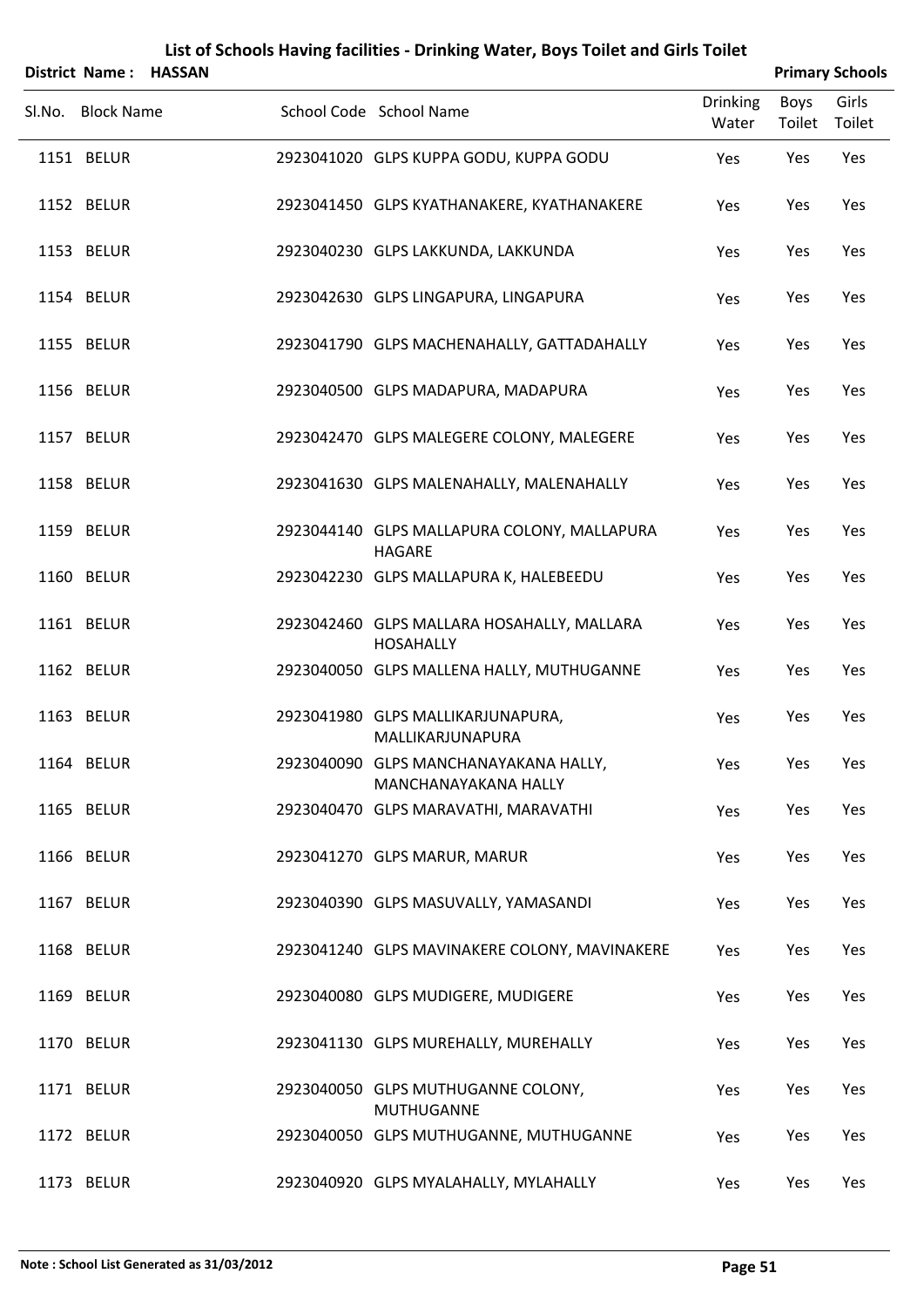| District Name:    | <b>HASSAN</b> |                                                  |                          |                       | <b>Primary Schools</b> |
|-------------------|---------------|--------------------------------------------------|--------------------------|-----------------------|------------------------|
| Sl.No. Block Name |               | School Code School Name                          | <b>Drinking</b><br>Water | Boys<br>Toilet Toilet | Girls                  |
| 1174 BELUR        |               | 2923040910 GLPS N.NIDAGODU COLONY, N.NIDAGODU    | Yes                      | Yes                   | Yes                    |
| 1175 BELUR        |               | 2923043420 GLPS NAGARAJAPURA, KALLIBOREKAVALU    | Yes                      | Yes                   | Yes                    |
| 1176 BELUR        |               | 2923041760 GLPS NANJAPURA, MATHIGHATTA           | Yes                      | Yes                   | Yes                    |
| 1177 BELUR        |               | 2923041590 GLPS NARAYANAPURA, NARAYANAPURA       | Yes                      | Yes                   | Yes                    |
| 1178 BELUR        |               | 2923042080 GLPS NATTEKERE, NATTEKERE             | Yes                      | Yes                   | Yes                    |
| 1179 BELUR        |               | 2923040190 GLPS NIDUMANAHALLY, NIDUMANAHALLY     | Yes                      | Yes                   | Yes                    |
| 1180 BELUR        |               | 2923041250 GLPS NITTUR, NITTUR                   | Yes                      | Yes                   | Yes                    |
| 1181 BELUR        |               | 2923040710 GLPS PETEHALLY, HANDRALU              | Yes                      | Yes                   | Yes                    |
| 1182 BELUR        |               | 2923041950 GLPS PONNATHAPURA, PONNATHAPURA       | Yes                      | Yes                   | Yes                    |
| 1183 BELUR        |               | 2923041460 GLPS RAJAGERE COLONY, RAJAGERE        | Yes                      | Yes                   | Yes                    |
| 1184 BELUR        |               | 2923041460 GLPS RAJAGERE, RAJAGERE               | Yes                      | Yes                   | Yes                    |
| 1185 BELUR        |               | 2923040240 GLPS RAJANAHALLY, RAJANAHALLY         | Yes                      | Yes                   | Yes                    |
| 1186 BELUR        |               | 2923043420 GLPS RAMANAHALLY, KALLIBOREKAVALU     | Yes                      | Yes                   | Yes                    |
| 1187 BELUR        |               | 2923042030 GLPS RAMENAHALLY, RAMENAHALLY         | Yes                      | Yes                   | Yes                    |
| 1188 BELUR        |               | 2923042490 GLPS RANAGHATTA, RANAGATTA            | Yes                      | Yes                   | Yes                    |
| 1189 BELUR        |               | 2923042010 GLPS RANGANA KOPPALU, ANDALE          | Yes                      | Yes                   | Yes                    |
| 1190 BELUR        |               | 2923040430 GLPS S.SOMANAHALLY, S.SOMANAHALLY     | Yes                      | Yes                   | Yes                    |
| 1191 BELUR        |               | 2923041400 GLPS S.SURAPURA, S.SURAPURA           | Yes                      | Yes                   | Yes                    |
| 1192 BELUR        |               | 2923040510 GLPS SANENAHALLY, SANENAHALLY         | Yes                      | Yes                   | Yes                    |
| 1193 BELUR        |               | 2923042600 GLPS SANTECOLONY, MADAGHATTA          | Yes                      | Yes                   | Yes                    |
| 1194 BELUR        |               | 2923041210 GLPS SANYASIHALLY, SANYASIHALLY       | Yes                      | Yes                   | Yes                    |
| 1195 BELUR        |               | 2923040580 GLPS SHANIVARASANTHE, KALLERI         | Yes                      | Yes                   | Yes                    |
| 1196 BELUR        |               | 2923040020 GLPS SHIVALADA HALLY, SHIVALADA HALLY | Yes                      | Yes                   | Yes                    |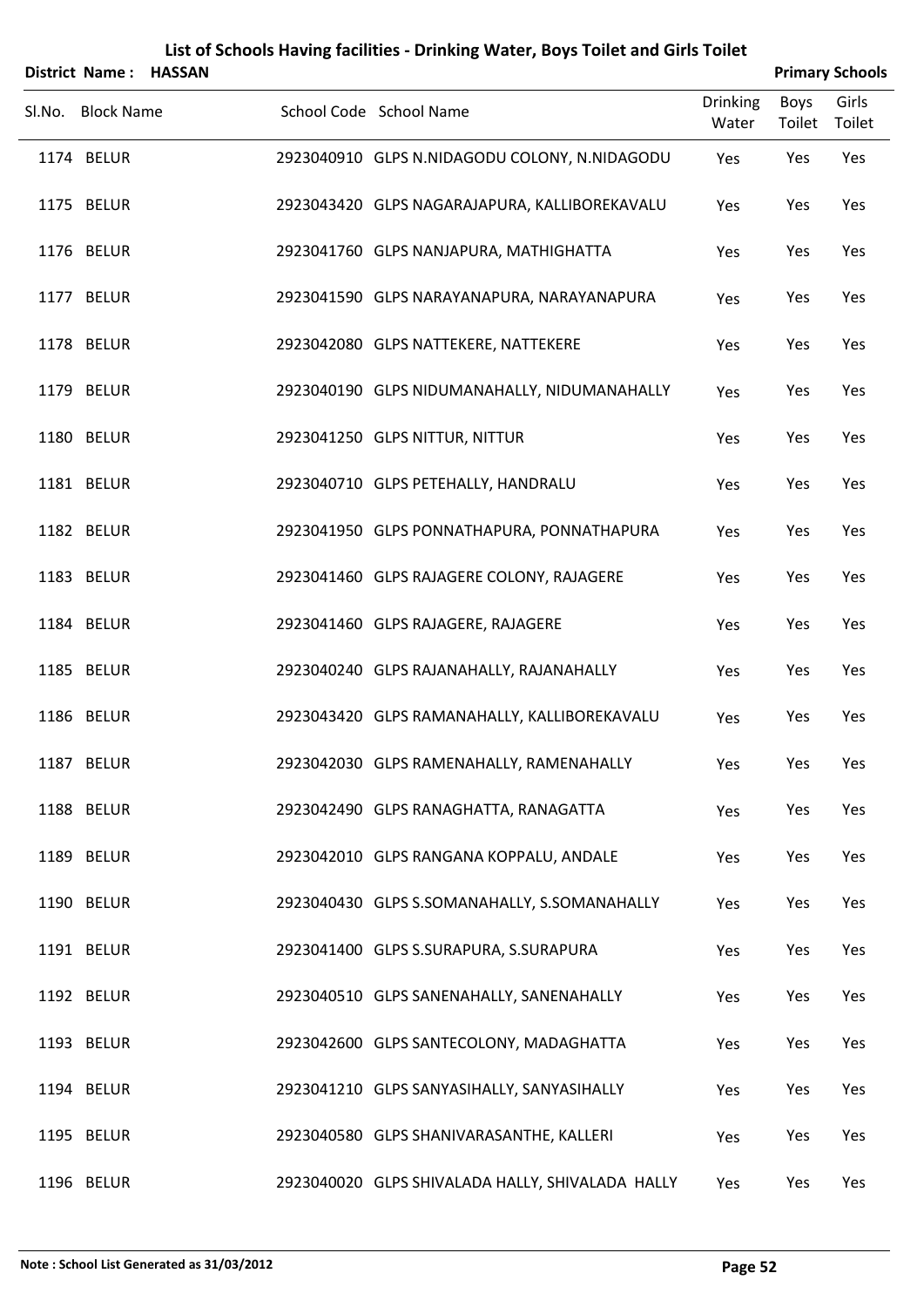|        | <b>District Name:</b> | List of Schools Having facilities - Drinking Water, Boys Toilet and Girls Toilet<br><b>HASSAN</b> | <b>Primary Schools</b>                                  |                          |                |                 |
|--------|-----------------------|---------------------------------------------------------------------------------------------------|---------------------------------------------------------|--------------------------|----------------|-----------------|
| Sl.No. | <b>Block Name</b>     |                                                                                                   | School Code School Name                                 | <b>Drinking</b><br>Water | Boys<br>Toilet | Girls<br>Toilet |
|        | 1197 BELUR            |                                                                                                   | 2923040701 GLPS SHIVAOPURA KAVAL HAGARE, HAGARE         | Yes                      | Yes            | Yes             |
|        | 1198 BELUR            |                                                                                                   | 2923040770 GLPS SIDDANAHALLY, SIDDANAHALLY              | Yes                      | Yes            | Yes             |
|        | 1199 BELUR            |                                                                                                   | 2923043040 GLPS SINGAPURA COLONY, SINGAPURA             | Yes                      | Yes            | Yes             |
|        | 1200 BELUR            |                                                                                                   | 2923041060 GLPS SIRAGURA, SIRAGURA                      | Yes                      | Yes            | Yes             |
|        | 1201 BELUR            |                                                                                                   | 2923040100 GLPS SOMPURA, SOMPURA                        | Yes                      | Yes            | Yes             |
|        | 1202 BELUR            |                                                                                                   | 2923041790 GLPS SOPPINAHALLY, GATTADAHALLY              | Yes                      | Yes            | Yes             |
|        | 1203 BELUR            |                                                                                                   | 2923041280 GLPS SUGGALUR, SUGGALUR                      | Yes                      | Yes            | Yes             |
|        | 1204 BELUR            |                                                                                                   | 2923041170 GLPS SULAGALALE, SULAGALALE                  | Yes                      | Yes            | Yes             |
|        | 1205 BELUR            |                                                                                                   | 2923041060 GLPS SULEGUDDA, SIRAGURA                     | Yes                      | Yes            | Yes             |
|        | 1206 BELUR            |                                                                                                   | 2923041820 GLPS SURANAYAKANAHALLY,<br>SURANAYAKANAHALLY | Yes                      | Yes            | Yes             |
|        | 1207 BELUR            |                                                                                                   | 2923040210 GLPS SURUCODE, SURUCODE                      | Yes                      | Yes            | Yes             |
|        | 1208 BELUR            |                                                                                                   | 2923040550 GLPS THALAGODU, THALAGODU                    | Yes                      | Yes            | Yes             |
|        | 1209 BELUR            |                                                                                                   | 2923042090 GLPS THANDEKERE, THANDEKERE                  | Yes                      | Yes            | Yes             |
|        | 1210 BELUR            |                                                                                                   | 2923042480 GLPS THATTEKERE, THATTEKERE                  | Yes                      | Yes            | Yes             |
|        | 1211 BELUR            |                                                                                                   | 2923040030 GLPS THIMMANA HALLY, THIMMANA HALLY          | Yes                      | Yes            | Yes             |
|        | 1212 BELUR            |                                                                                                   | 2923042260 GLPS THIPPANAHALLY, THIPPANAHALLY            | Yes                      | Yes            | Yes             |
|        | 1213 BELUR            |                                                                                                   | 2923042060 GLPS UMUGALAVALLI, MUGALAVALLI               | Yes                      | Yes            | Yes             |
|        | 1214 BELUR            |                                                                                                   | 2923040810 GLPS VADDARACOLONY, HULUGUNDI                | Yes                      | Yes            | Yes             |
|        | 1215 BELUR            |                                                                                                   | 2923040780 GLPS VADDARAHALLY KOPPALU,<br>VADDARAHALLY   | Yes                      | Yes            | Yes             |
|        | 1216 BELUR            |                                                                                                   | 2923040420 GLPS VAGINAKERE, VAGINAKERE                  | Yes                      | Yes            | Yes             |
|        | 1217 BELUR            |                                                                                                   | 2923042100 GLPS VEERAPURA, VEERAPURA                    | Yes                      | Yes            | Yes             |
|        | 1218 BELUR            |                                                                                                   | 2923042550 GLPS YADEHALLY, YADEHALLY                    | Yes                      | Yes            | Yes             |
|        | 1219 BELUR            |                                                                                                   | 2923041580 GLPS YAREHALLY, YAREHALLY                    | Yes                      | Yes            | Yes             |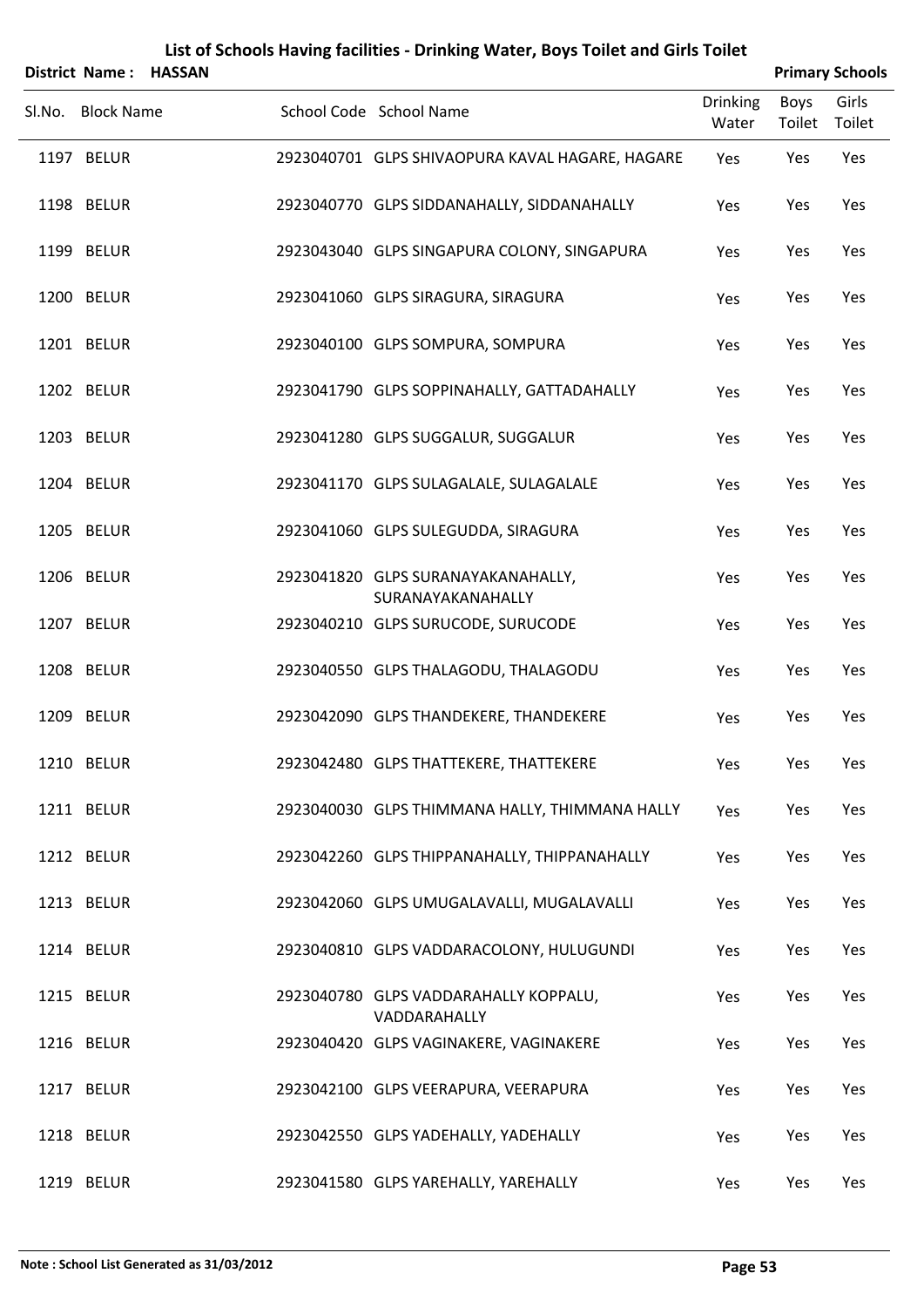| <b>District Name:</b> | <b>HASSAN</b>        |                                               |                          |                | <b>Primary Schools</b> |
|-----------------------|----------------------|-----------------------------------------------|--------------------------|----------------|------------------------|
| Sl.No. Block Name     |                      | School Code School Name                       | <b>Drinking</b><br>Water | Boys<br>Toilet | Girls<br>Toilet        |
| 1220 BELUR            |                      | 2923041191 GUHB S. BELUR, BELUR               | Yes                      | Yes            | Yes                    |
| 1221 BELUR            |                      | 2923042640 GUHPB AREHALLY, AREHALLY           | Yes                      | Yes            | Yes                    |
| 1222 BELUR            |                      | 2923042640 GUHPGS AREHALLY, AREHALLY          | Yes                      | Yes            | Yes                    |
| 1223 BELUR            |                      | 2923041191 GUHPGS BELUR, BELUR                | Yes                      | Yes            | Yes                    |
| 1224 BELUR            |                      | 2923040130 GUHPS BANTENA HALLY, BANTENA HALLY | Yes                      | Yes            | Yes                    |
| 1225 BELUR            |                      | 2923041790 GUHPS MAHAMAD PURA, GATTADAHALLY   | Yes                      | Yes            | Yes                    |
| 1226 BELUR            |                      | 2923041010 GUHPS NAGENAHALLY, NAGENAHALLY     | Yes                      | Yes            | Yes                    |
| 1227 BELUR            |                      | 2923040280 GULPS BIKKODU, BIKKODU             | Yes                      | Yes            | Yes                    |
| 1228 BELUR            |                      | 2923041192 GULPS FORT BELUR, BELUR            | Yes                      | Yes            | Yes                    |
| 1229 BELUR            |                      | 2923040560 GULPS GENDEHALLY, GENDEHALLY       | Yes                      | Yes            | Yes                    |
| 1230 BELUR            |                      | 2923040700 GULPS HAGARE, HAGARE               | Yes                      | Yes            | Yes                    |
| 1231 BELUR            |                      | 2923041590 GULPS HOSAMANE HALLY, NARAYANAPURA | Yes                      | Yes            | Yes                    |
| 1232 BELUR            |                      | 2923040040 GULPS HUNASEKERE, HUNASEKERE       | Yes                      | Yes            | Yes                    |
| 1233 BELUR            |                      | 2923041350 GULPS M.K.KOPPAL, B.MALLAPURA      | Yes                      | Yes            | Yes                    |
| 1234 BELUR            |                      | 2923040080 GULPS MUDIGERE, MUDIGERE           | Yes                      | Yes            | Yes                    |
| 1235 BELUR            |                      | 2923041190 GULPS NEHRU NAGARA BELUR, BELUR    | Yes                      | Yes            | Yes                    |
| 1236 BELUR            |                      | 2923042730 KHPS BAKRAVALLY, BAKRAVALLY        | Yes                      | Yes            | Yes                    |
| 1237 BELUR            |                      | 2923041040 LPS BOMMENAHALLY, BOMMENAHALLY     | Yes                      | Yes            | Yes                    |
| 1238 BELUR            |                      | 2923041080 LPS MADAGODU COLONY, MADOGODU      | Yes                      | Yes            | Yes                    |
| 1239 BELUR            |                      | 2923041330 LPS T.BHOMADIHALLY, BOMMADIHALLY   | Yes                      | Yes            | Yes                    |
| 1240 BELUR            |                      | 2923043420 U GLPS K. HOSUR, KALLIBOREKAVALU   | Yes                      | Yes            | Yes                    |
| 1241 BELUR            |                      | 2923042230 ULPS HALEBEEDU, HALEBEEDU          | Yes                      | Yes            | Yes                    |
|                       | 1242 CHANNARAYAPATNA | 2923053560 BETTADAHALLY, BETTADAHALLY         | Yes                      | Yes            | Yes                    |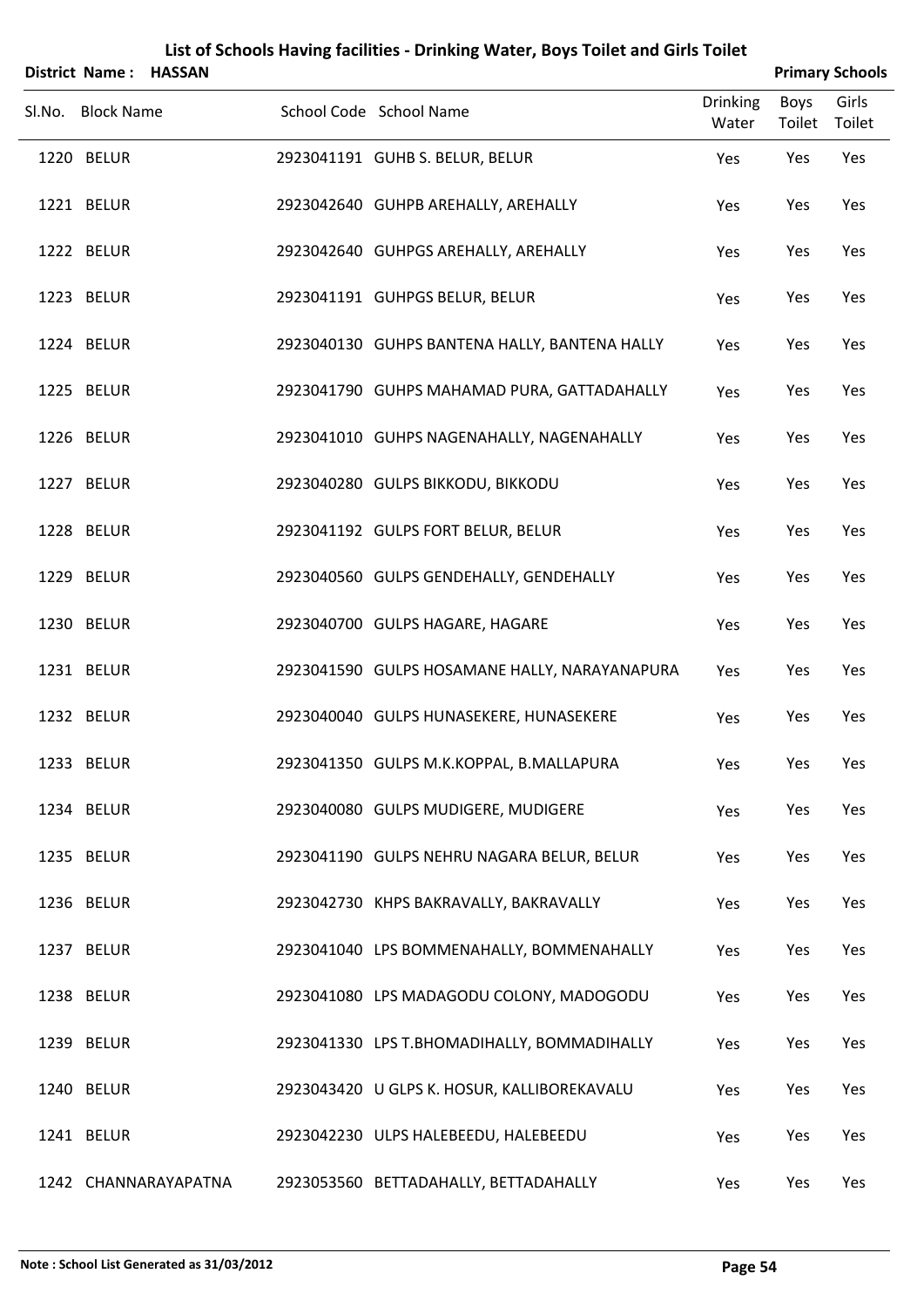|        |                   | District Name: HASSAN |                                                              |                          |                | <b>Primary Schools</b> |
|--------|-------------------|-----------------------|--------------------------------------------------------------|--------------------------|----------------|------------------------|
| Sl.No. | <b>Block Name</b> |                       | School Code School Name                                      | <b>Drinking</b><br>Water | Boys<br>Toilet | Girls<br>Toilet        |
|        |                   | 1243 CHANNARAYAPATNA  | 2923053320 DODDERI KAVALU II BLOCK, DODDERI<br><b>KAVALU</b> | Yes                      | Yes            | Yes                    |
|        |                   | 1244 CHANNARAYAPATNA  | 2923051560 G.L.P.S MACHABHUVANAHALLY,<br><b>JATHENAHALLY</b> | Yes                      | Yes            | Yes                    |
|        |                   | 1245 CHANNARAYAPATNA  | 2923052330 G.L.P.S. HOSURU, HOSURU                           | Yes                      | Yes            | Yes                    |
|        |                   | 1246 CHANNARAYAPATNA  | 2923051230 G.L.PS. M.G.K. CHIKKONAHALLY,<br>CHIKKONAHALLI    | Yes                      | Yes            | Yes                    |
|        |                   | 1247 CHANNARAYAPATNA  | 2923051540 GHPBS CHANNARAYAPATNA,<br>CHANNARAYAPATNA         | Yes                      | Yes            | Yes                    |
|        |                   | 1248 CHANNARAYAPATNA  | 2923053460 GHPBS HIRISAVE, HIRISAVE                          | Yes                      | Yes            | Yes                    |
|        |                   | 1249 CHANNARAYAPATNA  | 2923053210 GHPBS NUGGEHALLY, NUGGEHALLY                      | Yes                      | Yes            | Yes                    |
|        |                   | 1250 CHANNARAYAPATNA  | 2923051540 GHPGS CHANNARAYAPATNA,<br>CHANNARAYAPATNA         | Yes                      | Yes            | Yes                    |
|        |                   | 1251 CHANNARAYAPATNA  | 2923053460 GHPGS HIRISAVE, HIRISAVE                          | Yes                      | Yes            | Yes                    |
|        |                   | 1252 CHANNARAYAPATNA  | 2923053210 GHPGS NUGGEHALLY, NUGGEHALLY                      | Yes                      | Yes            | Yes                    |
|        |                   | 1253 CHANNARAYAPATNA  | 2923051450 GHPS NERALAKERE, NERALAKERE                       | Yes                      | Yes            | Yes                    |
|        |                   | 1254 CHANNARAYAPATNA  | 2923050890 GHPS VADDARAHALLY, VADDARAHALLY                   | Yes                      | Yes            | Yes                    |
|        |                   | 1255 CHANNARAYAPATNA  | 2923051410 GHPS A. BELAGULI, A. BELAGULI                     | Yes                      | Yes            | Yes                    |
|        |                   | 1256 CHANNARAYAPATNA  | 2923051750 GHPS A.CHOLENAHALLY, A. CHOLENAHALLY              | Yes                      | Yes            | Yes                    |
|        |                   | 1257 CHANNARAYAPATNA  | 2923052360 GHPS A.KALENAHALLY, A. KALENAHALLY                | Yes                      | Yes            | Yes                    |
|        |                   | 1258 CHANNARAYAPATNA  | 2923051740 GHPS ADAGOOR, ADAGOOR                             | Yes                      | Yes            | Yes                    |
|        |                   | 1259 CHANNARAYAPATNA  | 2923052110 GHPS ADIHALLY, ADIHALLY                           | Yes                      | Yes            | Yes                    |
|        |                   | 1260 CHANNARAYAPATNA  | 2923052590 GHPS AGASARAHALLY, AGASARAHALLY                   | Yes                      | Yes            | Yes                    |
|        |                   | 1261 CHANNARAYAPATNA  | 2923051200 GHPS AKKANAHALLY CROSS, AKKANAHALLY               | Yes                      | Yes            | Yes                    |
|        |                   | 1262 CHANNARAYAPATNA  | 2923052370 GHPS ALAGODANAHALLY, ALAGODANAHALLY               | Yes                      | Yes            | Yes                    |
|        |                   | 1263 CHANNARAYAPATNA  | 2923052120 GHPS ANATHI, ANATHI                               | Yes                      | Yes            | Yes                    |
|        |                   | 1264 CHANNARAYAPATNA  | 2923050240 GHPS ANEKERE, ANEKERE                             | Yes                      | Yes            | Yes                    |
|        |                   | 1265 CHANNARAYAPATNA  | 2923050300 GHPS ANNEHALLY, ANNENAHALLY                       | Yes                      | Yes            | Yes                    |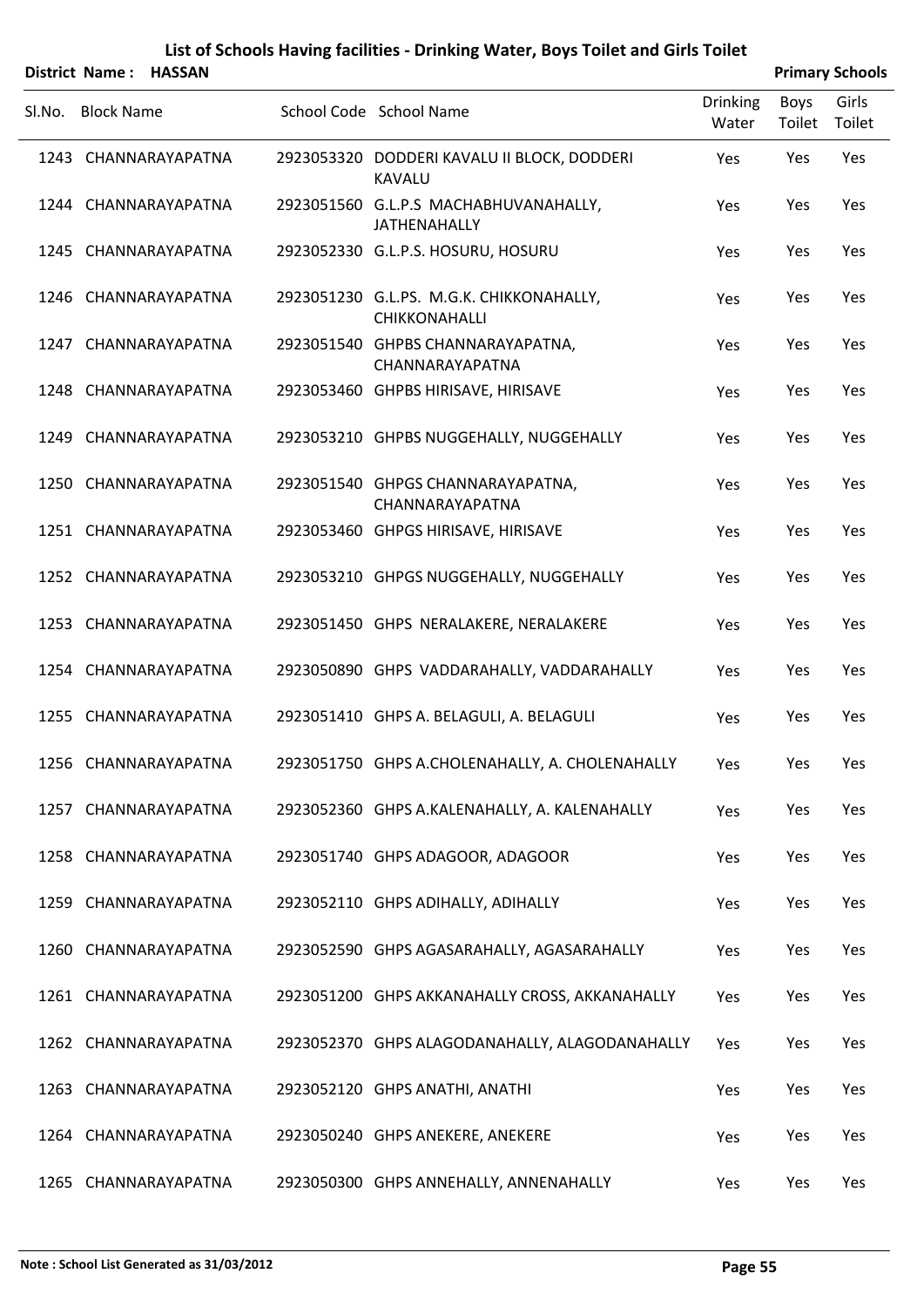|        |                   | District Name: HASSAN |                                                       |                          |                       | <b>Primary Schools</b> |
|--------|-------------------|-----------------------|-------------------------------------------------------|--------------------------|-----------------------|------------------------|
| SI.No. | <b>Block Name</b> |                       | School Code School Name                               | <b>Drinking</b><br>Water | <b>Boys</b><br>Toilet | Girls<br>Toilet        |
|        |                   | 1266 CHANNARAYAPATNA  | 2923050820 GHPS ARUVANAHALLY, ARUVANAHALLY            | Yes                      | Yes                   | Yes                    |
|        |                   | 1267 CHANNARAYAPATNA  | 2923053220 GHPS ATTHIHALLY, ATTHIHALLY                | Yes                      | Yes                   | Yes                    |
|        |                   | 1268 CHANNARAYAPATNA  | 2923053470 GHPS AYARAHALLY, AYARAHALLY                | Yes                      | Yes                   | Yes                    |
|        |                   | 1269 CHANNARAYAPATNA  | 2923051170 GHPS B. CHOWDENAHALLY, B.<br>CHOWDENAHALLY | Yes                      | Yes                   | Yes                    |
|        |                   | 1270 CHANNARAYAPATNA  | 2923051160 GHPS B. HONNENAHALLY, B. HONNENAHALLY      | Yes                      | Yes                   | Yes                    |
|        |                   | 1271 CHANNARAYAPATNA  | 2923053490 GHPS BADDIKERE, BADDIKERE                  | Yes                      | Yes                   | Yes                    |
|        |                   | 1272 CHANNARAYAPATNA  | 2923051180 GHPS BAGUR (NEW), BAGUR                    | Yes                      | Yes                   | Yes                    |
|        |                   | 1273 CHANNARAYAPATNA  | 2923051180 GHPS BAGUR (OLD), BAGUR                    | Yes                      | Yes                   | Yes                    |
|        |                   | 1274 CHANNARAYAPATNA  | 2923050250 GHPS BALADARE, BALADARE                    | Yes                      | Yes                   | Yes                    |
|        |                   | 1275 CHANNARAYAPATNA  | 2923053480 GHPS BALAGANCHI, BALAGANCHI                | Yes                      | Yes                   | Yes                    |
|        |                   | 1276 CHANNARAYAPATNA  | 2923051190 GHPS BALUGHATTA, BALUGHATTA                | Yes                      | Yes                   | Yes                    |
|        |                   | 1277 CHANNARAYAPATNA  | 2923052580 GHPS BANAVASE, BANAVASE                    | Yes                      | Yes                   | Yes                    |
|        |                   | 1278 CHANNARAYAPATNA  | 2923050050 GHPS BARAGURU, BARAGURU                    | Yes                      | Yes                   | Yes                    |
|        |                   | 1279 CHANNARAYAPATNA  | 2923050830 GHPS BARALU, BARALU                        | Yes                      | Yes                   | Yes                    |
|        |                   | 1280 CHANNARAYAPATNA  | 2923052930 GHPS BEDIGANAHALLY, BEDIGANAHALLY          | Yes                      | Yes                   | Yes                    |
|        |                   | 1281 CHANNARAYAPATNA  | 2923050840 GHPS BEKKA, BEKKA                          | Yes                      | Yes                   | Yes                    |
|        |                   | 1282 CHANNARAYAPATNA  | 2923053500 GHPS BELAGIHALLY, BELAGIHALLY              | Yes                      | Yes                   | Yes                    |
|        |                   | 1283 CHANNARAYAPATNA  | 2923051600 GHPS BELASINDA, BELASINDA                  | Yes                      | Yes                   | Yes                    |
|        |                   | 1284 CHANNARAYAPATNA  | 2923050490 GHPS BIDARAKERE, BIDARAKERE                | Yes                      | Yes                   | Yes                    |
|        |                   | 1285 CHANNARAYAPATNA  | 2923052130 GHPS BIDARE, BIDARE                        | Yes                      | Yes                   | Yes                    |
|        |                   | 1286 CHANNARAYAPATNA  | 2923050500 GHPS BILIKERE, BILIKERE                    | Yes                      | Yes                   | Yes                    |
|        |                   | 1287 CHANNARAYAPATNA  | 2923053720 GHPS BOMMENAHALLY, BOMMENAHALLY            | Yes                      | Yes                   | Yes                    |
|        |                   | 1288 CHANNARAYAPATNA  | 2923052940 GHPS BOOKA, BOOKA                          | Yes                      | Yes                   | Yes                    |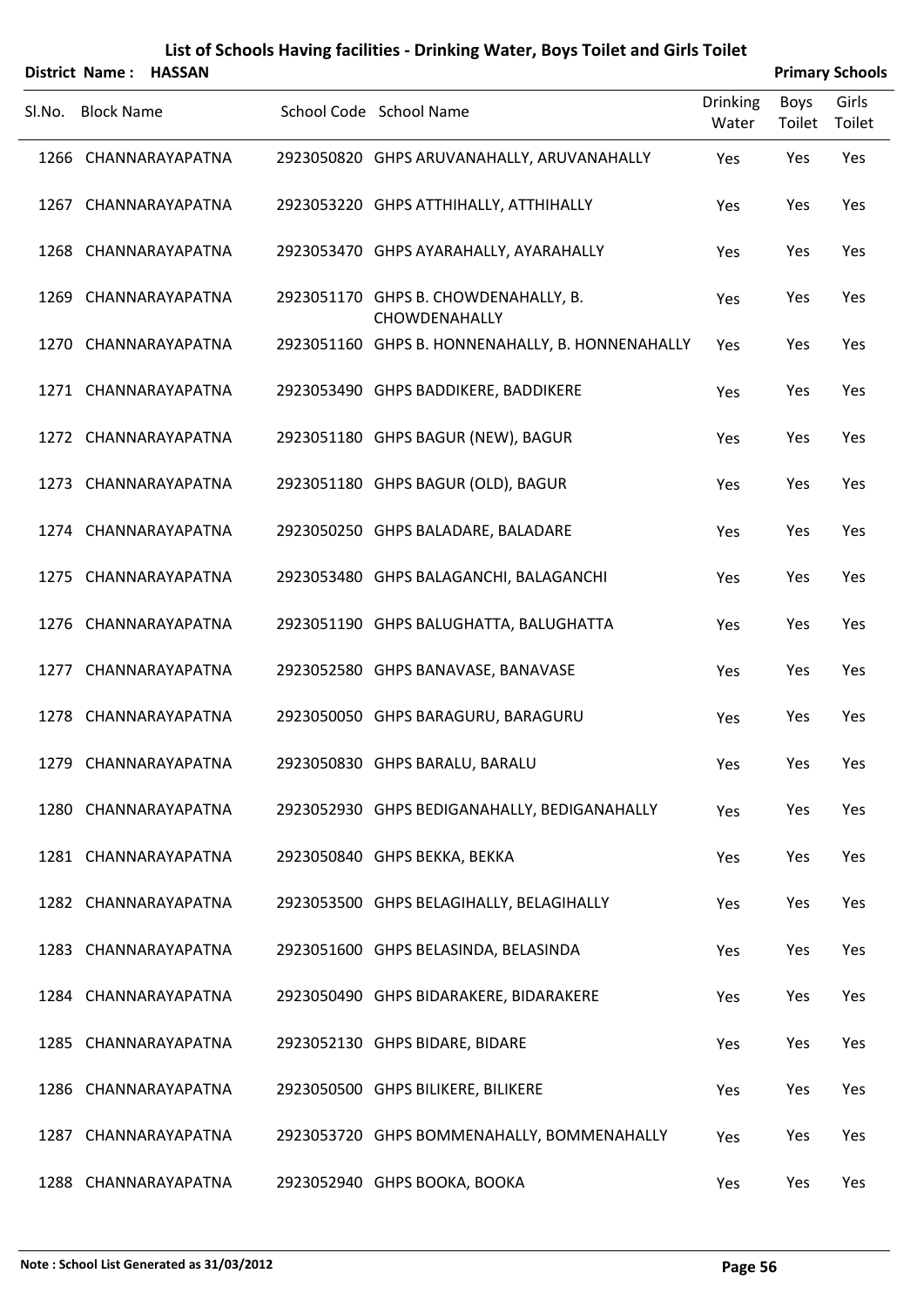|        |                   | District Name: HASSAN |                                                              |                          |                | <b>Primary Schools</b> |
|--------|-------------------|-----------------------|--------------------------------------------------------------|--------------------------|----------------|------------------------|
| SI.No. | <b>Block Name</b> |                       | School Code School Name                                      | <b>Drinking</b><br>Water | Boys<br>Toilet | Girls<br>Toilet        |
|        |                   | 1289 CHANNARAYAPATNA  | 2923051420 GHPS BOOVANAHALLY, BOOVANAHALLY                   | Yes                      | Yes            | Yes                    |
|        |                   | 1290 CHANNARAYAPATNA  | 2923052570 GHPS BYADARAHALLY, BYADARAHALLY                   | Yes                      | Yes            | Yes                    |
|        |                   | 1291 CHANNARAYAPATNA  | 2923053730 GHPS CHALYA, CHALYA                               | Yes                      | Yes            | Yes                    |
|        |                   | 1292 CHANNARAYAPATNA  | 2923052560 GHPS CHOWLAGALA, CHOWLAGALA                       | Yes                      | Yes            | Yes                    |
|        |                   | 1293 CHANNARAYAPATNA  | 2923050510 GHPS D TUMKURU, D TUMKURU                         | Yes                      | Yes            | Yes                    |
|        |                   | 1294 CHANNARAYAPATNA  | 2923051720 GHPS D. SATHENAHALLY, D. SATHENAHALLY             | Yes                      | Yes            | Yes                    |
|        |                   | 1295 CHANNARAYAPATNA  | 2923051730 GHPS D.KALENAHALLY, D. KALENAHALLY                | Yes                      | Yes            | Yes                    |
|        |                   | 1296 CHANNARAYAPATNA  | 2923051710 GHPS DADADAHALLY, DADADAHALLY                     | Yes                      | Yes            | Yes                    |
|        |                   | 1297 CHANNARAYAPATNA  | 2923053580 GHPS DADIGATTA, DADIGHATA                         | Yes                      | Yes            | Yes                    |
|        |                   | 1298 CHANNARAYAPATNA  | 2923050800 GHPS DAMMANINGALA, DAMMANINGALA                   | Yes                      | Yes            | Yes                    |
|        |                   | 1299 CHANNARAYAPATNA  | 2923050270 GHPS DANDIGANAHALLY, DANDIGANAHALLY               | Yes                      | Yes            | Yes                    |
|        |                   | 1300 CHANNARAYAPATNA  | 2923050520 GHPS DASARAHALLY, DASARAHALLY                     | Yes                      | Yes            | Yes                    |
|        |                   | 1301 CHANNARAYAPATNA  | 2923053230 GHPS DEVIGERE, DEVIGERE                           | Yes                      | Yes            | Yes                    |
|        |                   | 1302 CHANNARAYAPATNA  | 2923050330 GHPS DIDAGA, DIDAGA                               | Yes                      | Yes            | Yes                    |
|        |                   | 1303 CHANNARAYAPATNA  | 2923051700 GHPS DINDAGUR, DINDAGUR                           | Yes                      | Yes            | Yes                    |
|        |                   | 1304 CHANNARAYAPATNA  | 2923050850 GHPS DINKA, DINKA                                 | Yes                      | Yes            | Yes                    |
|        |                   | 1305 CHANNARAYAPATNA  | 2923052550 GHPS DODDAKARADE, DODDAKARADE                     | Yes                      | Yes            | Yes                    |
|        |                   | 1306 CHANNARAYAPATNA  | 2923050260 GHPS DODDAMATHIGHATTA,<br><b>DODDAMATHIGHATTA</b> | Yes                      | Yes            | Yes                    |
|        |                   | 1307 CHANNARAYAPATNA  | 2923053010 GHPS DODDERI, DODDERI                             | Yes                      | Yes            | Yes                    |
|        |                   | 1308 CHANNARAYAPATNA  | 2923051430 GHPS DYAVALAPURA, DYAVALAPURA                     | Yes                      | Yes            | Yes                    |
|        |                   | 1309 CHANNARAYAPATNA  | 2923052220 GHPS GANNIAGRAHARA, AGRAHARA                      | Yes                      | Yes            | Yes                    |
|        |                   | 1310 CHANNARAYAPATNA  | 2923053240 GHPS GOLLARAHOSAHALLY,<br><b>GOLLARAHOSAHALLY</b> | Yes                      | Yes            | Yes                    |
|        |                   | 1311 CHANNARAYAPATNA  | 2923051140 GHPS GOVINAKERE, GOVINAKERE                       | Yes                      | Yes            | Yes                    |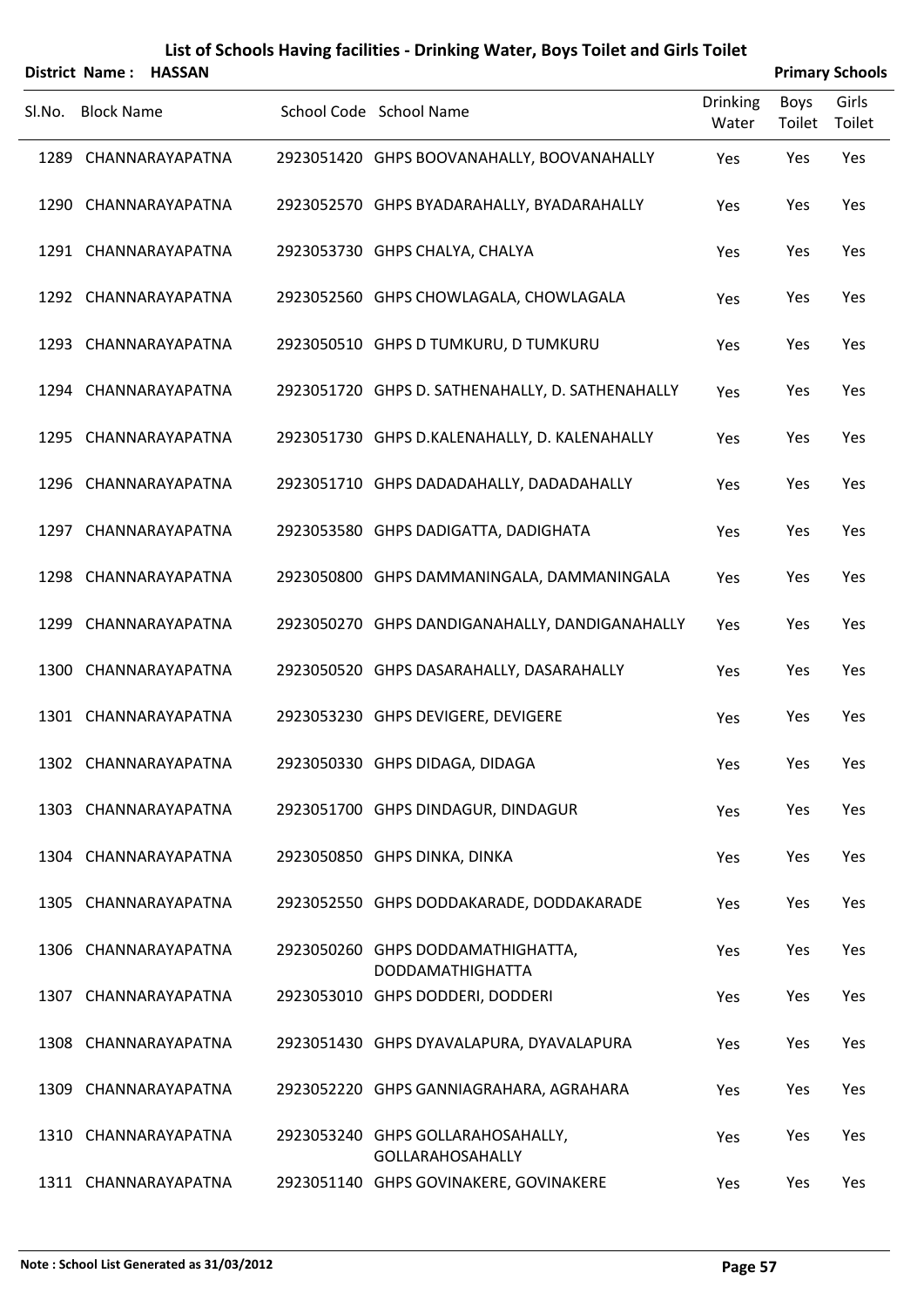|        | District Name: HASSAN |                                                                 |                          |                | <b>Primary Schools</b> |
|--------|-----------------------|-----------------------------------------------------------------|--------------------------|----------------|------------------------|
| SI.No. | <b>Block Name</b>     | School Code School Name                                         | <b>Drinking</b><br>Water | Boys<br>Toilet | Girls<br>Toilet        |
|        | 1312 CHANNARAYAPATNA  | 2923052840 GHPS GOWDAGERE, GOWDAGERE                            | Yes                      | Yes            | Yes                    |
|        | 1313 CHANNARAYAPATNA  | 2923051530 GHPS GULASINDA, GULASINDA                            | Yes                      | Yes            | Yes                    |
|        | 1314 CHANNARAYAPATNA  | 2923052850 GHPS GULLENAHALLY, GULLENAHALLY                      | Yes                      | Yes            | Yes                    |
|        | 1315 CHANNARAYAPATNA  | 2923051690 GHPS GUNDASHETTYHALLY,<br><b>GUNDASHETTYHALLY</b>    | Yes                      | Yes            | Yes                    |
|        | 1316 CHANNARAYAPATNA  | 2923051540 GHPS GURAMARANAHALLY,<br>CHANNARAYAPATNA             | Yes                      | Yes            | Yes                    |
|        | 1317 CHANNARAYAPATNA  | 2923052950 GHPS H. HONNENAHALLY, H.<br>HONNENAHALLY             | Yes                      | Yes            | Yes                    |
|        | 1318 CHANNARAYAPATNA  | 2923050810 GHPS HADENAHALLY, HADENAHALLY                        | Yes                      | Yes            | Yes                    |
|        | 1319 CHANNARAYAPATNA  | 2923053710 GHPS HALEBELAGOLA, HALEBELAGOLA                      | Yes                      | Yes            | Yes                    |
|        | 1320 CHANNARAYAPATNA  | 2923053260 GHPS HAROSOMANAHALLY,<br>HAROSOMANAHALLY             | Yes                      | Yes            | Yes                    |
|        | 1321 CHANNARAYAPATNA  | 2923051440 GHPS HEBBALALU, HEBBALALU                            | Yes                      | Yes            | Yes                    |
|        | 1322 CHANNARAYAPATNA  | 2923050280 GHPS HIRIHALLY, HIRIHALLY                            | Yes                      | Yes            | Yes                    |
|        | 1323 CHANNARAYAPATNA  | 2923051130 GHPS HONGEHALLY, HONGEHALLY                          | Yes                      | Yes            | Yes                    |
|        | 1324 CHANNARAYAPATNA  | 2923050530 GHPS HONNA SHETTYHALLY, HONNA SHETTY<br><b>HALLY</b> | Yes                      | Yes            | Yes                    |
|        | 1325 CHANNARAYAPATNA  | 2923053250 GHPS HONNAMARANA HALLY,<br>HONNAMARANA HALLY         | Yes                      | Yes            | Yes                    |
|        | 1326 CHANNARAYAPATNA  | 2923050540 GHPS HOSAHALLY, HOSAHALLY                            | Yes                      | Yes            | Yes                    |
|        | 1327 CHANNARAYAPATNA  | 2923053740 GHPS HOSAHALLY, HOSAHALLY                            | Yes                      | Yes            | Yes                    |
|        | 1328 CHANNARAYAPATNA  | 2923053790 GHPS HULIGERE, HULIGERE                              | Yes                      | Yes            | Yes                    |
|        | 1329 CHANNARAYAPATNA  | 2923053050 GHPS JAMBUR, JAMBUR                                  | Yes                      | Yes            | Yes                    |
|        | 1330 CHANNARAYAPATNA  | 2923051620 GHPS JANIVARA, JANIVARA                              | Yes                      | Yes            | Yes                    |
|        | 1331 CHANNARAYAPATNA  | 2923053350 GHPS JINNENAHALLY, JINNENAHALLI                      | Yes                      | Yes            | Yes                    |
|        | 1332 CHANNARAYAPATNA  | 2923053750 GHPS JUTTANAHALLY, JUTTANAHALLY                      | Yes                      | Yes            | Yes                    |
|        | 1333 CHANNARAYAPATNA  | 2923051110 GHPS K. BYRAPURA, K. BYRAPURA                        | Yes                      | Yes            | Yes                    |
|        | 1334 CHANNARAYAPATNA  | 2923052540 GHPS K. MALLENAHALLY, K. MALLENAHALLY                | Yes                      | Yes            | Yes                    |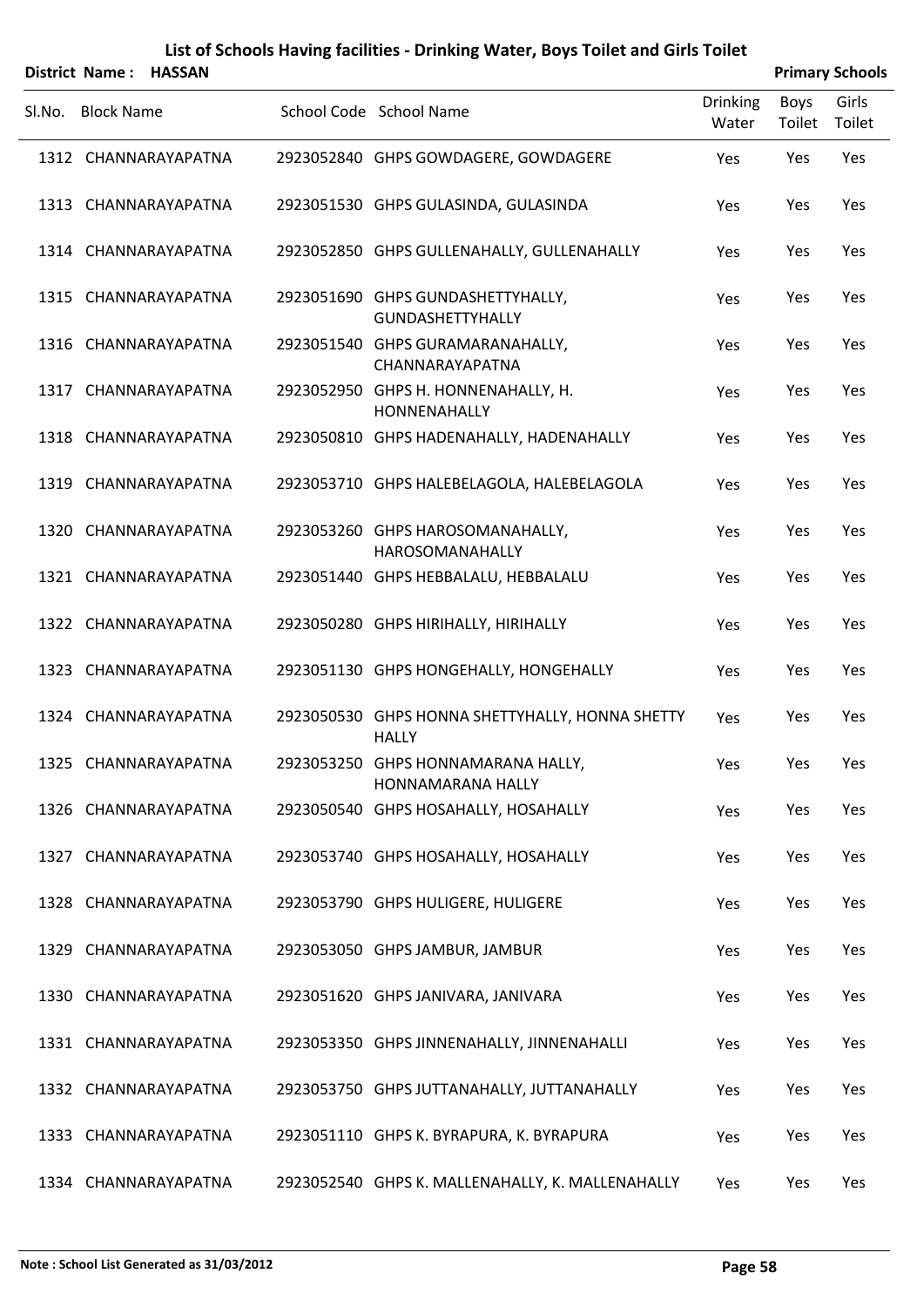|        | District Name: HASSAN |                                                         |                          |                | <b>Primary Schools</b> |
|--------|-----------------------|---------------------------------------------------------|--------------------------|----------------|------------------------|
| SI.No. | <b>Block Name</b>     | School Code School Name                                 | <b>Drinking</b><br>Water | Boys<br>Toilet | Girls<br>Toilet        |
|        | 1335 CHANNARAYAPATNA  | 2923052380 GHPS K. SINGENAHALLI, K. SINGENAHALLY        | Yes                      | Yes            | Yes                    |
|        | 1336 CHANNARAYAPATNA  | 2923051541 GHPS K.H.B.COLONY, CHANNARAYAPATNA           | Yes                      | Yes            | Yes                    |
|        | 1337 CHANNARAYAPATNA  | 2923050480 GHPS KABBALI, KABBALI                        | Yes                      | Yes            | Yes                    |
|        | 1338 CHANNARAYAPATNA  | 2923050870 GHPS KABBALU, KABBALU                        | Yes                      | Yes            | Yes                    |
|        | 1339 CHANNARAYAPATNA  | 2923052390 GHPS KACHENAHALLY, KACHENAHALLY              | Yes                      | Yes            | Yes                    |
|        | 1340 CHANNARAYAPATNA  | 2923052960 GHPS KAGGERE(TGT) 1 TO 8, KAGGERE            | Yes                      | Yes            | Yes                    |
|        | 1341 CHANNARAYAPATNA  | 2923051080 GHPS KAKKEHALLY, KAKKEHALLY                  | Yes                      | Yes            | Yes                    |
|        | 1342 CHANNARAYAPATNA  | 2923051550 GHPS KALAS NDA, KALASINDA                    | Yes                      | Yes            | Yes                    |
|        | 1343 CHANNARAYAPATNA  | 2923053150 GHPS KALKERE, KALKERE                        | Yes                      | Yes            | Yes                    |
|        | 1344 CHANNARAYAPATNA  | 2923052040 GHPS KALLESOMANAHALLY,<br>KALLESOMANAHALLY   | Yes                      | Yes            | Yes                    |
|        | 1345 CHANNARAYAPATNA  | 2923052140 GHPS KAMANAYAKANAHALLY,<br>KAMANAYAKANAHALLY | Yes                      | Yes            | Yes                    |
|        | 1346 CHANNARAYAPATNA  | 2923050690 GHPS KANTHARAJAPURA, KANTHARAJAPURA          | Yes                      | Yes            | Yes                    |
|        | 1347 CHANNARAYAPATNA  | 2923052100 GHPS KAREHALLY, KAREHALLY                    | Yes                      | Yes            | Yes                    |
|        | 1348 CHANNARAYAPATNA  | 2923050550 GHPS KARIKYATHANAHALLY, KARI<br>KYATANAHALLY | Yes                      | Yes            | Yes                    |
|        | 1349 CHANNARAYAPATNA  | 2923050320 GHPS KATTARIGHATTA, KATTARIGHATTA            | Yes                      | Yes            | Yes                    |
|        | 1350 CHANNARAYAPATNA  | 2923051100 GHPS KEMBALU, KEMBALU                        | Yes                      | Yes            | Yes                    |
|        | 1351 CHANNARAYAPATNA  | 2923053450 GHPS KIRISAVE, KIRISAVE                      | Yes                      | Yes            | Yes                    |
|        | 1352 CHANNARAYAPATNA  | 2923052170 GHPS KODIHALLY, KODIHALLY                    | Yes                      | Yes            | Yes                    |
|        | 1353 CHANNARAYAPATNA  | 2923050880 GHPS KOTHANAGHATTA, KOTHANAGHATTA            | Yes                      | Yes            | Yes                    |
|        | 1354 CHANNARAYAPATNA  | 2923053510 GHPS KOTHANAHALLY, KOTHANAHALLY              | Yes                      | Yes            | Yes                    |
|        | 1355 CHANNARAYAPATNA  | 2923053760 GHPS KUMBENAHALLY, KUMBENAHALLY              | Yes                      | Yes            | Yes                    |
|        | 1356 CHANNARAYAPATNA  | 2923052400 GHPS KUMBENAHALLY, KUMBENAHALLY              | Yes                      | Yes            | Yes                    |
|        | 1357 CHANNARAYAPATNA  | 2923052530 GHPS KUNDUR, KUNDUR                          | Yes                      | Yes            | Yes                    |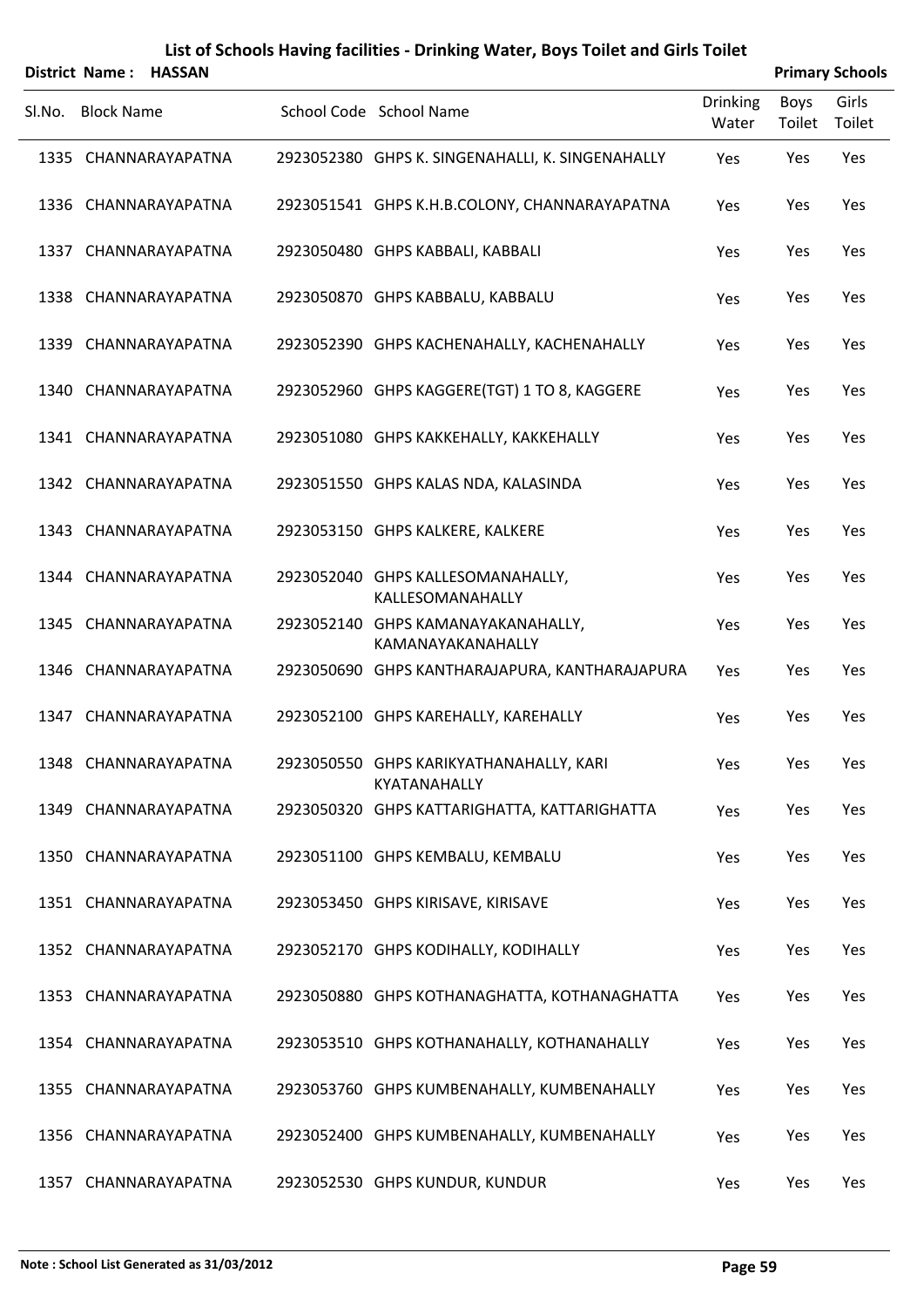|        | <b>District Name:</b> | <b>HASSAN</b>        |                                                            |                          |                       | <b>Primary Schools</b> |
|--------|-----------------------|----------------------|------------------------------------------------------------|--------------------------|-----------------------|------------------------|
| Sl.No. | <b>Block Name</b>     |                      | School Code School Name                                    | <b>Drinking</b><br>Water | <b>Boys</b><br>Toilet | Girls<br>Toilet        |
|        |                       | 1358 CHANNARAYAPATNA | 2923052970 GHPS M. HONNENAHALLY, M.<br>HONNENAHALLY        | Yes                      | Yes                   | Yes                    |
|        |                       | 1359 CHANNARAYAPATNA | 2923051120 GHPS M.SHIVAPURA, M. SHIVARA                    | Yes                      | Yes                   | Yes                    |
|        |                       | 1360 CHANNARAYAPATNA | 2923052520 GHPS MADABA, MADABA                             | Yes                      | Yes                   | Yes                    |
|        |                       | 1361 CHANNARAYAPATNA | 2923052980 GHPS MADIHALLY, MADIHALLY                       | Yes                      | Yes                   | Yes                    |
|        |                       | 1362 CHANNARAYAPATNA | 2923052990 GHPS MALAVANAGHATTA,<br>MALAVANAGHATTA          | Yes                      | Yes                   | Yes                    |
|        |                       | 1363 CHANNARAYAPATNA | 2923052510 GHPS MARUVANAHALLY, MARUVANAHALLY               | Yes                      | Yes                   | Yes                    |
|        |                       | 1364 CHANNARAYAPATNA | 2923050570 GHPS MASAKANAHALLY, MASAKANAHALLY               | Yes                      | Yes                   | Yes                    |
|        |                       | 1365 CHANNARAYAPATNA | 2923053571 GHPS MATADA ROAD S.BELAGULA,<br>SRAVANABELAGOLA | Yes                      | Yes                   | Yes                    |
|        |                       | 1366 CHANNARAYAPATNA | 2923053620 GHPS MATHIGHATTA, MATHIGATA                     | Yes                      | Yes                   | Yes                    |
|        |                       | 1367 CHANNARAYAPATNA | 2923053000 GHPS MATTANAVILE, MATTANAVILE                   | Yes                      | Yes                   | Yes                    |
|        |                       | 1368 CHANNARAYAPATNA | 2923051540 GHPS MEGALAKERE, CHANNARAYAPATNA                | Yes                      | Yes                   | Yes                    |
|        |                       | 1369 CHANNARAYAPATNA | 2923050560 GHPS MK HOSURU, MK HOSURU                       | Yes                      | Yes                   | Yes                    |
|        |                       | 1370 CHANNARAYAPATNA | 2923050580 GHPS MOOKIKERE, MOOKIKERE                       | Yes                      | Yes                   | Yes                    |
|        |                       | 1371 CHANNARAYAPATNA | 2923052500 GHPS MUDANAHALLY, MUDANAHALLY                   | Yes                      | Yes                   | Yes                    |
|        |                       | 1372 CHANNARAYAPATNA | 2923051680 GHPS NALLUR, NALLUR                             | Yes                      | Yes                   | Yes                    |
|        |                       | 1373 CHANNARAYAPATNA | 2923052430 GHPS NAMBIHALLY, NAMBIHALLY                     | Yes                      | Yes                   | Yes                    |
|        |                       | 1374 CHANNARAYAPATNA | 2923052420 GHPS NARAYANAPURA, NARAYANAPURA                 | Yes                      | Yes                   | Yes                    |
|        |                       | 1375 CHANNARAYAPATNA | 2923052180 GHPS NAVILE, NAVTLE                             | Yes                      | Yes                   | Yes                    |
|        |                       | 1376 CHANNARAYAPATNA | 2923052180 GHPS NAVILEGATE, NAVTLE                         | Yes                      | Yes                   | Yes                    |
|        |                       | 1377 CHANNARAYAPATNA | 2923051150 GHPS OBALAPURA, OBALAPURA                       | Yes                      | Yes                   | Yes                    |
|        |                       | 1378 CHANNARAYAPATNA | 2923052440 GHPS PADUVANAHALLY, PADUVANAHALLY               | Yes                      | Yes                   | Yes                    |
|        |                       | 1379 CHANNARAYAPATNA | 2923053770 GHPS PARAMA, PARAMA                             | Yes                      | Yes                   | Yes                    |
|        |                       | 1380 CHANNARAYAPATNA | 2923051540 GHPS PETE, CHANNARAYAPATNA                      | Yes                      | Yes                   | Yes                    |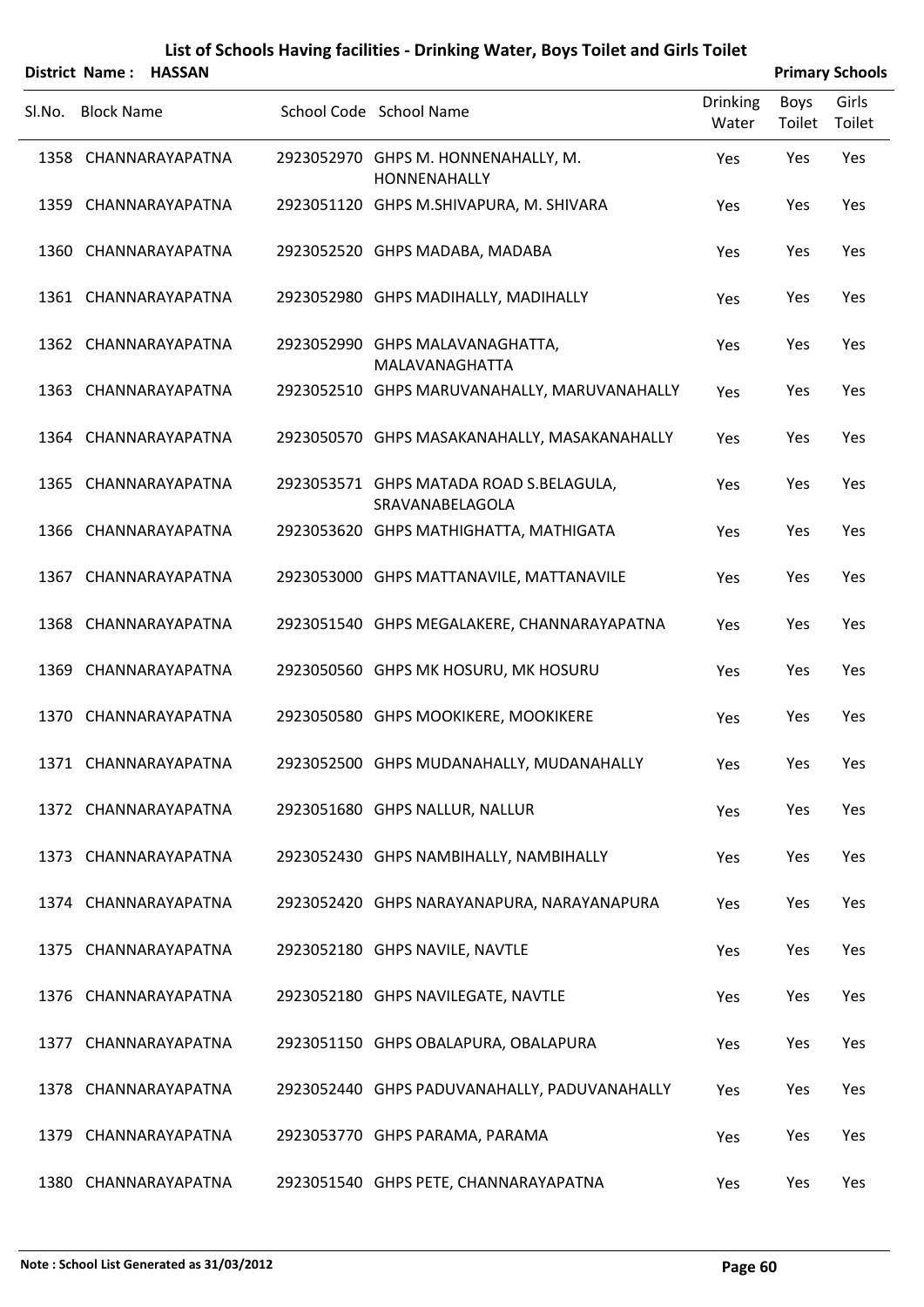|        | District Name: HASSAN |                                                               |                          |                | <b>Primary Schools</b> |
|--------|-----------------------|---------------------------------------------------------------|--------------------------|----------------|------------------------|
| SI.No. | <b>Block Name</b>     | School Code School Name                                       | <b>Drinking</b><br>Water | Boys<br>Toilet | Girls<br>Toilet        |
|        | 1381 CHANNARAYAPATNA  | 2923053780 GHPS POMADIHALLY, POOMADIHALLY                     | Yes                      | Yes            | Yes                    |
|        | 1382 CHANNARAYAPATNA  | 2923051340 GHPS RAMPURA VIDYUTH COLONY,<br><b>RAMPURA</b>     | Yes                      | Yes            | Yes                    |
|        | 1383 CHANNARAYAPATNA  | 2923052290 GHPS SAGATHAVALLY, SAGATHAVALLY                    | Yes                      | Yes            | Yes                    |
|        | 1384 CHANNARAYAPATNA  | 2923051480 GHPS SANTHESHIVARA, SANTHE SHIVARA                 | Yes                      | Yes            | Yes                    |
|        | 1385 CHANNARAYAPATNA  | 2923052490 GHPS SATHENAHALLY, SATHENAHALLY                    | Yes                      | Yes            | Yes                    |
|        | 1386 CHANNARAYAPATNA  | 2923052450 GHPS SHETTIGOWDANAHALLY,<br>SHETTIGOWDANAHALLY     | Yes                      | Yes            | Yes                    |
|        | 1387 CHANNARAYAPATNA  | 2923051670 GHPS SHETTYHALLY, SHETTYHALLY                      | Yes                      | Yes            | Yes                    |
|        | 1388 CHANNARAYAPATNA  | 2923051630 GHPS SHRAVANERI, SHRAVANERI                        | Yes                      | Yes            | Yes                    |
|        | 1389 CHANNARAYAPATNA  | 2923053520 GHPS SOREKAYIPURA, SOREKAYIPUR                     | Yes                      | Yes            | Yes                    |
|        | 1390 CHANNARAYAPATNA  | 2923051400 GHPS SOSALAGERE, SOSALAGERE                        | Yes                      | Yes            | Yes                    |
|        | 1391 CHANNARAYAPATNA  | 2923053570 GHPS SRAVANABELAGOL,<br>SRAVANABELAGOLA            | Yes                      | Yes            | Yes                    |
|        | 1392 CHANNARAYAPATNA  | 2923053570 GHPS SRIKANTANAGARA S.BELAGOLA,<br>SRAVANABELAGOLA | Yes                      | Yes            | Yes                    |
|        | 1393 CHANNARAYAPATNA  | 2923053680 GHPS SUNDAHALLY, SUNDAHALLY                        | Yes                      | Yes            | Yes                    |
|        | 1394 CHANNARAYAPATNA  | 2923054240 GHPS T RANGAPURA, TAGADURU                         | Yes                      | Yes            | Yes                    |
|        | 1395 CHANNARAYAPATNA  | 2923052480 GHPS THIPPURU, THIPPURU                            | Yes                      | Yes            | Yes                    |
|        | 1396 CHANNARAYAPATNA  | 2923053840 GHPS THOTI KOPPALU, THOTI                          | Yes                      | Yes            | Yes                    |
|        | 1397 CHANNARAYAPATNA  | 2923050250 GHPS UDAYAPURA, BALADARE                           | Yes                      | Yes            | Yes                    |
|        | 1398 CHANNARAYAPATNA  | 2923050590 GHPS ULLAVALLY, ULLAVALLY                          | Yes                      | Yes            | Yes                    |
|        | 1399 CHANNARAYAPATNA  | 2923050310 GHPS UPINAHALLY, UPINAHALLY                        | Yes                      | Yes            | Yes                    |
|        | 1400 CHANNARAYAPATNA  | 2923052200 GHPS VALAGERAHALLY, VALAGERA HALLY                 | Yes                      | Yes            | Yes                    |
|        | 1401 CHANNARAYAPATNA  | 2923051660 GHPS VALAGERE SOMANAHALLY, VALAGERE<br>SOMANAHALLY | Yes                      | Yes            | Yes                    |
|        | 1402 CHANNARAYAPATNA  | 2923052470 GHPS VARANAHALLY, VARANAHALLY                      | Yes                      | Yes            | Yes                    |
|        | 1403 CHANNARAYAPATNA  | 2923053540 GHPS YALANAHALLY, YALANAHALLY                      | Yes                      | Yes            | Yes                    |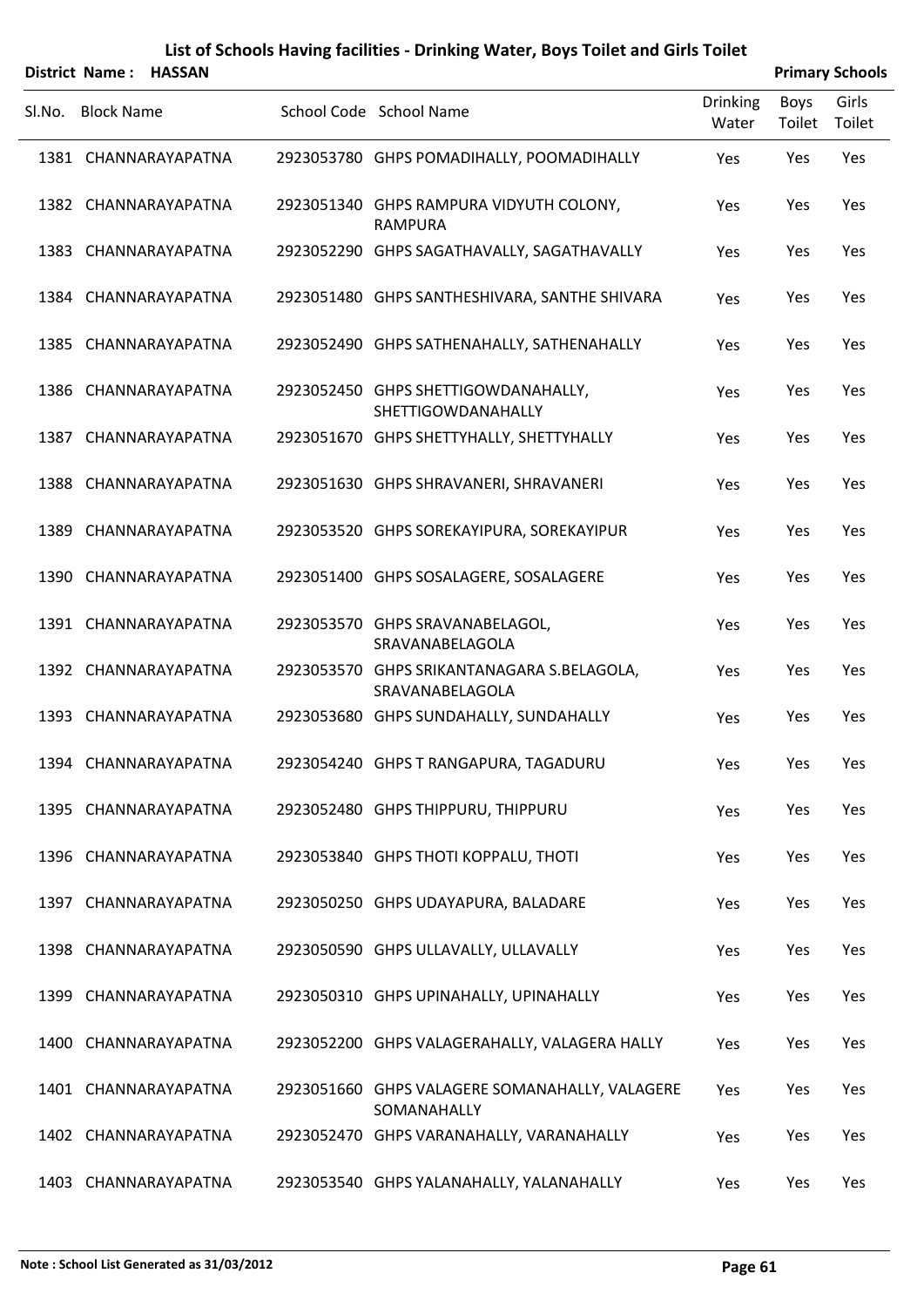|        | District Name: HASSAN |                                                  |                          |                | <b>Primary Schools</b> |
|--------|-----------------------|--------------------------------------------------|--------------------------|----------------|------------------------|
| SI.No. | <b>Block Name</b>     | School Code School Name                          | <b>Drinking</b><br>Water | Boys<br>Toilet | Girls<br>Toilet        |
|        | 1404 CHANNARAYAPATNA  | 2923050290 GHPS YELIYUR, YELIYUR                 | Yes                      | Yes            | Yes                    |
|        | 1405 CHANNARAYAPATNA  | 2923052600 GLPBS THIMMALAPURA, THIMMALAPURA      | Yes                      | Yes            | Yes                    |
|        | 1406 CHANNARAYAPATNA  | 2923051640 GLPS ARALAPURA, ARALAPURA             | Yes                      | Yes            | Yes                    |
|        | 1407 CHANNARAYAPATNA  | 2923053400 GLPS MARADI HALLY, MARADI HALLY       | Yes                      | Yes            | Yes                    |
|        | 1408 CHANNARAYAPATNA  | 2923050790 GLPS U. JINNENAHALLY, JINNENAHALLY    | Yes                      | Yes            | Yes                    |
|        | 1409 CHANNARAYAPATNA  | 2923052210 GLPS A.CHOLENAHALLY, A. CHOLENAHALLY  | Yes                      | Yes            | Yes                    |
|        | 1410 CHANNARAYAPATNA  | 2923052750 GLPS AGRAHARA, AGRAHARA               | Yes                      | Yes            | Yes                    |
|        | 1411 CHANNARAYAPATNA  | 2923050890 GLPS AJJENAHALLY, VADDARAHALLY        | Yes                      | Yes            | Yes                    |
|        | 1412 CHANNARAYAPATNA  | 2923051200 GLPS AKKANAHALLY, AKKANAHALLY         | Yes                      | Yes            | Yes                    |
|        | 1413 CHANNARAYAPATNA  | 2923050600 GLPS ALADAHALLY, ALADAHALLY           | Yes                      | Yes            | Yes                    |
|        | 1414 CHANNARAYAPATNA  | 2923053550 GLPS ANKANAHALLY, ANAKANAHALLY        | Yes                      | Yes            | Yes                    |
|        | 1415 CHANNARAYAPATNA  | 2923052740 GLPS ANKENAHALLY, ANKENAHALLY         | Yes                      | Yes            | Yes                    |
|        | 1416 CHANNARAYAPATNA  | 2923053270 GLPS ANTHANAHALLY, ANTHANAHALLY       | Yes                      | Yes            | Yes                    |
|        | 1417 CHANNARAYAPATNA  | 2923052760 GLPS ANTHANAHALLY, ANTHANAHALLY       | Yes                      | Yes            | Yes                    |
|        | 1418 CHANNARAYAPATNA  | 2923051930 GLPS APPENAHALLY, APPENAHALLY         | Yes                      | Yes            | Yes                    |
|        | 1419 CHANNARAYAPATNA  | 2923050010 GLPS APPENAHALLY, APPENAHALLY         | Yes                      | Yes            | Yes                    |
|        | 1420 CHANNARAYAPATNA  | 2923053290 GLPS ARAKERE, ARAKERE                 | Yes                      | Yes            | Yes                    |
|        | 1421 CHANNARAYAPATNA  | 2923053070 GLPS AVVERAHALLY, AVVERAHALLY         | Yes                      | Yes            | Yes                    |
|        | 1422 CHANNARAYAPATNA  | 2923053160 GLPS AYYARAHALLY, AYYARAHALLY         | Yes                      | Yes            | Yes                    |
|        | 1423 CHANNARAYAPATNA  | 2923051940 GLPS B BYRAPURA, B BYRAPURA           | Yes                      | Yes            | Yes                    |
|        | 1424 CHANNARAYAPATNA  | 2923050020 GLPS B CHOUDENAHALLY, CHOWDENAHALLI   | Yes                      | Yes            | Yes                    |
|        | 1425 CHANNARAYAPATNA  | 2923050620 GLPS B. CHOLENAHALLY, B. CHOLENAHALLY | Yes                      | Yes            | Yes                    |
|        | 1426 CHANNARAYAPATNA  | 2923050630 GLPS B. HONNENAHALLY, B. HONNENAHALLY | Yes                      | Yes            | Yes                    |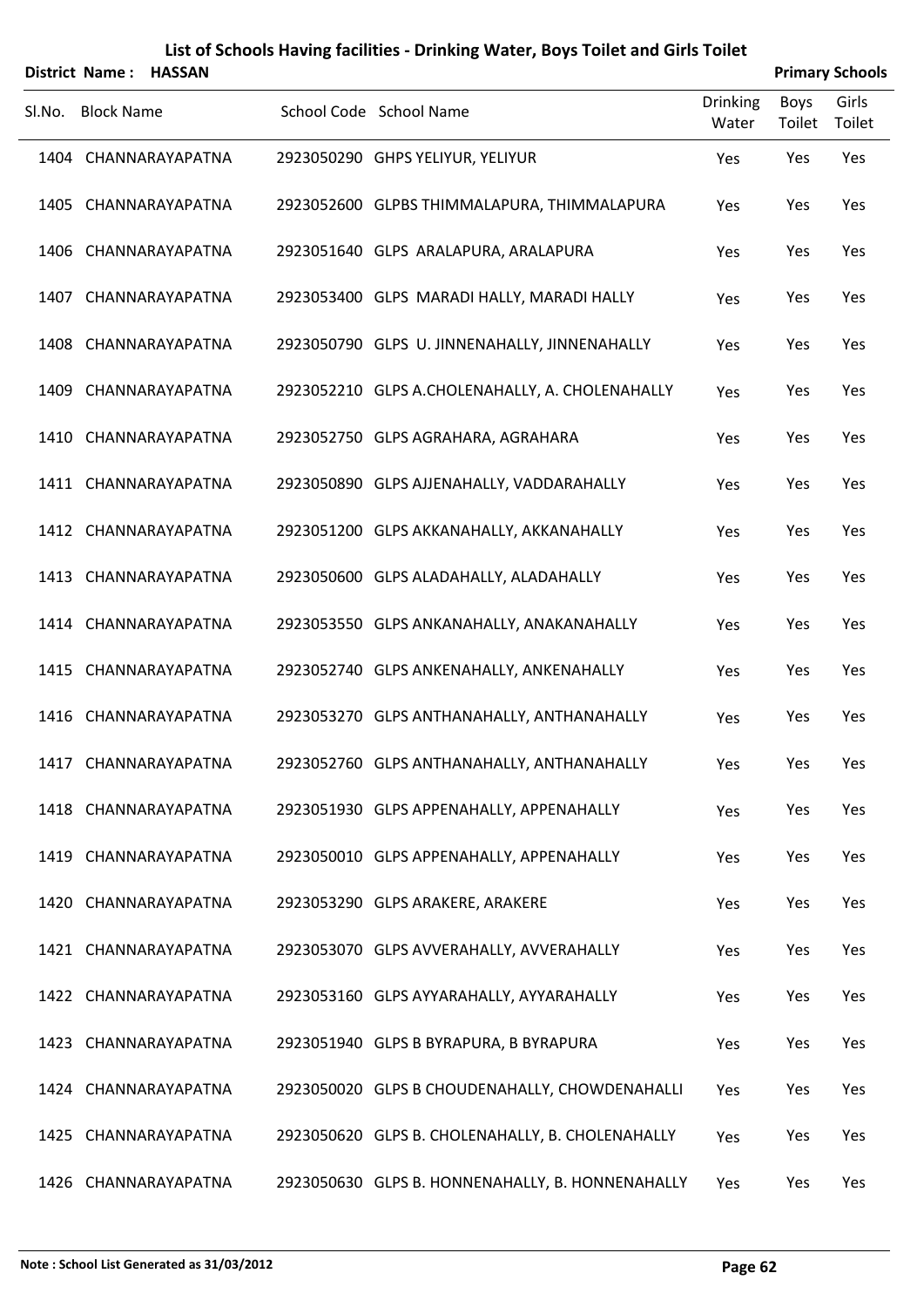|        | District Name: HASSAN |                                                              |                          |                | <b>Primary Schools</b> |
|--------|-----------------------|--------------------------------------------------------------|--------------------------|----------------|------------------------|
| SI.No. | <b>Block Name</b>     | School Code School Name                                      | <b>Drinking</b><br>Water | Boys<br>Toilet | Girls<br>Toilet        |
|        | 1427 CHANNARAYAPATNA  | 2923052730 GLPS B. KALENAHALLY, B. KALENAHALLY               | Yes                      | Yes            | Yes                    |
|        | 1428 CHANNARAYAPATNA  | 2923050750 GLPS B. MANCHENAHALLY, B.<br><b>MANCHENAHALLY</b> | Yes                      | Yes            | Yes                    |
|        | 1429 CHANNARAYAPATNA  | 2923052230 GLPS B. SAMUDRAVALLY, B. SAMUDRAVALLY             | Yes                      | Yes            | Yes                    |
|        | 1430 CHANNARAYAPATNA  | 2923053280 GLPS B.G. KOPPALU, B.G. KOPPAL                    | Yes                      | Yes            | Yes                    |
|        | 1431 CHANNARAYAPATNA  | 2923052770 GLPS BADAKANAHALLY, BADAKANAHALLY                 | Yes                      | Yes            | Yes                    |
|        | 1432 CHANNARAYAPATNA  | 2923051950 GLPS BALEHALLY, BALEHALLY                         | Yes                      | Yes            | Yes                    |
|        | 1433 CHANNARAYAPATNA  | 2923051210 GLPS BANANAKERE, BANANAKERE                       | Yes                      | Yes            | Yes                    |
|        | 1434 CHANNARAYAPATNA  | 2923051920 GLPS BANDIHALLY, BANDIHALLY                       | Yes                      | Yes            | Yes                    |
|        | 1435 CHANNARAYAPATNA  | 2923050050 GLPS BARAGURU KOPPALU, BARAGURU                   | Yes                      | Yes            | Yes                    |
|        | 1436 CHANNARAYAPATNA  | 2923051220 GLPS BASAVANAPURA, BASAVANAPURA                   | Yes                      | Yes            | Yes                    |
|        | 1437 CHANNARAYAPATNA  | 2923050640 GLPS BASTHIHALLY, BASTHIHALLY                     | Yes                      | Yes            | Yes                    |
|        | 1438 CHANNARAYAPATNA  | 2923051960 GLPS BEECHAGONDANAHALLY,<br>BEECHAGONDANAHALLY    | Yes                      | Yes            | Yes                    |
|        | 1439 CHANNARAYAPATNA  | 2923050050 GLPS BEERUROORU, BARAGURU                         | Yes                      | Yes            | Yes                    |
|        | 1440 CHANNARAYAPATNA  | 2923052720 GLPS BELAGULI, BELAGULI                           | Yes                      | Yes            | Yes                    |
|        | 1441 CHANNARAYAPATNA  | 2923053570 GLPS BETTADA KOPPALU,<br>SRAVANABELAGOLA          | Yes                      | Yes            | Yes                    |
|        | 1442 CHANNARAYAPATNA  | 2923050250 GLPS BETTADAPURA, BALADARE                        | Yes                      | Yes            | Yes                    |
|        | 1443 CHANNARAYAPATNA  | 2923051970 GLPS BHAKTARAHALLY, BHAKTARAHALLY                 | Yes                      | Yes            | Yes                    |
|        | 1444 CHANNARAYAPATNA  | 2923053300 GLPS BYADARAHALLY, BYADARAHALLY                   | Yes                      | Yes            | Yes                    |
|        | 1445 CHANNARAYAPATNA  | 2923053580 GLPS BYADARAHALLY, DADIGHATA                      | Yes                      | Yes            | Yes                    |
|        | 1446 CHANNARAYAPATNA  | 2923051490 GLPS BYALADAKERE, BYALADAKERE                     | Yes                      | Yes            | Yes                    |
|        | 1447 CHANNARAYAPATNA  | 2923050950 GLPS C.HONNENAHALLY, C. HONNENAHALLY              | Yes                      | Yes            | Yes                    |
|        | 1448 CHANNARAYAPATNA  | 2923051500 GLPS CHAMADIHALLY, CHAMADIHALLY                   | Yes                      | Yes            | Yes                    |
|        | 1449 CHANNARAYAPATNA  | 2923050060 GLPS CHANNAPURA, CHANNAPURA                       | Yes                      | Yes            | Yes                    |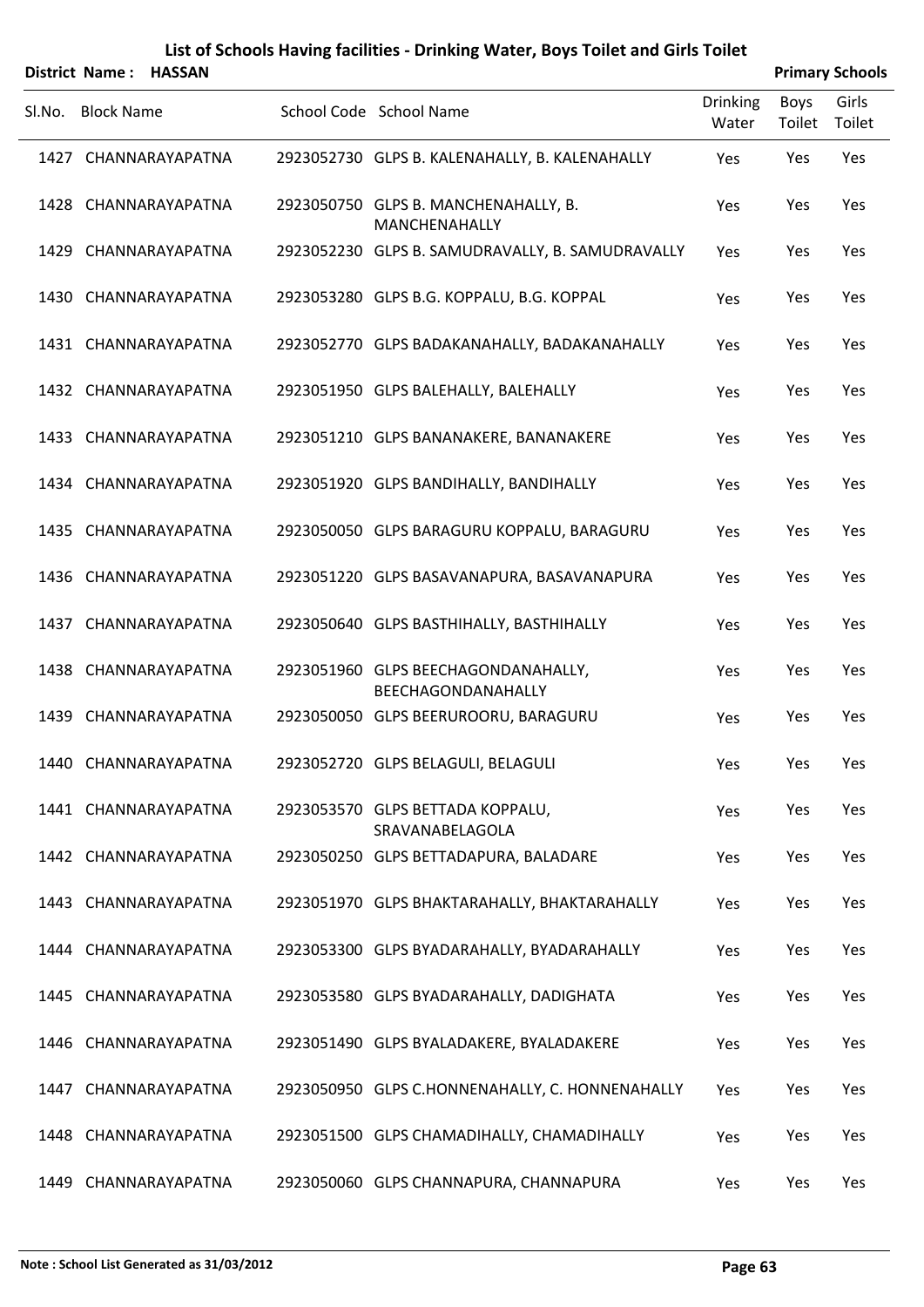|        | District Name: HASSAN |                      |                                                             |                   |                | <b>Primary Schools</b> |
|--------|-----------------------|----------------------|-------------------------------------------------------------|-------------------|----------------|------------------------|
| SI.No. | <b>Block Name</b>     |                      | School Code School Name                                     | Drinking<br>Water | Boys<br>Toilet | Girls<br>Toilet        |
|        |                       | 1450 CHANNARAYAPATNA | 2923053590 GLPS CHANNENAHALLY, CHANNENAHALLY                | Yes               | Yes            | Yes                    |
|        |                       | 1451 CHANNARAYAPATNA | 2923051980 GLPS CHANNENAHALLY, CHANNENAHALLY                | Yes               | Yes            | Yes                    |
|        |                       | 1452 CHANNARAYAPATNA | 2923051990 GLPS CHATTANAHALLY, CHATTANAHALLY                | Yes               | Yes            | Yes                    |
|        |                       | 1453 CHANNARAYAPATNA | 2923052020 GLPS CHAVENAHALLY, CHAVENAHALLY                  | Yes               | Yes            | Yes                    |
|        |                       | 1454 CHANNARAYAPATNA | 2923052710 GLPS CHIKKA KARADE, CHIKKA KARADE                | Yes               | Yes            | Yes                    |
|        |                       | 1455 CHANNARAYAPATNA | 2923050650 GLPS CHIKKABILTHI, CHIKKABILTHI                  | Yes               | Yes            | Yes                    |
|        |                       | 1456 CHANNARAYAPATNA | 2923051900 GLPS CHIKKAGANNI, CHIKKAGANNI                    | Yes               | Yes            | Yes                    |
|        |                       | 1457 CHANNARAYAPATNA | 2923051890 GLPS CHIKKAGONDANAHALLY,<br>CHIKKAGONDANAHALLY   | Yes               | Yes            | Yes                    |
|        |                       | 1458 CHANNARAYAPATNA | 2923050070 GLPS CHIKKAMATHIGHATTA,<br>CHIKKAMATHIGHATTA     | Yes               | Yes            | Yes                    |
|        |                       | 1459 CHANNARAYAPATNA | 2923051510 GLPS CHIKKANAYAKANAHALLY,<br>CHIKKANAYAKANAHALLY | Yes               | Yes            | Yes                    |
|        |                       | 1460 CHANNARAYAPATNA | 2923052000 GLPS CHIKKARASANAHALLY,<br>CHIKKARASANAHALLY     | Yes               | Yes            | Yes                    |
|        |                       | 1461 CHANNARAYAPATNA | 2923051230 GLPS CHIKKONAHALLI, CHIKKONAHALLI                | Yes               | Yes            | Yes                    |
|        |                       | 1462 CHANNARAYAPATNA | 2923052790 GLPS CHINENAHALLY, CHINENAHALLY                  | Yes               | Yes            | Yes                    |
|        |                       | 1463 CHANNARAYAPATNA | 2923052010 GLPS CHOKENAHALLY, CHOKENAHALLY                  | Yes               | Yes            | Yes                    |
|        |                       | 1464 CHANNARAYAPATNA | 2923053310 GLPS CHOLAMBALLY, CHOLAMBALLY                    | Yes               | Yes            | Yes                    |
|        |                       | 1465 CHANNARAYAPATNA | 2923050080 GLPS D. SAMUDRAVALLY, D. SAMUDRAVALLY            | Yes               | Yes            | Yes                    |
|        |                       | 1466 CHANNARAYAPATNA | 2923051040 GLPS DADDIHALLY, DADDIHALLY                      | Yes               | Yes            | Yes                    |
|        |                       | 1467 CHANNARAYAPATNA | 2923051010 GLPS DARASIHALLY, DARASIHALLY                    | Yes               | Yes            | Yes                    |
|        |                       | 1468 CHANNARAYAPATNA | 2923050840 GLPS DEVARAHALLY, BEKKA                          | Yes               | Yes            | Yes                    |
|        |                       | 1469 CHANNARAYAPATNA | 2923050330 GLPS DIDAGA HALEGRAMA, DIDAGA                    | Yes               | Yes            | Yes                    |
|        |                       | 1470 CHANNARAYAPATNA | 2923053620 GLPS DIDDAMAMANADEVSTANA,<br><b>MATHIGATA</b>    | Yes               | Yes            | Yes                    |
|        |                       | 1471 CHANNARAYAPATNA | 2923050850 GLPS DINKADAKOPPALU, DINKA                       | Yes               | Yes            | Yes                    |
|        |                       | 1472 CHANNARAYAPATNA | 2923051880 GLPS DODDAGANNI, DODDAGANNI                      | Yes               | Yes            | Yes                    |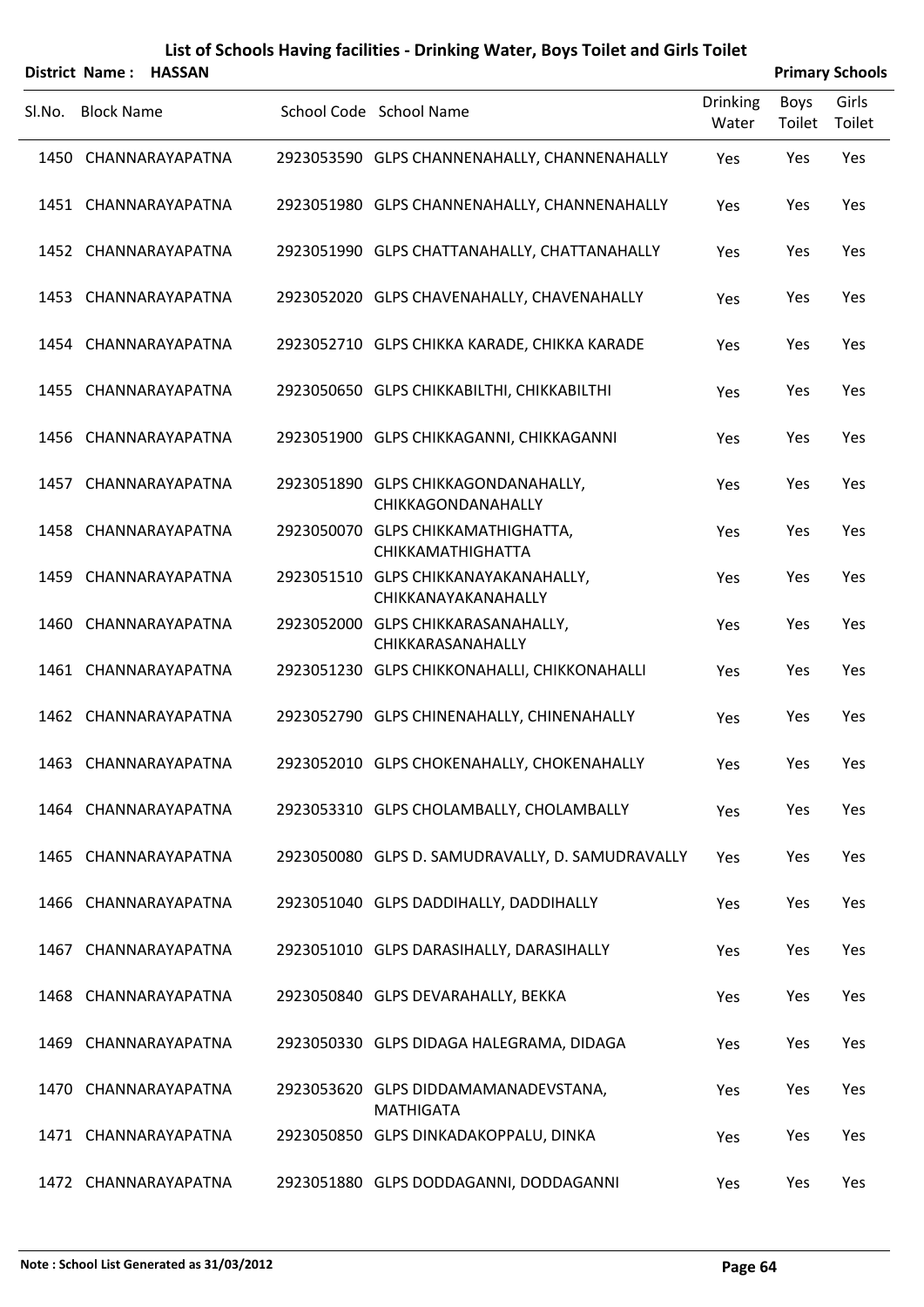|        | District Name: HASSAN |                      |                                                                            |                          |                | <b>Primary Schools</b> |
|--------|-----------------------|----------------------|----------------------------------------------------------------------------|--------------------------|----------------|------------------------|
| SI.No. | <b>Block Name</b>     |                      | School Code School Name                                                    | <b>Drinking</b><br>Water | Boys<br>Toilet | Girls<br>Toilet        |
|        |                       | 1473 CHANNARAYAPATNA | 2923052800 GLPS DODDERE KAVALU 1- BLOCK, DODDERE<br><b>KAVALU 1- BLOCK</b> | Yes                      | Yes            | Yes                    |
|        |                       | 1474 CHANNARAYAPATNA | 2923050340 GLPS DUGGENAHALLY, DUGGENAHALLY                                 | Yes                      | Yes            | Yes                    |
|        |                       | 1475 CHANNARAYAPATNA | 2923051240 GLPS DUGGONAHALLY, DUGGONAHALLY                                 | Yes                      | Yes            | Yes                    |
|        |                       | 1476 CHANNARAYAPATNA | 2923051020 GLPS DYAVANUR, DYAVANUR                                         | Yes                      | Yes            | Yes                    |
|        |                       | 1477 CHANNARAYAPATNA | 2923051030 GLPS DYAVENAHALLY, DYAVENAHALLY                                 | Yes                      | Yes            | Yes                    |
|        |                       | 1478 CHANNARAYAPATNA | 2923051530 GLPS G. RANGAPURA, GULASINDA                                    | Yes                      | Yes            | Yes                    |
|        |                       | 1479 CHANNARAYAPATNA | 2923051520 GLPS GADDEBINDENAHALLY,<br>GADDEBENDENAHALLY                    | Yes                      | Yes            | Yes                    |
|        |                       | 1480 CHANNARAYAPATNA | 2923051540 GLPS GANESH NAGAR, CHANNARAYAPATNA                              | Yes                      | Yes            | Yes                    |
|        |                       | 1481 CHANNARAYAPATNA | 2923051250 GLPS GANJIGERE, GANJIGERE                                       | Yes                      | Yes            | Yes                    |
|        |                       | 1482 CHANNARAYAPATNA | 2923051540 GLPS GAYITHRI EXTENSION,<br>CHANNARAYAPATNA                     | Yes                      | Yes            | Yes                    |
|        |                       | 1483 CHANNARAYAPATNA | 2923050090 GLPS GEJJAGARANAHALLI,<br>GEJJAGARANAHALLI                      | Yes                      | Yes            | Yes                    |
|        |                       | 1484 CHANNARAYAPATNA | 2923050340 GLPS GIRIKSHETRA, DUGGENAHALLY                                  | Yes                      | Yes            | Yes                    |
|        |                       | 1485 CHANNARAYAPATNA | 2923051540 GLPS GOORNAHALLY, CHANNARAYAPATNA                               | Yes                      | Yes            | Yes                    |
|        |                       | 1486 CHANNARAYAPATNA | 2923053210 GLPS GOSANAYAKANA KOPPALU,<br>NUGGEHALLY                        | Yes                      | Yes            | Yes                    |
|        |                       | 1487 CHANNARAYAPATNA | 2923053330 GLPS GOWDARAHALLY, GOWDARAHALLY                                 | Yes                      | Yes            | Yes                    |
|        |                       | 1488 CHANNARAYAPATNA | 2923052820 GLPS GULI HONNENAHALLY, GULI HONNENA<br><b>HALLY</b>            | Yes                      | Yes            | Yes                    |
|        |                       | 1489 CHANNARAYAPATNA | 2923050680 GLPS GURIGARANAHALLY,<br><b>GURIGARANAHALLY</b>                 | Yes                      | Yes            | Yes                    |
|        |                       | 1490 CHANNARAYAPATNA | 2923052700 GLPS GYARAHALLY, GYARAHALLY                                     | Yes                      | Yes            | Yes                    |
|        |                       | 1491 CHANNARAYAPATNA | 2923052780 GLPS H.CHIKKONAHALLY, H. CHIKKONAHALLY                          | Yes                      | Yes            | Yes                    |
|        |                       | 1492 CHANNARAYAPATNA | 2923053490 GLPS HANUMANTHAPURA, BADDIKERE                                  | Yes                      | Yes            | Yes                    |
|        |                       | 1493 CHANNARAYAPATNA | 2923051550 GLPS HARALAHALLY, KALASINDA                                     | Yes                      | Yes            | Yes                    |
|        |                       | 1494 CHANNARAYAPATNA | 2923051270 GLPS HEGGADIGERE, HEGGADIGERE                                   | Yes                      | Yes            | Yes                    |
|        |                       | 1495 CHANNARAYAPATNA | 2923052830 GLPS HEGGADIHALLY, HEGGADIHALLY                                 | Yes                      | Yes            | Yes                    |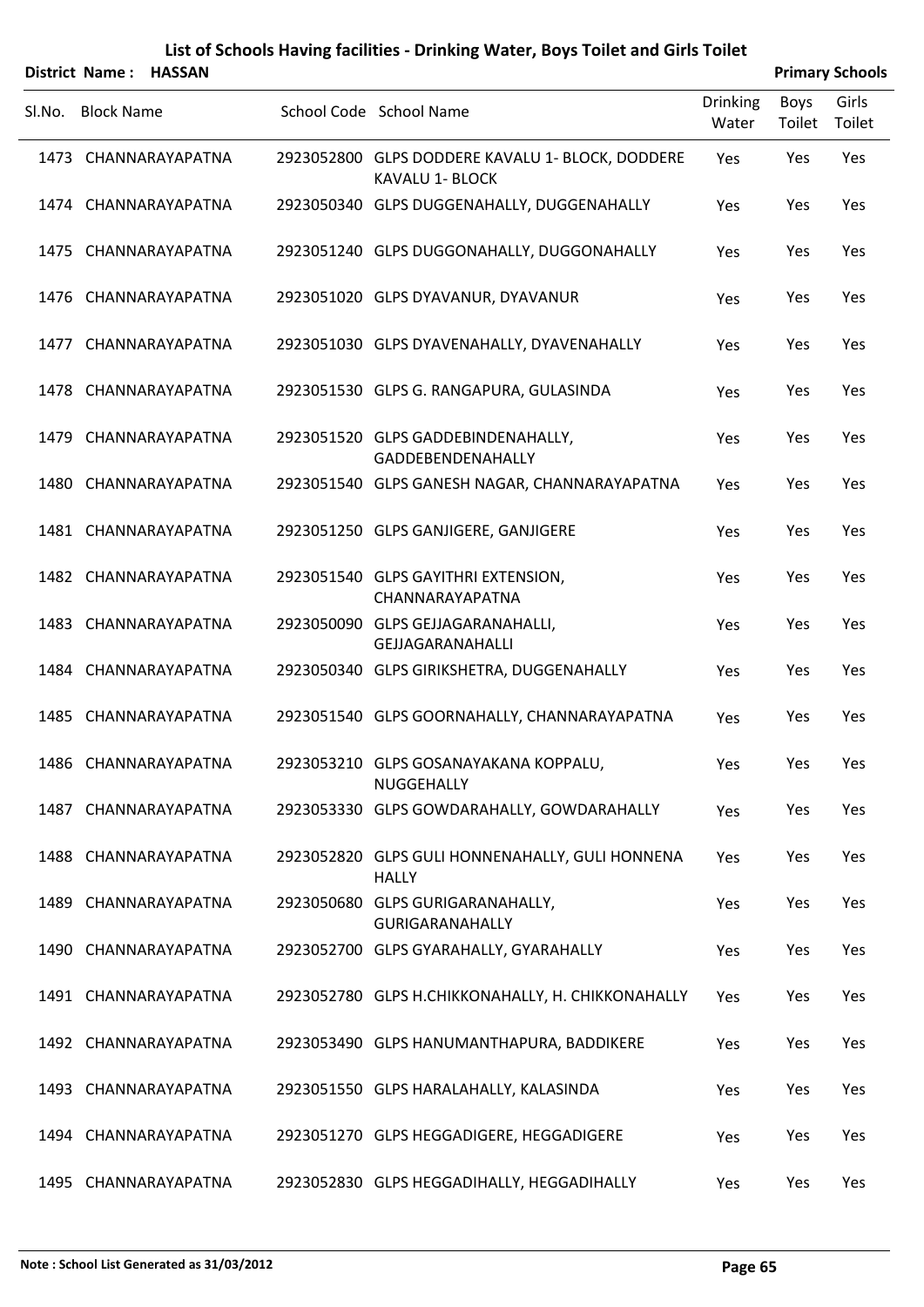|        | District Name: HASSAN |                                                                          |                          |                | <b>Primary Schools</b> |
|--------|-----------------------|--------------------------------------------------------------------------|--------------------------|----------------|------------------------|
| SI.No. | <b>Block Name</b>     | School Code School Name                                                  | <b>Drinking</b><br>Water | Boys<br>Toilet | Girls<br>Toilet        |
|        | 1496 CHANNARAYAPATNA  | 2923050700 GLPS HIRIBILTHI, HIRIBILTHI                                   | Yes                      | Yes            | Yes                    |
|        | 1497 CHANNARAYAPATNA  | 2923052840 GLPS HOMBALE KOPPALU, GOWDAGERE                               | Yes                      | Yes            | Yes                    |
|        | 1498 CHANNARAYAPATNA  | 2923053340 GLPS HONNAMARANAHALLY,<br>HONNAMARANAHALLY                    | Yes                      | Yes            | Yes                    |
|        | 1499 CHANNARAYAPATNA  | 2923052030 GLPS HONNANAKOPPALU,<br>HONNANAKOPPALU                        | Yes                      | Yes            | Yes                    |
|        | 1500 CHANNARAYAPATNA  | 2923052240 GLPS HONNASHETTY HALLY, HONNASHETTY<br><b>HALLY</b>           | Yes                      | Yes            | Yes                    |
|        | 1501 CHANNARAYAPATNA  | 2923053090 GLPS HOOVINAHALLY, HOOVINAHALLY                               | Yes                      | Yes            | Yes                    |
|        | 1502 CHANNARAYAPATNA  | 2923052850 GLPS HOSAKOPPALU, GULLENAHALLY                                | Yes                      | Yes            | Yes                    |
|        | 1503 CHANNARAYAPATNA  | 2923053020 GLPS HULIKERE, HULIKERE                                       | Yes                      | Yes            | Yes                    |
|        | 1504 CHANNARAYAPATNA  | 2923051290 GLPS HULLENAHALLY, HULLENAHALLY                               | Yes                      | Yes            | Yes                    |
|        | 1505 CHANNARAYAPATNA  | 2923050920 GLPS HULLENAHALLY, HULLENAHALLY                               | Yes                      | Yes            | Yes                    |
|        | 1506 CHANNARAYAPATNA  | 2923053350 GLPS J. KOPPALU, JINNENAHALLI                                 | Yes                      | Yes            | Yes                    |
|        | 1507 CHANNARAYAPATNA  | 2923052690 GLPS JAKKENAHALLY, JAKKENA HALLY                              | Yes                      | Yes            | Yes                    |
|        | 1508 CHANNARAYAPATNA  | 2923053050 GLPS JAMBUR COLONY, JAMBUR                                    | Yes                      | Yes            | Yes                    |
|        | 1509 CHANNARAYAPATNA  | 2923051560 GLPS JATHENAHALLY, JATHENAHALLY                               | Yes                      | Yes            | Yes                    |
|        | 1510 CHANNARAYAPATNA  | 2923050710 GLPS JINNATHAPURA, JINNATHA PURA                              | Yes                      | Yes            | Yes                    |
|        | 1511 CHANNARAYAPATNA  | 2923051860 GLPS JOGIPURA, JOGIPURA                                       | Yes                      | Yes            | Yes                    |
|        | 1512 CHANNARAYAPATNA  | 2923052660 GLPS JOISARAHALLY, KURIKAVAL                                  | Yes                      | Yes            | Yes                    |
|        | 1513 CHANNARAYAPATNA  | 2923053700 GLPS JUTTANAHALLY SANTE MYDHNA,<br>JUTTANAHALLY SANTE MAIDANA | Yes                      | Yes            | Yes                    |
|        | 1514 CHANNARAYAPATNA  | 2923050720 GLPS K. BOMMENAHALLY, K.<br><b>BOMMENAHALLY</b>               | Yes                      | Yes            | Yes                    |
|        | 1515 CHANNARAYAPATNA  | 2923050730 GLPS K. HOSAHALLY, K. HOSAHALLY                               | Yes                      | Yes            | Yes                    |
|        | 1516 CHANNARAYAPATNA  | 2923051570 GLPS K. KALENAHALLY, K. KALENAHALLY                           | Yes                      | Yes            | Yes                    |
|        | 1517 CHANNARAYAPATNA  | 2923050910 GLPS K.DASAPURA, K. DASAPURA                                  | Yes                      | Yes            | Yes                    |
|        | 1518 CHANNARAYAPATNA  | 2923052040 GLPS K.SIDDARAHATTY, KALLESOMANAHALLY                         | Yes                      | Yes            | Yes                    |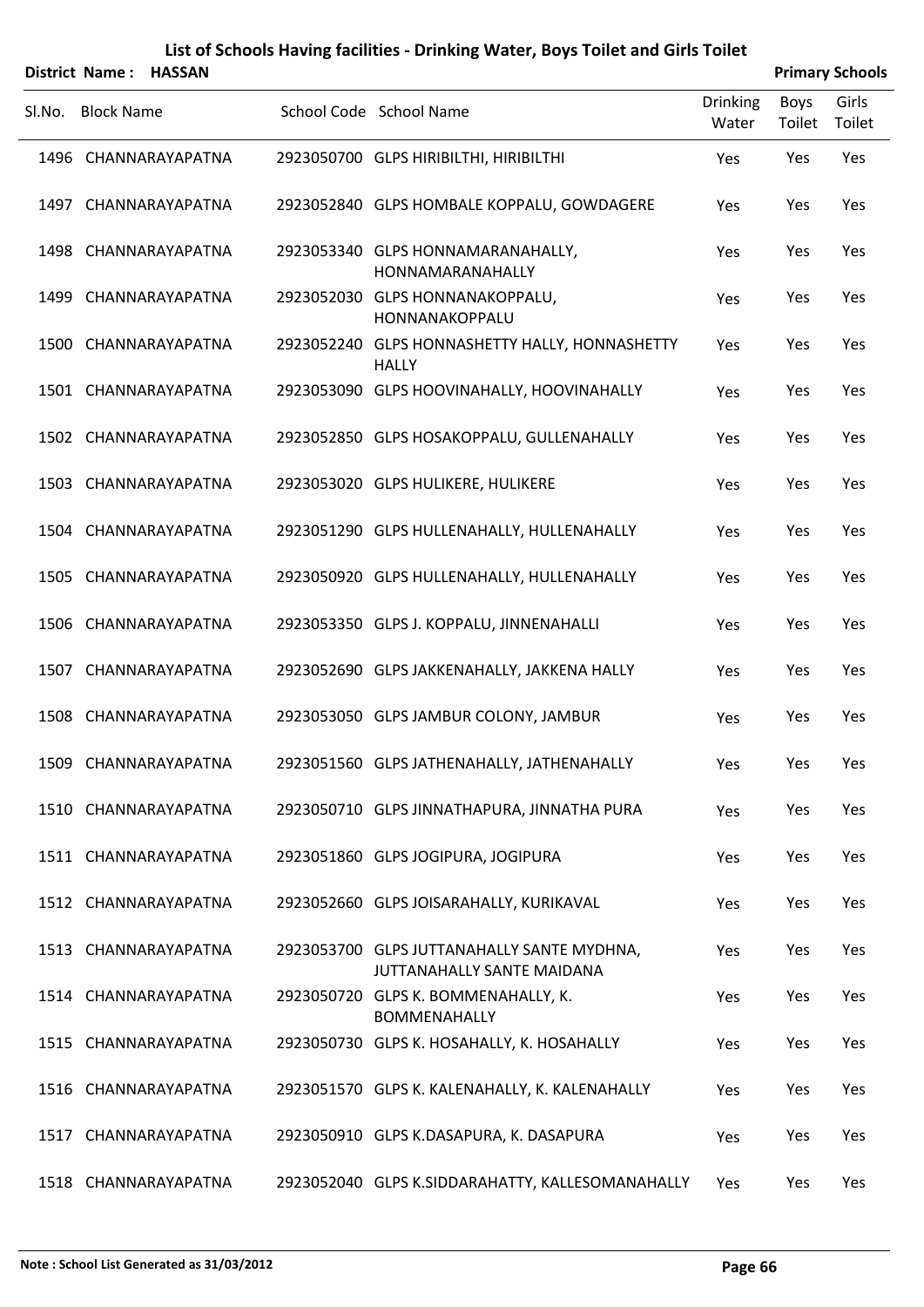|        |                   | District Name: HASSAN |                                                             |                          |                       | <b>Primary Schools</b> |
|--------|-------------------|-----------------------|-------------------------------------------------------------|--------------------------|-----------------------|------------------------|
| SI.No. | <b>Block Name</b> |                       | School Code School Name                                     | <b>Drinking</b><br>Water | <b>Boys</b><br>Toilet | Girls<br>Toilet        |
|        |                   | 1519 CHANNARAYAPATNA  | 2923052170 GLPS K.THIMMALAPURA, KODIHALLY                   | Yes                      | Yes                   | Yes                    |
|        |                   | 1520 CHANNARAYAPATNA  | 2923050940 GLPS KALAMARANAHALLY, KALAMARANA<br><b>HALLY</b> | Yes                      | Yes                   | Yes                    |
|        |                   | 1521 CHANNARAYAPATNA  | 2923053150 GLPS KALKERE GRAMA, KALKERE                      | Yes                      | Yes                   | Yes                    |
|        |                   | 1522 CHANNARAYAPATNA  | 2923052260 GLPS KALLENAHALLY, KALLENAHALLY                  | Yes                      | Yes                   | Yes                    |
|        |                   | 1523 CHANNARAYAPATNA  | 2923051050 GLPS KALLUMALLENAHALLY,<br>KALLUMALLENAHALLY     | Yes                      | Yes                   | Yes                    |
|        |                   | 1524 CHANNARAYAPATNA  | 2923050970 GLPS KAMANAHALLY, KAMANAHALLY                    | Yes                      | Yes                   | Yes                    |
|        |                   | 1525 CHANNARAYAPATNA  | 2923053610 GLPS KAMARAVALLY, KAMARAVALLY                    | Yes                      | Yes                   | Yes                    |
|        |                   | 1526 CHANNARAYAPATNA  | 2923050740 GLPS KANTIRAYAPURA, KANTIRAYAPURA                | Yes                      | Yes                   | Yes                    |
|        |                   | 1527 CHANNARAYAPATNA  | 2923050370 GLPS KANUVANAGHATTA,<br>KANUVANAGHATTA           | Yes                      | Yes                   | Yes                    |
|        |                   | 1528 CHANNARAYAPATNA  | 2923052100 GLPS KAREHALLY, KAREHALLY                        | Yes                      | Yes                   | Yes                    |
|        |                   | 1529 CHANNARAYAPATNA  | 2923053100 GLPS KAREKERE, KAREKERE                          | Yes                      | Yes                   | Yes                    |
|        |                   | 1530 CHANNARAYAPATNA  | 2923051850 GLPS KARIMARANAHALLY,<br>KARIMARANAHALLY         | Yes                      | Yes                   | Yes                    |
|        |                   | 1531 CHANNARAYAPATNA  | 2923053620 GLPS KASARANAHALLY, MATHIGATA                    | Yes                      | Yes                   | Yes                    |
|        |                   | 1532 CHANNARAYAPATNA  | 2923050320 GLPS KATHRIGATTA GATE, KATTARIGHATTA             | Yes                      | Yes                   | Yes                    |
|        |                   | 1533 CHANNARAYAPATNA  | 2923053380 GLPS KATTAGIHALLY, KATAGIHALLY                   | Yes                      | Yes                   | Yes                    |
|        |                   | 1534 CHANNARAYAPATNA  | 2923052860 GLPS KEMPINAKOTE, KEMPINAKOTE                    | Yes                      | Yes                   | Yes                    |
|        |                   | 1535 CHANNARAYAPATNA  | 2923051580 GLPS KERECHIKKONAHALLY,<br>KERECHIKKONAHALLY     | Yes                      | Yes                   | Yes                    |
|        |                   | 1536 CHANNARAYAPATNA  | 2923052870 GLPS KODIBELAGOLA, KODI BELAGOLA                 | Yes                      | Yes                   | Yes                    |
|        |                   | 1537 CHANNARAYAPATNA  | 2923050120 GLPS KODIHALLY, KODIHALLI                        | Yes                      | Yes                   | Yes                    |
|        |                   | 1538 CHANNARAYAPATNA  | 2923053390 GLPS KOLLENAHALLY, KOLLENAHALLY                  | Yes                      | Yes                   | Yes                    |
|        |                   | 1539 CHANNARAYAPATNA  | 2923051060 GLPS KOORADAHALLY, KOORADAHALLY                  | Yes                      | Yes                   | Yes                    |
|        |                   | 1540 CHANNARAYAPATNA  | 2923053630 GLPS KORENAHALLY, KORENAHALLY                    | Yes                      | Yes                   | Yes                    |
|        |                   | 1541 CHANNARAYAPATNA  | 2923051070 GLPS KRISHNAPURA, KRISHNAPURA                    | Yes                      | Yes                   | Yes                    |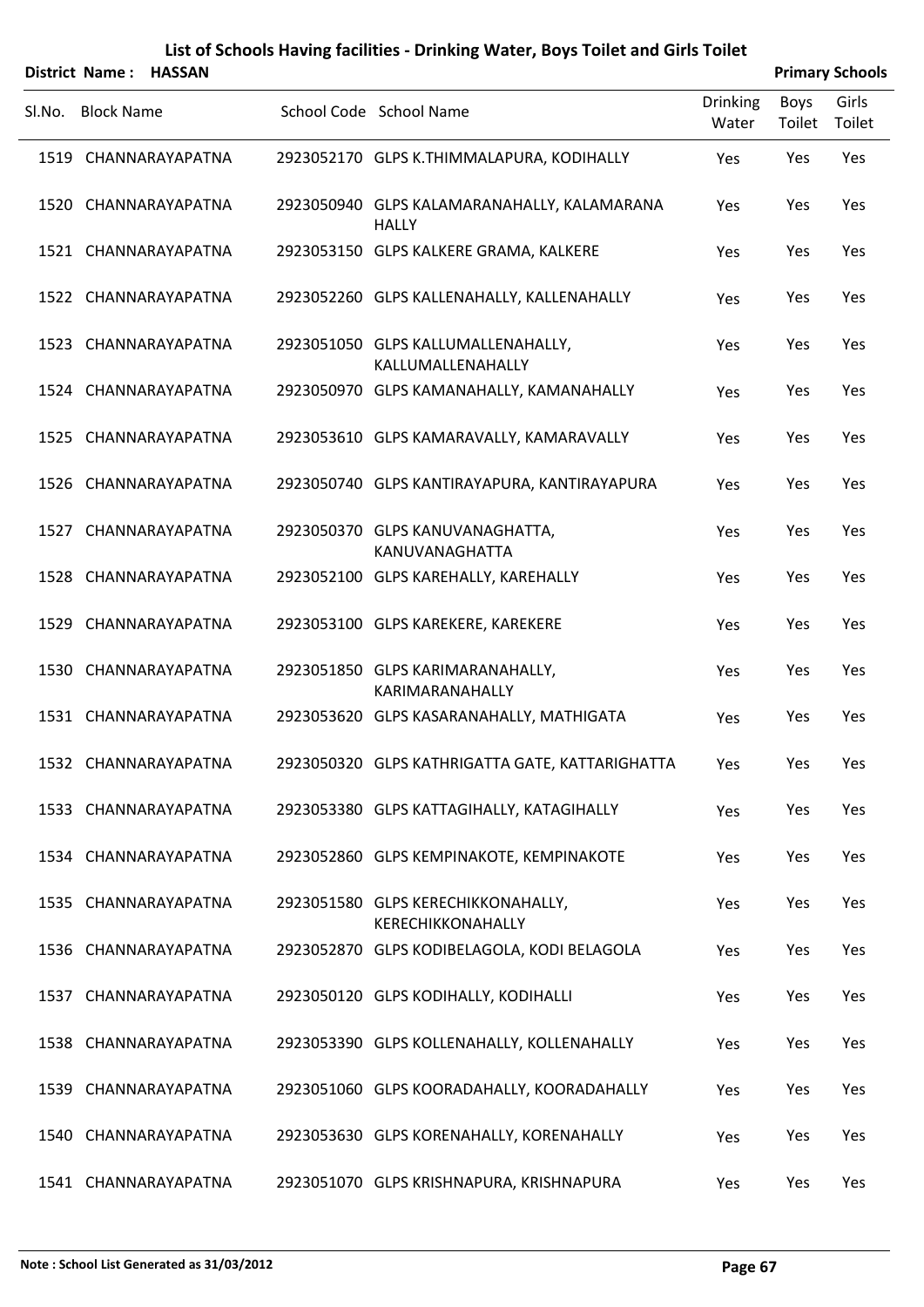|        | District Name: HASSAN |                                                           |                          |                | <b>Primary Schools</b> |
|--------|-----------------------|-----------------------------------------------------------|--------------------------|----------------|------------------------|
| SI.No. | <b>Block Name</b>     | School Code School Name                                   | <b>Drinking</b><br>Water | Boys<br>Toilet | Girls<br>Toilet        |
|        | 1542 CHANNARAYAPATNA  | 2923052670 GLPS KUMBARAHALLY, KUMBARAHALLY                | Yes                      | Yes            | Yes                    |
|        | 1543 CHANNARAYAPATNA  | 2923052660 GLPS KURIKAVAL, KURIKAVAL                      | Yes                      | Yes            | Yes                    |
|        | 1544 CHANNARAYAPATNA  | 2923051590 GLPS KURUVANKA, KURUVANKA                      | Yes                      | Yes            | Yes                    |
|        | 1545 CHANNARAYAPATNA  | 2923050900 GLPS LAKKIHALLY, LAKKIHALLY                    | Yes                      | Yes            | Yes                    |
|        | 1546 CHANNARAYAPATNA  | 2923050360 GLPS M. KAMANAGHATTA, K<br><b>KAMANAGHATTA</b> | Yes                      | Yes            | Yes                    |
|        | 1547 CHANNARAYAPATNA  | 2923053650 GLPS M.HOSUR, M.HOSUR                          | Yes                      | Yes            | Yes                    |
|        | 1548 CHANNARAYAPATNA  | 2923050990 GLPS M.K. HOSUR, M.K. HOSUR                    | Yes                      | Yes            | Yes                    |
|        | 1549 CHANNARAYAPATNA  | 2923052270 GLPS MAALENAHALLY, MAALENAHALLY                | Yes                      | Yes            | Yes                    |
|        | 1550 CHANNARAYAPATNA  | 2923052520 GLPS MADABAKOPPALU, MADABA                     | Yes                      | Yes            | Yes                    |
|        | 1551 CHANNARAYAPATNA  | 2923050960 GLPS MADAGUADDANAHALLY,<br>MADAGUADDANAHALLY   | Yes                      | Yes            | Yes                    |
|        | 1552 CHANNARAYAPATNA  | 2923050390 GLPS MADALAGERI, MADALAGERE                    | Yes                      | Yes            | Yes                    |
|        | 1553 CHANNARAYAPATNA  | 2923052650 GLPS MADALAPURA, MADALAPURA                    | Yes                      | Yes            | Yes                    |
|        | 1554 CHANNARAYAPATNA  | 2923053660 GLPS MADANE, MADANE                            | Yes                      | Yes            | Yes                    |
|        | 1555 CHANNARAYAPATNA  | 2923051880 GLPS MADEGOWDANA KOPPAL,<br><b>DODDAGANNI</b>  | Yes                      | Yes            | Yes                    |
|        | 1556 CHANNARAYAPATNA  | 2923051600 GLPS MALEKOPPALU, BELASINDA                    | Yes                      | Yes            | Yes                    |
|        | 1557 CHANNARAYAPATNA  | 2923053670 GLPS MALLENAHALLY, MALLENAHAALLY               | Yes                      | Yes            | Yes                    |
|        | 1558 CHANNARAYAPATNA  | 2923051830 GLPS MALLENAHALLY, MALLENAHALLY                | Yes                      | Yes            | Yes                    |
|        | 1559 CHANNARAYAPATNA  | 2923050400 GLPS MANADALIKANAHALLY,<br>MANADALIKANAHALLY   | Yes                      | Yes            | Yes                    |
|        | 1560 CHANNARAYAPATNA  | 2923053080 GLPS MANCHENAHALLY, MANCHENAHALLY              | Yes                      | Yes            | Yes                    |
|        | 1561 CHANNARAYAPATNA  | 2923053680 GLPS MANJNATHAPURA, SUNDAHALLY                 | Yes                      | Yes            | Yes                    |
|        | 1562 CHANNARAYAPATNA  | 2923051000 GLPS MARAGUR, MARAGUR                          | Yes                      | Yes            | Yes                    |
|        | 1563 CHANNARAYAPATNA  | 2923051820 GLPS MARENAHALLI, MARENAHALLY                  | Yes                      | Yes            | Yes                    |
|        | 1564 CHANNARAYAPATNA  | 2923052850 GLPS MARISHETTIHALLY, GULLENAHALLY             | Yes                      | Yes            | Yes                    |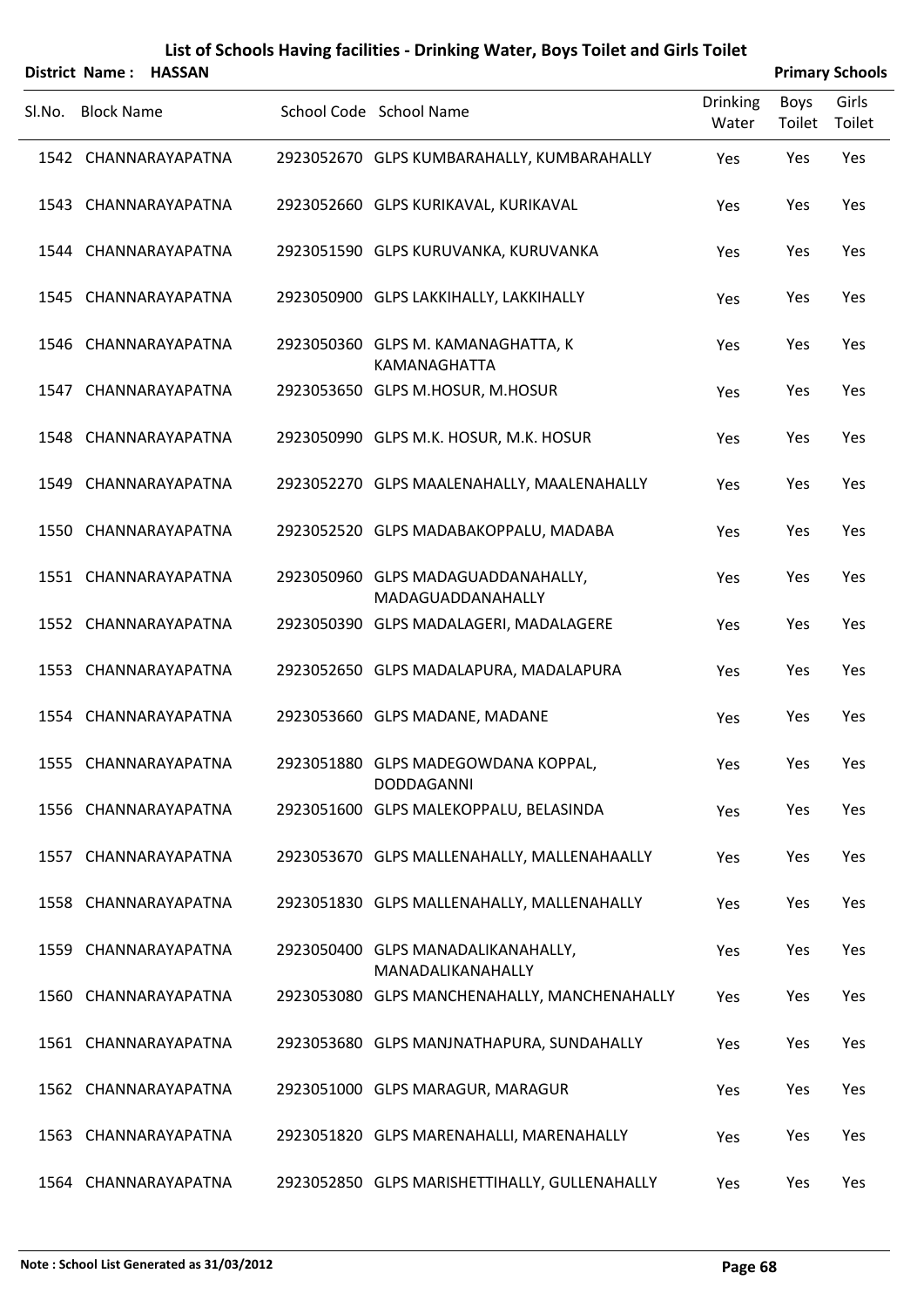| <b>District Name:</b> | <b>HASSAN</b> |
|-----------------------|---------------|
|                       |               |

| <b>Primary Schools</b> |
|------------------------|
|                        |

|        |                   | District Name: HASSAN |                                                           |                          |                | <b>Primary Schools</b> |
|--------|-------------------|-----------------------|-----------------------------------------------------------|--------------------------|----------------|------------------------|
| SI.No. | <b>Block Name</b> |                       | School Code School Name                                   | <b>Drinking</b><br>Water | Boys<br>Toilet | Girls<br>Toilet        |
|        |                   | 1565 CHANNARAYAPATNA  | 2923053460 GLPS MATHA AMRUTHANADAMAYA,<br><b>HIRISAVE</b> | Yes                      | Yes            | Yes                    |
|        |                   | 1566 CHANNARAYAPATNA  | 2923053060 GLPS MAVINAHALLY, MAVINAHALLY                  | Yes                      | Yes            | Yes                    |
|        |                   | 1567 CHANNARAYAPATNA  | 2923050380 GLPS MB KAVAL, MB KAVAL                        | Yes                      | Yes            | Yes                    |
|        |                   | 1568 CHANNARAYAPATNA  | 2923050410 GLPS MELLAHALLY, MELLAHALLY                    | Yes                      | Yes            | Yes                    |
|        |                   | 1569 CHANNARAYAPATNA  | 2923053410 GLPS METTIKERE, METIKERE                       | Yes                      | Yes            | Yes                    |
|        |                   | 1570 CHANNARAYAPATNA  | 2923053030 GLPS MUDDANAHALLY, MUDDANAHALLY                | Yes                      | Yes            | Yes                    |
|        |                   | 1571 CHANNARAYAPATNA  | 2923050130 GLPS MUDDANAHALLY, MUDDANAHALLY                | Yes                      | Yes            | Yes                    |
|        |                   | 1572 CHANNARAYAPATNA  | 2923052060 GLPS MUDLAPURA, MUDLAPURA                      | Yes                      | Yes            | Yes                    |
|        |                   | 1573 CHANNARAYAPATNA  | 2923051310 GLPS MULLAKERE, MULLAKERE                      | Yes                      | Yes            | Yes                    |
|        |                   | 1574 CHANNARAYAPATNA  | 2923050140 GLPS MURAARANAHALLY,<br>MURAARANAHALLY         | Yes                      | Yes            | Yes                    |
|        |                   | 1575 CHANNARAYAPATNA  | 2923051320 GLPS N HOSUR, N HOSUR                          | Yes                      | Yes            | Yes                    |
|        |                   | 1576 CHANNARAYAPATNA  | 2923052070 GLPS N. THIMLAPURA, N. THIMLAPURA              | Yes                      | Yes            | Yes                    |
|        |                   | 1577 CHANNARAYAPATNA  | 2923053710 GLPS N.G. KOPPALU, HALEBELAGOLA                | Yes                      | Yes            | Yes                    |
|        |                   | 1578 CHANNARAYAPATNA  | 2923052280 GLPS NADANAHALLY, NADANAHALLY                  | Yes                      | Yes            | Yes                    |
|        |                   | 1579 CHANNARAYAPATNA  | 2923050420 GLPS NAGANAHALLY, NAGANAHALLY                  | Yes                      | Yes            | Yes                    |
|        |                   | 1580 CHANNARAYAPATNA  | 2923051810 GLPS NAGASAMUDRA, NAGASAMUDRA                  | Yes                      | Yes            | Yes                    |
|        |                   | 1581 CHANNARAYAPATNA  | 2923053570 GLPS NAGAYYANAKOPPALU,<br>SRAVANABELAGOLA      | Yes                      | Yes            | Yes                    |
|        |                   | 1582 CHANNARAYAPATNA  | 2923051800 GLPS NANDIPURA, NANDIPURA                      | Yes                      | Yes            | Yes                    |
|        |                   | 1583 CHANNARAYAPATNA  | 2923052630 GLPS NARAYANAPURA, NARAYANAPURA                | Yes                      | Yes            | Yes                    |
|        |                   | 1584 CHANNARAYAPATNA  | 2923051330 GLPS NARENAHALLY, NARENAHALLY                  | Yes                      | Yes            | Yes                    |
|        |                   | 1585 CHANNARAYAPATNA  | 2923052180 GLPS NAVILE BHOVI COLONY, NAVTLE               | Yes                      | Yes            | Yes                    |
|        |                   | 1586 CHANNARAYAPATNA  | 2923053130 GLPS NETTEKERE, NETTEKERE                      | Yes                      | Yes            | Yes                    |
|        |                   | 1587 CHANNARAYAPATNA  | 2923052620 GLPS NETTEKERE, NETTEKERE                      | Yes                      | Yes            | Yes                    |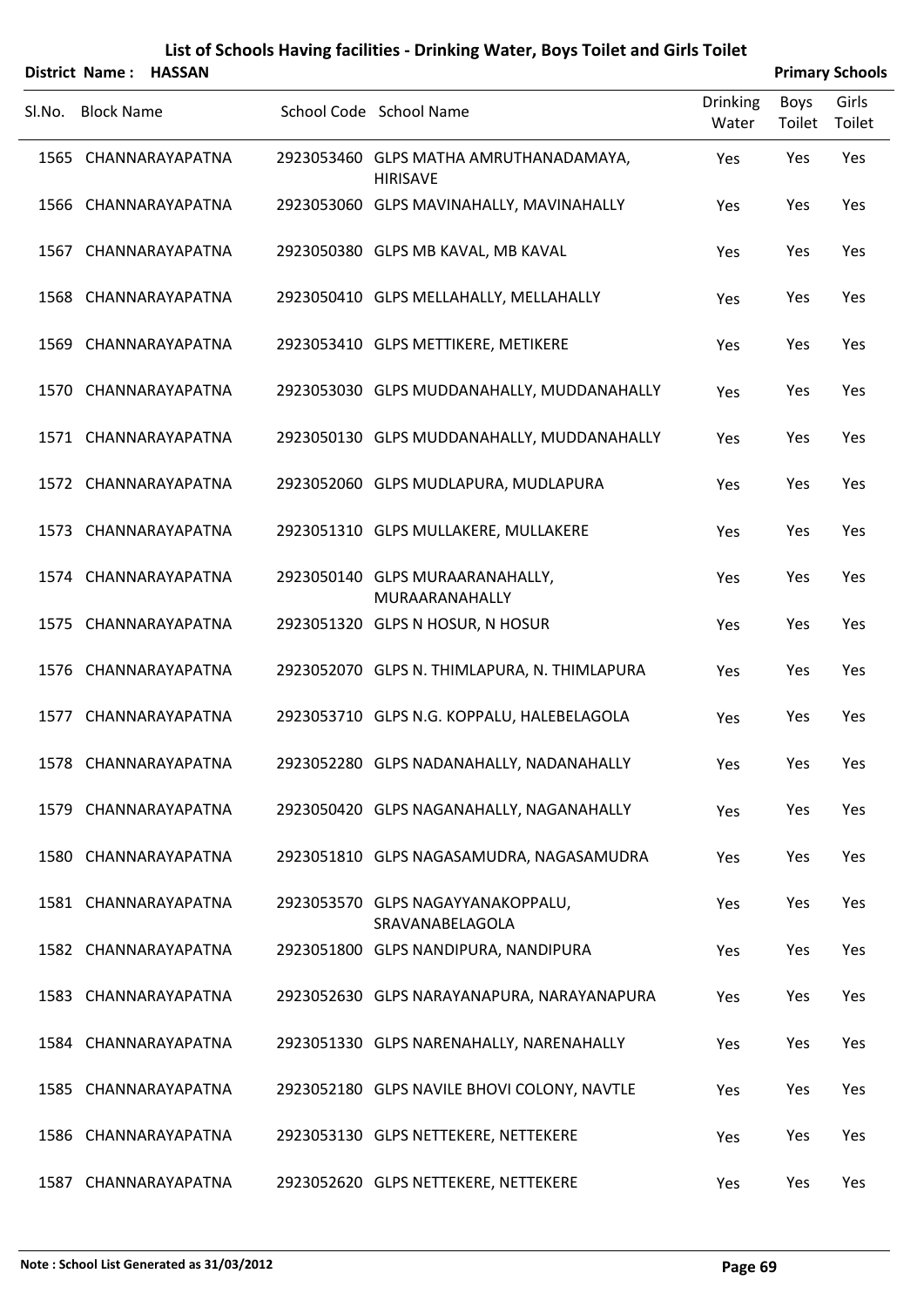|        | District Name: HASSAN |                      |                                                           |                          |                | <b>Primary Schools</b> |
|--------|-----------------------|----------------------|-----------------------------------------------------------|--------------------------|----------------|------------------------|
| Sl.No. | <b>Block Name</b>     |                      | School Code School Name                                   | <b>Drinking</b><br>Water | Boys<br>Toilet | Girls<br>Toilet        |
|        |                       | 1588 CHANNARAYAPATNA | 2923050440 GLPS NIMBEHALLY, NIMBEHALLY                    | Yes                      | Yes            | Yes                    |
|        |                       | 1589 CHANNARAYAPATNA | 2923053170 GLPS P. DASAPURA, P. DASAPURA                  | Yes                      | Yes            | Yes                    |
|        |                       | 1590 CHANNARAYAPATNA | 2923052290 GLPS PILLAHALLY, SAGATHAVALLY                  | Yes                      | Yes            | Yes                    |
|        |                       | 1591 CHANNARAYAPATNA | 2923052300 GLPS POTHANAHALLI, POTHANAHALLY                | Yes                      | Yes            | Yes                    |
|        |                       | 1592 CHANNARAYAPATNA | 2923050450 GLPS PURA, PURA                                | Yes                      | Yes            | Yes                    |
|        |                       | 1593 CHANNARAYAPATNA | 2923050760 GLPS RACHENAHALLY, RACHENAHALLY                | Yes                      | Yes            | Yes                    |
|        |                       | 1594 CHANNARAYAPATNA | 2923052900 GLPS RAGIBOMMENAHALLY,<br>RAGIBOMMENAHALLY     | Yes                      | Yes            | Yes                    |
|        |                       | 1595 CHANNARAYAPATNA | 2923052910 GLPS RAJAPURA, RAJAPURA                        | Yes                      | Yes            | Yes                    |
|        |                       | 1596 CHANNARAYAPATNA | 2923051340 GLPS RAMPURA, RAMPURA                          | Yes                      | Yes            | Yes                    |
|        |                       | 1597 CHANNARAYAPATNA | 2923051350 GLPS RANGAPURA, RANGAPURA                      | Yes                      | Yes            | Yes                    |
|        |                       | 1598 CHANNARAYAPATNA | 2923052090 GLPS RECHIHALLY, RECHI HALLY                   | Yes                      | Yes            | Yes                    |
|        |                       | 1599 CHANNARAYAPATNA | 2923051280 GLPS S HOSAHALLY, S HOSAHALLY                  | Yes                      | Yes            | Yes                    |
| 1600   |                       | CHANNARAYAPATNA      | 2923053420 GLPS SABBANAHALLY, SABBANAHALLY                | Yes                      | Yes            | Yes                    |
|        |                       | 1601 CHANNARAYAPATNA | 2923052310 GLPS SAJJE KOPPLU, SAJJE KOPPLU                | Yes                      | Yes            | Yes                    |
|        |                       | 1602 CHANNARAYAPATNA | 2923051360 GLPS SAMUDRAVALLY, SAMUDRAVALLY                | Yes                      | Yes            | Yes                    |
|        |                       | 1603 CHANNARAYAPATNA | 2923053690 GLPS SANENAHALLY KOPPALU, SANENAHALLY          | Yes                      | Yes            | Yes                    |
|        |                       | 1604 CHANNARAYAPATNA | 2923053690 GLPS SANENAHALLY, SANENAHALLY                  | Yes                      | Yes            | Yes                    |
|        |                       | 1605 CHANNARAYAPATNA | 2923052320 GLPS SANNENAHALLY, SANNENAHALLY                | Yes                      | Yes            | Yes                    |
|        |                       | 1606 CHANNARAYAPATNA | 2923051780 GLPS SASALAPURA KOPPALU, GULLAHALLY            | Yes                      | Yes            | Yes                    |
|        |                       | 1607 CHANNARAYAPATNA | 2923052920 GLPS SATHYAMMANNA HOSUR,<br>SATHYAMMANNA HOSUR | Yes                      | Yes            | Yes                    |
|        |                       | 1608 CHANNARAYAPATNA | 2923051370 GLPS SHETTIHALLY, SHETTIHALLI                  | Yes                      | Yes            | Yes                    |
|        |                       | 1609 CHANNARAYAPATNA | 2923052330 GLPS SHIVAPUR, HOSURU                          | Yes                      | Yes            | Yes                    |
|        |                       | 1610 CHANNARAYAPATNA | 2923050770 GLPS SHIVAPURA, SHIVAPURA                      | Yes                      | Yes            | Yes                    |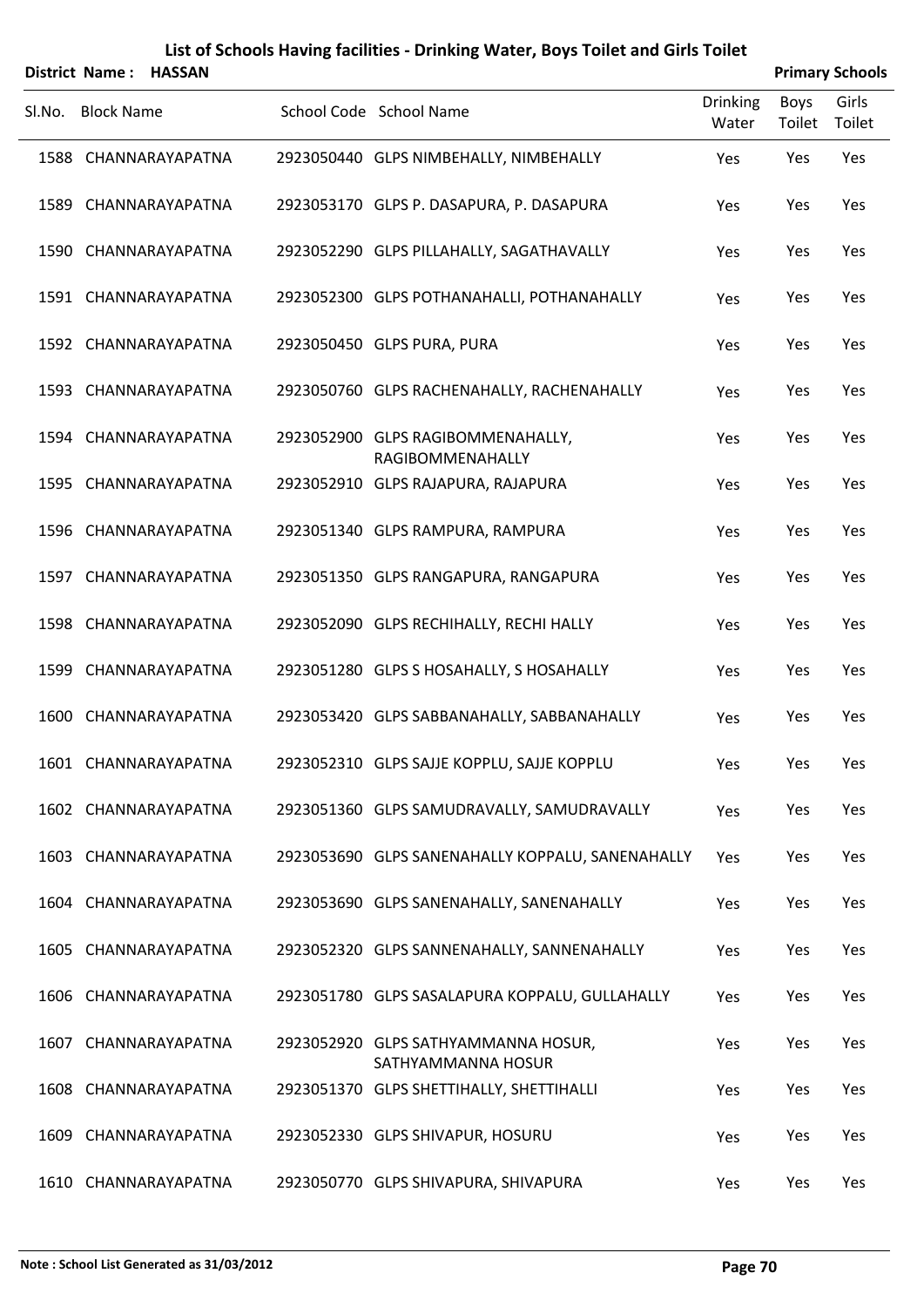Sl.No. Block Name School Code School Name Drinking

| <b>District Name:</b> |  |  | <b>HASSAN</b> |
|-----------------------|--|--|---------------|
|-----------------------|--|--|---------------|

| 1611 CHANNARAYAPATNA | 2923053060 GLPS SIDDARAHATTI, MAVINAHALLY             | Yes | Yes | Yes |
|----------------------|-------------------------------------------------------|-----|-----|-----|
| 1612 CHANNARAYAPATNA | 2923051770 GLPS SOMALAPURA, SOMALAPURA                | Yes | Yes | Yes |
| 1613 CHANNARAYAPATNA | 2923050980 GLPS SOMANAHALLY, SOMANAHALLY              | Yes | Yes | Yes |
| 1614 CHANNARAYAPATNA | 2923050150 GLPS SOMANATHANAHALLY,<br>SOMANATHANAHALLY | Yes | Yes | Yes |
| 1615 CHANNARAYAPATNA | 2923053140 GLPS SOPPINAHALLY, SOPPINAHALLY            | Yes | Yes | Yes |
| 1616 CHANNARAYAPATNA | 2923053710 GLPS SOREHALLY, HALEBELAGOLA               | Yes | Yes | Yes |
| 1617 CHANNARAYAPATNA | 2923050780 GLPS SUGGANAHALLY, SUGGANAHALLY            | Yes | Yes | Yes |
| 1618 CHANNARAYAPATNA | 2923053110 GLPS TAVAREKERE, TAVAREKERE                | Yes | Yes | Yes |
| 1619 CHANNARAYAPATNA | 2923053040 GLPS TENKANAHALLY, TENKANAHALLY            | Yes | Yes | Yes |
| 1620 CHANNARAYAPATNA | 2923052610 GLPS THARABENAHALLY, THARABENAHALLI        | Yes | Yes | Yes |
| 1621 CHANNARAYAPATNA | 2923052340 GLPS THEJIGERE, THEJIGERE                  | Yes | Yes | Yes |
| 1622 CHANNARAYAPATNA | 2923050160 GLPS THENKANAHALLY, THENKANAHALLY          | Yes | Yes | Yes |
| 1623 CHANNARAYAPATNA | 2923053430 GLPS THIMMALAPURA, THIMMALAPURA            | Yes | Yes | Yes |
| 1624 CHANNARAYAPATNA | 2923053440 GLPS THUMBINAKERE, THUMBINAKERE            | Yes | Yes | Yes |
| 1625 CHANNARAYAPATNA | 2923050460 GLPS TUPPADAHALLY, TUPPADAHALLY            | Yes | Yes | Yes |
| 1626 CHANNARAYAPATNA | 2923050350 GLPS UGENAHALLY, UGENAHALLY                | Yes | Yes | Yes |
| 1627 CHANNARAYAPATNA | 2923052290 GLPS UGRANAKOPPALU, SAGATHAVALLY           | Yes | Yes | Yes |
| 1628 CHANNARAYAPATNA | 2923050470 GLPS UNGARAGERE, UNGARAGERE                | Yes | Yes | Yes |
| 1629 CHANNARAYAPATNA | 2923051540 GLPS URDU MAKAN, CHANNARAYAPATNA           | Yes | Yes | Yes |
| 1630 CHANNARAYAPATNA | 2923051610 GLPS VADDARAHALLY, VADDARAHALLY            | Yes | Yes | Yes |
| 1631 CHANNARAYAPATNA | 2923050190 GLPS VAGARAHALLY, VAGARAHALLY              | Yes | Yes | Yes |
| 1632 CHANNARAYAPATNA | 2923053180 GLPS VIRUPAKSHIPURA, VIRUPAKSHIPURA        | Yes | Yes | Yes |
| 1633 CHANNARAYAPATNA | 2923050200 GLPS Y. SINGENAHALLY, Y. SINGENAHALLY      | Yes | Yes | Yes |

Water

Boys

Toilet Toilet

**Primary Schools** 

Girls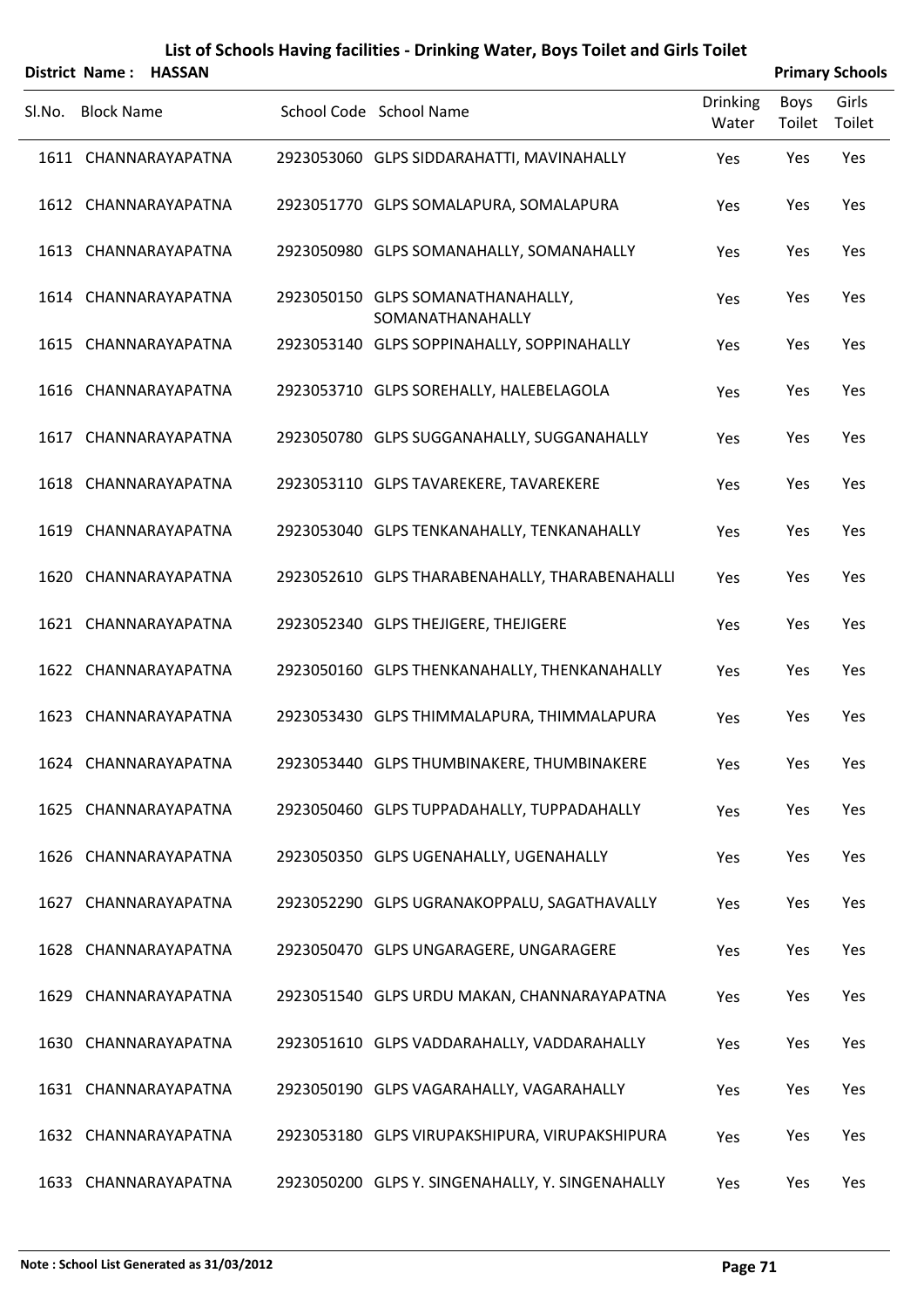|        |                   | District Name: HASSAN |                                                                  |                          |                | <b>Primary Schools</b> |
|--------|-------------------|-----------------------|------------------------------------------------------------------|--------------------------|----------------|------------------------|
| SI.No. | <b>Block Name</b> |                       | School Code School Name                                          | <b>Drinking</b><br>Water | Boys<br>Toilet | Girls<br>Toilet        |
|        |                   | 1634 CHANNARAYAPATNA  | 2923051390 GLPS YACHANAGHATTA, YACHANAGHATTA                     | Yes                      | Yes            | Yes                    |
|        |                   | 1635 CHANNARAYAPATNA  | 2923051760 GLPS YACHENAHALLY, YACHENAHALLY                       | Yes                      | Yes            | Yes                    |
|        |                   | 1636 CHANNARAYAPATNA  | 2923051541 GUHPBS CHANNARAYAPATNA,<br>CHANNARAYAPATNA            | Yes                      | Yes            | Yes                    |
|        |                   | 1637 CHANNARAYAPATNA  | 2923051541 GUHPGS CHANNARAYAPATNA,<br>CHANNARAYAPATNA            | Yes                      | Yes            | Yes                    |
|        |                   | 1638 CHANNARAYAPATNA  | 2923052350 GUHPS NORNAKKI GATE, NORANAKKI                        | Yes                      | Yes            | Yes                    |
|        |                   | 1639 CHANNARAYAPATNA  | 2923050260 GULPS DODDAMATHIGHATTA,<br><b>DODDAMATHIGHATTA</b>    | Yes                      | Yes            | Yes                    |
|        |                   | 1640 CHANNARAYAPATNA  | 2923050800 GULPS HALESATHENAHALLY,<br>DAMMANINGALA               | Yes                      | Yes            | Yes                    |
|        |                   | 1641 CHANNARAYAPATNA  | 2923053210 GULPS NUGGEHALLY, NUGGEHALLY                          | Yes                      | Yes            | Yes                    |
|        |                   | 1642 CHANNARAYAPATNA  | 2923053570 GULPS SHAVANABELAGOLA,<br>SRAVANABELAGOLA             | Yes                      | Yes            | Yes                    |
|        |                   | 1643 CHANNARAYAPATNA  | 2923051300 J MAVINAHALLY, J MAVINAHALLY                          | Yes                      | Yes            | Yes                    |
|        |                   | 1644 CHANNARAYAPATNA  | 2923052290 SAGATHAVALLI COLONY, SAGATHAVALLY                     | Yes                      | Yes            | Yes                    |
|        | 1645 HASSAN       |                       | 2923070050 ANKAPURA, ANKAPURA                                    | Yes                      | Yes            | Yes                    |
|        | 1646 HASSAN       |                       | 2923071210 B.DEVIHALLY, B.DEVIHALLY                              | Yes                      | Yes            | Yes                    |
|        | 1647 HASSAN       |                       | 2923070020 GHPS M.HIRIHALLY, M.HIREHALLY                         | Yes                      | Yes            | Yes                    |
|        | 1648 HASSAN       |                       | 2923070490 GHPS A GUDUGANAHALLY, A.<br><b>GUDUGANAHALLY</b>      | Yes                      | Yes            | Yes                    |
|        | 1649 HASSAN       |                       | 2923074180 GHPS ADUVALLY, HASSAN WARD-02                         | Yes                      | Yes            | Yes                    |
|        | 1650 HASSAN       |                       | 2923073170 GHPS AGALAHALLY, AGALAHALLY                           | Yes                      | Yes            | Yes                    |
|        | 1651 HASSAN       |                       | 2923071520 GHPS AGILE, AGILE                                     | Yes                      | Yes            | Yes                    |
|        | 1652 HASSAN       |                       | 2923070450 GHPS AMBUGA, AMBUGA                                   | Yes                      | Yes            | Yes                    |
|        | 1653 HASSAN       |                       | 2923071170 GHPS ANUGAVALLY, ANUGAVALLY                           | Yes                      | Yes            | Yes                    |
|        | 1654 HASSAN       |                       | 2923071400 GHPS ARASIHALLY, ARASIHALLY                           | Yes                      | Yes            | Yes                    |
|        | 1655 HASSAN       |                       | 2923071390 GHPS ATTAVARA HOSAHALLY, ATTAVARA<br><b>HOSAHALLY</b> | Yes                      | Yes            | Yes                    |
|        | 1656 HASSAN       |                       | 2923071380 GHPS ATTAVARA, ATTAVARA                               | Yes                      | Yes            | Yes                    |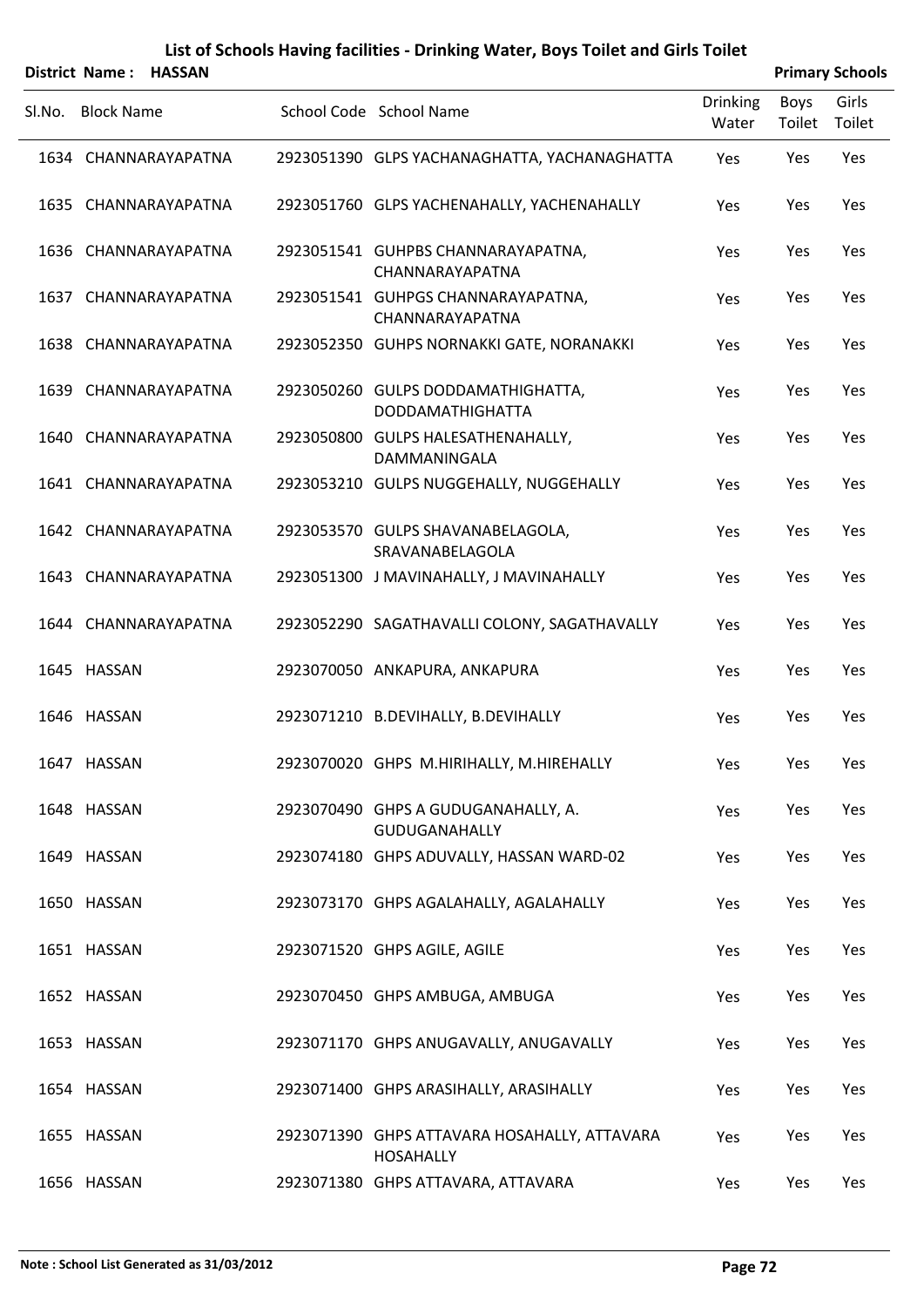| District Name: HASSAN |  |                                                              |                          |                       | <b>Primary Schools</b> |
|-----------------------|--|--------------------------------------------------------------|--------------------------|-----------------------|------------------------|
| Sl.No. Block Name     |  | School Code School Name                                      | <b>Drinking</b><br>Water | <b>Boys</b><br>Toilet | Girls<br>Toilet        |
| 1657 HASSAN           |  | 2923070930 GHPS B KATIHALLY, B KATIHALLY                     | Yes                      | Yes                   | Yes                    |
| 1658 HASSAN           |  | 2923070120 GHPS BANAVASE, BANAVASE                           | Yes                      | Yes                   | Yes                    |
| 1659 HASSAN           |  | 2923071160 GHPS BASAVAGHATTA, BASAVAGHATTA                   | Yes                      | Yes                   | Yes                    |
| 1660 HASSAN           |  | 2923070760 GHPS BHUVANAHALLY, BHUVANAHALLY                   | Yes                      | Yes                   | Yes                    |
| 1661 HASSAN           |  | 2923071510 GHPS BIDAREKERE, BIDAREKERE                       | Yes                      | Yes                   | Yes                    |
| 1662 HASSAN           |  | 2923072920 GHPS BIJEMARANAHALLY,<br>BIJEMARANAHALLY          | Yes                      | Yes                   | Yes                    |
| 1663 HASSAN           |  | 2923070960 GHPS BOGARAHALLY KOPPALU,<br><b>BOGARAHALLY</b>   | Yes                      | Yes                   | Yes                    |
| 1664 HASSAN           |  | 2923071410 GHPS BOMMENAHALLY, BOMMENAHALLY                   | Yes                      | Yes                   | Yes                    |
| 1665 HASSAN           |  | 2923073660 GHPS BYADARAHALLY, BYADARAHALLI                   | Yes                      | Yes                   | Yes                    |
| 1666 HASSAN           |  | 2923073590 GHPS BYLAHALLY, BYLAHALLY                         | Yes                      | Yes                   | Yes                    |
| 1667 HASSAN           |  | 2923074500 GHPS CHANNAPATTANA, HASSAN WARD-34                | Yes                      | Yes                   | Yes                    |
| 1668 HASSAN           |  | 2923073800 GHPS CHENNANGIHALLY, CHENANGIHALLY                | Yes                      | Yes                   | Yes                    |
| 1669 HASSAN           |  | 2923070910 GHPS CHIKKABHUVANAHALLY,<br>CHIKKABHUVANAHALLY    | Yes                      | Yes                   | Yes                    |
| 1670 HASSAN           |  | 2923071220 GHPS CHIKKADALURU, CHIKKAKADALURU                 | Yes                      | Yes                   | Yes                    |
| 1671 HASSAN           |  | 2923073280 GHPS CHINNENAHALLY, CHINNENAHALLY                 | Yes                      | Yes                   | Yes                    |
| 1672 HASSAN           |  | 2923071550 GHPS CHOWDAVALLY, CHOWDAVALLY                     | Yes                      | Yes                   | Yes                    |
| 1673 HASSAN           |  | 2923073360 GHPS DEVEGOWDA NAGARA, DEVEGOWDA<br><b>NAGARA</b> | Yes                      | Yes                   | Yes                    |
| 1674 HASSAN           |  | 2923072610 GHPS DEVIHALLY, DEVIHALLY                         | Yes                      | Yes                   | Yes                    |
| 1675 HASSAN           |  | 2923071530 GHPS DODDABAGANAHALLY,<br>DODDABAGANAHALLY        | Yes                      | Yes                   | Yes                    |
| 1676 HASSAN           |  | 2923072970 GHPS DODDACHAKANAHALLY,<br>DODDACHAKANAHALLY      | Yes                      | Yes                   | Yes                    |
| 1677 HASSAN           |  | 2923073260 GHPS DODDAGADDAVALLY,<br>DODDAGADDAVALLI          | Yes                      | Yes                   | Yes                    |
| 1678 HASSAN           |  | 2923072470 GHPS DODDAGENIGERE, DODDAGENIGERE                 | Yes                      | Yes                   | Yes                    |
| 1679 HASSAN           |  | 2923072030 GHPS DODDAKONDAGULA,<br>DODDAKONDAGULA            | Yes                      | Yes                   | Yes                    |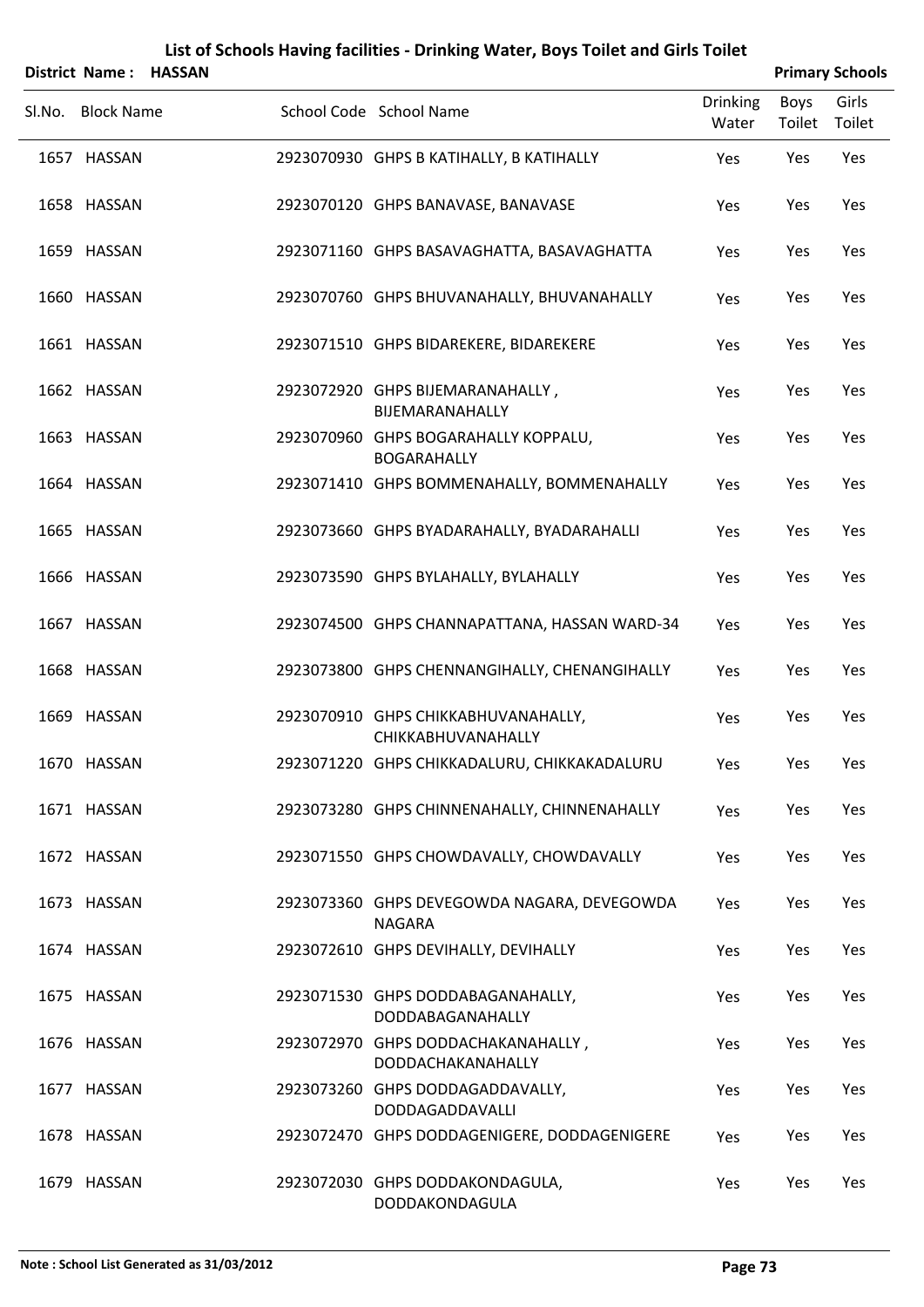|        | District Name: HASSAN |  |                                                               |                          |                | <b>Primary Schools</b> |
|--------|-----------------------|--|---------------------------------------------------------------|--------------------------|----------------|------------------------|
| Sl.No. | <b>Block Name</b>     |  | School Code School Name                                       | <b>Drinking</b><br>Water | Boys<br>Toilet | Girls<br>Toilet        |
|        | 1680 HASSAN           |  | 2923073570 GHPS DODDAMANDIGANAHALLY,<br>DODDAMANDIGANAHALLY   | Yes                      | Yes            | Yes                    |
|        | 1681 HASSAN           |  | 2923070850 GHPS DODDAPURA, DODDAPURA                          | Yes                      | Yes            | Yes                    |
|        | 1682 HASSAN           |  | 2923073760 GHPS DORANAHALLY, DORANAHALLY                      | Yes                      | Yes            | Yes                    |
|        | 1683 HASSAN           |  | 2923071490 GHPS DUDDA MULA, DUDDA MULA                        | Yes                      | Yes            | Yes                    |
|        | 1684 HASSAN           |  | 2923071420 GHPS DUDDA RS, DUDDA RS                            | Yes                      | Yes            | Yes                    |
|        | 1685 HASSAN           |  | 2923071540 GHPS DUNDANAYAKANAHALLY,<br>DUNDANAYAKANAHALLY     | Yes                      | Yes            | Yes                    |
|        | 1686 HASSAN           |  | 2923070840 GHPS GAVENAHALLY, GAVENAHALLY                      | Yes                      | Yes            | Yes                    |
|        | 1687 HASSAN           |  | 2923071570 GHPS GOLENAHALLY, GOLENAHALLY                      | Yes                      | Yes            | Yes                    |
|        | 1688 HASSAN           |  | 2923071440 GHPS GOPANAHALLY, GOPANAHALLY                      | Yes                      | Yes            | Yes                    |
|        | 1689 HASSAN           |  | 2923070030 GHPS GUDDADATHERANNYA,<br>GUDDADATHERANNYA         | Yes                      | Yes            | Yes                    |
|        | 1690 HASSAN           |  | 2923073210 GHPS GUDDENAHALLY, GUDDENAHALLY                    | Yes                      | Yes            | Yes                    |
|        | 1691 HASSAN           |  | 2923073620 GHPS GUNDASHETTYAHALLY,<br><b>GUNDASHETTYHALLY</b> | Yes                      | Yes            | Yes                    |
|        | 1692 HASSAN           |  | 2923070520 GHPS H BHANDIHALLY, H. BANDIHALLY                  | Yes                      | Yes            | Yes                    |
|        | 1693 HASSAN           |  | 2923070900 GHPS H MYALANAHALLY, H MYLANAHALLY                 | Yes                      | Yes            | Yes                    |
|        | 1694 HASSAN           |  | 2923072020 GHPS HACHAGODANAHALLY,<br>HACHAGODANAHALLY         | Yes                      | Yes            | Yes                    |
|        | 1695 HASSAN           |  | 2923071990 GHPS HALASINAHALLY, HALASINAHALLY                  | Yes                      | Yes            | Yes                    |
|        | 1696 HASSAN           |  | 2923073430 GHPS HALUVAGILU, HALUVAGILU                        | Yes                      | Yes            | Yes                    |
|        | 1697 HASSAN           |  | 2923071500 GHPS HANUMANTHAPURA,<br>HANUMANTHAPURA             | Yes                      | Yes            | Yes                    |
|        | 1698 HASSAN           |  | 2923072040 GHPS HARALAHALLY, HARALAHALLY                      | Yes                      | Yes            | Yes                    |
|        | 1699 HASSAN           |  | 2923071100 GHPS HARAVANAHALLY, HARAVANAHALLY                  | Yes                      | Yes            | Yes                    |
|        | 1700 HASSAN           |  | 2923071460 GHPS HARIHARAPURA, HARIHARAPURA                    | Yes                      | Yes            | Yes                    |
|        | 1701 HASSAN           |  | 2923071450 GHPS HERAGU, HERAGU                                | Yes                      | Yes            | Yes                    |

1702 HASSAN 2923072570 GHPS HONGERE, HONGERE Yes Yes Yes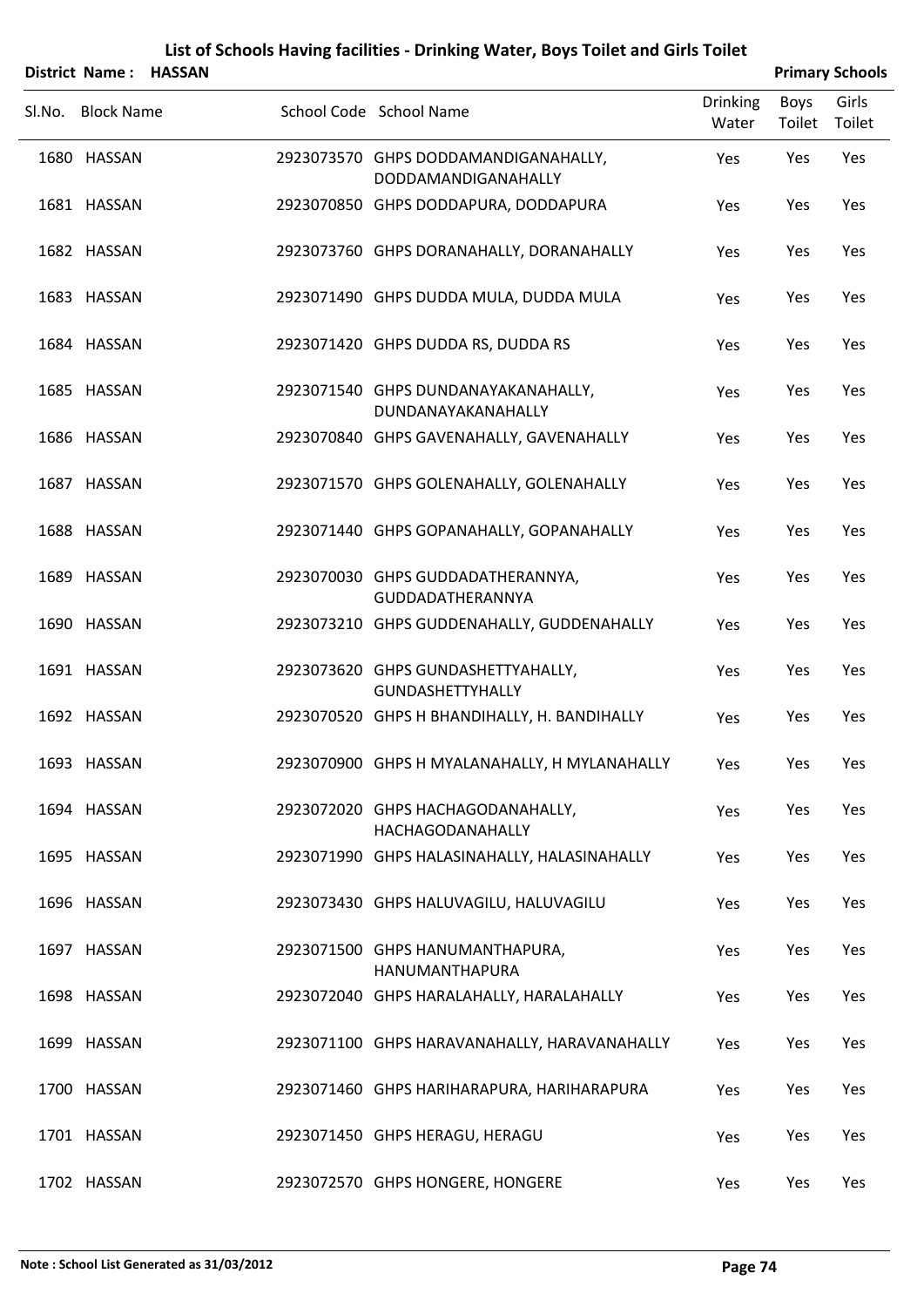|        | District Name: HASSAN |                                                                  |                          |                | <b>Primary Schools</b> |
|--------|-----------------------|------------------------------------------------------------------|--------------------------|----------------|------------------------|
| Sl.No. | <b>Block Name</b>     | School Code School Name                                          | <b>Drinking</b><br>Water | Boys<br>Toilet | Girls<br>Toilet        |
|        | 1703 HASSAN           | 2923071150 GHPS HONNAVARA, HONNAVARA                             | Yes                      | Yes            | Yes                    |
|        | 1704 HASSAN           | 2923073050 GHPS HOOVINAHALLY KAVAL,<br><b>HOOVINAHALLY KAVAL</b> | Yes                      | Yes            | Yes                    |
|        | 1705 HASSAN           | 2923072910 GHPS HOSURU, HOSURU                                   | Yes                      | Yes            | Yes                    |
|        | 1706 HASSAN           | 2923070460 GHPS HULUVARE, HULUVARE                               | Yes                      | Yes            | Yes                    |
|        | 1707 HASSAN           | 2923073780 GHPS HYARANE, HYARANE                                 | Yes                      | Yes            | Yes                    |
|        | 1708 HASSAN           | 2923072260 GHPS IDALLAKAVALU, IDALLAKAVALU                       | Yes                      | Yes            | Yes                    |
|        | 1709 HASSAN           | 2923072930 GHPS JAGARAVALLY, JAGARAVALLY                         | Yes                      | Yes            | Yes                    |
|        | 1710 HASSAN           | 2923073790 GHPS JODIBEEKANAHALLY,<br><b>JODIBEEKANAHALLY</b>     | Yes                      | Yes            | Yes                    |
|        | 1711 HASSAN           | 2923070870 GHPS JODIKRISHNAPURA, JODIKRISHNAPURA                 | Yes                      | Yes            | Yes                    |
|        | 1712 HASSAN           | 2923072950 GHPS K.BYADARAHALLY, K. BYADARAHALLY                  | Yes                      | Yes            | Yes                    |
|        | 1713 HASSAN           | 2923074210 GHPS K.R. PURAM, HASSAN WARD-05                       | Yes                      | Yes            | Yes                    |
|        | 1714 HASSAN           | 2923073810 GHPS KABBATHI, KABBATHI                               | Yes                      | Yes            | Yes                    |
|        | 1715 HASSAN           | 2923071120 GHPS KABLI, KABLI                                     | Yes                      | Yes            | Yes                    |
|        | 1716 HASSAN           | 2923072320 GHPS KADADHARAVALLY, KADADARAVALLY                    | Yes                      | Yes            | Yes                    |
|        | 1717 HASSAN           | 2923071560 GHPS KALLAHALLY, KALLAHALLY                           | Yes                      | Yes            | Yes                    |
|        | 1718 HASSAN           | 2923071920 GHPS KANCHAMARANAHALLY,<br>KANCHAMARANAHALLY          | Yes                      | Yes            | Yes                    |
|        | 1719 HASSAN           | 2923070470 GHPS KANCHANAHALLY, KANCHANAHALLY                     | Yes                      | Yes            | Yes                    |
|        | 1720 HASSAN           | 2923073560 GHPS KANDLI, KANDLI                                   | Yes                      | Yes            | Yes                    |
|        | 1721 HASSAN           | 2923070110 GHPS KARLE, KARLE                                     | Yes                      | Yes            | Yes                    |
|        | 1722 HASSAN           | 2923073640 GHPS KATTAYA, KATTAYA                                 | Yes                      | Yes            | Yes                    |
|        | 1723 HASSAN           | 2923072190 GHPS KELAVATHI, KELAVATHI                             | Yes                      | Yes            | Yes                    |
|        | 1724 HASSAN           | 2923072430 GHPS KENCHATTALLY, KENCHATTALLY                       | Yes                      | Yes            | Yes                    |
|        | 1725 HASSAN           | 2923071020 GHPS KITTANKERE, KITTANKERE                           | Yes                      | Yes            | Yes                    |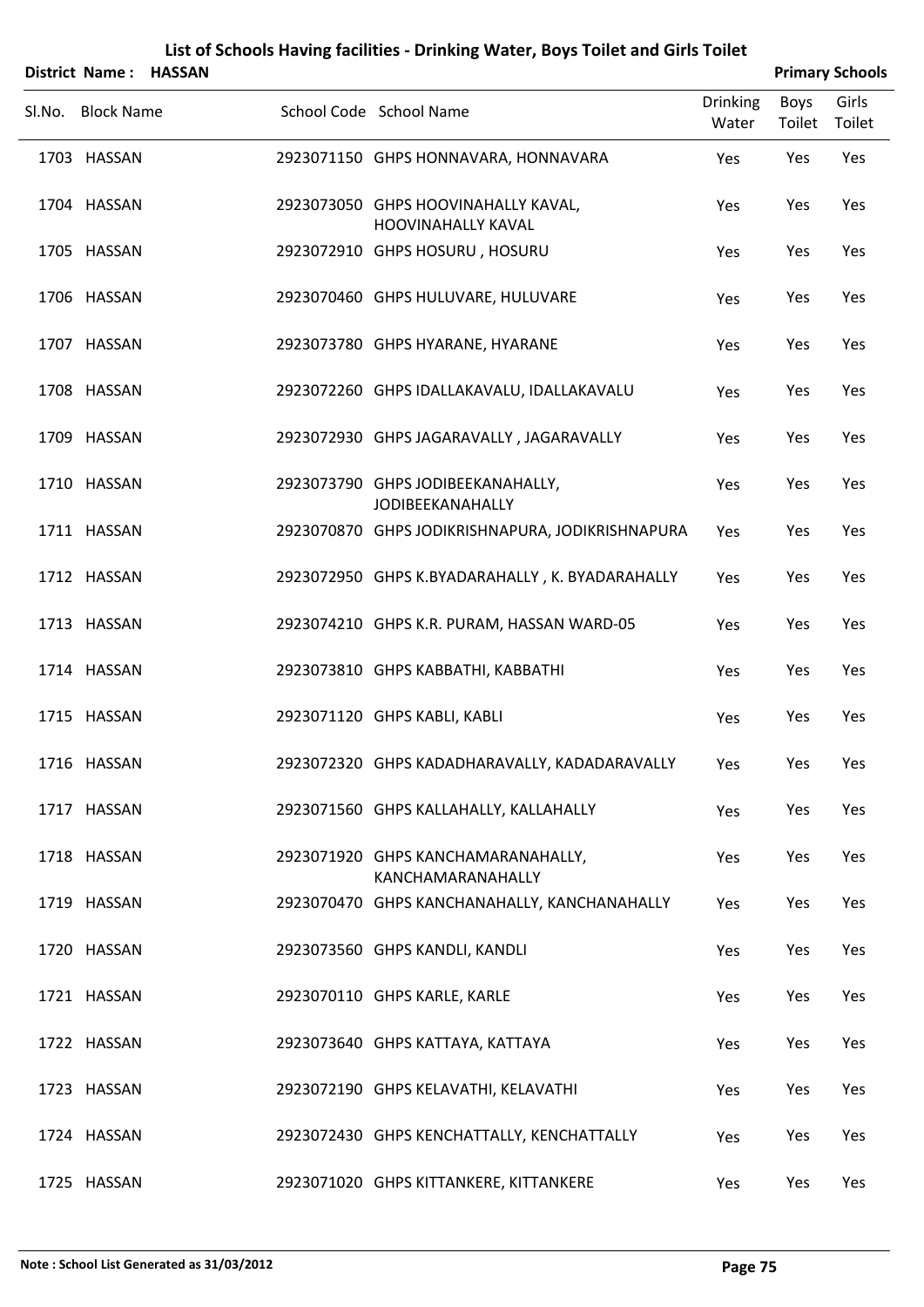|                   | District Name: HASSAN |                                                           |                          |                | <b>Primary Schools</b> |
|-------------------|-----------------------|-----------------------------------------------------------|--------------------------|----------------|------------------------|
| Sl.No. Block Name |                       | School Code School Name                                   | <b>Drinking</b><br>Water | Boys<br>Toilet | Girls<br>Toilet        |
| 1726 HASSAN       |                       | 2923071140 GHPS KODIHALLY, KODIHALLY                      | Yes                      | Yes            | Yes                    |
| 1727 HASSAN       |                       | 2923072340 GHPS KONDAJJIKOPPAL, KONDAJJIKOPPAL            | Yes                      | Yes            | Yes                    |
| 1728 HASSAN       |                       | 2923070880 GHPS KORAVANAGALA, KORAVANGALA                 | Yes                      | Yes            | Yes                    |
| 1729 HASSAN       |                       | 2923070420 GHPS KOWSHIKA, KAWSHIKA                        | Yes                      | Yes            | Yes                    |
| 1730 HASSAN       |                       | 2923071080 GHPS KUDURUGUNDI, KUDURUGUNDI                  | Yes                      | Yes            | Yes                    |
| 1731 HASSAN       |                       | 2923073240 GHPS KUPPALLI, KUPPALLI                        | Yes                      | Yes            | Yes                    |
| 1732 HASSAN       |                       | 2923074190 GHPS KUVEMPUNAGARA, HASSAN WARD-03             | Yes                      | Yes            | Yes                    |
| 1733 HASSAN       |                       | 2923073610 GHPS KYATHANAHALLY, KYATHANAHALLY              | Yes                      | Yes            | Yes                    |
| 1734 HASSAN       |                       | 2923070970 GHPS M HALEKOPPALU, MUDLAPURA                  | Yes                      | Yes            | Yes                    |
| 1735 HASSAN       |                       | 2923070010 GHPS M.HOSAHALLY, MOSALE HOSAHALLY             | Yes                      | Yes            | Yes                    |
| 1736 HASSAN       |                       | 2923074510 GHPS M.HOSAKOPPALU, HASSAN WARD-35             | Yes                      | Yes            | Yes                    |
| 1737 HASSAN       |                       | 2923073890 GHPS MADAPURA, MADAPURA                        | Yes                      | Yes            | Yes                    |
| 1738 HASSAN       |                       | 2923072900 GHPS MADENURU , MADENURU                       | Yes                      | Yes            | Yes                    |
| 1739 HASSAN       |                       | 2923074480 GHPS MAIN, HASSAN WARD-32                      | Yes                      | Yes            | Yes                    |
| 1740 HASSAN       |                       | 2923070080 GHPS MALLEDEVARAPURA,<br>MALLEDEVARAPURA       | Yes                      | Yes            | Yes                    |
| 1741 HASSAN       |                       | 2923073580 GHPS MALLIGANAHALLY, MALLIGANAHALLY            | Yes                      | Yes            | Yes                    |
| 1742 HASSAN       |                       | 2923073220 GHPS MANICHANAHALLY, MANICHANA<br><b>HALLY</b> | Yes                      | Yes            | Yes                    |
| 1743 HASSAN       |                       | 2923073460 GHPS MARIGUDIKOPPALU,<br>MARIGUDIKOPPALU       | Yes                      | Yes            | Yes                    |
| 1744 HASSAN       |                       | 2923070430 GHPS MARKULI, MARKULI                          | Yes                      | Yes            | Yes                    |
| 1745 HASSAN       |                       | 2923071470 GHPS MAYASAMUDRA, MAYASAMUDRA                  | Yes                      | Yes            | Yes                    |
| 1746 HASSAN       |                       | 2923072960 GHPS MELAGODU, MELAGODU                        | Yes                      | Yes            | Yes                    |
| 1747 HASSAN       |                       | 2923070040 GHPS MOSALE, MOSALE                            | Yes                      | Yes            | Yes                    |
| 1748 HASSAN       |                       | 2923073190 GHPS MUDDANAHALLY, MUDDANAHALLY                | Yes                      | Yes            | Yes                    |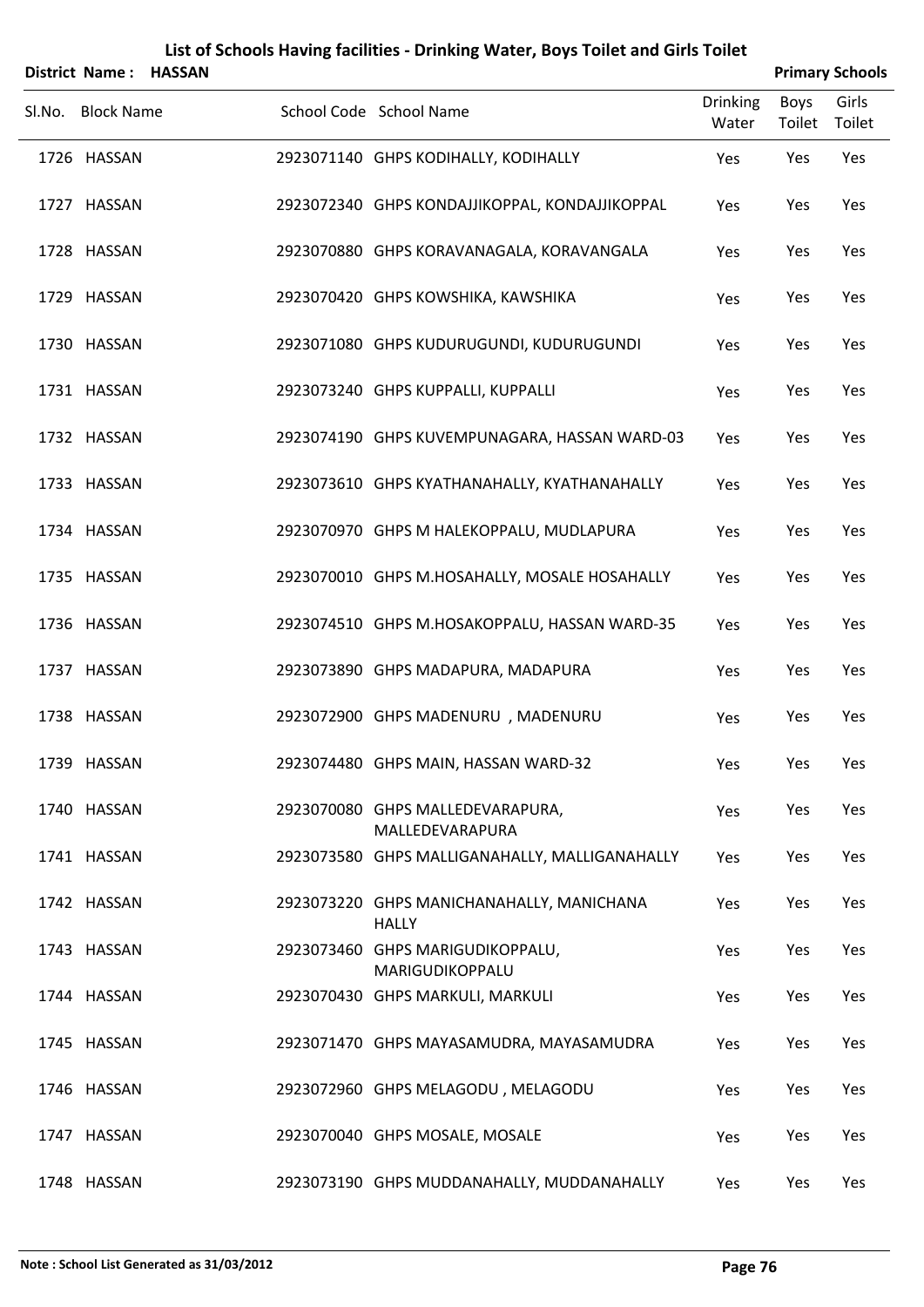| District Name: HASSAN |  |                                                            |                          |                | <b>Primary Schools</b> |
|-----------------------|--|------------------------------------------------------------|--------------------------|----------------|------------------------|
| Sl.No. Block Name     |  | School Code School Name                                    | <b>Drinking</b><br>Water | Boys<br>Toilet | Girls<br>Toilet        |
| 1749 HASSAN           |  | 2923070090 GHPS MUKKUNDUR, MUKKUNDUR                       | Yes                      | Yes            | Yes                    |
| 1750 HASSAN           |  | 2923071090 GHPS MUTTATHI, MUTTATHI                         | Yes                      | Yes            | Yes                    |
| 1751 HASSAN           |  | 2923072270 GHPS N.BOMMENAHALLY,<br>N.BOMMENAHALLY          | Yes                      | Yes            | Yes                    |
| 1752 HASSAN           |  | 2923074270 GHPS N.E. BASIC, HASSAN WARD-11                 | Yes                      | Yes            | Yes                    |
| 1753 HASSAN           |  | 2923074360 GHPS N.E.MIXED, HASSAN WARD-20                  | Yes                      | Yes            | Yes                    |
| 1754 HASSAN           |  | 2923070530 GHPS NAGANAHALLY, NAGANAHALLY                   | Yes                      | Yes            | Yes                    |
| 1755 HASSAN           |  | 2923073180 GHPS NANJEDEVARAKAVAL,<br>NANJEDEVARAKAVAL      | Yes                      | Yes            | Yes                    |
| 1756 HASSAN           |  | 2923070100 GHPS NAYAKARA HALLY, NAYAKARA HALLY             | Yes                      | Yes            | Yes                    |
| 1757 HASSAN           |  | 2923070860 GHPS NIDUDI, NIDUDI                             | Yes                      | Yes            | Yes                    |
| 1758 HASSAN           |  | 2923072070 GHPS NITTURU, NITTURU                           | Yes                      | Yes            | Yes                    |
| 1759 HASSAN           |  | 2923074300 GHPS NORTHERN EXTENSION, HASSAN<br>WARD-14      | Yes                      | Yes            | Yes                    |
| 1760 HASSAN           |  | 2923073770 GHPS PADUMANAHALLY, PADUMANAHALLY               | Yes                      | Yes            | Yes                    |
| 1761 HASSAN           |  | 2923071130 GHPS POOMAGAME, POOMAGAME                       | Yes                      | Yes            | Yes                    |
| 1762 HASSAN           |  | 2923070740 GHPS RAGHAVENDRACOLONYSMANGALA,<br>SATYAMANGALA | Yes                      | Yes            | Yes                    |
| 1763 HASSAN           |  | 2923074170 GHPS RAJAGHATTA, HASSAN WARD-01                 | Yes                      | Yes            | Yes                    |
| 1764 HASSAN           |  | 2923074250 GHPS RAVINDRANAGARA, HASSAN WARD-09             | Yes                      | Yes            | Yes                    |
| 1765 HASSAN           |  | 2923072330 GHPS RAYAPURA, RAYAPURA                         | Yes                      | Yes            | Yes                    |
| 1766 HASSAN           |  | 2923072980 GHPS S.BANDIHALLY, S. BANDIHALLY                | Yes                      | Yes            | Yes                    |
| 1767 HASSAN           |  | 2923070890 GHPS S.DYAVALAPURA, S.DYAVALAPURA               | Yes                      | Yes            | Yes                    |
| 1768 HASSAN           |  | 2923071980 GHPS SALAGAME, SALAGAME                         | Yes                      | Yes            | Yes                    |
| 1769 HASSAN           |  | 2923073250 GHPS SANENAHALLY, SANENAHALLY                   | Yes                      | Yes            | Yes                    |
| 1770 HASSAN           |  | 2923074430 GHPS SANTHEPETE, HASSAN WARD-27                 | Yes                      | Yes            | Yes                    |
| 1771 HASSAN           |  | 2923072940 GHPS SARAPURA, SARAPURA                         | Yes                      | Yes            | Yes                    |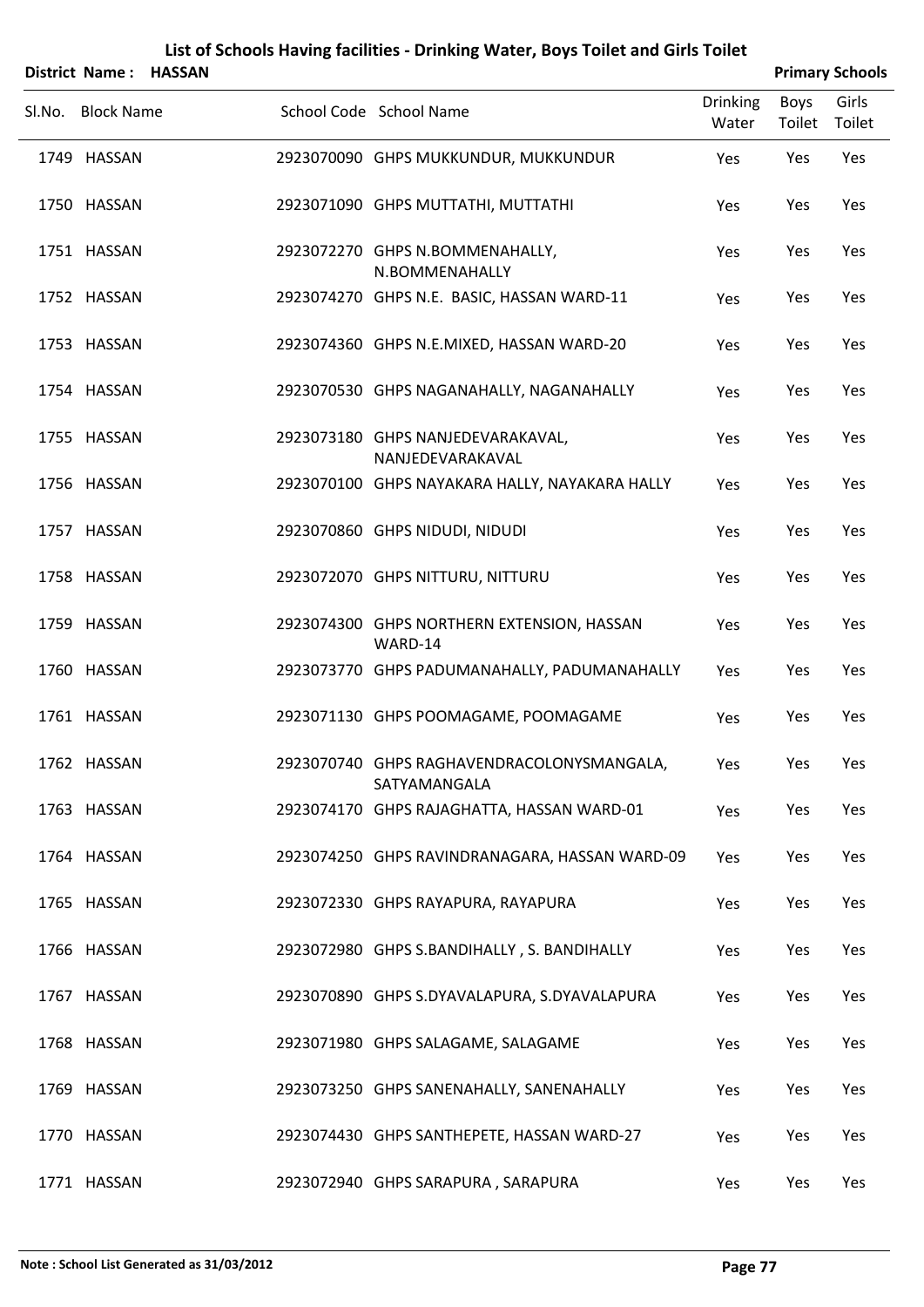| District Name:    | <b>HASSAN</b> | List of Schools Having facilities - Drinking Water, Boys Toilet and Girls Toilet |                          |                | <b>Primary Schools</b> |
|-------------------|---------------|----------------------------------------------------------------------------------|--------------------------|----------------|------------------------|
| Sl.No. Block Name |               | School Code School Name                                                          | <b>Drinking</b><br>Water | Boys<br>Toilet | Girls<br>Toilet        |
| 1772 HASSAN       |               | 2923070500 GHPS SATHENAHALLY, SATHENAHALLY                                       | Yes                      | Yes            | Yes                    |
| 1773 HASSAN       |               | 2923070070 GHPS SATTIGARAHALLY, SATTIGARAHALLY                                   | Yes                      | Yes            | Yes                    |
| 1774 HASSAN       |               | 2923072300 GHPS SEEGE, SEEGE                                                     | Yes                      | Yes            | Yes                    |
| 1775 HASSAN       |               | 2923071890 GHPS SHANKA, SHANKA                                                   | Yes                      | Yes            | Yes                    |
| 1776 HASSAN       |               | 2923071580 GHPS SHANKARANAHALLY,<br>SHANKARANAHALLY                              | Yes                      | Yes            | Yes                    |
| 1777 HASSAN       |               | 2923072550 GHPS SHANTHIGRAMA, SHANTHIGRAMA                                       | Yes                      | Yes            | Yes                    |
| 1778 HASSAN       |               | 2923071180 GHPS SIDDAPURA, SIDDAPURA                                             | Yes                      | Yes            | Yes                    |
| 1779 HASSAN       |               | 2923072150 GHPS SINGATAGERE, SINGATAGERE                                         | Yes                      | Yes            | Yes                    |
| 1780 HASSAN       |               | 2923071110 GHPS SOMANAHALLY, SOMANAHALLY                                         | Yes                      | Yes            | Yes                    |
| 1781 HASSAN       |               | 2923072000 GHPS SUNDENAHALLY, SUNDENAHALLY                                       | Yes                      | Yes            | Yes                    |
| 1782 HASSAN       |               | 2923072060 GHPS THAMALAPURA, THAMALAPURA                                         | Yes                      | Yes            | Yes                    |
| 1783 HASSAN       |               | 2923072010 GHPS THEJURU, THEJURU                                                 | Yes                      | Yes            | Yes                    |
| 1784 HASSAN       |               | 2923072080 GHPS THIRUPATHIHALLY, THIRUPATHIHALLY                                 | Yes                      | Yes            | Yes                    |
| 1785 HASSAN       |               | 2923072500 GHPS THYAVIHALLY, THYAVIHALLY                                         | Yes                      | Yes            | Yes                    |
| 1786 HASSAN       |               | 2923073230 GHPS UDDURU, UDDURU                                                   | Yes                      | Yes            | Yes                    |
| 1787 HASSAN       |               | 2923070130 GHPS UDUVERE, UDUVERE                                                 | Yes                      | Yes            | Yes                    |
| 1788 HASSAN       |               | 2923073270 GHPS UGANE, UGANE                                                     | Yes                      | Yes            | Yes                    |
| 1789 HASSAN       |               | 2923071480 GHPS VALAGEREHALLY, VALAGEREHALLY                                     | Yes                      | Yes            | Yes                    |
| 1790 HASSAN       |               | 2923074410 GHPS VANIVILASA, HASSAN WARD-25                                       | Yes                      | Yes            | Yes                    |
| 1791 HASSAN       |               | 2923073600 GHPS VARTHYKERE, VARTHYKERE                                           | Yes                      | Yes            | Yes                    |
| 1792 HASSAN       |               | 2923072310 GHPS VEERAPURA, VEERAPURA                                             | Yes                      | Yes            | Yes                    |
| 1793 HASSAN       |               | 2923072050 GHPS YADIYURU, YADIYURU                                               | Yes                      | Yes            | Yes                    |
| 1794 HASSAN       |               | 2923072180 GHPS YALAGUNDA, YALAGUNDA                                             | Yes                      | Yes            | Yes                    |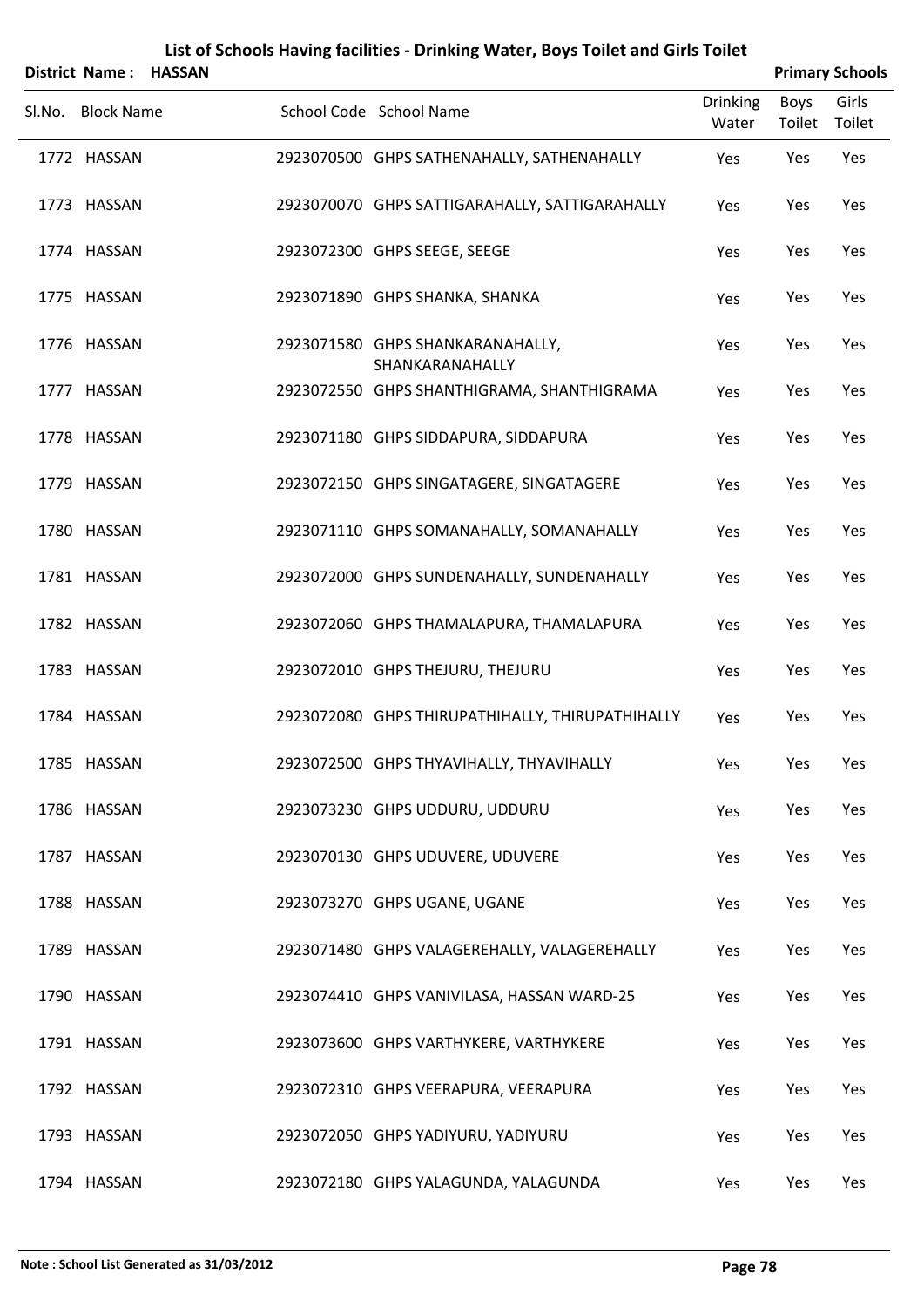|        | District Name:    | <b>HASSAN</b> |                                                                  |                          |                       | <b>Primary Schools</b> |
|--------|-------------------|---------------|------------------------------------------------------------------|--------------------------|-----------------------|------------------------|
| Sl.No. | <b>Block Name</b> |               | School Code School Name                                          | <b>Drinking</b><br>Water | <b>Boys</b><br>Toilet | Girls<br>Toilet        |
|        | 1795 HASSAN       |               | 2923073200 GHPS YAREHALLY, YAREHALLY                             | Yes                      | Yes                   | Yes                    |
|        | 1796 HASSAN       |               | 2923072360 GLPS BALLENAHALLY, BALLENAHALLY                       | Yes                      | Yes                   | Yes                    |
|        | 1797 HASSAN       |               | 2923073700 GLPS A.K. COLONY GORUR, GORUR                         | Yes                      | Yes                   | Yes                    |
|        | 1798 HASSAN       |               | 2923072780 GLPS ADDIHALLY, ADDIHALLY                             | Yes                      | Yes                   | Yes                    |
|        | 1799 HASSAN       |               | 2923073060 GLPS AKATIHALLY, AKATIHALLY                           | Yes                      | Yes                   | Yes                    |
|        | 1800 HASSAN       |               | 2923070300 GLPS AMMAGODANAHALLY,<br>AMMAGODANAHALLY              | Yes                      | Yes                   | Yes                    |
|        | 1801 HASSAN       |               | 2923072630 GLPS AMMANAGODIKOPPALU,<br>AMMANAGUDIKOPPALU          | Yes                      | Yes                   | Yes                    |
|        | 1802 HASSAN       |               | 2923073330 GLPS ANACHIHALLY, ANACHIHALLY                         | Yes                      | Yes                   | Yes                    |
|        | 1803 HASSAN       |               | 2923071190 GLPS ANEHALLY, ANEHALLY                               | Yes                      | Yes                   | Yes                    |
|        | 1804 HASSAN       |               | 2923070170 GLPS ANKANAHALLY, ANKANAHALLY                         | Yes                      | Yes                   | Yes                    |
|        | 1805 HASSAN       |               | 2923071590 GLPS ANNIGANAHALLY, ANNIGANAHALLY                     | Yes                      | Yes                   | Yes                    |
|        | 1806 HASSAN       |               | 2923073110 GLPS ANUGANALU J.COLONY, ANUGANALU<br><b>J.COLONY</b> | Yes                      | Yes                   | Yes                    |
|        | 1807 HASSAN       |               | 2923073100 GLPS ANUGANALU, ANUGANALU                             | Yes                      | Yes                   | Yes                    |
|        | 1808 HASSAN       |               | 2923070140 GLPS ARALLY KATTE, ARALLY KATTE                       | Yes                      | Yes                   | Yes                    |
|        | 1809 HASSAN       |               | 2923073030 GLPS AREKAL HOSAHALLY, AREKAL<br>HOSAHALLY            | Yes                      | Yes                   | Yes                    |
|        | 1810 HASSAN       |               | 2923070210 GLPS AVVERAHALLY, AVVERAHALLY                         | Yes                      | Yes                   | Yes                    |
|        | 1811 HASSAN       |               | 2923073670 GLPS AYJANEYAPURA, AYJANEYAPURA                       | Yes                      | Yes                   | Yes                    |
|        | 1812 HASSAN       |               | 2923071060 GLPS B BYARAPURA, B BYRAPURA                          | Yes                      | Yes                   | Yes                    |
|        | 1813 HASSAN       |               | 2923072860 GLPS B.HOSAHALLY, B. HOSAHALLY                        | Yes                      | Yes                   | Yes                    |
|        | 1814 HASSAN       |               | 2923073730 GLPS BACHIHALLY, BACHIHALLY                           | Yes                      | Yes                   | Yes                    |
|        | 1815 HASSAN       |               | 2923071600 GLPS BALLEKERE, BALLEKERE                             | Yes                      | Yes                   | Yes                    |
|        | 1816 HASSAN       |               | 2923072880 GLPS BALLENAHALLY, BALLENAHALLY                       | Yes                      | Yes                   | Yes                    |
|        | 1817 HASSAN       |               | 2923070620 GLPS BANAVASE, BANAVASE                               | Yes                      | Yes                   | Yes                    |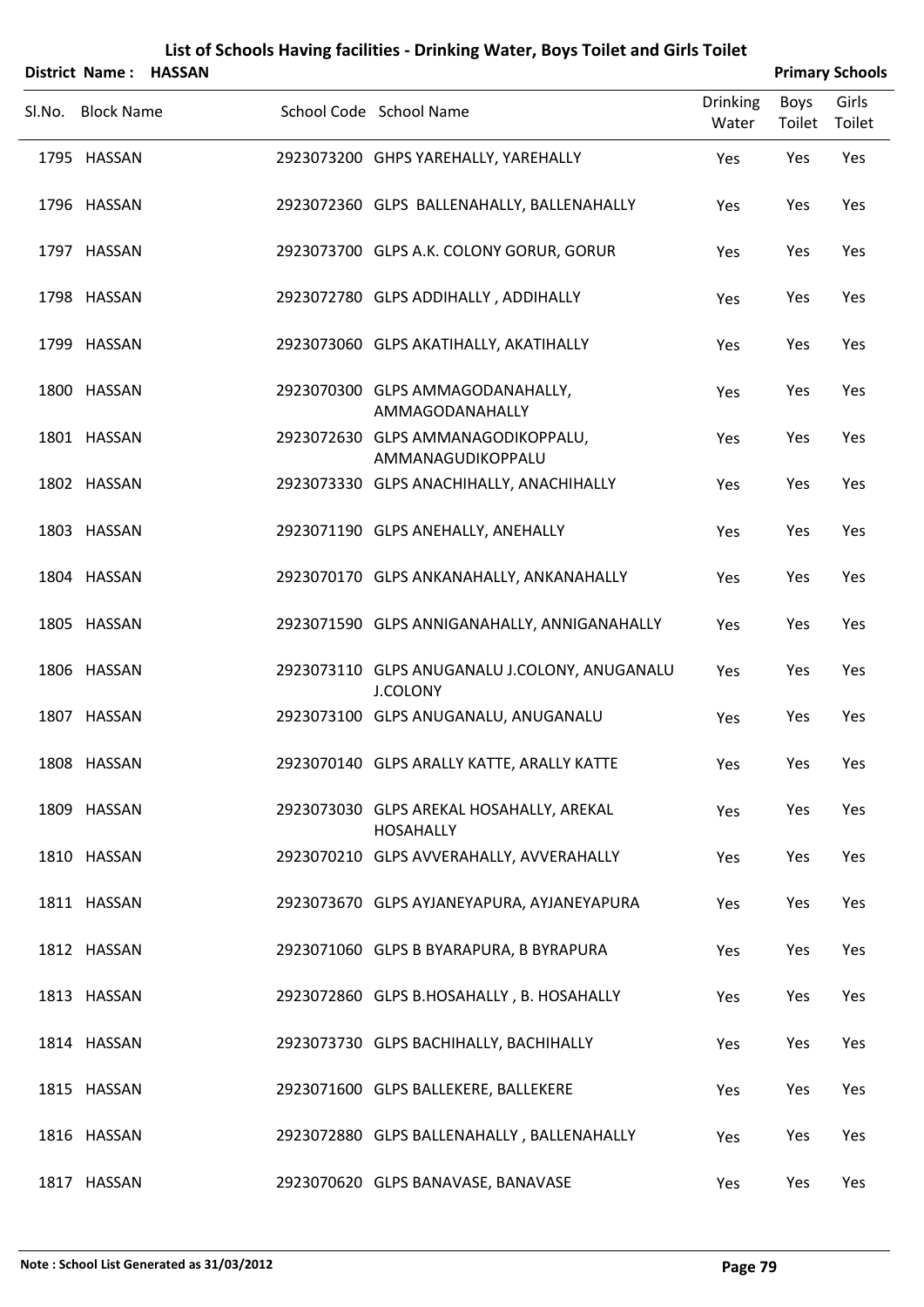|        | <b>District Name:</b> | <b>HASSAN</b> | List of Schools Having facilities - Drinking Water, Boys Toilet and Girls Toilet |                          |                | <b>Primary Schools</b> |
|--------|-----------------------|---------------|----------------------------------------------------------------------------------|--------------------------|----------------|------------------------|
| Sl.No. | <b>Block Name</b>     |               | School Code School Name                                                          | <b>Drinking</b><br>Water | Boys<br>Toilet | Girls<br>Toilet        |
|        | 1818 HASSAN           |               | 2923070370 GLPS BANTARAHALLY, BANTARAHALLY                                       | Yes                      | Yes            | Yes                    |
|        | 1819 HASSAN           |               | 2923070660 GLPS BASTIHALLY, BASTHIHALLY                                          | Yes                      | Yes            | Yes                    |
|        | 1820 HASSAN           |               | 2923072240 GLPS BEEKANAHALLY, BEEKANAHALLY                                       | Yes                      | Yes            | Yes                    |
|        | 1821 HASSAN           |               | 2923072590 GLPS BEELYKOPPALU, BELLYKOPPALU                                       | Yes                      | Yes            | Yes                    |
|        | 1822 HASSAN           |               | 2923072620 GLPS BENAGATTE, BENAGATTE                                             | Yes                      | Yes            | Yes                    |
|        | 1823 HASSAN           |               | 2923071610 GLPS BILAGUNDA, BILAGUNDA                                             | Yes                      | Yes            | Yes                    |
|        | 1824 HASSAN           |               | 2923073470 GLPS BITTAGODANAHALLY,<br><b>BITTAGODANAHALLY</b>                     | Yes                      | Yes            | Yes                    |
|        | 1825 HASSAN           |               | 2923071200 GLPS BITTAHALLY, BITTAHALLY                                           | Yes                      | Yes            | Yes                    |
|        | 1826 HASSAN           |               | 2923070960 GLPS BOGARAHALLY, BOGARAHALLY                                         | Yes                      | Yes            | Yes                    |
|        | 1827 HASSAN           |               | 2923074510 GLPS BOMMANAYAKANAHALLY, HASSAN<br>WARD-35                            | Yes                      | Yes            | Yes                    |
|        | 1828 HASSAN           |               | 2923073090 GLPS BOMMENAHALLY, BOMMENAHALLY                                       | Yes                      | Yes            | Yes                    |
|        | 1829 HASSAN           |               | 2923072170 GLPS BRHAMADEVARAHALLY,<br>BRHAMADEVARAHALLY                          | Yes                      | Yes            | Yes                    |
|        | 1830 HASSAN           |               | 2923070760 GLPS BT KOPPALU, BHUVANAHALLY                                         | Yes                      | Yes            | Yes                    |
|        | 1831 HASSAN           |               | 2923072410 GLPS BUSTHENAHALLY, BUSTHENAHALLY                                     | Yes                      | Yes            | Yes                    |
|        | 1832 HASSAN           |               | 2923073660 GLPS BYADARAHALLY KOPPALU,<br>BYADARAHALLI                            | Yes                      | Yes            | Yes                    |
|        | 1833 HASSAN           |               | 2923070280 GLPS CHACHAPURAKOPPAL,<br>CHACHAPURAKOPPAL                            | Yes                      | Yes            | Yes                    |
|        | 1834 HASSAN           |               | 2923071230 GLPS CHAMARAJAPURA, CHAMARAJAPURA                                     | Yes                      | Yes            | Yes                    |
|        | 1835 HASSAN           |               | 2923073510 GLPS CHATRAHALLY, CHATRANAHALLY                                       | Yes                      | Yes            | Yes                    |
|        | 1836 HASSAN           |               | 2923072220 GLPS CHAWDENAHALLY, CHAWDENAHALLY                                     | Yes                      | Yes            | Yes                    |
|        | 1837 HASSAN           |               | 2923071010 GLPS CHEERNAHALLY, CHEERNAHALLY                                       | Yes                      | Yes            | Yes                    |
|        | 1838 HASSAN           |               | 2923070600 GLPS CHIGAHALLY, CHIGAHALLY                                           | Yes                      | Yes            | Yes                    |
|        | 1839 HASSAN           |               | 2923071000 GLPS CHIGATIHALLY, CHIGATIHALLY                                       | Yes                      | Yes            | Yes                    |
|        | 1840 HASSAN           |               | 2923072700 GLPS CHIKKA CHAKANAHALLY, CHIKKA<br>CHAKANAHALLY                      | Yes                      | Yes            | Yes                    |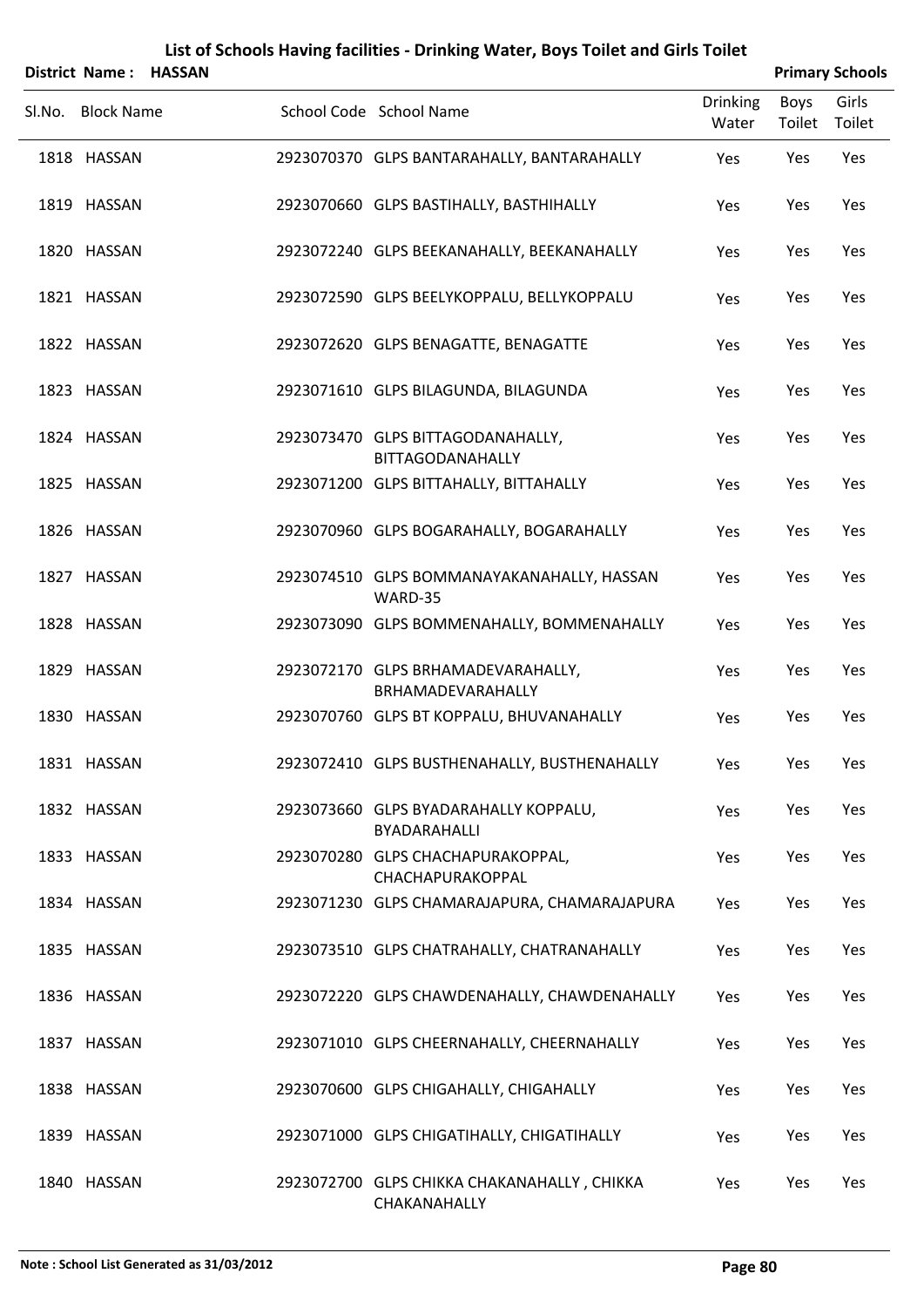|        | District Name: HASSAN |  |                                                             |                          |                | <b>Primary Schools</b> |
|--------|-----------------------|--|-------------------------------------------------------------|--------------------------|----------------|------------------------|
| Sl.No. | <b>Block Name</b>     |  | School Code School Name                                     | <b>Drinking</b><br>Water | Boys<br>Toilet | Girls<br>Toilet        |
|        | 1841 HASSAN           |  | 2923071620 GLPS CHIKKABAGANAHALLY,<br>CHIKKABAGANAHALLY     | Yes                      | Yes            | Yes                    |
|        | 1842 HASSAN           |  | 2923070550 GLPS CHIKKABASAVANAHALLY,<br>CHIKKABASAVANAHALLY | Yes                      | Yes            | Yes                    |
|        | 1843 HASSAN           |  | 2923071220 GLPS CHIKKADALURU GATE,<br>CHIKKAKADALURU        | Yes                      | Yes            | Yes                    |
|        | 1844 HASSAN           |  | 2923073150 GLPS CHIKKAGADDAVALLY,<br>CHIKKAGADDAVALLY       | Yes                      | Yes            | Yes                    |
|        | 1845 HASSAN           |  | 2923072440 GLPS CHIKKAGENGERE, CHIKKAGENGERE                | Yes                      | Yes            | Yes                    |
|        | 1846 HASSAN           |  | 2923071960 GLPS CHIKKAHONNENAHALLY,<br>CHIKKAHONNENAHALLY   | Yes                      | Yes            | Yes                    |
|        | 1847 HASSAN           |  | 2923071950 GLPS CHIKKAKONDAGULA KOPPALU,<br>CHIKKAKONDAGULA | Yes                      | Yes            | Yes                    |
|        | 1848 HASSAN           |  | 2923071950 GLPS CHIKKAKONDAGULA,<br>CHIKKAKONDAGULA         | Yes                      | Yes            | Yes                    |
|        | 1849 HASSAN           |  | 2923070320 GLPS CHIKKAMALLENAHALLY,<br>CHIKKAMALLENAHALLY   | Yes                      | Yes            | Yes                    |
|        | 1850 HASSAN           |  | 2923074490 GLPS CHIKKAMANDIGANAHALLY, HASSAN<br>WARD-33     | Yes                      | Yes            | Yes                    |
|        | 1851 HASSAN           |  | 2923074330 GLPS CHIKKANALU, HASSAN WARD-17                  | Yes                      | Yes            | Yes                    |
|        | 1852 HASSAN           |  | 2923073690 GLPS CHIKKANAYAKANAHALLY,<br>CHIKKANAYAKANAHALLY | Yes                      | Yes            | Yes                    |
|        | 1853 HASSAN           |  | 2923070940 GLPS CHIKMENAHALLY, CHIKMENAHALLY                | Yes                      | Yes            | Yes                    |
|        | 1854 HASSAN           |  | 2923070830 GLPS CHITTANAHALLY, CHITTANAHALLY                | Yes                      | Yes            | Yes                    |
|        | 1855 HASSAN           |  | 2923072560 GLPS DADADAHALLY, DADADAHALLY                    | Yes                      | Yes            | Yes                    |
|        | 1856 HASSAN           |  | 2923070390 GLPS DANAYAKANAHALLY,<br>DANAYAKANAHALLY         | Yes                      | Yes            | Yes                    |
|        | 1857 HASSAN           |  | 2923073480 GLPS DASUR, DASUR                                | Yes                      | Yes            | Yes                    |
|        | 1858 HASSAN           |  | 2923071950 GLPS DEVAPPANAKOPPALU,<br>CHIKKAKONDAGULA        | Yes                      | Yes            | Yes                    |
|        | 1859 HASSAN           |  | 2923073900 GLPS DEVARAYAPATTANA, DEVARAYAPATNA              | Yes                      | Yes            | Yes                    |
|        | 1860 HASSAN           |  | 2923070890 GLPS DEVI HALLY, S.DYAVALAPURA                   | Yes                      | Yes            | Yes                    |
|        | 1861 HASSAN           |  | 2923070410 GLPS DEVIHALLY, DEVIHALLY                        | Yes                      | Yes            | Yes                    |
|        | 1862 HASSAN           |  | 2923072460 GLPS DODDAALADAHALLY,<br>DODDAALADAHALLY         | Yes                      | Yes            | Yes                    |
|        | 1863 HASSAN           |  | 2923070540 GLPS DODDABASAVANAHALLY,<br>DODDABASAVANAHALLY   | Yes                      | Yes            | Yes                    |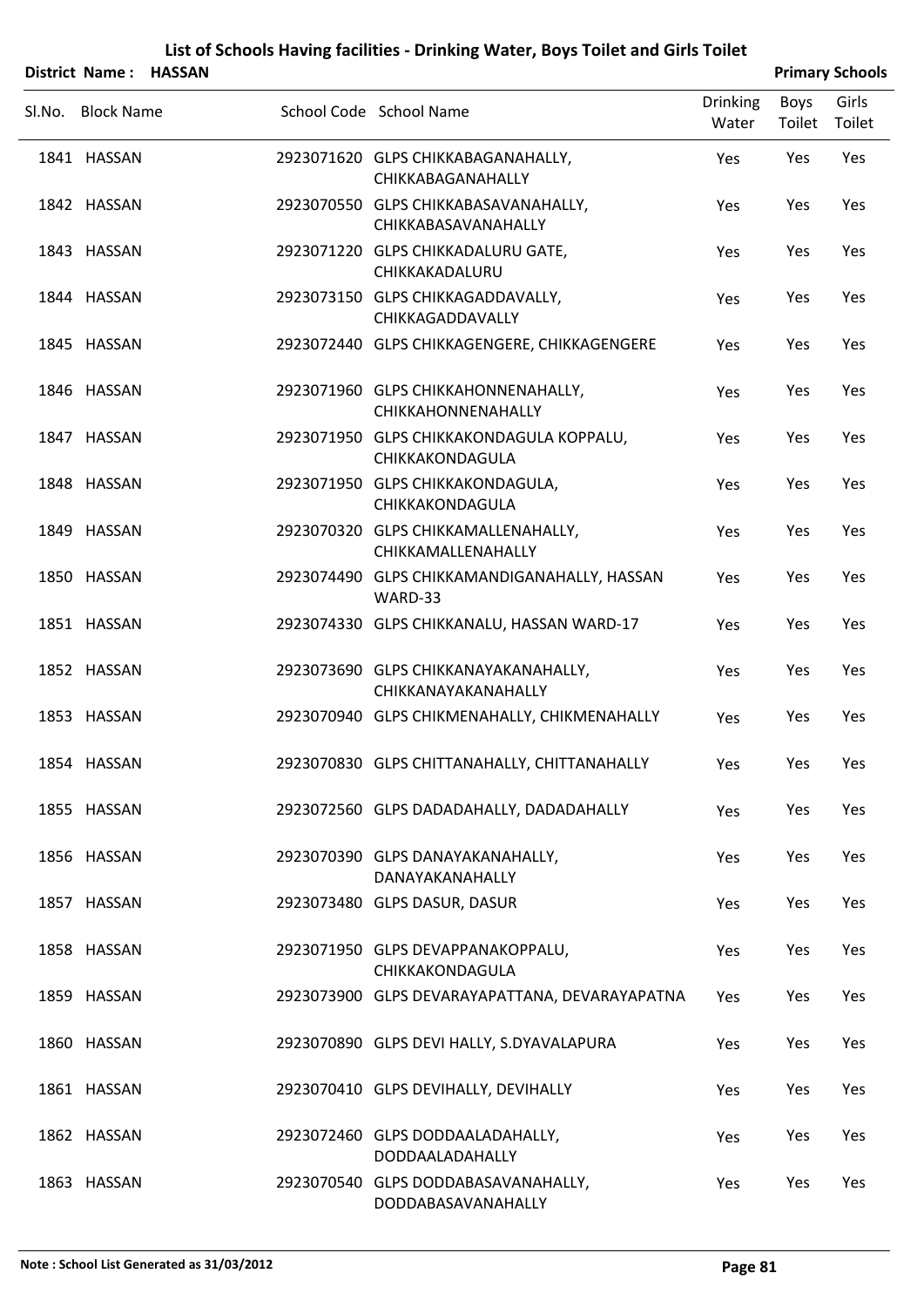|        | District Name: HASSAN |  |                                                                      |                          |                | <b>Primary Schools</b> |
|--------|-----------------------|--|----------------------------------------------------------------------|--------------------------|----------------|------------------------|
| Sl.No. | <b>Block Name</b>     |  | School Code School Name                                              | <b>Drinking</b><br>Water | Boys<br>Toilet | Girls<br>Toilet        |
|        | 1864 HASSAN           |  | 2923072450 GLPS DODDAHONNENAHALLY,<br>DODDAHONNENAHALLY              | Yes                      | Yes            | Yes                    |
|        | 1865 HASSAN           |  | 2923070340 GLPS DODDAMALLENAHALLY,<br>DODDAMALLENAHALLY              | Yes                      | Yes            | Yes                    |
|        | 1866 HASSAN           |  | 2923070640 GLPS DUMMIGERE, DUMMIGERE                                 | Yes                      | Yes            | Yes                    |
|        | 1867 HASSAN           |  | 2923071070 GLPS DYAPALAPURA, DYAPALAPURA                             | Yes                      | Yes            | Yes                    |
|        | 1868 HASSAN           |  | 2923073340 GLPS EECHALAHALLY, EECHALAHALLY                           | Yes                      | Yes            | Yes                    |
|        | 1869 HASSAN           |  | 2923071630 GLPS EREBOREKAVAL, EREBOREKAVAL                           | Yes                      | Yes            | Yes                    |
|        | 1870 HASSAN           |  | 2923073140 GLPS GADDAVALLI HOSURU, GADDAVALLI<br><b>HOSURU</b>       | Yes                      | Yes            | Yes                    |
|        | 1871 HASSAN           |  | 2923071650 GLPS GADENAHALLY KOPPALU,<br><b>GADENAHALLY KOPPALU</b>   | Yes                      | Yes            | Yes                    |
|        | 1872 HASSAN           |  | 2923070690 GLPS GANIGARA HOSAHALLY,<br>GANIGARAHOSAHALLY             | Yes                      | Yes            | Yes                    |
|        | 1873 HASSAN           |  | 2923071570 GLPS GOLENAHALLY COLONY, GOLENAHALLY                      | Yes                      | Yes            | Yes                    |
|        | 1874 HASSAN           |  | 2923073490 GLPS GOWDAGERE, GOWDAGERE                                 | Yes                      | Yes            | Yes                    |
|        | 1875 HASSAN           |  | 2923073050 GLPS GUDENAHALLY COOPALU,<br><b>HOOVINAHALLY KAVAL</b>    | Yes                      | Yes            | Yes                    |
|        | 1876 HASSAN           |  | 2923070750 GLPS GUNDEGOWDANA KOPPALU,<br><b>GUNDEGOWDANA KOPPALU</b> | Yes                      | Yes            | Yes                    |
|        | 1877 HASSAN           |  | 2923071930 GLPS GYARAHALLY, GYARAHALLY                               | Yes                      | Yes            | Yes                    |
|        | 1878 HASSAN           |  | 2923071270 GLPS H DYAVALAPURA, H.DYAVALAPURA                         | Yes                      | Yes            | Yes                    |
|        | 1879 HASSAN           |  | 2923070630 GLPS H HALASINAHALLY, H. HALASINAHALLY                    | Yes                      | Yes            | Yes                    |
|        | 1880 HASSAN           |  | 2923072790 GLPS H.ALADAHALLY, H. ALADAHALLY                          | Yes                      | Yes            | Yes                    |
|        | 1881 HASSAN           |  | 2923070350 GLPS HALENAHALLI, HALENAHALLY                             | Yes                      | Yes            | Yes                    |
|        | 1882 HASSAN           |  | 2923072730 GLPS HAMPANAHALLY, HAMPANAHALLY                           | Yes                      | Yes            | Yes                    |
|        | 1883 HASSAN           |  | 2923070810 GLPS HANADARANGI, HUNDRANGI                               | Yes                      | Yes            | Yes                    |
|        | 1884 HASSAN           |  | 2923070360 GLPS HANCHIHALLY, HANCHIHALLY                             | Yes                      | Yes            | Yes                    |
|        | 1885 HASSAN           |  | 2923073290 GLPS HANDINAKERE, HANDINAKERE                             | Yes                      | Yes            | Yes                    |
|        | 1886 HASSAN           |  | 2923072120 GLPS HANGRAHALLY, HANGRAHALLY                             | Yes                      | Yes            | Yes                    |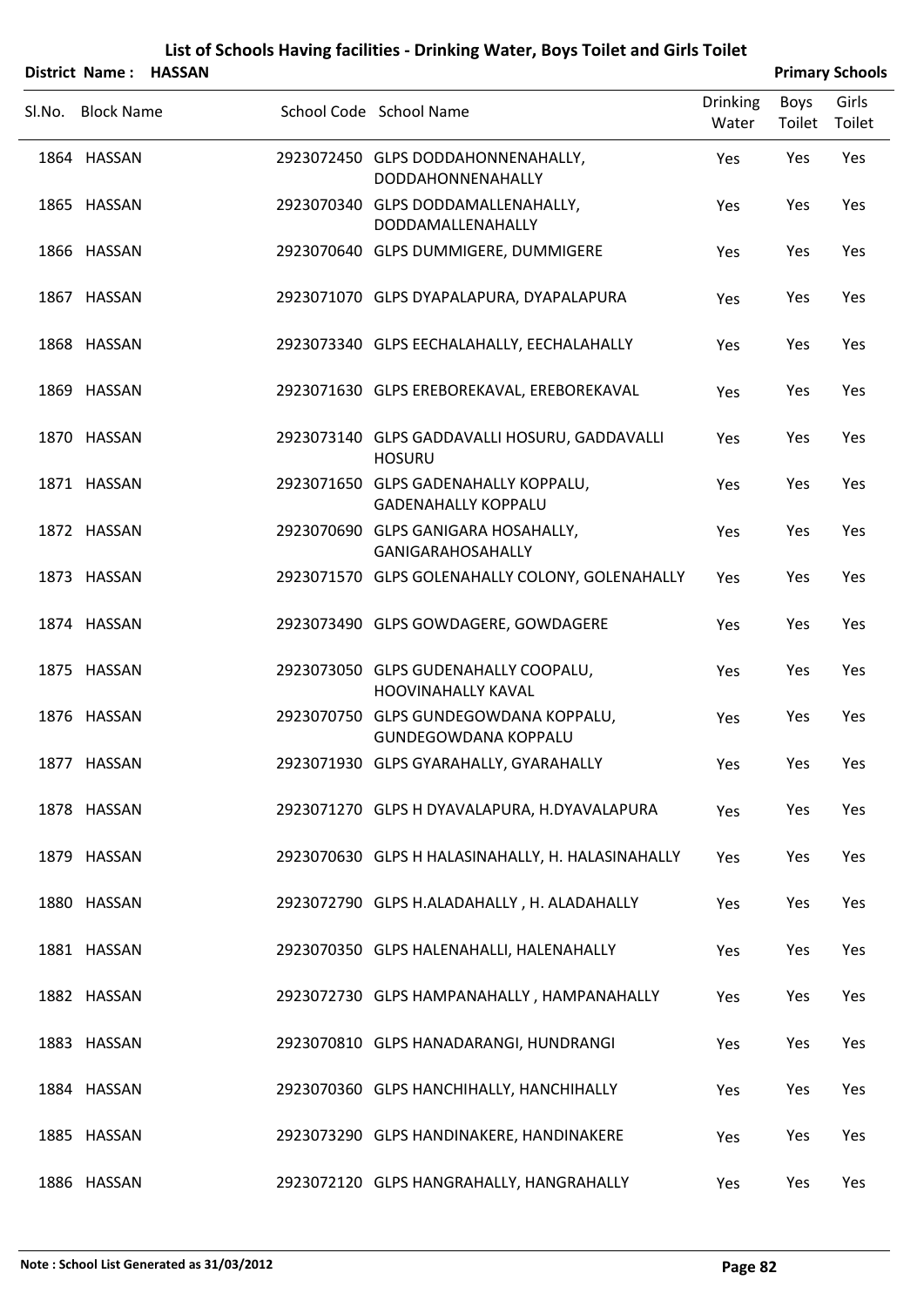|        | District Name:    | <b>HASSAN</b> |                                                              |                          | <b>Primary Schools</b> |                 |
|--------|-------------------|---------------|--------------------------------------------------------------|--------------------------|------------------------|-----------------|
| Sl.No. | <b>Block Name</b> |               | School Code School Name                                      | <b>Drinking</b><br>Water | Boys<br>Toilet         | Girls<br>Toilet |
|        | 1887 HASSAN       |               | 2923071260 GLPS HANUMANAHALLY, HARIHARAPURA                  | Yes                      | Yes                    | Yes             |
|        | 1888 HASSAN       |               | 2923073020 GLPS HARALAHALLY, HARALAHALLY                     | Yes                      | Yes                    | Yes             |
|        | 1889 HASSAN       |               | 2923072710 GLPS HARANAHALLY, HARANAHALLY                     | Yes                      | Yes                    | Yes             |
|        | 1890 HASSAN       |               | 2923072490 GLPS HEGGADIHALLY, HEGGADIHALLY                   | Yes                      | Yes                    | Yes             |
|        | 1891 HASSAN       |               | 2923073130 GLPS HEGGADIHALLY, HEGGADIHALLY                   | Yes                      | Yes                    | Yes             |
|        | 1892 HASSAN       |               | 2923070190 GLPS HIREGOWDANAHALLY,<br>HIREGOWDANAHALLY        | Yes                      | Yes                    | Yes             |
|        | 1893 HASSAN       |               | 2923071040 GLPS HIRIKADALURU, HIRIKADALURU                   | Yes                      | Yes                    | Yes             |
|        | 1894 HASSAN       |               | 2923072600 GLPS HOLALU, HOLALU                               | Yes                      | Yes                    | Yes             |
|        | 1895 HASSAN       |               | 2923073380 GLPS HOLETHIMMANAHALLY,<br>HOLETHIMMANAHALLY      | Yes                      | Yes                    | Yes             |
|        | 1896 HASSAN       |               | 2923071820 GLPS HOMMAGODANAHALLY,<br>HOMMAGODANAHALLY        | Yes                      | Yes                    | Yes             |
|        | 1897 HASSAN       |               | 2923072760 GLPS HOOVINAHALLY, HOOVINAHALLY                   | Yes                      | Yes                    | Yes             |
|        | 1898 HASSAN       |               | 2923073000 GLPS HOOVINAHALLY, HOOVINAHALLY                   | Yes                      | Yes                    | Yes             |
|        | 1899 HASSAN       |               | 2923072160 GLPS HOSUR, HOSUR                                 | Yes                      | Yes                    | Yes             |
|        | 1900 HASSAN       |               | 2923073720 GLPS HULIHALLY, HULI HALLY                        | Yes                      | Yes                    | Yes             |
|        | 1901 HASSAN       |               | 2923071050 GLPS HULLENAHALLY, HULLENAHALLY                   | Yes                      | Yes                    | Yes             |
|        | 1902 HASSAN       |               | 2923073070 GLPS IBDANE, IBDANE                               | Yes                      | Yes                    | Yes             |
|        | 1903 HASSAN       |               | 2923070680 GLPS JAKKANAHALLY KOPPALU,<br><b>JAKKANAHALLY</b> | Yes                      | Yes                    | Yes             |
|        | 1904 HASSAN       |               | 2923070680 GLPS JAKKANAHALLY, JAKKANAHALLY                   | Yes                      | Yes                    | Yes             |
|        | 1905 HASSAN       |               | 2923070920 GLPS JAKKENAHALLY, JAKKENAHALLY                   | Yes                      | Yes                    | Yes             |
|        | 1906 HASSAN       |               | 2923073080 GLPS JANIVARA, JANIVARA                           | Yes                      | Yes                    | Yes             |
|        | 1907 HASSAN       |               | 2923071660 GLPS JAVENAHALLY, JAVENAHALLY                     | Yes                      | Yes                    | Yes             |
|        | 1908 HASSAN       |               | 2923073680 GLPS JINNENAHALLY, JINNENAHALLY                   | Yes                      | Yes                    | Yes             |
|        | 1909 HASSAN       |               | 2923070200 GLPS JODIMALLAPPANAHALLY,                         | Yes                      | Yes                    | Yes             |

JODIMALLAPPANAHALLY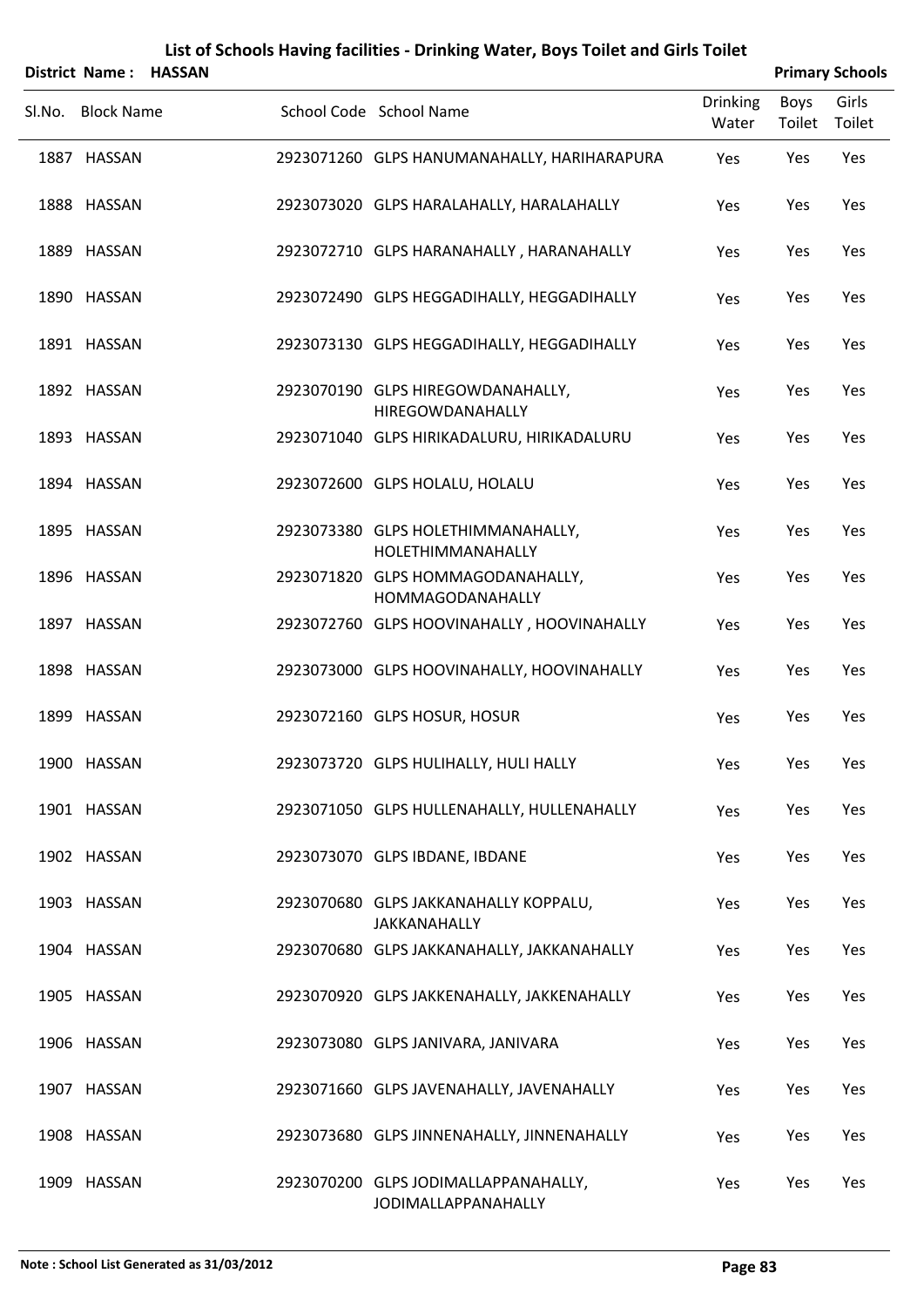|        | District Name: HASSAN |  |                                                           |                          |                | <b>Primary Schools</b> |
|--------|-----------------------|--|-----------------------------------------------------------|--------------------------|----------------|------------------------|
| Sl.No. | <b>Block Name</b>     |  | School Code School Name                                   | <b>Drinking</b><br>Water | Boys<br>Toilet | Girls<br>Toilet        |
|        | 1910 HASSAN           |  | 2923072810 GLPS JUNJANAHALLY, JUNJANAHALLY                | Yes                      | Yes            | Yes                    |
|        | 1911 HASSAN           |  | 2923070590 GLPS K HIREHALLY, K. HIREHALLY                 | Yes                      | Yes            | Yes                    |
|        | 1912 HASSAN           |  | 2923072890 GLPS K HONENAHALLI, K. HONNENAHALLY            | Yes                      | Yes            | Yes                    |
|        | 1913 HASSAN           |  | 2923074510 GLPS K HOSAKOPPALU, HASSAN WARD-35             | Yes                      | Yes            | Yes                    |
|        | 1914 HASSAN           |  | 2923072740 GLPS K.ALADAHALLY, K. ALADAHALLY               | Yes                      | Yes            | Yes                    |
|        | 1915 HASSAN           |  | 2923072090 GLPS K.DEVIHALLY, K DEVIHALLY                  | Yes                      | Yes            | Yes                    |
|        | 1916 HASSAN           |  | 2923073870 GLPS K.M. KOPPALU, KITTANE                     | Yes                      | Yes            | Yes                    |
|        | 1917 HASSAN           |  | 2923071680 GLPS KABBINAHALLY, KABBINAHALLY                | Yes                      | Yes            | Yes                    |
|        | 1918 HASSAN           |  | 2923070980 GLPS KABLIHOSAHALLY, KABLIHOSHALLY             | Yes                      | Yes            | Yes                    |
|        | 1919 HASSAN           |  | 2923070560 GLPS KACHANAYAKANAHALLY,<br>KACHANAYAKANAHALLY | Yes                      | Yes            | Yes                    |
|        | 1920 HASSAN           |  | 2923071840 GLPS KADAGA, KADAGA                            | Yes                      | Yes            | Yes                    |
|        | 1921 HASSAN           |  | 2923071830 GLPS KADAGADAHOSAHALLY,<br>KADAGADAHOSAHALLY   | Yes                      | Yes            | Yes                    |
|        | 1922 HASSAN           |  | 2923072320 GLPS KADARAVALLY COLONY,<br>KADADARAVALLY      | Yes                      | Yes            | Yes                    |
|        | 1923 HASSAN           |  | 2923071850 GLPS KAKKEHALLY, KAKKEHALLY                    | Yes                      | Yes            | Yes                    |
|        | 1924 HASSAN           |  | 2923073520 GLPS KALATHAMMANAHALLY,<br>KALATHAMMANAHALLY   | Yes                      | Yes            | Yes                    |
|        | 1925 HASSAN           |  | 2923073540 GLPS KALLAHALLY, KALLAHALLY                    | Yes                      | Yes            | Yes                    |
|        | 1926 HASSAN           |  | 2923070330 GLPS KALLENAHALLY, KALLENAHALLY                | Yes                      | Yes            | Yes                    |
|        | 1927 HASSAN           |  | 2923072380 GLPS KALLUDEVARAHALLY,<br>KALLUDEVARAHALLY     | Yes                      | Yes            | Yes                    |
|        | 1928 HASSAN           |  | 2923070400 GLPS KALLUGUDUGANAHALLY,<br>KALLUGUDUGANAHALLY | Yes                      | Yes            | Yes                    |
|        | 1929 HASSAN           |  | 2923073500 GLPS KAMENAHALLY, KAMENAHALLY                  | Yes                      | Yes            | Yes                    |
|        | 1930 HASSAN           |  | 2923072690 GLPS KAMMARIGE, KAMMRIGE                       | Yes                      | Yes            | Yes                    |
|        | 1931 HASSAN           |  | 2923072720 GLPS KANAJAHALLY, KANAJANAHALLY                | Yes                      | Yes            | Yes                    |
|        | 1932 HASSAN           |  | 2923071920 GLPS KANCHAMARANAHALLY,<br>KANCHAMARANAHALLY   | Yes                      | Yes            | Yes                    |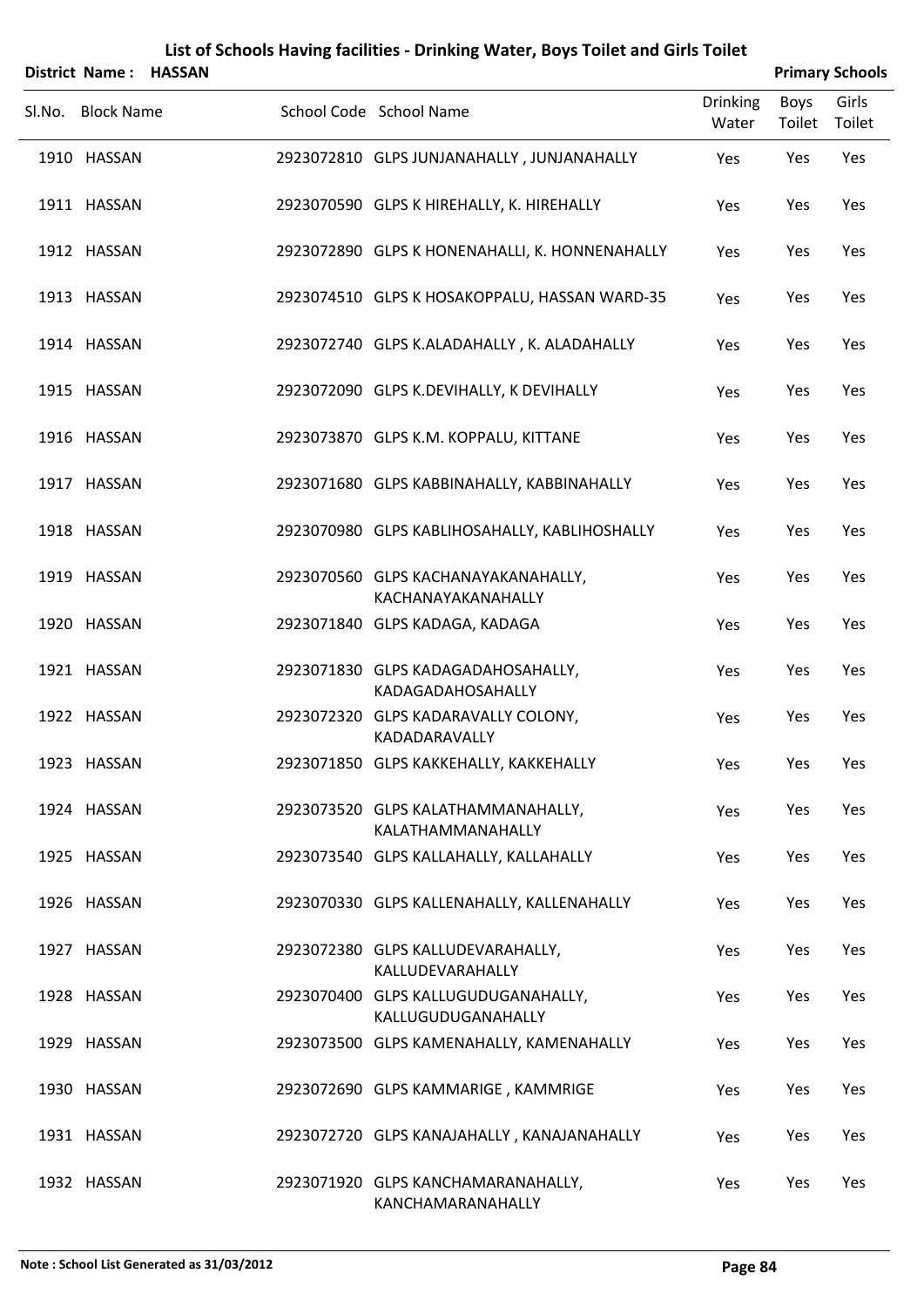|                   | District Name: HASSAN |                                                       |                          |                       | <b>Primary Schools</b> |
|-------------------|-----------------------|-------------------------------------------------------|--------------------------|-----------------------|------------------------|
| Sl.No. Block Name |                       | School Code School Name                               | <b>Drinking</b><br>Water | <b>Boys</b><br>Toilet | Girls<br>Toilet        |
| 1933 HASSAN       |                       | 2923070470 GLPS KANCHANAHALLY, KANCHANAHALLY          | Yes                      | Yes                   | Yes                    |
| 1934 HASSAN       |                       | 2923072800 GLPS KAREKERE, KAREKERE                    | Yes                      | Yes                   | Yes                    |
| 1935 HASSAN       |                       | 2923072820 GLPS KAREKERE KAVAL, KAREKERE KAVAL        | Yes                      | Yes                   | Yes                    |
| 1936 HASSAN       |                       | 2923070110 GLPS KARLE KOPPALU, KARLE                  | Yes                      | Yes                   | Yes                    |
| 1937 HASSAN       |                       | 2923073640 GLPS KATTAYA, KATTAYA                      | Yes                      | Yes                   | Yes                    |
| 1938 HASSAN       |                       | 2923071020 GLPS KATTIHALLY, KITTANKERE                | Yes                      | Yes                   | Yes                    |
| 1939 HASSAN       |                       | 2923071300 GLPS KENCHANAHALLY, KENCHANAHALLY          | Yes                      | Yes                   | Yes                    |
| 1940 HASSAN       |                       | 2923071690 GLPS KENCHIKOPPALU, KENCHIKOPPALU          | Yes                      | Yes                   | Yes                    |
| 1941 HASSAN       |                       | 2923073160 GLPS KINDIPURA, KINDIPURA                  | Yes                      | Yes                   | Yes                    |
| 1942 HASSAN       |                       | 2923073880 GLPS KODARAMANAHALLY,<br>KODARAMANAHALLY   | Yes                      | Yes                   | Yes                    |
| 1943 HASSAN       |                       | 2923071670 GLPS KOKKANAGHATTA, KOKKANAGHATTA          | Yes                      | Yes                   | Yes                    |
| 1944 HASSAN       |                       | 2923070800 GLPS KOMMANAHALLY, KOMMANAHALLY            | Yes                      | Yes                   | Yes                    |
| 1945 HASSAN       |                       | 2923072350 GLPS KONDAJJI, KONDAJJI                    | Yes                      | Yes                   | Yes                    |
| 1946 HASSAN       |                       | 2923073010 GLPS KORAHALLY, KORAHALLY                  | Yes                      | Yes                   | Yes                    |
| 1947 HASSAN       |                       | 2923070310 GLPS KURUBARAHALLY, KURUBARAHALLY          | Yes                      | Yes                   | Yes                    |
| 1948 HASSAN       |                       | 2923073120 GLPS LAKSHMIPURA, LAKSHMIPURA              | Yes                      | Yes                   | Yes                    |
| 1949 HASSAN       |                       | 2923070950 GLPS LINGARASANAHALLY,<br>LINGARASANAHALLY | Yes                      | Yes                   | Yes                    |
| 1950 HASSAN       |                       | 2923070970 GLPS M HOSAKOPPALU, MUDLAPURA              | Yes                      | Yes                   | Yes                    |
| 1951 HASSAN       |                       | 2923070670 GLPS M THIMMANAHALLY, M<br>THIMMANAHALLY   | Yes                      | Yes                   | Yes                    |
| 1952 HASSAN       |                       | 2923073530 GLPS MADAPURA, MADAPURA                    | Yes                      | Yes                   | Yes                    |
| 1953 HASSAN       |                       | 2923072370 GLPS MADIHALLY COLONY, MADIHALLY           | Yes                      | Yes                   | Yes                    |
| 1954 HASSAN       |                       | 2923072370 GLPS MADIHALLY, MADIHALLY                  | Yes                      | Yes                   | Yes                    |
| 1955 HASSAN       |                       | 2923071030 GLPS MAHADEVARAHALLY,<br>MAHADEVARAHALLY   | Yes                      | Yes                   | Yes                    |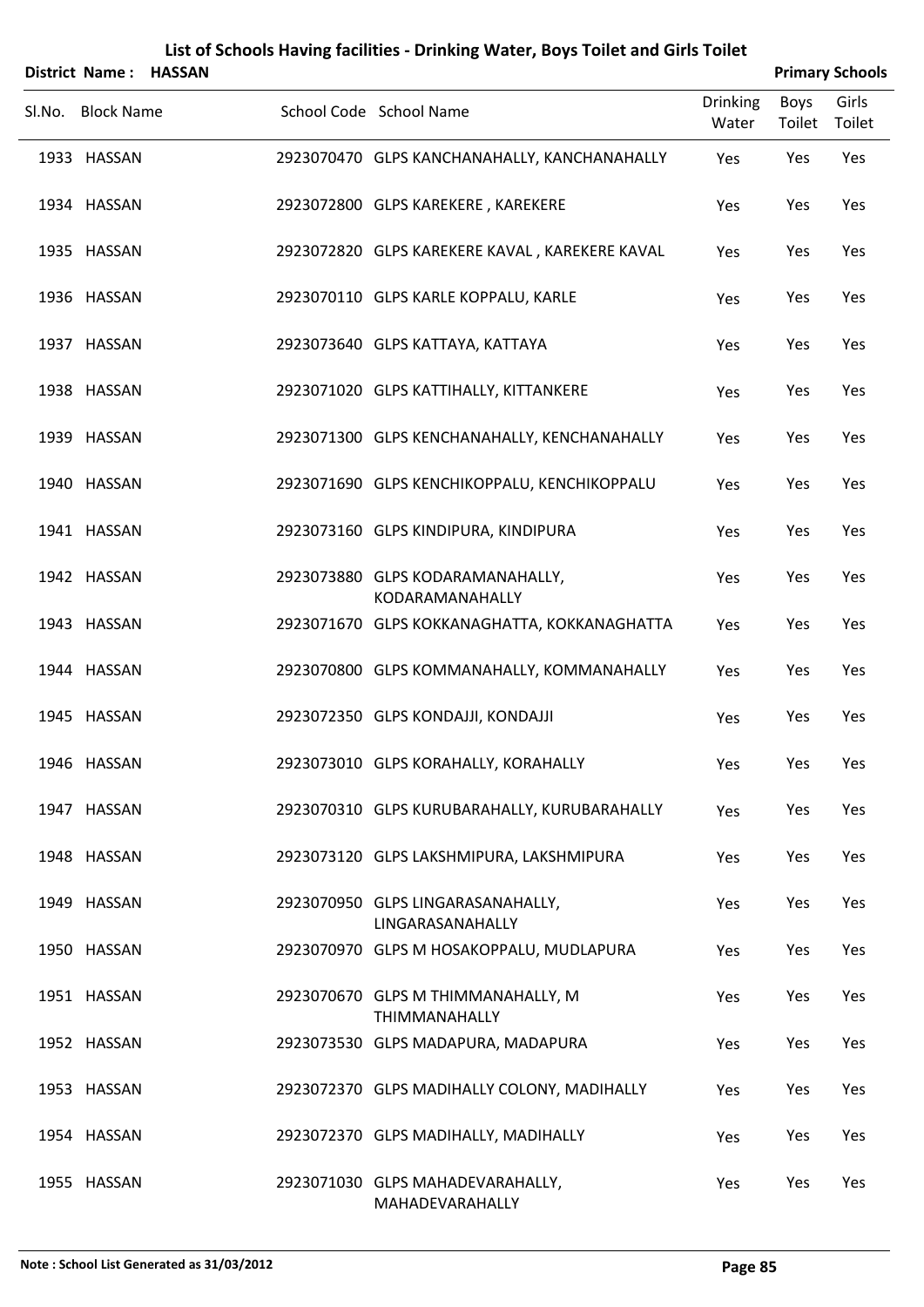|        |                   | District Name: HASSAN |                                                               |                          |                | <b>Primary Schools</b> |
|--------|-------------------|-----------------------|---------------------------------------------------------------|--------------------------|----------------|------------------------|
| Sl.No. | <b>Block Name</b> |                       | School Code School Name                                       | <b>Drinking</b><br>Water | Boys<br>Toilet | Girls<br>Toilet        |
|        | 1956 HASSAN       |                       | 2923072680 GLPS MAKANAHALLY, MAKANAHALLY                      | Yes                      | Yes            | Yes                    |
|        | 1957 HASSAN       |                       | 2923072850 GLPS MALLAGOWDANAHALLY,<br>MALLAGOWDANAHALLY       | Yes                      | Yes            | Yes                    |
|        | 1958 HASSAN       |                       | 2923072580 GLPS MALLANAYAKANAHALLY,<br>MALLANAYAKANAHALLY     | Yes                      | Yes            | Yes                    |
|        | 1959 HASSAN       |                       | 2923072230 GLPS MALLANAYAKANAHALLY,<br>MALLANAYAKANAHALLY     | Yes                      | Yes            | Yes                    |
|        | 1960 HASSAN       |                       | 2923071700 GLPS MALLAPANAHALLY, MALLAPPANAHALLY               | Yes                      | Yes            | Yes                    |
|        | 1961 HASSAN       |                       | 2923073310 GLPS MALLENAHALLY, MALLENAHALLY                    | Yes                      | Yes            | Yes                    |
|        | 1962 HASSAN       |                       | 2923071800 GLPS MALLIGEVALU, MALLIGEVALU                      | Yes                      | Yes            | Yes                    |
|        | 1963 HASSAN       |                       | 2923072200 GLPS MANDIGANAHALLY, MANDIGANAHALLY                | Yes                      | Yes            | Yes                    |
|        | 1964 HASSAN       |                       | 2923073300 GLPS MARANAHALLY, MARANAHALLY                      | Yes                      | Yes            | Yes                    |
|        | 1965 HASSAN       |                       | 2923070270 GLPS MARANAYAKANAHALLY,<br>MARANAYAKANAHALLY       | Yes                      | Yes            | Yes                    |
|        | 1966 HASSAN       |                       | 2923073440 GLPS MARGANAHALLY, MARGANAHALLY                    | Yes                      | Yes            | Yes                    |
|        | 1967 HASSAN       |                       | 2923070430 GLPS MARKULI KOPPALU, MARKULI                      | Yes                      | Yes            | Yes                    |
|        | 1968 HASSAN       |                       | 2923071940 GLPS MAVINAHALLY, MAVINAHALLY                      | Yes                      | Yes            | Yes                    |
|        | 1969 HASSAN       |                       | 2923073400 GLPS MEDARAHALLY, MEDARAHALLY                      | Yes                      | Yes            | Yes                    |
|        | 1970 HASSAN       |                       | 2923072830 GLPS MELLAHALLY, MELLAHALLY                        | Yes                      | Yes            | Yes                    |
|        | 1971 HASSAN       |                       | 2923072750 GLPS MUDDANAHALLY, MUDDANAHALLY                    | Yes                      | Yes            | Yes                    |
|        | 1972 HASSAN       |                       | 2923071710 GLPS MUDDANAHALLY, MUDDANAHALLY                    | Yes                      | Yes            | Yes                    |
|        | 1973 HASSAN       |                       | 2923071310 GLPS MUDIGERE, MUDIGERE                            | Yes                      | Yes            | Yes                    |
|        | 1974 HASSAN       |                       | 2923070970 GLPS MUDLAPURA, MUDLAPURA                          | Yes                      | Yes            | Yes                    |
|        | 1975 HASSAN       |                       | 2923070230 GLPS MUKKUNDUR HOSALLY, MUKUNDUR<br><b>HOSALLY</b> | Yes                      | Yes            | Yes                    |
|        | 1976 HASSAN       |                       | 2923070650 GLPS MUTTIGE, MUTTIGE                              | Yes                      | Yes            | Yes                    |
|        | 1977 HASSAN       |                       | 2923071720 GLPS NAGATHAVALLY, NAGATHAVALLY                    | Yes                      | Yes            | Yes                    |
|        | 1978 HASSAN       |                       | 2923072250 GLPS NAGENAHALLY, NAGENAHALLY                      | Yes                      | Yes            | Yes                    |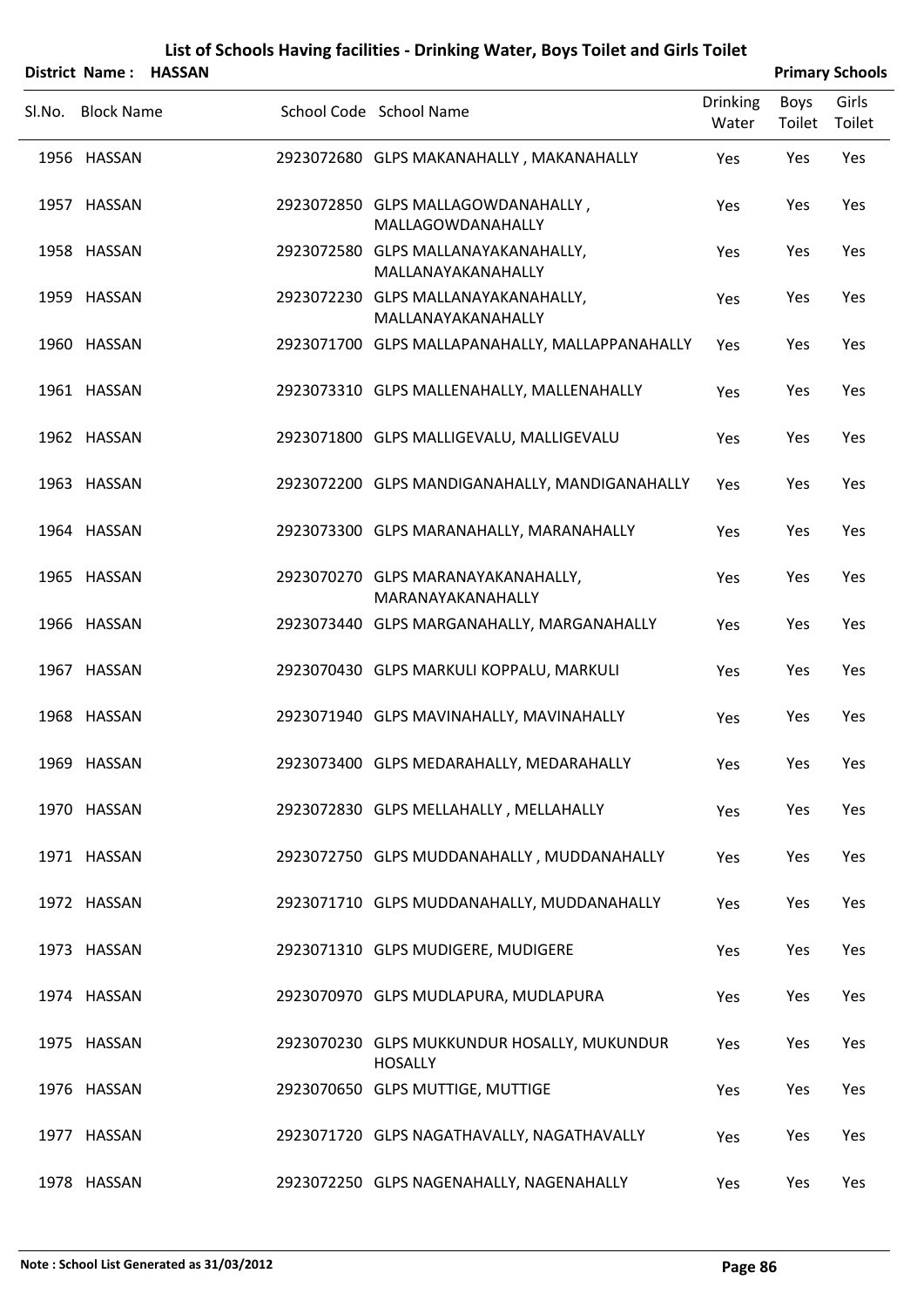| <b>District Name:</b> | <b>HASSAN</b> |                                                             |                          |                | <b>Primary Schools</b> |
|-----------------------|---------------|-------------------------------------------------------------|--------------------------|----------------|------------------------|
| Sl.No. Block Name     |               | School Code School Name                                     | <b>Drinking</b><br>Water | Boys<br>Toilet | Girls<br>Toilet        |
| 1979 HASSAN           |               | 2923073410 GLPS NARIHALLY, NARIHALLY                        | Yes                      | Yes            | Yes                    |
| 1980 HASSAN           |               | 2923072840 GLPS NELLAKKIHALLY, NELLAKKIHALLY                | Yes                      | Yes            | Yes                    |
| 1981 HASSAN           |               | 2923073420 GLPS NINGEGOWDANAKOPPALU,<br>NINGEGOWDANAKOPPALU | Yes                      | Yes            | Yes                    |
| 1982 HASSAN           |               | 2923070380 GLPS PADUVARAKOPPAL, PADUVARAKOPPAL              | Yes                      | Yes            | Yes                    |
| 1983 HASSAN           |               | 2923071730 GLPS PARASANAHALLY, PARASANAHALLY                | Yes                      | Yes            | Yes                    |
| 1984 HASSAN           |               | 2923071740 GLPS PIRUMANAHALLY, PIRUMANAHALLY                | Yes                      | Yes            | Yes                    |
| 1985 HASSAN           |               | 2923071910 GLPS RACHENAHALLY, RACHENAHALLY                  | Yes                      | Yes            | Yes                    |
| 1986 HASSAN           |               | 2923074460 GLPS RAJAKUMARA NAGARA, HASSAN<br>WARD-30        | Yes                      | Yes            | Yes                    |
| 1987 HASSAN           |               | 2923072210 GLPS RAMADEVARAPURA,<br>RAMADEVARAPURA           | Yes                      | Yes            | Yes                    |
| 1988 HASSAN           |               | 2923070150 GLPS RAMAGHATTA, RAMAGHATTA                      | Yes                      | Yes            | Yes                    |
| 1989 HASSAN           |               | 2923072530 GLPS RANGANATHAPURA,<br>RANGANATHAPURA           | Yes                      | Yes            | Yes                    |
| 1990 HASSAN           |               | 2923072130 GLPS RANGENAHALLY, RANGENAHALLY                  | Yes                      | Yes            | Yes                    |
| 1991 HASSAN           |               | 2923071320 GLPS RUDRADEVARAHALLY,<br>RUDRADEVARAHALLY       | Yes                      | Yes            | Yes                    |
| 1992 HASSAN           |               | 2923071870 GLPS S.ALADAHALLY, S.ALADAHALLY                  | Yes                      | Yes            | Yes                    |
| 1993 HASSAN           |               | 2923072650 GLPS S.HALASINAHALLY, S. HALASINAHALLY           | Yes                      | Yes            | Yes                    |
| 1994 HASSAN           |               | 2923072660 GLPS S.MYLANAHALLY, S. MYLANAHALLY               | Yes                      | Yes            | Yes                    |
| 1995 HASSAN           |               | 2923071860 GLPS S.THIMMANAHALLY,<br>S.THIMMANAHALLY         | Yes                      | Yes            | Yes                    |
| 1996 HASSAN           |               | 2923072280 GLPS SAJJENAHALLY, SAJJENAHALLY                  | Yes                      | Yes            | Yes                    |
| 1997 HASSAN           |               | 2923071780 GLPS SAMUDRAVALLY, SAMUDRAVALLY                  | Yes                      | Yes            | Yes                    |
| 1998 HASSAN           |               | 2923071760 GLPS SANKALAPURA, SANKALAPURA                    | Yes                      | Yes            | Yes                    |
| 1999 HASSAN           |               | 2923070770 GLPS SANKENAHALLY, SANKENAHALLY                  | Yes                      | Yes            | Yes                    |
| 2000 HASSAN           |               | 2923072770 GLPS SANNA CHAKANAHALLY, SANNA<br>CHAKANAHALLY   | Yes                      | Yes            | Yes                    |
| 2001 HASSAN           |               | 2923072870 GLPS SANTHE KOPPALU, SANTHE KOPPALU              | Yes                      | Yes            | Yes                    |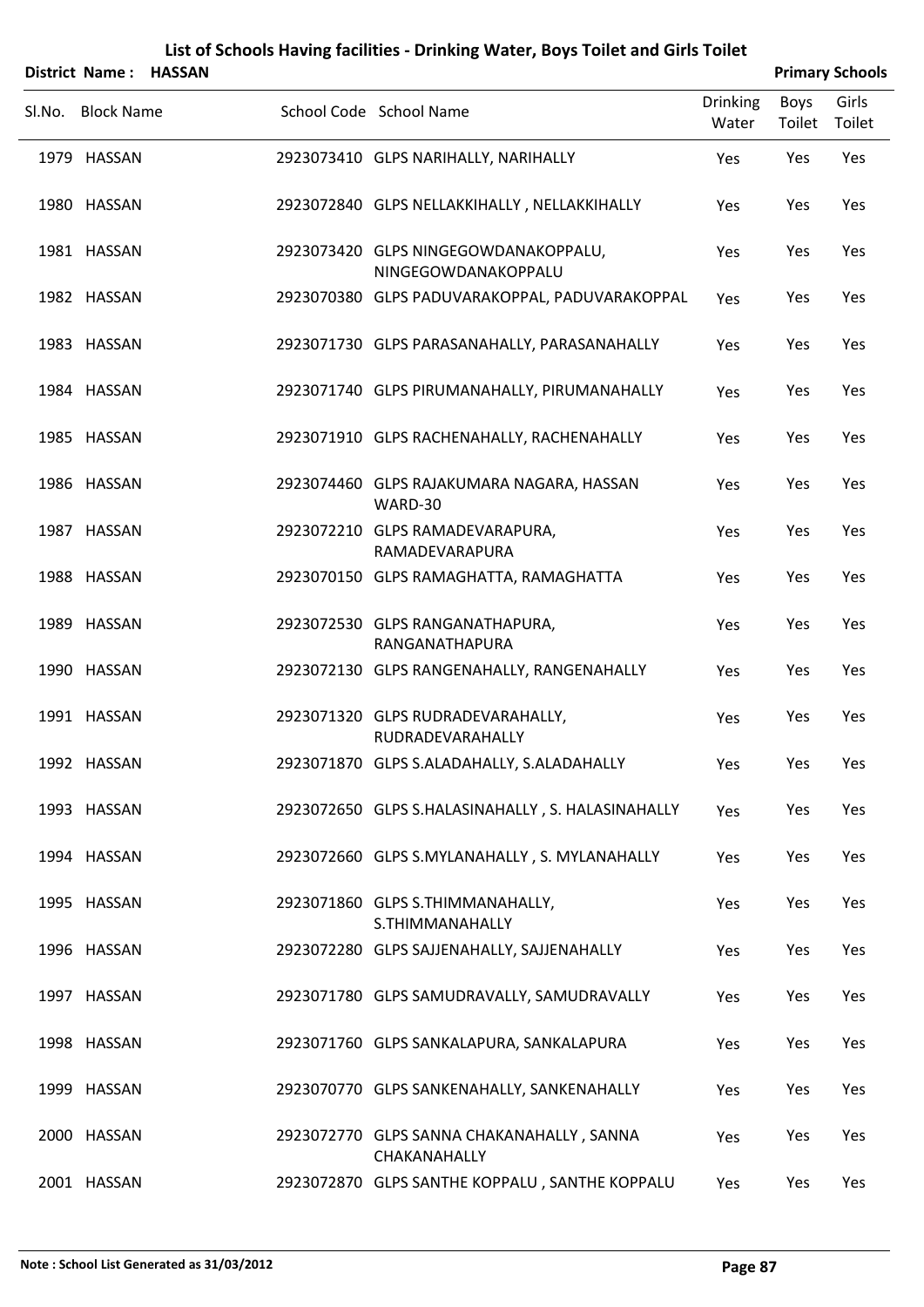|        |                   | District Name: HASSAN |                                                                         |                          |                | <b>Primary Schools</b> |
|--------|-------------------|-----------------------|-------------------------------------------------------------------------|--------------------------|----------------|------------------------|
| Sl.No. | <b>Block Name</b> |                       | School Code School Name                                                 | <b>Drinking</b><br>Water | Boys<br>Toilet | Girls<br>Toilet        |
|        | 2002 HASSAN       |                       | 2923070500 GLPS SATHENAHALLY COLONY,<br>SATHENAHALLY                    | Yes                      | Yes            | Yes                    |
|        | 2003 HASSAN       |                       | 2923070240 GLPS SATTIGARAHALLY KOPPALU,<br>SATTIGARAHALLY               | Yes                      | Yes            | Yes                    |
|        | 2004 HASSAN       |                       | 2923070740 GLPS SATYAMANGALA, SATYAMANGALA                              | Yes                      | Yes            | Yes                    |
|        | 2005 HASSAN       |                       | 2923071340 GLPS SAVANKANAHALLY, SAVANKANAHALLY                          | Yes                      | Yes            | Yes                    |
|        | 2006 HASSAN       |                       | 2923070570 GLPS SAVANTHANAHALLY,<br>SAVANTHANAHALLY                     | Yes                      | Yes            | Yes                    |
|        | 2007 HASSAN       |                       | 2923070250 GLPS SEEGOORU, SEEGOORU                                      | Yes                      | Yes            | Yes                    |
|        | 2008 HASSAN       |                       | 2923071890 GLPS SHANKADAKOPPALU, SHANKA                                 | Yes                      | Yes            | Yes                    |
|        | 2009 HASSAN       |                       | 2923070700 GLPS SHETTYHALLY, SHETTIHALLY                                | Yes                      | Yes            | Yes                    |
|        | 2010 HASSAN       |                       | 2923070260 GLPS SHIVAIAHNA KOPPALU, SHIVAIAHNA<br><b>KOPPALU</b>        | Yes                      | Yes            | Yes                    |
|        | 2011 HASSAN       |                       | 2923071750 GLPS SINGAPATTANA, SINGAPATTANA                              | Yes                      | Yes            | Yes                    |
|        | 2012 HASSAN       |                       | 2923072290 GLPS SOPPINAHALLY, SOPPINAHALLY                              | Yes                      | Yes            | Yes                    |
|        | 2013 HASSAN       |                       | 2923071880 GLPS SRIRAMAPURA, SRIRAMAPURA                                | Yes                      | Yes            | Yes                    |
|        | 2014 HASSAN       |                       | 2923070290 GLPS TAMALAPURA, TAMALAPURA                                  | Yes                      | Yes            | Yes                    |
|        | 2015 HASSAN       |                       | 2923070790 GLPS TENDIHALLY, TENDIHALLY                                  | Yes                      | Yes            | Yes                    |
|        | 2016 HASSAN       |                       | 2923071790 GLPS THAMAGANAHALLY,<br>THAMAGANAHALLY                       | Yes                      | Yes            | Yes                    |
|        | 2017 HASSAN       |                       | 2923073370 GLPS THATTEKERE JANATHA COLONY,<br>THATTEKERE JANATHA COLONY | Yes                      | Yes            | Yes                    |
|        | 2018 HASSAN       |                       | 2923073450 GLPS THATTEKERE, THATTEKERE                                  | Yes                      | Yes            | Yes                    |
|        | 2019 HASSAN       |                       | 2923071350 GLPS THIMLAPURA, THIMLAPURA                                  | Yes                      | Yes            | Yes                    |
|        | 2020 HASSAN       |                       | 2923072100 GLPS THIMMANAHALLY, THIMMANAHALLY                            | Yes                      | Yes            | Yes                    |
|        | 2021 HASSAN       |                       | 2923071020 GLPS THIMMENAHALLY, KITTANKERE                               | Yes                      | Yes            | Yes                    |
|        | 2022 HASSAN       |                       | 2923070160 GLPS TYAGATURU, TYAGATURU                                    | Yes                      | Yes            | Yes                    |
|        | 2023 HASSAN       |                       | 2923072140 GLPS UBBENAHALLY, UBBENAHALLY                                | Yes                      | Yes            | Yes                    |
|        | 2024 HASSAN       |                       | 2923071360 GLPS UDDURAHALLY, UDDURAHALLY                                | Yes                      | Yes            | Yes                    |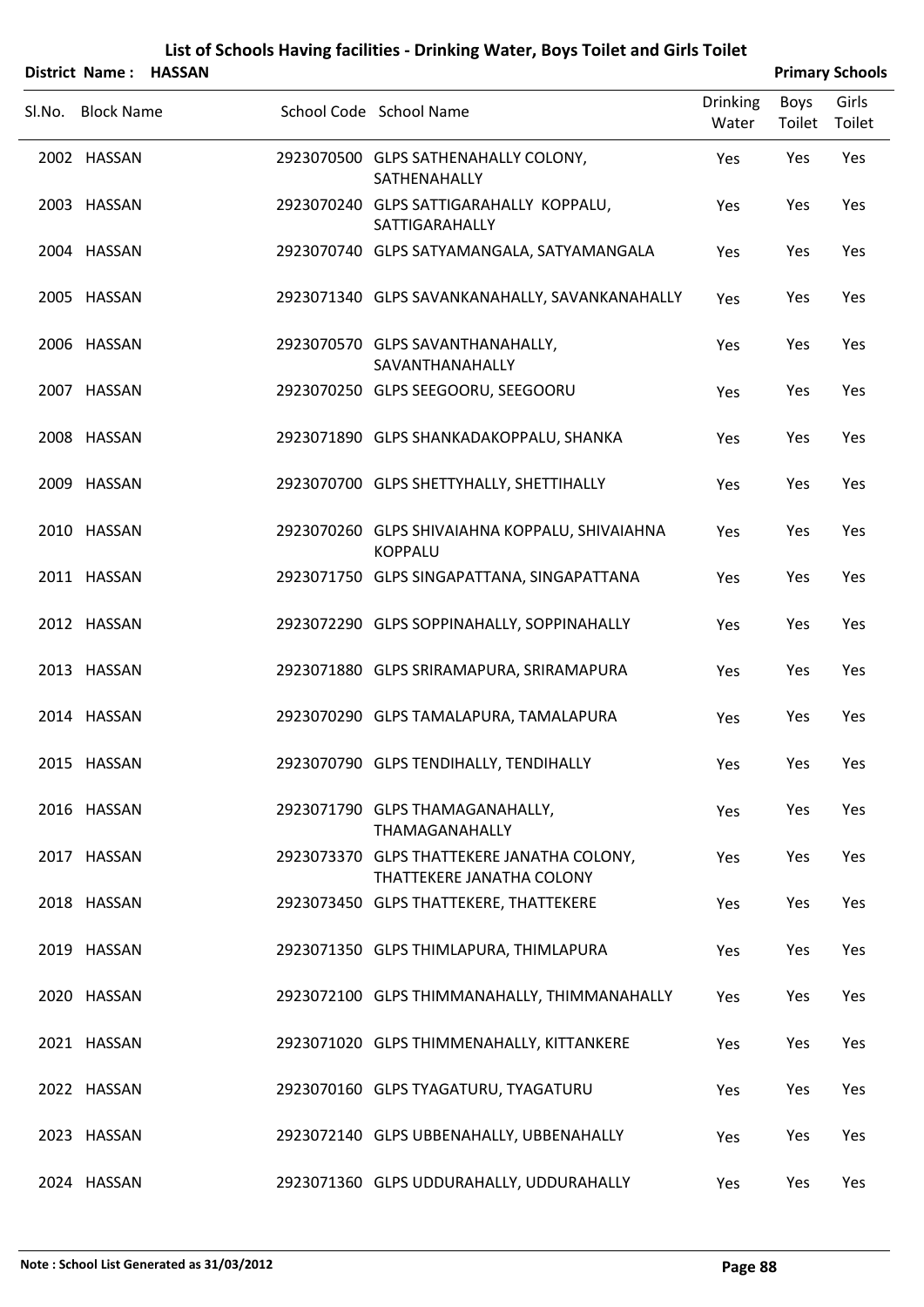|        |                   |               | List of Schools Having facilities - Drinking Water, Boys Toilet and Girls Toilet |                          |                |                        |
|--------|-------------------|---------------|----------------------------------------------------------------------------------|--------------------------|----------------|------------------------|
|        | District Name:    | <b>HASSAN</b> |                                                                                  |                          |                | <b>Primary Schools</b> |
| Sl.No. | <b>Block Name</b> |               | School Code School Name                                                          | <b>Drinking</b><br>Water | Boys<br>Toilet | Girls<br>Toilet        |
|        | 2025 HASSAN       |               | 2923073040 GLPS UDDURU KOPPAL, UDDURU KOPPAL                                     | Yes                      | Yes            | Yes                    |
|        | 2026 HASSAN       |               | 2923073390 GLPS UPPALLY, UPPALLY                                                 | Yes                      | Yes            | Yes                    |
|        | 2027 HASSAN       |               | 2923072520 GLPS UPPARAHOSAHALLY,<br><b>UPPARAHOSAHALLY</b>                       | Yes                      | Yes            | Yes                    |
|        | 2028 HASSAN       |               | 2923072540 GLPS VADDARAKOPPALU, VADDARAKOPPALU                                   | Yes                      | Yes            | Yes                    |
|        | 2029 HASSAN       |               | 2923071370 GLPS VALAGEREHALLY KOPPALU,<br>VALAGEREHALLY                          | Yes                      | Yes            | Yes                    |
|        | 2030 HASSAN       |               | 2923070180 GLPS VARADAKAPURA, VARADAKAPURA                                       | Yes                      | Yes            | Yes                    |
|        | 2031 HASSAN       |               | 2923072110 GLPS VEDAVATHI, VEDAVATHI                                             | Yes                      | Yes            | Yes                    |
|        | 2032 HASSAN       |               | 2923074440 GLPS VISHWANATHA NAGARA, HASSAN<br>WARD-28                            | Yes                      | Yes            | Yes                    |
|        | 2033 HASSAN       |               | 2923073550 GLPS YATTINAKATTE, YATTINAKATTE                                       | Yes                      | Yes            | Yes                    |
|        | 2034 HASSAN       |               | 2923072640 GLPS YOGIHALLY, YOGIHALLY                                             | Yes                      | Yes            | Yes                    |
|        | 2035 HASSAN       |               | 2923074241 GUHPS A.V.K. BOYS, HASSAN WARD-08                                     | Yes                      | Yes            | Yes                    |
|        | 2036 HASSAN       |               | 2923074500 GUHPS CHIKKAMANDIGANAHALLY, HASSAN<br>WARD-34                         | Yes                      | Yes            | Yes                    |
|        | 2037 HASSAN       |               | 2923072390 GUHPS GULLENAHALLY, GULLENAHALLY                                      | Yes                      | Yes            | Yes                    |
|        | 2038 HASSAN       |               | 2923074480 GUHPS NAWAITHWADI, HASSAN WARD-32                                     | Yes                      | Yes            | Yes                    |
|        | 2039 HASSAN       |               | 2923074340 GUHPS PENSION MOHALLA, HASSAN WARD-<br>18                             | Yes                      | Yes            | Yes                    |
|        | 2040 HASSAN       |               | 2923074410 GUHPS VANIVILASA, HASSAN WARD-25                                      | Yes                      | Yes            | Yes                    |
|        | 2041 HASSAN       |               | 2923074460 GULPS AMEER MOHALLA, HASSAN WARD-30                                   | Yes                      | Yes            | Yes                    |
|        | 2042 HASSAN       |               | 2923074350 GULPS ARALEPETE, HASSAN WARD-19                                       | Yes                      | Yes            | Yes                    |
|        | 2043 HASSAN       |               | 2923074330 GULPS CHIKKANALU, HASSAN WARD-17                                      | Yes                      | Yes            | Yes                    |
|        | 2044 HASSAN       |               | 2923074380 GULPS CHIPPINAKATTE, HASSAN WARD-22                                   | Yes                      | Yes            | Yes                    |
|        | 2045 HASSAN       |               | 2923073360 GULPS DEVEGOWDA NAGARA, DEVEGOWDA<br><b>NAGARA</b>                    | Yes                      | Yes            | Yes                    |
|        | 2046 HASSAN       |               | 2923074480 GULPS JUMMAMAZID, HASSAN WARD-32                                      | Yes                      | Yes            | Yes                    |
|        | 2047 HASSAN       |               | 2923071850 GULPS KAKKEHALLY, KAKKEHALLY                                          | Yes                      | Yes            | Yes                    |

#### **Note : School List Generated as 31/03/2012 Page 89**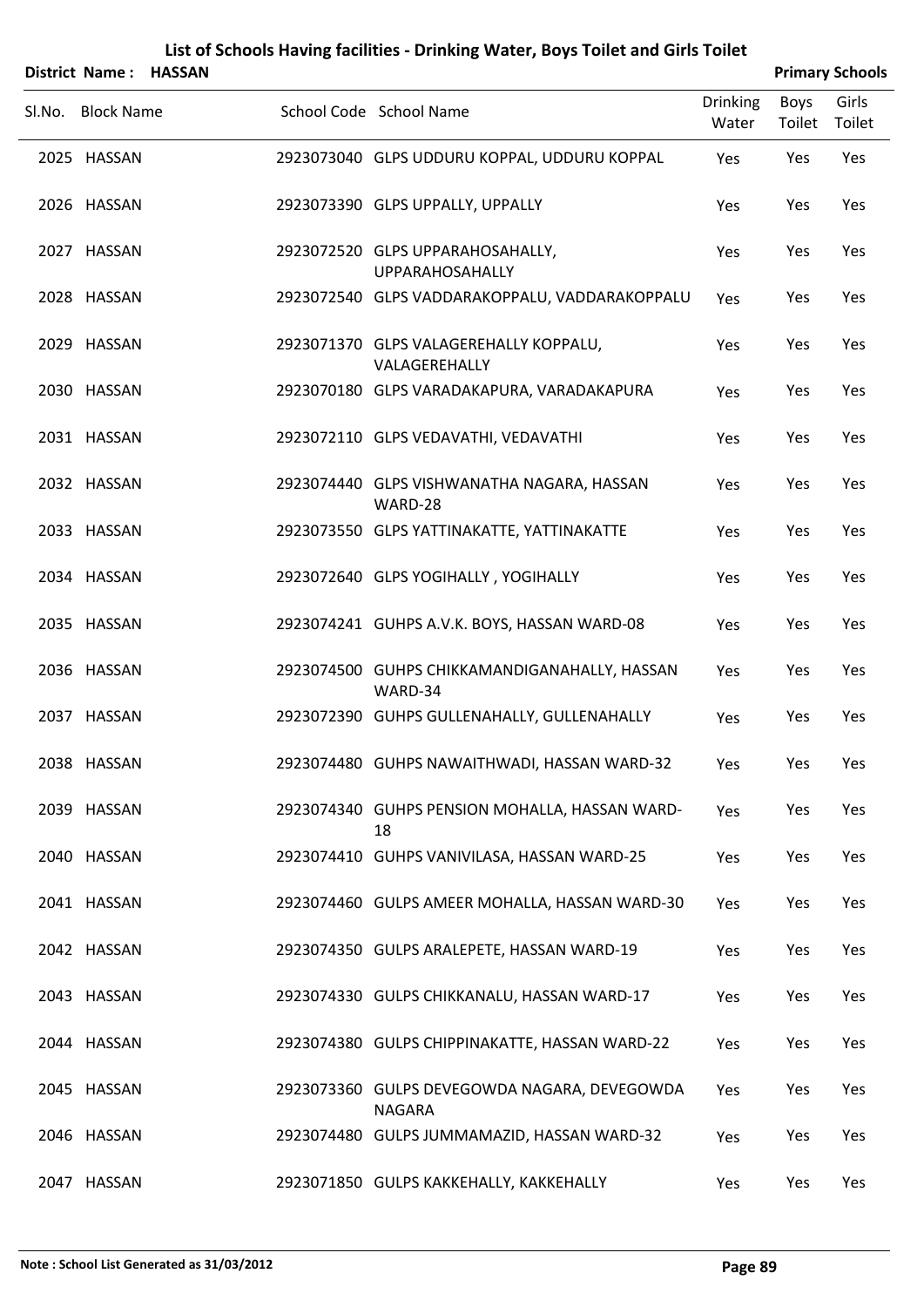| District Name: HASSAN |                                                                |                          |                | <b>Primary Schools</b> |
|-----------------------|----------------------------------------------------------------|--------------------------|----------------|------------------------|
| SI.No. Block Name     | School Code School Name                                        | <b>Drinking</b><br>Water | Boys<br>Toilet | Girls<br>Toilet        |
| 2048 HASSAN           | 2923070330 GULPS KALLENAHALLY, KALLENAHALLY                    | Yes                      | Yes            | Yes                    |
| 2049 HASSAN           | 2923073350 GULPS KRISHNANAGARA, KRISHNANAGARA                  | Yes                      | Yes            | Yes                    |
| 2050 HASSAN           | 2923074440 GULPS MIRZA MOHALLA, HASSAN WARD-28                 | Yes                      | Yes            | Yes                    |
| 2051 HASSAN           | 2923071890 GULPS SHANKA, SHANKA                                | Yes                      | Yes            | Yes                    |
| 2052 HASSAN           | 2923074390 GULPS SRINAGARA JAIL HUTS, HASSAN<br>WARD-23        | Yes                      | Yes            | Yes                    |
| 2053 HASSAN           | 2923074440 GULPS VISHWANATHANAGARA, HASSAN<br>WARD-28          | Yes                      | Yes            | Yes                    |
| 2054 HASSAN           | 2923073700 HPS GORUR MULA, GORUR                               | Yes                      | Yes            | Yes                    |
| 2055 HASSAN           | 2923073700 HPS GORUR PROJECT, GORUR                            | Yes                      | Yes            | Yes                    |
| 2056 HASSAN           | 2923073870 HPS KITTANE, KITTANE                                | Yes                      | Yes            | Yes                    |
| 2057 HASSAN           | 2923074240 KPTCLHPS B.M ROAD HASSAN, HASSAN<br>WARD-08         | Yes                      | Yes            | Yes                    |
| 2058 HASSAN           | 2923070730 LPS GOWRIKOPPALU, GOURI KOPPALU                     | Yes                      | Yes            | Yes                    |
| 2059 HASSAN           | 2923071220 LPS S.HONNENAHALLY, CHIKKAKADALURU                  | Yes                      | Yes            | Yes                    |
| 2060 HASSAN           | 2923070060 MARENAHALLY, MARENAHALLY                            | Yes                      | Yes            | Yes                    |
| 2061 HOLENARASIPURA   | 2923061214 ADARSHA VIDHYALA RMSA,<br>HOLENARASIPURA            | Yes                      | Yes            | Yes                    |
| 2062 HOLENARASIPURA   | 2923062070 GHPS ALAGOWDANAHALLY,<br>ALAGOWDANAHALLY            | Yes                      | Yes            | Yes                    |
| 2063 HOLENARASIPURA   | 2923062120 GHPS ANEKANNAMBADY, ANEKANNAMBODY                   | Yes                      | Yes            | Yes                    |
| 2064 HOLENARASIPURA   | 2923062080 GHPS ANNECHAKANAHALLY,<br>ANNECHAKANAHALLY          | Yes                      | Yes            | Yes                    |
| 2065 HOLENARASIPURA   | 2923061540 GHPS ATTICHOWDENAHALLY,<br><b>ATTICHOWDENAHALLY</b> | Yes                      | Yes            | Yes                    |
| 2066 HOLENARASIPURA   | 2923061330 GHPS BANDISHETTYHALLY,<br>BANDISHETTYHALLY          | Yes                      | Yes            | Yes                    |
| 2067 HOLENARASIPURA   | 2923061560 GHPS BANUKUPPE, BANUKUPPE                           | Yes                      | Yes            | Yes                    |
| 2068 HOLENARASIPURA   | 2923060820 GHPS BASAVANAYAKANAHALLY,<br>BASAVANAYAKANAHALLY    | Yes                      | Yes            | Yes                    |
| 2069 HOLENARASIPURA   | 2923060680 GHPS BEECHENAHALLY, BEECHENAHALLY                   | Yes                      | Yes            | Yes                    |
| 2070 HOLENARASIPURA   | 2923060660 GHPS BETTADASATHENAHALLY,<br>BETTADASATHENAHALLY    | Yes                      | Yes            | Yes                    |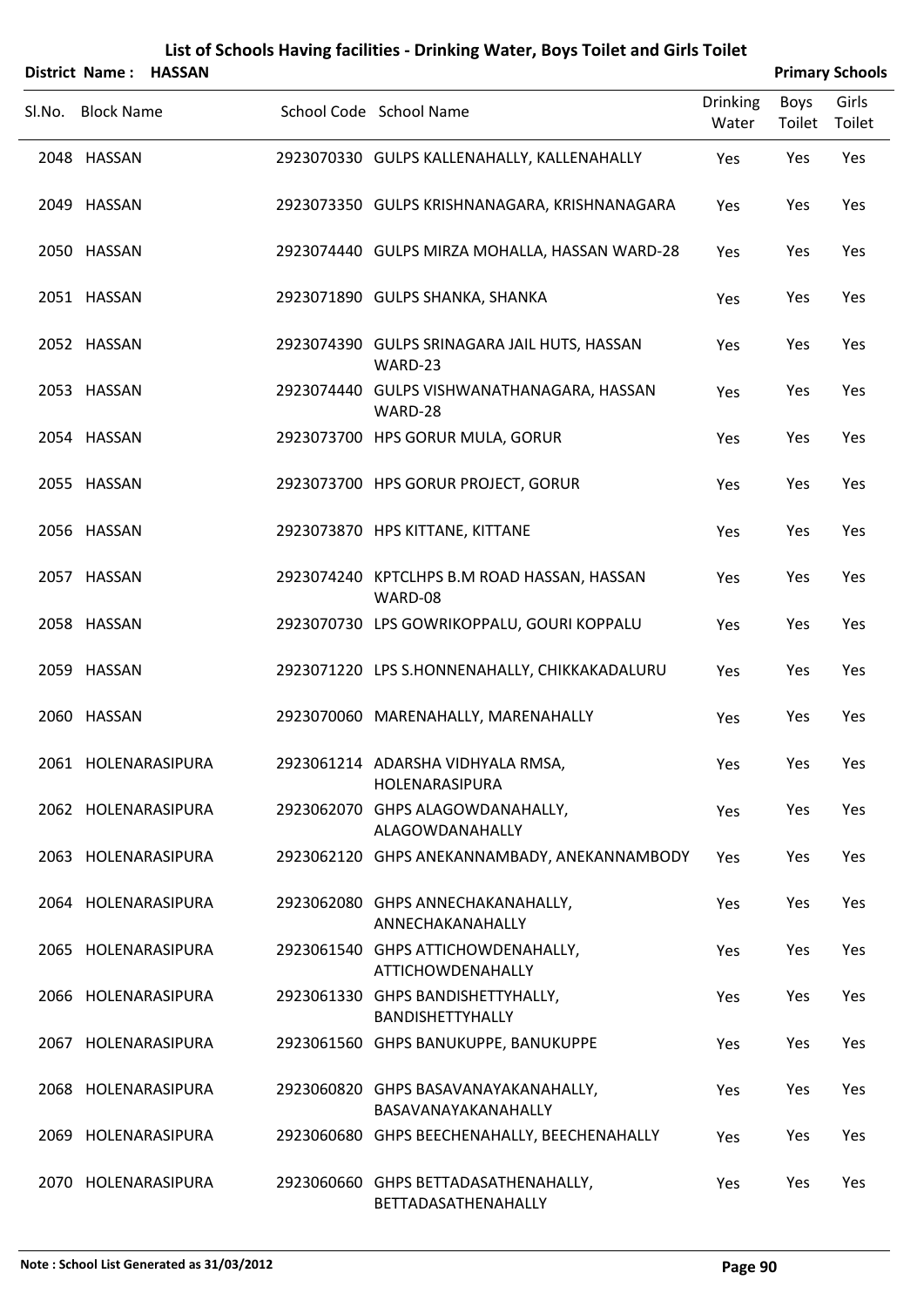|                  | District Name: HASSAN |                         | $\frac{1}{2}$ |               | <b>Primary Schools</b> |
|------------------|-----------------------|-------------------------|---------------|---------------|------------------------|
| SIM <sub>n</sub> | - Rlock Name          | School Code School Name |               | Drinking Boys | Girls                  |

| SI.No. | <b>Block Name</b>   | School Code School Name                                        | <b>Drinking</b><br>Water | Boys<br>Toilet | Girls<br>Toilet |  |
|--------|---------------------|----------------------------------------------------------------|--------------------------|----------------|-----------------|--|
|        | 2071 HOLENARASIPURA | 2923060500 GHPS BIDARAKKA, BIDARAKKA                           | Yes                      | Yes            | Yes             |  |
|        | 2072 HOLENARASIPURA | 2923061550 GHPS BITTAGOWDANAHALLY,<br><b>BITTAGOWDANAHALLY</b> | Yes                      | Yes            | Yes             |  |
|        | 2073 HOLENARASIPURA | 2923061360 GHPS BOOVANAHALLY, BOOVANAHALLY                     | Yes                      | Yes            | Yes             |  |
|        | 2074 HOLENARASIPURA | 2923061250 GHPS BYADARAHALLY, BYADARAHALLY                     | Yes                      | Yes            | Yes             |  |
|        | 2075 HOLENARASIPURA | 2923060320 GHPS CHAKENAHALLY, CHAKENAHALLY                     | Yes                      | Yes            | Yes             |  |
|        | 2076 HOLENARASIPURA | 2923060930 GHPS CHIKKABYAGATHAVALLY,<br>CHIKKABYAGATHAVALLY    | Yes                      | Yes            | Yes             |  |
|        | 2077 HOLENARASIPURA | 2923061120 GHPS CHIKKACHAGAHALLY,<br>CHIKKACHAGAHALLY          | Yes                      | Yes            | Yes             |  |
|        | 2078 HOLENARASIPURA | 2923061060 GHPS CHITTANAHALLY, CHITTANAHALLY                   | Yes                      | Yes            | Yes             |  |
|        | 2079 HOLENARASIPURA | 2923062050 GHPS DALAGOWDANAHALLY,<br>DALAGOWDNAHALLY           | Yes                      | Yes            | Yes             |  |
|        | 2080 HOLENARASIPURA | 2923062200 GHPS DEVARAGUDDENAHALLY,<br>DEEVARAGUDDENAHALLY     | Yes                      | Yes            | Yes             |  |
|        | 2081 HOLENARASIPURA | 2923062020 GHPS DEVARAMUDDANAHALLY,<br>DEVARAMUDDANAHALLY      | Yes                      | Yes            | Yes             |  |
|        | 2082 HOLENARASIPURA | 2923061320 GHPS DODDABYAGATHAVALLI,<br>DODDABYAGATHAVALLY      | Yes                      | Yes            | Yes             |  |
|        | 2083 HOLENARASIPURA | 2923060010 GHPS DODDAHALLY, DODDAHALLY                         | Yes                      | Yes            | Yes             |  |
|        | 2084 HOLENARASIPURA | 2923061990 GHPS DODDAKADANUR, DODDAKADANUR                     | Yes                      | Yes            | Yes             |  |
|        | 2085 HOLENARASIPURA | 2923061530 GHPS DODDAKUNCHE, DODDAKUNCHE                       | Yes                      | Yes            | Yes             |  |
|        | 2086 HOLENARASIPURA | 2923060960 GHPS GANGOOR, GANGOOR                               | Yes                      | Yes            | Yes             |  |
|        | 2087 HOLENARASIPURA | 2923061810 GHPS GONDIMAHENAHALLY,<br>GONDIMALLENAHALLY         | Yes                      | Yes            | Yes             |  |
|        | 2088 HOLENARASIPURA | 2923062360 GHPS GORAGUNDI, GORAGUNDI                           | Yes                      | Yes            | Yes             |  |
|        | 2089 HOLENARASIPURA | 2923060450 GHPS GUDDENAHALLY, GUDDENAHALLY                     | Yes                      | Yes            | Yes             |  |
|        | 2090 HOLENARASIPURA | 2923061880 GHPS GULAGANJIHALLY, GULAGANJIHALLY                 | Yes                      | Yes            | Yes             |  |
|        | 2091 HOLENARASIPURA | 2923061760 GHPS GUNJEU, GUNJEU                                 | Yes                      | Yes            | Yes             |  |
|        | 2092 HOLENARASIPURA | 2923060480 GHPS H.HINDALAHALLY, H.HINDALAHALLY                 | Yes                      | Yes            | Yes             |  |
|        | 2093 HOLENARASIPURA | 2923061470 GHPS HADAVANALLY, HANDAVANAHALLY                    | Yes                      | Yes            | Yes             |  |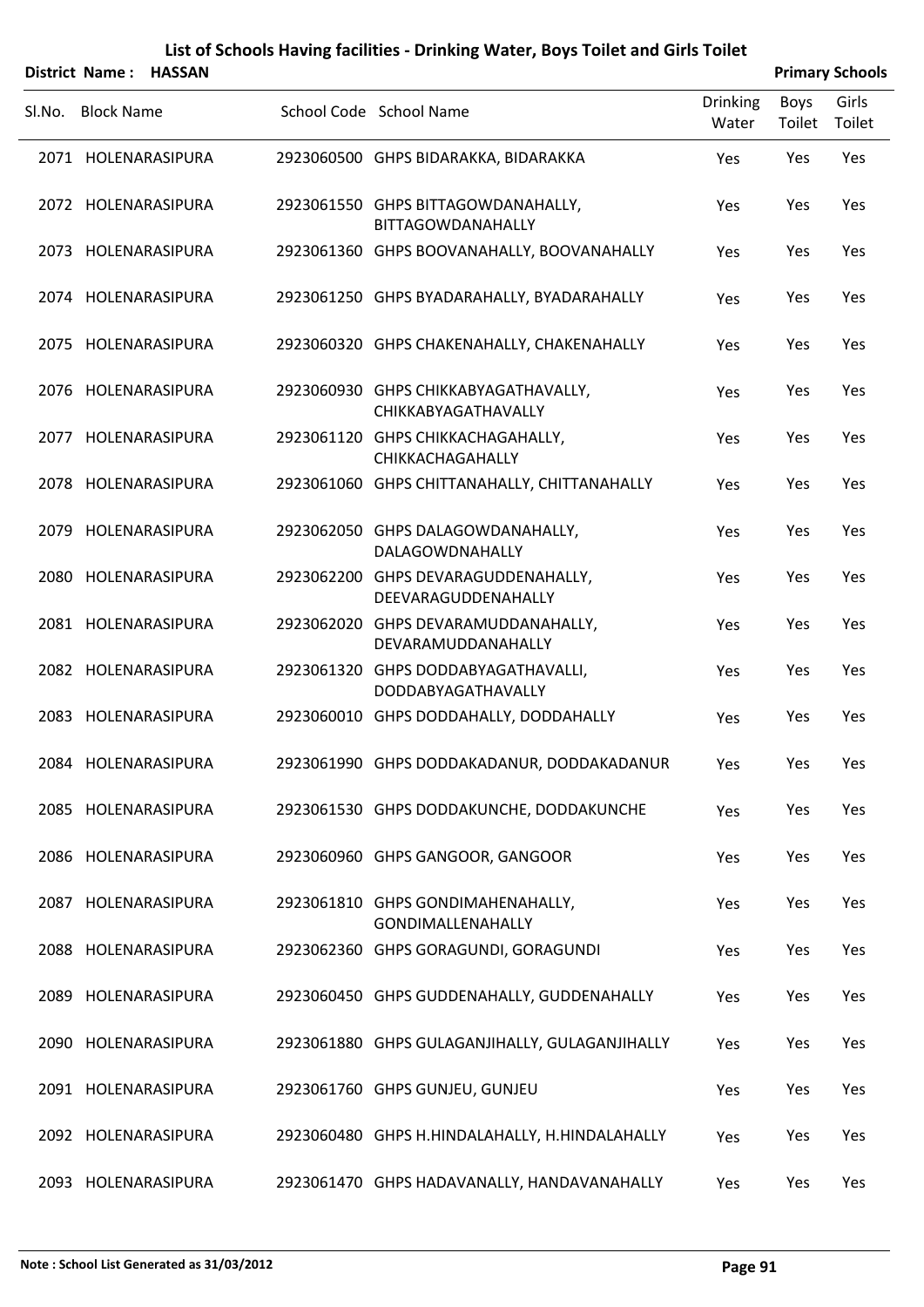|                   | District Name: HASSAN |                                                                |                          |                | <b>Primary Schools</b> |
|-------------------|-----------------------|----------------------------------------------------------------|--------------------------|----------------|------------------------|
| SI.No. Block Name |                       | School Code School Name                                        | <b>Drinking</b><br>Water | Boys<br>Toilet | Girls<br>Toilet        |
|                   | 2094 HOLENARASIPURA   | 2923060780 GHPS HALEKOTE, HALEKOTE                             | Yes                      | Yes            | Yes                    |
|                   | 2095 HOLENARASIPURA   | 2923060810 GHPS HANGARAHALLY, HANGARAHALLY                     | Yes                      | Yes            | Yes                    |
|                   | 2096 HOLENARASIPURA   | 2923060830 GHPS HANUMANAHALLY, HANUMANAHALLY                   | Yes                      | Yes            | Yes                    |
|                   | 2097 HOLENARASIPURA   | 2923060790 GHPS HARADANAHALLY, HARADANAHALLY                   | Yes                      | Yes            | Yes                    |
|                   | 2098 HOLENARASIPURA   | 2923062390 GHPS HARAGOWDANAHALLY,<br>HARAGOWDANAHALLY          | Yes                      | Yes            | Yes                    |
|                   | 2099 HOLENARASIPURA   | 2923060310 GHPS HARIHARAPURA, HARIHARAPURA                     | Yes                      | Yes            | Yes                    |
|                   | 2100 HOLENARASIPURA   | 2923062030 GHPS HAVINAMARANAHALLY,<br>HAVINAMARANAHALLY        | Yes                      | Yes            | Yes                    |
|                   | 2101 HOLENARASIPURA   | 2923060710 GHPS HIREBELAGULI, HIREBELAGULI                     | Yes                      | Yes            | Yes                    |
|                   | 2102 HOLENARASIPURA   | 2923061320 GHPS HIREHALLYKOPPALU,<br>DODDABYAGATHAVALLY        | Yes                      | Yes            | Yes                    |
|                   | 2103 HOLENARASIPURA   | 2923060180 GHPS HIRITHALALU, HIRITHALALU                       | Yes                      | Yes            | Yes                    |
|                   | 2104 HOLENARASIPURA   | 2923061070 GHPS HONNAVARA, THATANAHALLT                        | Yes                      | Yes            | Yes                    |
|                   | 2105 HOLENARASIPURA   | 2923062190 GHPS HONNENAHALLY, HONNENAHALLY                     | Yes                      | Yes            | Yes                    |
|                   | 2106 HOLENARASIPURA   | 2923060670 GHPS HOOVINAHALLY, HOOVINAHALLY                     | Yes                      | Yes            | Yes                    |
|                   | 2107 HOLENARASIPURA   | 2923061211 GHPS HRP COLONY H.N.PURA,<br>HOLENARASIPURA         | Yes                      | Yes            | Yes                    |
|                   | 2108 HOLENARASIPURA   | 2923061090 GHPS ICHANAHALLY, ICHANAHALLY                       | Yes                      | Yes            | Yes                    |
|                   | 2109 HOLENARASIPURA   | 2923062370 GHPS JODIGUBBI, JODIGUBBI                           | Yes                      | Yes            | Yes                    |
|                   | 2110 HOLENARASIPURA   | 2923061214 GHPS K.H.B. COLONY H.N.PUR,<br>HOLENARASIPURA       | Yes                      | Yes            | Yes                    |
|                   | 2111 HOLENARASIPURA   | 2923061590 GHPS K.K.HOSUR, K.K.HOSUR                           | Yes                      | Yes            | Yes                    |
|                   | 2112 HOLENARASIPURA   | 2923062410 GHPS K.MUDDANAHALLY, K.MUDDANAHALLY                 | Yes                      | Yes            | Yes                    |
|                   | 2113 HOLENARASIPURA   | 2923060190 GHPS KABBUR, KABBUR                                 | Yes                      | Yes            | Yes                    |
|                   | 2114 HOLENARASIPURA   | 2923062010 GHPS KADAVINABHACHANAHALLY,<br>KADAVINABHACHNAHALLY | Yes                      | Yes            | Yes                    |
|                   | 2115 HOLENARASIPURA   | 2923060630 GHPS KADAVINAHOSAHALLY,<br>KADAVINAHOSAHALLY        | Yes                      | Yes            | Yes                    |
|                   | 2116 HOLENARASIPURA   | 2923060640 GHPS KADAVINAKOTE, KADAVINAKOTE                     | Yes                      | Yes            | Yes                    |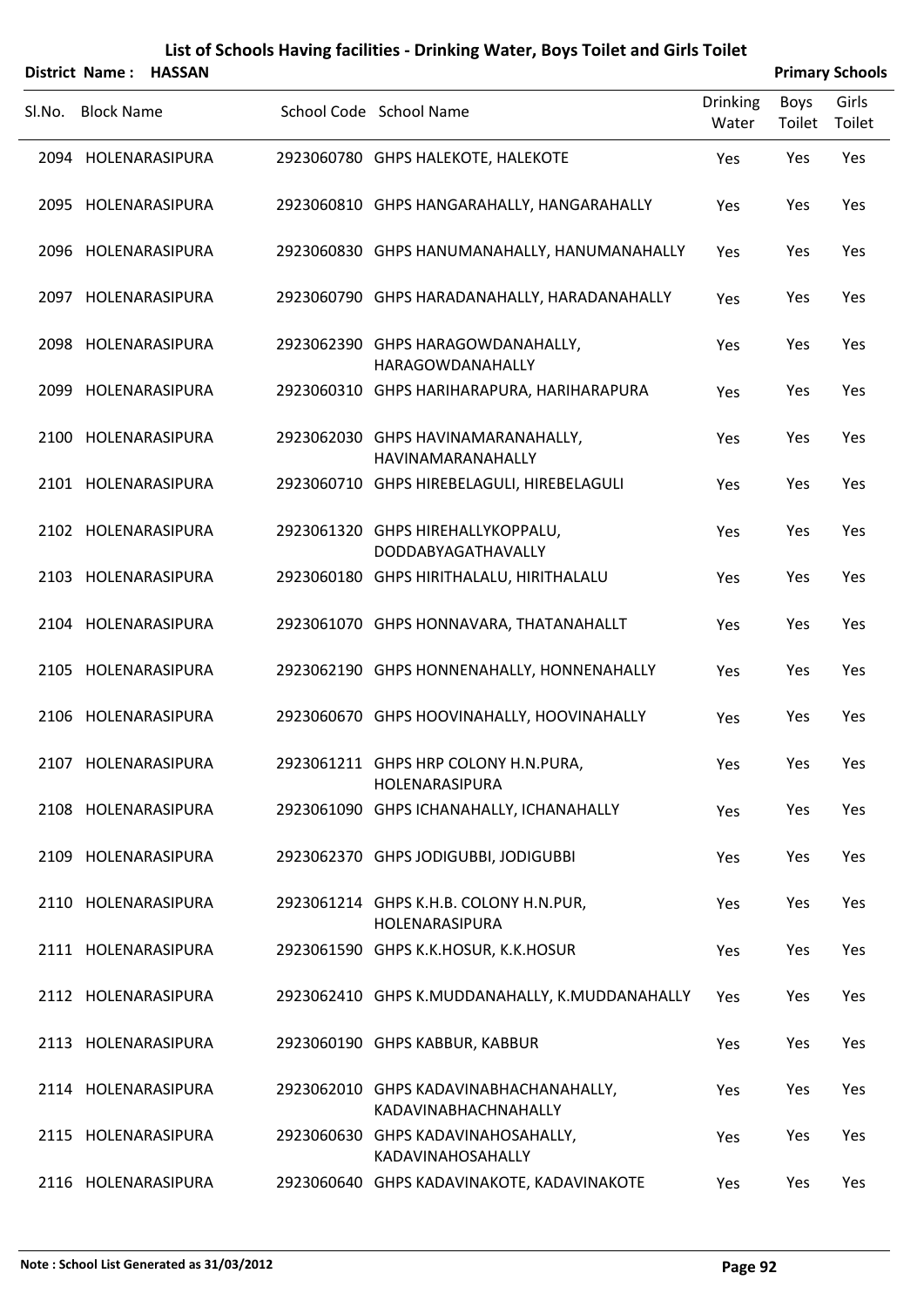|        | District Name: HASSAN |                                                         |                          |                | <b>Primary Schools</b> |
|--------|-----------------------|---------------------------------------------------------|--------------------------|----------------|------------------------|
| SI.No. | <b>Block Name</b>     | School Code School Name                                 | <b>Drinking</b><br>Water | Boys<br>Toilet | Girls<br>Toilet        |
|        | 2117 HOLENARASIPURA   | 2923062170 GHPS KALLAHALLY, KALLAHALLY                  | Yes                      | Yes            | Yes                    |
|        | 2118 HOLENARASIPURA   | 2923060690 GHPS KAMASAMOODRA, KAMASAMOORA               | Yes                      | Yes            | Yes                    |
|        | 2119 HOLENARASIPURA   | 2923061340 GHPS KERAGODU, KERAGODU                      | Yes                      | Yes            | Yes                    |
|        | 2120 HOLENARASIPURA   | 2923060800 GHPS KINNARAHALLY], KINNARAHALLY             | Yes                      | Yes            | Yes                    |
|        | 2121 HOLENARASIPURA   | 2923061570 GHPS KODIHALLY, KODIHALLY                    | Yes                      | Yes            | Yes                    |
|        | 2122 HOLENARASIPURA   | 2923062380 GHPS KUPPE, KUPPE                            | Yes                      | Yes            | Yes                    |
|        | 2123 HOLENARASIPURA   | 2923060410 GHPS KYATHANAHALLY, KYATANAHALLY             | Yes                      | Yes            | Yes                    |
|        | 2124 HOLENARASIPURA   | 2923060340 GHPS MALALI, MALALI                          | Yes                      | Yes            | Yes                    |
|        | 2125 HOLENARASIPURA   | 2923061790 GHPS MALLAPPANAHALLY,<br>MALLAPPANAHALLY     | Yes                      | Yes            | Yes                    |
|        | 2126 HOLENARASIPURA   | 2923061600 GHPS MALLASAMUDRA, MALLASAMUDRA              | Yes                      | Yes            | Yes                    |
|        | 2127 HOLENARASIPURA   | 2923060940 GHPS MARAGOWDANAHALLY,<br>MARAGOWDANAHALLY   | Yes                      | Yes            | Yes                    |
|        | 2128 HOLENARASIPURA   | 2923060150 GHPS MARAHALLY, MARAHALLY                    | Yes                      | Yes            | Yes                    |
|        | 2129 HOLENARASIPURA   | 2923062040 GHPS MARANAYAKANAHALLY,<br>MARANAYAKANAHALLY | Yes                      | Yes            | Yes                    |
|        | 2130 HOLENARASIPURA   | 2923060360 GHPS MAVANUR, MAVANUR                        | Yes                      | Yes            | Yes                    |
|        | 2131 HOLENARASIPURA   | 2923062060 GHPS MENAGANAHALLY, MENAGANAHALLY            | Yes                      | Yes            | Yes                    |
|        | 2132 HOLENARASIPURA   | 2923061211 GHPS MMAK H.N.PURA, HOLENARASIPURA           | Yes                      | Yes            | Yes                    |
|        | 2133 HOLENARASIPURA   | 2923061770 GHPS MUDALAHIPPE, MUDALAHIPPE                | Yes                      | Yes            | Yes                    |
|        | 2134 HOLENARASIPURA   | 2923060920 GHPS NAGALAPURA, NAHAPURA                    | Yes                      | Yes            | Yes                    |
|        | 2135 HOLENARASIPURA   | 2923060170 GHPS NAGARANAHALLI, NAGARANAHALLI            | Yes                      | Yes            | Yes                    |
|        | 2136 HOLENARASIPURA   | 2923060520 GHPS NERALE, NERALE                          | Yes                      | Yes            | Yes                    |
|        | 2137 HOLENARASIPURA   | 2923062350 GHPS NIDUVANI, NIDUVANI                      | Yes                      | Yes            | Yes                    |
|        | 2138 HOLENARASIPURA   | 2923062400 GHPS ODANAHALLY, ODANAHALLY                  | Yes                      | Yes            | Yes                    |
|        | 2139 HOLENARASIPURA   | 2923060950 GHPS PADAVALAHIPPE, PADAVALAHIPPE            | Yes                      | Yes            | Yes                    |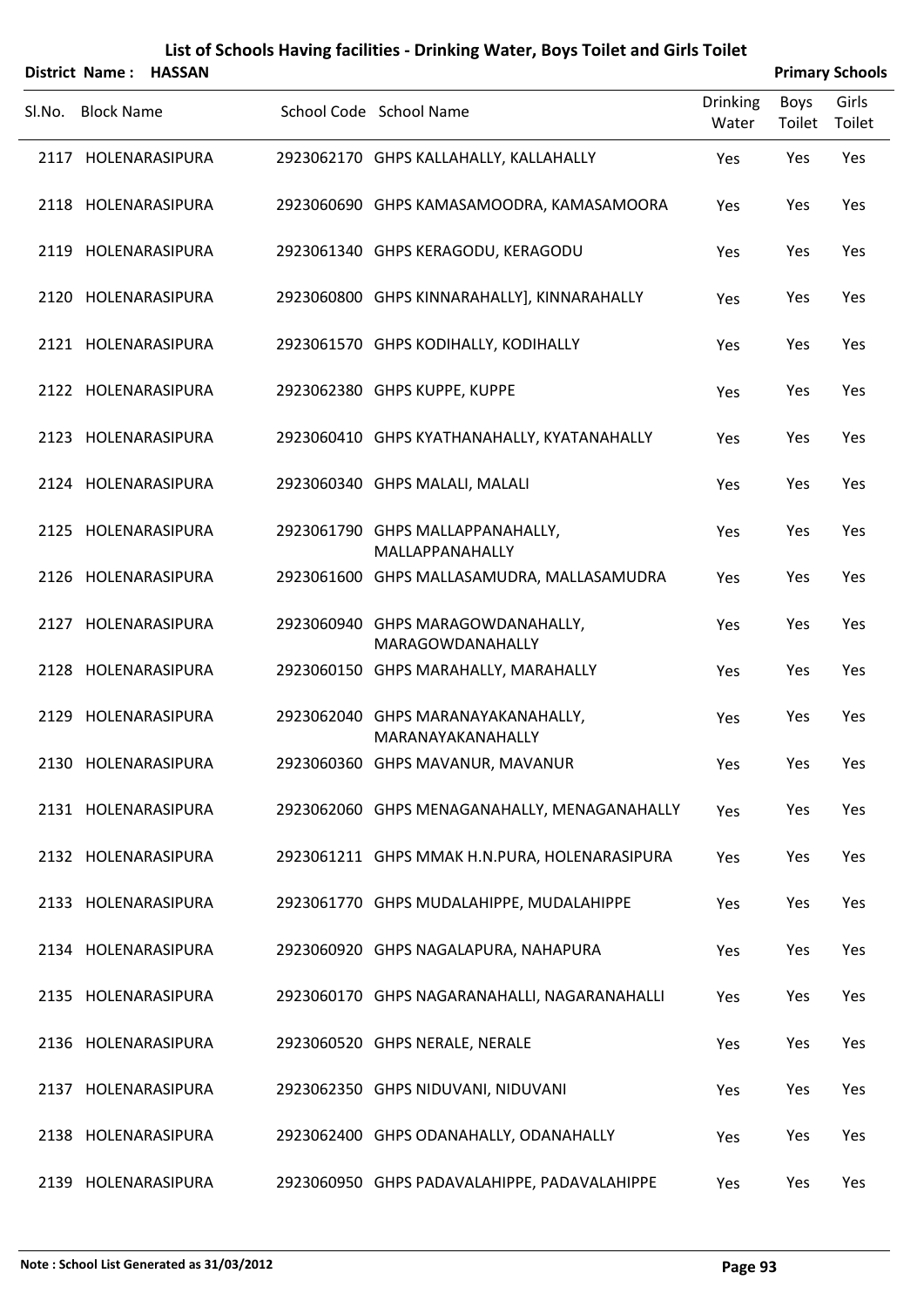|        | District Name: HASSAN |  |                                                               |                   |                | <b>Primary Schools</b> |
|--------|-----------------------|--|---------------------------------------------------------------|-------------------|----------------|------------------------|
| Sl.No. | <b>Block Name</b>     |  | School Code School Name                                       | Drinking<br>Water | Boys<br>Toilet | Girls<br>Toilet        |
|        | 2140 HOLENARASIPURA   |  | 2923060510 GHPS PADUVALA KOPPLU, BEDIGANAHALLY                | Yes               | Yes            | Yes                    |
|        | 2141 HOLENARASIPURA   |  | 2923060350 GHPS PARASANAHALLY, PARASANAHALLY                  | Yes               | Yes            | Yes                    |
|        | 2142 HOLENARASIPURA   |  | 2923060080 GHPS RANGEENAHALLY, RANGEENAHALLY                  | Yes               | Yes            | Yes                    |
|        | 2143 HOLENARASIPURA   |  | 2923061770 GHPS SANKANAHALLY, MUDALAHIPPE                     | Yes               | Yes            | Yes                    |
|        | 2144 HOLENARASIPURA   |  | 2923060910 GHPS SANKANAHALLY, SANKANAHALLY                    | Yes               | Yes            | Yes                    |
|        | 2145 HOLENARASIPURA   |  | 2923062000 GHPS SHRAVANUR, SHRAVANUR                          | Yes               | Yes            | Yes                    |
|        | 2146 HOLENARASIPURA   |  | 2923060330 GHPS SIGARANAHALLY, SIGARANAHALLY                  | Yes               | Yes            | Yes                    |
|        | 2147 HOLENARASIPURA   |  | 2923062180 GHPS SINGANAKUPPE, SINGANAKUPPE                    | Yes               | Yes            | Yes                    |
|        | 2148 HOLENARASIPURA   |  | 2923061750 GHPS SINGAPURA, SINGAPURA                          | Yes               | Yes            | Yes                    |
|        | 2149 HOLENARASIPURA   |  | 2923060490 GHPS SOMANAHALLY, SOMANAHALLY                      | Yes               | Yes            | Yes                    |
|        | 2150 HOLENARASIPURA   |  | 2923061220 GHPS SOORANAHALLY, SOORANAHALLY                    | Yes               | Yes            | Yes                    |
|        | 2151 HOLENARASIPURA   |  | 2923061080 GHPS T.MAYAGOWDANAHALLY,<br>T.MAYAGOWDANAHALLY     | Yes               | Yes            | Yes                    |
|        | 2152 HOLENARASIPURA   |  | 2923060990 GHPS TEJUR, TEJUR                                  | Yes               | Yes            | Yes                    |
|        | 2153 HOLENARASIPURA   |  | 2923061070 GHPS THATANAHALLY, THATANAHALLT                    | Yes               | Yes            | Yes                    |
|        | 2154 HOLENARASIPURA   |  | 2923061780 GHPS THATTEKERE, THATTEKERE                        | Yes               | Yes            | Yes                    |
|        | 2155 HOLENARASIPURA   |  | 2923061800 GHPS THEVADAHALLY, THEVADHALLY                     | Yes               | Yes            | Yes                    |
|        | 2156 HOLENARASIPURA   |  | 2923061350 GHPS U.HOSAHALLY, UDDUR HOSAHALLY                  | Yes               | Yes            | Yes                    |
|        | 2157 HOLENARASIPURA   |  | 2923060650 GHPS URDU JANDHAL KOPPEL, JANDHAL<br><b>KOPPAL</b> | Yes               | Yes            | Yes                    |
|        | 2158 HOLENARASIPURA   |  | 2923061580 GHPS VADDARAHALLY, VADDARAHALLY                    | Yes               | Yes            | Yes                    |
|        | 2159 HOLENARASIPURA   |  | 2923061740 GHPS VALAMBIGE, VALAMBIGE                          | Yes               | Yes            | Yes                    |
|        | 2160 HOLENARASIPURA   |  | 2923061100 GHPS YELECHAGAHALLY, YELECHAGAHALLY                | Yes               | Yes            | Yes                    |
|        | 2161 HOLENARASIPURA   |  | 2923060700 GHPS YELLESHAPURA, YELLESHAPURA                    | Yes               | Yes            | Yes                    |
|        | 2162 HOLENARASIPURA   |  | 2923061210 GKWPBS PETE H.N.PURA, HOLENARASIPURA               | Yes               | Yes            | Yes                    |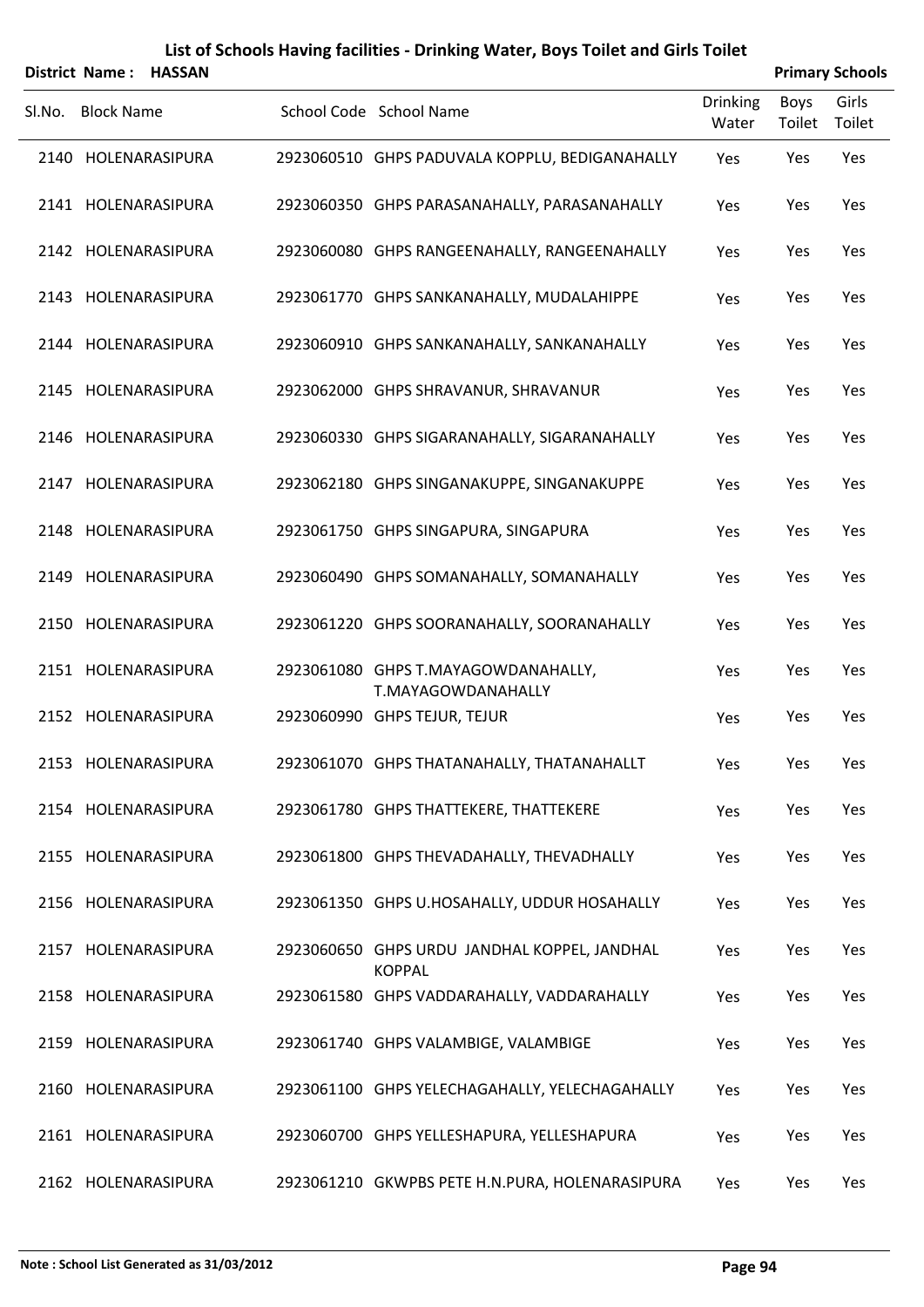|        |                   | District Name: HASSAN |                                                                |                          |                | <b>Primary Schools</b> |
|--------|-------------------|-----------------------|----------------------------------------------------------------|--------------------------|----------------|------------------------|
| SI.No. | <b>Block Name</b> |                       | School Code School Name                                        | <b>Drinking</b><br>Water | Boys<br>Toilet | Girls<br>Toilet        |
|        |                   | 2163 HOLENARASIPURA   | 2923062120 GLPS EREGOWDANA KOPPALU,<br>ANEKANNAMBODY           | Yes                      | Yes            | Yes                    |
|        |                   | 2164 HOLENARASIPURA   | 2923061880 GLPS MOODALAKOPPALY (SHR),<br><b>GULAGANJIHALLY</b> | Yes                      | Yes            | Yes                    |
|        |                   | 2165 HOLENARASIPURA   | 2923062540 GLPS AD COLONY, DAKSHINANALA                        | Yes                      | Yes            | Yes                    |
|        |                   | 2166 HOLENARASIPURA   | 2923061640 GLPS AK HOSUR, AK HOSUR                             | Yes                      | Yes            | Yes                    |
|        |                   | 2167 HOLENARASIPURA   | 2923061680 GLPS ALADAHALLY, ALADAHALLY                         | Yes                      | Yes            | Yes                    |
|        |                   | 2168 HOLENARASIPURA   | 2923060290 GLPS ANKANAHALLY, ANKANAHALLY                       | Yes                      | Yes            | Yes                    |
|        |                   | 2169 HOLENARASIPURA   | 2923060890 GLPS ANKAVALIKOPPLU, ANKAVALIKOPPLU                 | Yes                      | Yes            | Yes                    |
|        |                   | 2170 HOLENARASIPURA   | 2923062000 GLPS ANNAIYAPPANAKOPPALU, SHRAVANUR                 | Yes                      | Yes            | Yes                    |
|        |                   | 2171 HOLENARASIPURA   | 2923062540 GLPS ARALEPETE, DAKSHINANALA                        | Yes                      | Yes            | Yes                    |
|        |                   | 2172 HOLENARASIPURA   | 2923061860 GLPS AREHALLY, AREHALLY                             | Yes                      | Yes            | Yes                    |
|        |                   | 2173 HOLENARASIPURA   | 2923061560 GLPS B.M.KOPPALU, BANUKUPPE                         | Yes                      | Yes            | Yes                    |
|        |                   | 2174 HOLENARASIPURA   | 2923061910 GLPS BACHANAHALLY, BACHANAHALLY                     | Yes                      | Yes            | Yes                    |
|        |                   | 2175 HOLENARASIPURA   | 2923061910 GLPS BACHNAHALLYKOPPALU,<br><b>BACHANAHALLY</b>     | Yes                      | Yes            | Yes                    |
|        |                   | 2176 HOLENARASIPURA   | 2923060440 GLPS BADAKYATHANAHALLY,<br>BADAKYATHANAHALLY        | Yes                      | Yes            | Yes                    |
|        |                   | 2177 HOLENARASIPURA   | 2923062220 GLPS BANDIGANAHALLY, BANDIGANAHALLY                 | Yes                      | Yes            | Yes                    |
|        |                   | 2178 HOLENARASIPURA   | 2923061980 GLPS BANTARA TALLALU, BANTARATALLALU                | Yes                      | Yes            | Yes                    |
|        |                   | 2179 HOLENARASIPURA   | 2923060380 GLPS BEDIGANAHALLY, BEDIGANAHALLY                   | Yes                      | Yes            | Yes                    |
|        |                   | 2180 HOLENARASIPURA   | 2923060240 GLPS BEERANAHALLY, BEERANAHALLY                     | Yes                      | Yes            | Yes                    |
|        |                   | 2181 HOLENARASIPURA   | 2923061710 GLPS BEERANAHALLY, BEERANAHALLY                     | Yes                      | Yes            | Yes                    |
|        |                   | 2182 HOLENARASIPURA   | 2923061290 GLPS BILLENAHALLY, BILLENAHALLY                     | Yes                      | Yes            | Yes                    |
|        |                   | 2183 HOLENARASIPURA   | 2923060230 GLPS BORANAHALLY, BORANAHALLY                       | Yes                      | Yes            | Yes                    |
|        |                   | 2184 HOLENARASIPURA   | 2923061400 GLPS BOREHOSUR, BOREHOSUR                           | Yes                      | Yes            | Yes                    |
|        |                   | 2185 HOLENARASIPURA   | 2923062350 GLPS BOREKOPPALU, NIDUVANI                          | Yes                      | Yes            | Yes                    |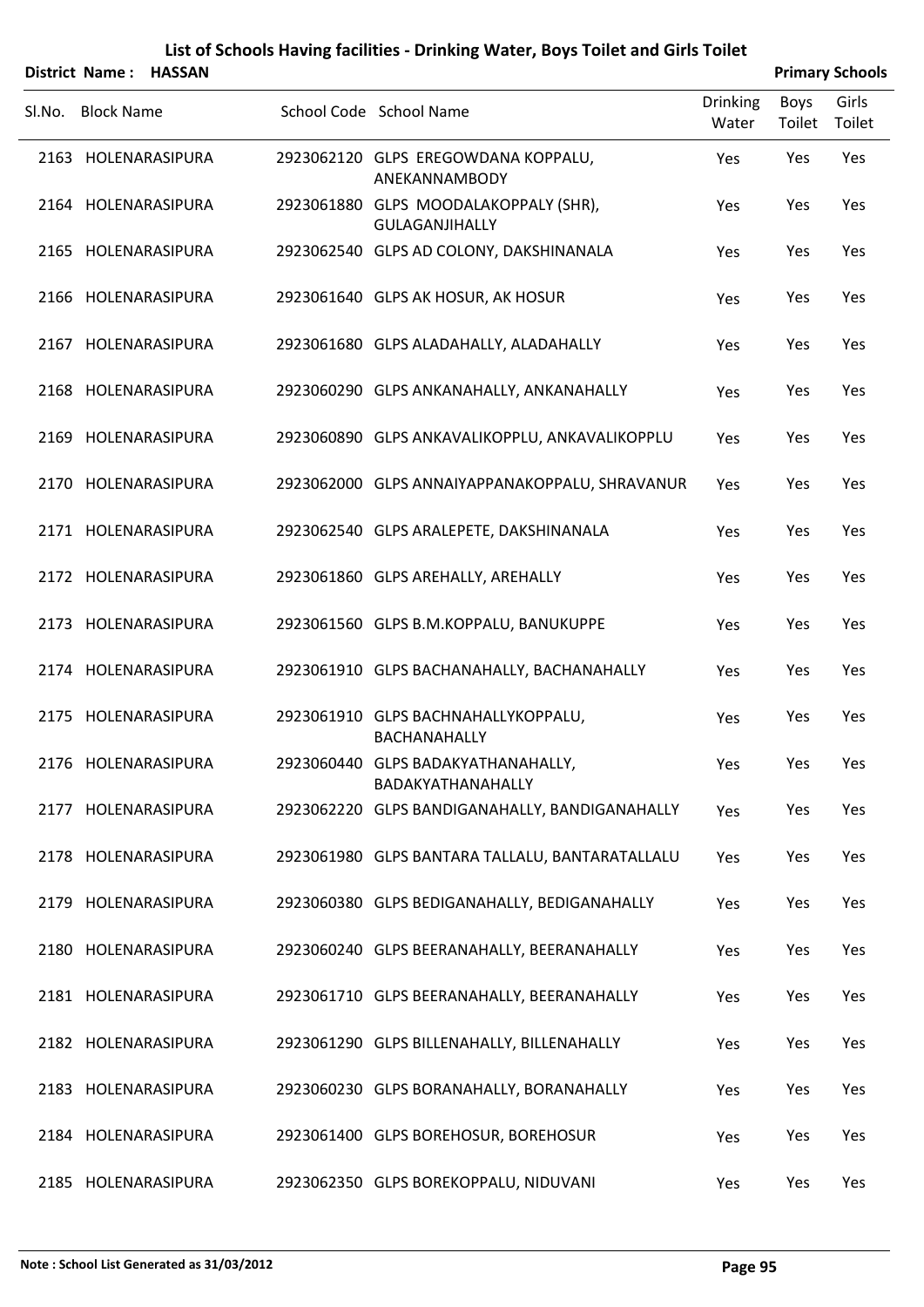|                   | District Name: HASSAN |                                                                  |                          |                | <b>Primary Schools</b> |
|-------------------|-----------------------|------------------------------------------------------------------|--------------------------|----------------|------------------------|
| SI.No. Block Name |                       | School Code School Name                                          | <b>Drinking</b><br>Water | Boys<br>Toilet | Girls<br>Toilet        |
|                   | 2186 HOLENARASIPURA   | 2923061950 GLPS C. HINDALAHALLY, C.HINDALAHALLY                  | Yes                      | Yes            | Yes                    |
|                   | 2187 HOLENARASIPURA   | 2923062360 GLPS CHANNEKOPPLE, GORAGUNDI                          | Yes                      | Yes            | Yes                    |
|                   | 2188 HOLENARASIPURA   | 2923061280 GLPS CHIGAHALLY, CHIGAHALLY                           | Yes                      | Yes            | Yes                    |
|                   | 2189 HOLENARASIPURA   | 2923061970 GLPS CHIKKAKADANURU, CHIKKAKADANURU                   | Yes                      | Yes            | Yes                    |
|                   | 2190 HOLENARASIPURA   | 2923062280 GLPS CHOLENAHALLY, CHOLENAHALLY                       | Yes                      | Yes            | Yes                    |
|                   | 2191 HOLENARASIPURA   | 2923062050 GLPS D. MUDALAKOPPALU,<br><b>DALAGOWDNAHALLY</b>      | Yes                      | Yes            | Yes                    |
|                   | 2192 HOLENARASIPURA   | 2923062120 GLPS DASEGOWDANA KOPPALU,<br>ANEKANNAMBODY            | Yes                      | Yes            | Yes                    |
|                   | 2193 HOLENARASIPURA   | 2923061830 GLPS DEVIPURA, NAGARTHI                               | Yes                      | Yes            | Yes                    |
|                   | 2194 HOLENARASIPURA   | 2923060020 GLPS DODDAHALLY KOPPALU, DODDAHALLY<br><b>KOPPALU</b> | Yes                      | Yes            | Yes                    |
|                   | 2195 HOLENARASIPURA   | 2923061530 GLPS DODDAKUNCHE KOPPAL,<br>DODDAKUNCHE               | Yes                      | Yes            | Yes                    |
|                   | 2196 HOLENARASIPURA   | 2923060160 GLPS DONANAGHATTA, DONANA GHATTA                      | Yes                      | Yes            | Yes                    |
|                   | 2197 HOLENARASIPURA   | 2923061870 GLPS EDIGANA HOSUR, EDIGANA HOSUR                     | Yes                      | Yes            | Yes                    |
|                   | 2198 HOLENARASIPURA   | 2923061660 GLPS G SOMANAHALLY, G SOMANAHALLY                     | Yes                      | Yes            | Yes                    |
|                   | 2199 HOLENARASIPURA   | 2923061670 GLPS GADDEHOSUR, GADDEHOSUR                           | Yes                      | Yes            | Yes                    |
|                   | 2200 HOLENARASIPURA   | 2923062260 GLPS GALIPURA, GALIPURA                               | Yes                      | Yes            | Yes                    |
|                   | 2201 HOLENARASIPURA   | 2923062540 GLPS GANDINAGARA, DAKSHINANALA                        | Yes                      | Yes            | Yes                    |
|                   | 2202 HOLENARASIPURA   | 2923060270 GLPS GAVISOMANAHALLY, GAVISOMANA<br><b>HALLY</b>      | Yes                      | Yes            | Yes                    |
|                   | 2203 HOLENARASIPURA   | 2923062250 GLPS GEJJIGANAHALLY, GEJJIGANAHALLY                   | Yes                      | Yes            | Yes                    |
|                   | 2204 HOLENARASIPURA   | 2923062090 GLPS GOHALLY, GOHALLY                                 | Yes                      | Yes            | Yes                    |
|                   | 2205 HOLENARASIPURA   | 2923062090 GLPS GOLLARAKOPPALU, GOHALLY                          | Yes                      | Yes            | Yes                    |
|                   | 2206 HOLENARASIPURA   | 2923062290 GLPS GOPANAHALLY, GOPPANAHALLY                        | Yes                      | Yes            | Yes                    |
|                   | 2207 HOLENARASIPURA   | 2923061690 GLPS GULADAPURA, GULADAPURA                           | Yes                      | Yes            | Yes                    |
|                   | 2208 HOLENARASIPURA   | 2923061490 GLPS GULISATHENAHALLY,<br><b>GULISATHENAHALLY</b>     | Yes                      | Yes            | Yes                    |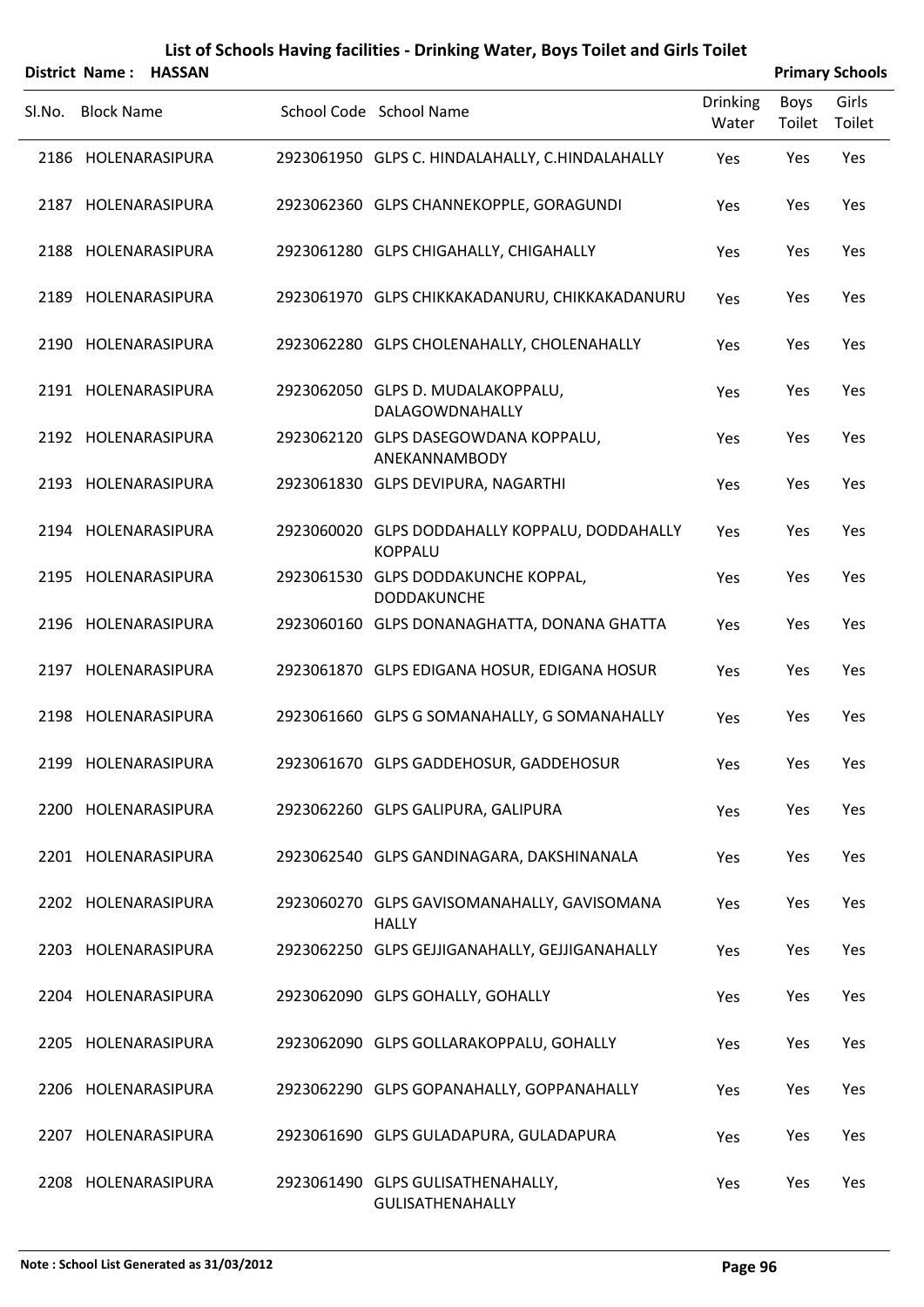|                   | District Name: HASSAN |                                                                        |                          |                | <b>Primary Schools</b> |
|-------------------|-----------------------|------------------------------------------------------------------------|--------------------------|----------------|------------------------|
| Sl.No. Block Name |                       | School Code School Name                                                | <b>Drinking</b><br>Water | Boys<br>Toilet | Girls<br>Toilet        |
|                   | 2209 HOLENARASIPURA   | 2923061940 GLPS GULLADAPURA, GULLADAPURA                               | Yes                      | Yes            | Yes                    |
|                   | 2210 HOLENARASIPURA   | 2923060460 GLPS HADYA, HADYA                                           | Yes                      | Yes            | Yes                    |
|                   | 2211 HOLENARASIPURA   | 2923061510 GLPS HALEKUNCHE, HALEKUNCHE                                 | Yes                      | Yes            | Yes                    |
|                   | 2212 HOLENARASIPURA   | 2923061040 GLPS HARALAHALLY, HARALAHALLI                               | Yes                      | Yes            | Yes                    |
|                   | 2213 HOLENARASIPURA   | 2923061310 GLPS HIREHALLY, HIREHALLY                                   | Yes                      | Yes            | Yes                    |
|                   | 2214 HOLENARASIPURA   | 2923060410 GLPS HOSALAKKE GOWDANA KOPPALU,<br>KYATANAHALLY             | Yes                      | Yes            | Yes                    |
|                   | 2215 HOLENARASIPURA   | 2923061060 GLPS HUCHANA KOPPALU, CHITTANAHALLY                         | Yes                      | Yes            | Yes                    |
|                   | 2216 HOLENARASIPURA   | 2923060430 GLPS JAKANAHALLY, JAKANAHALLY                               | Yes                      | Yes            | Yes                    |
|                   | 2217 HOLENARASIPURA   | 2923061650 GLPS JAKKAVALLY, JAKKAVALLY                                 | Yes                      | Yes            | Yes                    |
|                   | 2218 HOLENARASIPURA   | 2923062050 GLPS JAVARI KOPPALU, DALAGOWDNAHALLY                        | Yes                      | Yes            | Yes                    |
|                   | 2219 HOLENARASIPURA   | 2923061010 GLPS K.B.KOPPALU, KONGALABEEDU                              | Yes                      | Yes            | Yes                    |
|                   | 2220 HOLENARASIPURA   | 2923061230 GLPS K.GOPANAHALLY, K.GOPANAHALLY                           | Yes                      | Yes            | Yes                    |
|                   | 2221 HOLENARASIPURA   | 2923060770 GLPS KABBINAHALLY, KABBINAHALLY                             | Yes                      | Yes            | Yes                    |
|                   | 2222 HOLENARASIPURA   | 2923062010 GLPS KADAVINA BACHANAHALLI KOPPALU,<br>KADAVINABHACHNAHALLY | Yes                      | Yes            | Yes                    |
|                   | 2223 HOLENARASIPURA   | 2923060610 GLPS KALENAHALLY KAVALU, KALENAHALLY<br>KAVALU              | Yes                      | Yes            | Yes                    |
|                   | 2224 HOLENARASIPURA   | 2923060610 GLPS KALENAHALLY KAVALU(B),<br>KALENAHALLY KAVALU           | Yes                      | Yes            | Yes                    |
|                   | 2225 HOLENARASIPURA   | 2923061420 GLPS KALLENAHALLY, KALLENAHALLY                             | Yes                      | Yes            | Yes                    |
|                   | 2226 HOLENARASIPURA   | 2923061270 GLPS KALLIKOPPALU, KALLIKOPPALU                             | Yes                      | Yes            | Yes                    |
|                   | 2227 HOLENARASIPURA   | 2923061390 GLPS KAMEANAHALLY, KAMEANAHALLY                             | Yes                      | Yes            | Yes                    |
|                   | 2228 HOLENARASIPURA   | 2923060260 GLPS KARAGANAHALLY, KARAGANAHALLY                           | Yes                      | Yes            | Yes                    |
|                   | 2229 HOLENARASIPURA   | 2923060870 GLPS KATTAHALLY, KATTAHALLY                                 | Yes                      | Yes            | Yes                    |
|                   | 2230 HOLENARASIPURA   | 2923060540 GLPS KATTEBELAGULY, KATTEBELAGULY                           | Yes                      | Yes            | Yes                    |
|                   | 2231 HOLENARASIPURA   | 2923061880 GLPS KEEREMEGALA KOPPALU,<br>GULAGANJIHALLY                 | Yes                      | Yes            | Yes                    |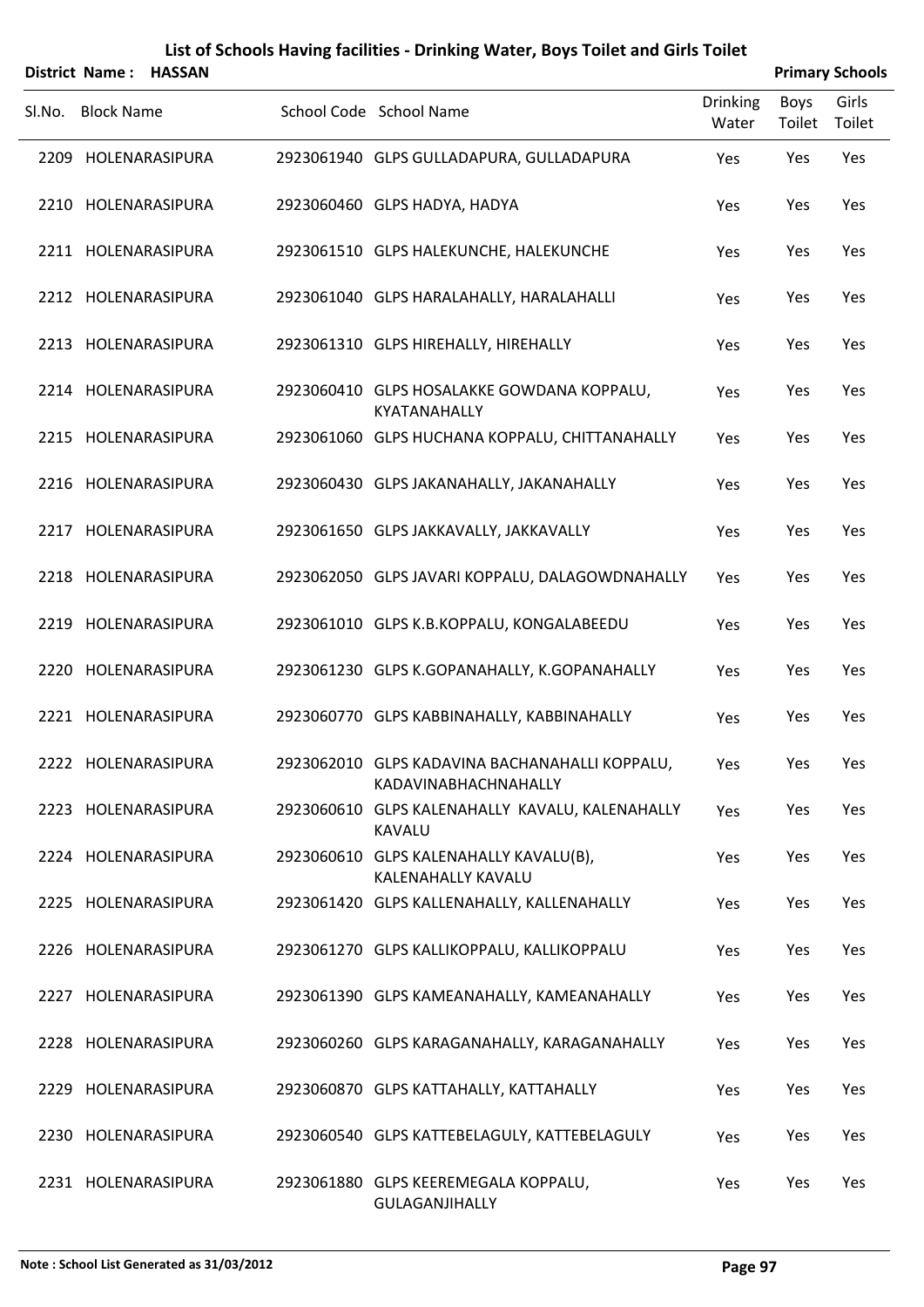|        | District Name:    | <b>HASSAN</b>       |                                                                       |                          |                       | <b>Primary Schools</b> |
|--------|-------------------|---------------------|-----------------------------------------------------------------------|--------------------------|-----------------------|------------------------|
| Sl.No. | <b>Block Name</b> |                     | School Code School Name                                               | <b>Drinking</b><br>Water | <b>Boys</b><br>Toilet | Girls<br>Toilet        |
|        |                   | 2232 HOLENARASIPURA | 2923062030 GLPS KEREMEGALAKOPPALU,<br>HAVINAMARANAHALLY               | Yes                      | Yes                   | Yes                    |
|        |                   | 2233 HOLENARASIPURA | 2923062540 GLPS KODANGIKOPPLU, DAKSHINANALA                           | Yes                      | Yes                   | Yes                    |
|        |                   | 2234 HOLENARASIPURA | 2923060390 GLPS KOGILAHALLY, KOGILAHALLY                              | Yes                      | Yes                   | Yes                    |
|        |                   | 2235 HOLENARASIPURA | 2923061010 GLPS KONGALABEEDU, KONGALABEEDU                            | Yes                      | Yes                   | Yes                    |
|        |                   | 2236 HOLENARASIPURA | 2923060110 GLPS KOTIGANAHOSURU, KOTIGANAHOSURU                        | Yes                      | Yes                   | Yes                    |
|        |                   | 2237 HOLENARASIPURA | 2923060840 GLPS KRISHNAPURA, KRISHNAPURA                              | Yes                      | Yes                   | Yes                    |
|        |                   | 2238 HOLENARASIPURA | 2923060130 GLPS KULIKERE KOPPALU, KULIKERE KOPPALU                    | Yes                      | Yes                   | Yes                    |
|        |                   | 2239 HOLENARASIPURA | 2923061450 GLPS KUMBARAKOPPLU, KUMBARAKOPPLU                          | Yes                      | Yes                   | Yes                    |
|        |                   | 2240 HOLENARASIPURA | 2923061050 GLPS KURIKAVALU, KURIKAVALU                                | Yes                      | Yes                   | Yes                    |
|        |                   | 2241 HOLENARASIPURA | 2923061460 GLPS KURUBARAHALLY, KURUBARAHALLY                          | Yes                      | Yes                   | Yes                    |
|        |                   | 2242 HOLENARASIPURA | 2923060720 GLPS KYTHANAHALLY, KYTHANAHALLY                            | Yes                      | Yes                   | Yes                    |
|        |                   | 2243 HOLENARASIPURA | 2923060970 GLPS LAKKUR, LAKKUR                                        | Yes                      | Yes                   | Yes                    |
|        |                   | 2244 HOLENARASIPURA | 2923060280 GLPS LAKSHMIPURA, LAKSHMIPURA                              | Yes                      | Yes                   | Yes                    |
|        |                   | 2245 HOLENARASIPURA | 2923060060 GLPS M M HALLI KOPPALU,<br>MUDALAMAYANAGOWDAHALLI KLOPPALU | Yes                      | Yes                   | Yes                    |
|        |                   | 2246 HOLENARASIPURA | 2923060050 GLPS M M HALLI,<br>MUDALAMAYAGOWDANAHALLI                  | Yes                      | Yes                   | Yes                    |
|        |                   | 2247 HOLENARASIPURA | 2923062210 GLPS MACHAGOWDANAHALLY,<br>MACHAGOWDANAHALLY               | Yes                      | Yes                   | Yes                    |
|        |                   | 2248 HOLENARASIPURA | 2923060740 GLPS MACHAGOWDANAHALLY,<br>MACHAGOWDANAHALLY               | Yes                      | Yes                   | Yes                    |
|        |                   | 2249 HOLENARASIPURA | 2923062340 GLPS MADIHALLY, MADIHALLY                                  | Yes                      | Yes                   | Yes                    |
|        |                   | 2250 HOLENARASIPURA | 2923060990 GLPS MAHADESWARA COLLONY, TEJUR                            | Yes                      | Yes                   | Yes                    |
|        |                   | 2251 HOLENARASIPURA | 2923062140 GLPS MAKABALLY, MAKABALLY                                  | Yes                      | Yes                   | Yes                    |
|        |                   | 2252 HOLENARASIPURA | 2923060860 GLPS MAKAVALLY KOPPLU, MAKAVALLY                           | Yes                      | Yes                   | Yes                    |
|        |                   | 2253 HOLENARASIPURA | 2923060860 GLPS MAKAVALLY, MAKAVALLY                                  | Yes                      | Yes                   | Yes                    |
|        |                   | 2254 HOLENARASIPURA | 2923060400 GLPS MALANAYAKANAHALLY,<br>MALANAYAKANAHALLY               | Yes                      | Yes                   | Yes                    |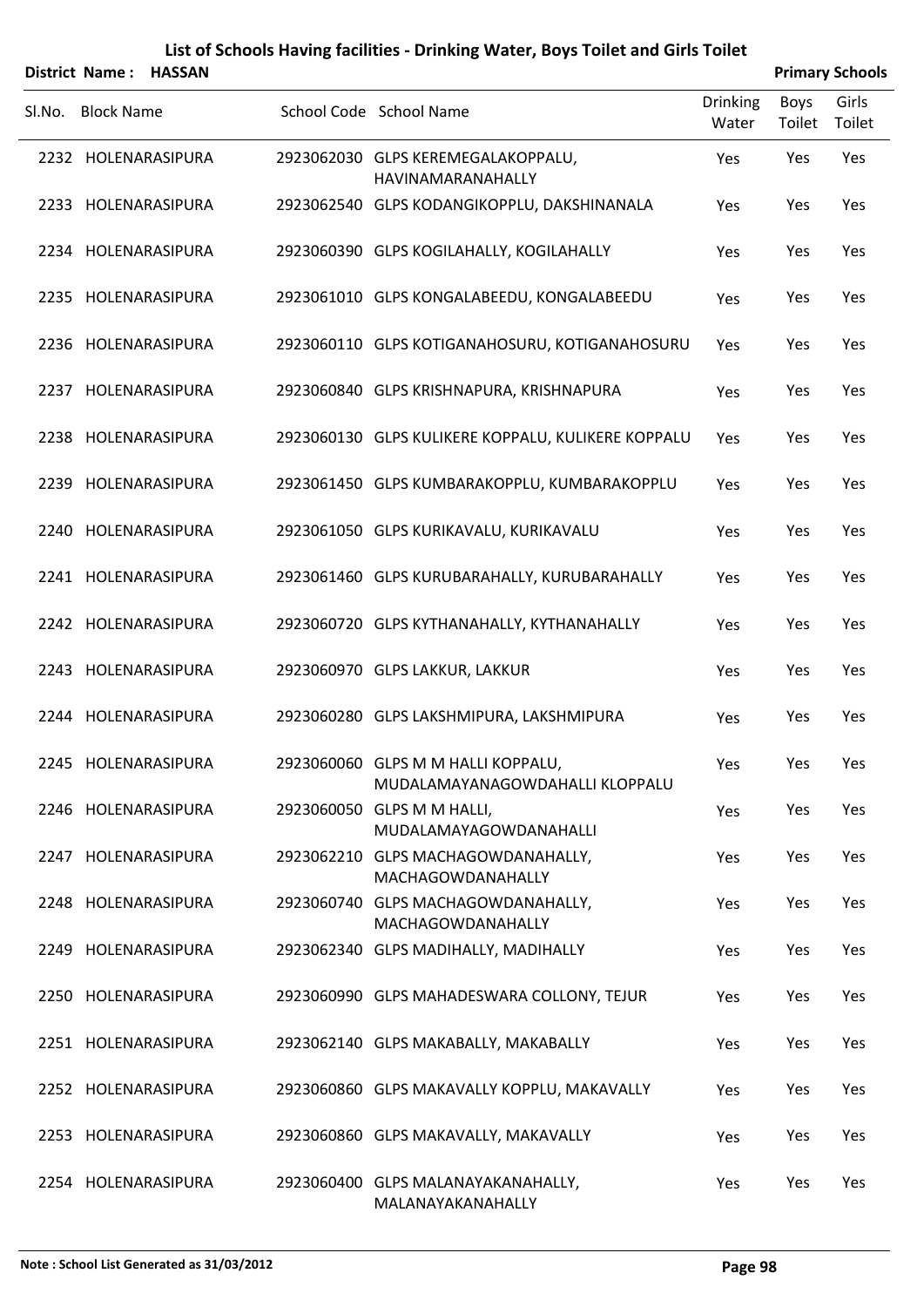|        |                   | District Name: HASSAN |                                                              |                          |                | <b>Primary Schools</b> |
|--------|-------------------|-----------------------|--------------------------------------------------------------|--------------------------|----------------|------------------------|
| SI.No. | <b>Block Name</b> |                       | School Code School Name                                      | <b>Drinking</b><br>Water | Boys<br>Toilet | Girls<br>Toilet        |
|        |                   | 2255 HOLENARASIPURA   | 2923061020 GLPS MALLANAHALLY, MALLANAHALLY                   | Yes                      | Yes            | Yes                    |
|        |                   | 2256 HOLENARASIPURA   | 2923061930 GLPS MALLENAHALLY, MALLENAHALLY                   | Yes                      | Yes            | Yes                    |
|        |                   | 2257 HOLENARASIPURA   | 2923060040 GLPS MALLIGANAHALLY, MALLIGANAHALLY               | Yes                      | Yes            | Yes                    |
|        |                   | 2258 HOLENARASIPURA   | 2923061720 GLPS MANGALAPURA, MANGALAPURA                     | Yes                      | Yes            | Yes                    |
|        |                   | 2259 HOLENARASIPURA   | 2923062100 GLPS MANGALAVADI COLONY,<br>MANGALAVADI           | Yes                      | Yes            | Yes                    |
|        |                   | 2260 HOLENARASIPURA   | 2923062100 GLPS MANGALAVADI, MANGALAVADI                     | Yes                      | Yes            | Yes                    |
|        |                   | 2261 HOLENARASIPURA   | 2923060010 GLPS MANTI KOPPALU, DODDAHALLY                    | Yes                      | Yes            | Yes                    |
|        |                   | 2262 HOLENARASIPURA   | 2923060940 GLPS MARAGOWDANAHALLY KOPPLU,<br>MARAGOWDANAHALLY | Yes                      | Yes            | Yes                    |
|        |                   | 2263 HOLENARASIPURA   | 2923061500 GLPS MARASHETTAHALLY,<br>MARASHETTAHALLY          | Yes                      | Yes            | Yes                    |
|        |                   | 2264 HOLENARASIPURA   | 2923062060 GLPS MENAGANAHALLY KOPPALU,<br>MENAGANAHALLY      | Yes                      | Yes            | Yes                    |
|        |                   | 2265 HOLENARASIPURA   | 2923060750 GLPS MOODALAKOPPLU, MOODALAKOPPLU                 | Yes                      | Yes            | Yes                    |
|        |                   | 2266 HOLENARASIPURA   | 2923062240 GLPS MOTANAYAKANAHALLY,<br>MOTANAYAKANAHALLY      | Yes                      | Yes            | Yes                    |
|        |                   | 2267 HOLENARASIPURA   | 2923062150 GLPS MUKKANAHALLY, MUKKANAHALLY                   | Yes                      | Yes            | Yes                    |
|        |                   | 2268 HOLENARASIPURA   | 2923061630 GLPS MULEKALENAHALLY,<br>MULEKALENAHALLY          | Yes                      | Yes            | Yes                    |
|        |                   | 2269 HOLENARASIPURA   | 2923061300 GLPS MUNDANAHALLY, MUNDANAHALLY                   | Yes                      | Yes            | Yes                    |
|        |                   | 2270 HOLENARASIPURA   | 2923060170 GLPS NAGARANAHALLY KOPPALU,<br>NAGARANAHALLI      | Yes                      | Yes            | Yes                    |
|        |                   | 2271 HOLENARASIPURA   | 2923061830 GLPS NAGARTHI, NAGARTHI                           | Yes                      | Yes            | Yes                    |
|        |                   | 2272 HOLENARASIPURA   | 2923060120 GLPS NEGGALAHALLI, NEGGALAHALLI                   | Yes                      | Yes            | Yes                    |
|        |                   | 2273 HOLENARASIPURA   | 2923062330 GLPS O.MUDALAKOPPALU,<br>O.MUDALAKOPPAL           | Yes                      | Yes            | Yes                    |
|        |                   | 2274 HOLENARASIPURA   | 2923061700 GLPS PEDDANAHALLY, PEDDANAHALLY                   | Yes                      | Yes            | Yes                    |
|        |                   | 2275 HOLENARASIPURA   | 2923061430 GLPS PILLENAHALLY, PILLENAHALLY                   | Yes                      | Yes            | Yes                    |
|        |                   | 2276 HOLENARASIPURA   | 2923062540 GLPS POOJEKOPPALU, DAKSHINANALA                   | Yes                      | Yes            | Yes                    |
|        |                   | 2277 HOLENARASIPURA   | 2923060070 GLPS RAGIHALLY KAVALU, RAGIHALLY<br><b>KAVALU</b> | Yes                      | Yes            | Yes                    |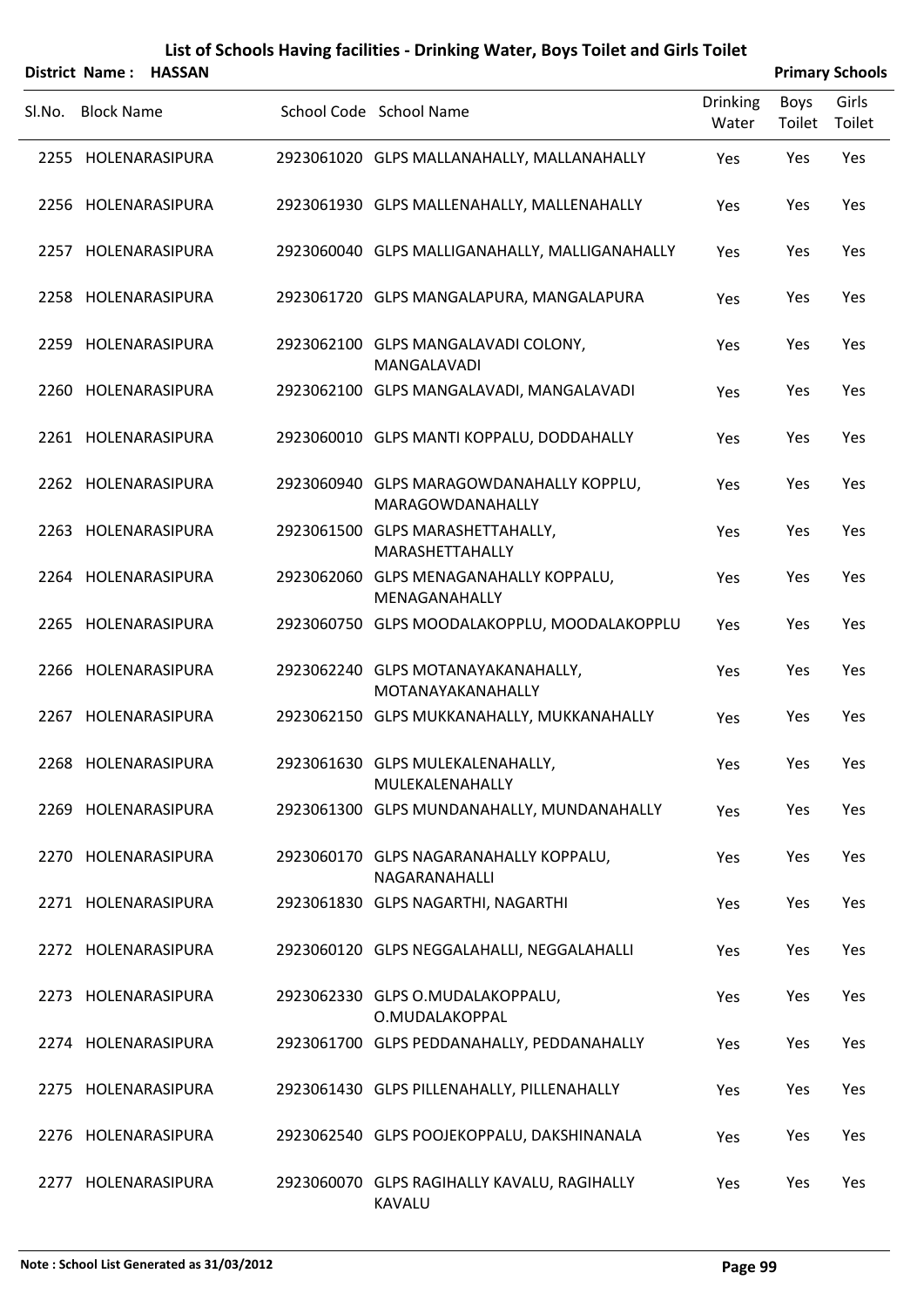|        |                   | District Name: HASSAN |                                                                |                          |                | <b>Primary Schools</b> |
|--------|-------------------|-----------------------|----------------------------------------------------------------|--------------------------|----------------|------------------------|
| Sl.No. | <b>Block Name</b> |                       | School Code School Name                                        | <b>Drinking</b><br>Water | Boys<br>Toilet | Girls<br>Toilet        |
|        |                   | 2278 HOLENARASIPURA   | 2923060080 GLPS RANGEENAHALLY KOPPALU,<br>RANGEENAHALLY        | Yes                      | Yes            | Yes                    |
|        |                   | 2279 HOLENARASIPURA   | 2923060250 GLPS SABBANAHALLY, SABBANAHALLY                     | Yes                      | Yes            | Yes                    |
|        |                   | 2280 HOLENARASIPURA   | 2923061260 GLPS SEREGARANA KOPPLU, SEREGARANA<br><b>KOPPLU</b> | Yes                      | Yes            | Yes                    |
|        |                   | 2281 HOLENARASIPURA   | 2923060990 GLPS SHETTARA KOPPALU, TEJUR                        | Yes                      | Yes            | Yes                    |
|        |                   | 2282 HOLENARASIPURA   | 2923060470 GLPS SHIDLAHALLY, BIDARAKKA                         | Yes                      | Yes            | Yes                    |
|        |                   | 2283 HOLENARASIPURA   | 2923060220 GLPS TAVANANDI, TAVANANDI                           | Yes                      | Yes            | Yes                    |
|        |                   | 2284 HOLENARASIPURA   | 2923060990 GLPS TEJURADEVIPURA, TEJUR                          | Yes                      | Yes            | Yes                    |
|        |                   | 2285 HOLENARASIPURA   | 2923060450 GLPS THIPPANAKOPPALU, GUDDENAHALLY                  | Yes                      | Yes            | Yes                    |
|        |                   | 2286 HOLENARASIPURA   | 2923061730 GLPS THIRUMALAPURA, THIRUMALAPURA                   | Yes                      | Yes            | Yes                    |
|        |                   | 2287 HOLENARASIPURA   | 2923061350 GLPS UDDURU, UDDUR HOSAHALLY                        | Yes                      | Yes            | Yes                    |
|        |                   | 2288 HOLENARASIPURA   | 2923061620 GLPS ULIVALA, ULIVALA                               | Yes                      | Yes            | Yes                    |
|        |                   | 2289 HOLENARASIPURA   | 2923061480 GLPS UNNENAHALLY, UNNENAHALLY                       | Yes                      | Yes            | Yes                    |
|        |                   | 2290 HOLENARASIPURA   | 2923062750 GLPS VADDARAPALLY, KATTEBELAGULI<br><b>HANTHA</b>   | Yes                      | Yes            | Yes                    |
|        |                   | 2291 HOLENARASIPURA   | 2923060410 GLPS YELLEGOWDANAKOPPALU,<br>KYATANAHALLY           | Yes                      | Yes            | Yes                    |
|        |                   | 2292 HOLENARASIPURA   | 2923060370 GLPSSOMANAHALLY KOPPAL,<br>SOMANAHALLY KOPPAL       | Yes                      | Yes            | Yes                    |
|        |                   | 2293 HOLENARASIPURA   | 2923062160 GMHPS HALLYMYSORE, HALLYMYSORE                      | Yes                      | Yes            | Yes                    |
|        |                   | 2294 HOLENARASIPURA   | 2923061211 GUHPBS H.N.PURA, HOLENARASIPURA                     | Yes                      | Yes            | Yes                    |
|        |                   | 2295 HOLENARASIPURA   | 2923061211 GUHPSGS H.N.PURA, HOLENARASIPURA                    | Yes                      | Yes            | Yes                    |
|        |                   | 2296 HOLENARASIPURA   | 2923061320 GULPS DADDABYAGATHAVALLY,<br>DODDABYAGATHAVALLY     | Yes                      | Yes            | Yes                    |
|        |                   | 2297 HOLENARASIPURA   | 2923062540 GULPS GANDINAGARA, DAKSHINANALA                     | Yes                      | Yes            | Yes                    |
|        |                   | 2298 HOLENARASIPURA   | 2923062540 GULPS HAYATH NAGAR, DAKSHINANALA                    | Yes                      | Yes            | Yes                    |
|        |                   | 2299 HOLENARASIPURA   | 2923060870 GULPS KATTAHALLY, KATTAHALLY                        | Yes                      | Yes            | Yes                    |
|        |                   | 2300 HOLENARASIPURA   | 2923060970 GULPS LAKKUR, LAKKUR                                | Yes                      | Yes            | Yes                    |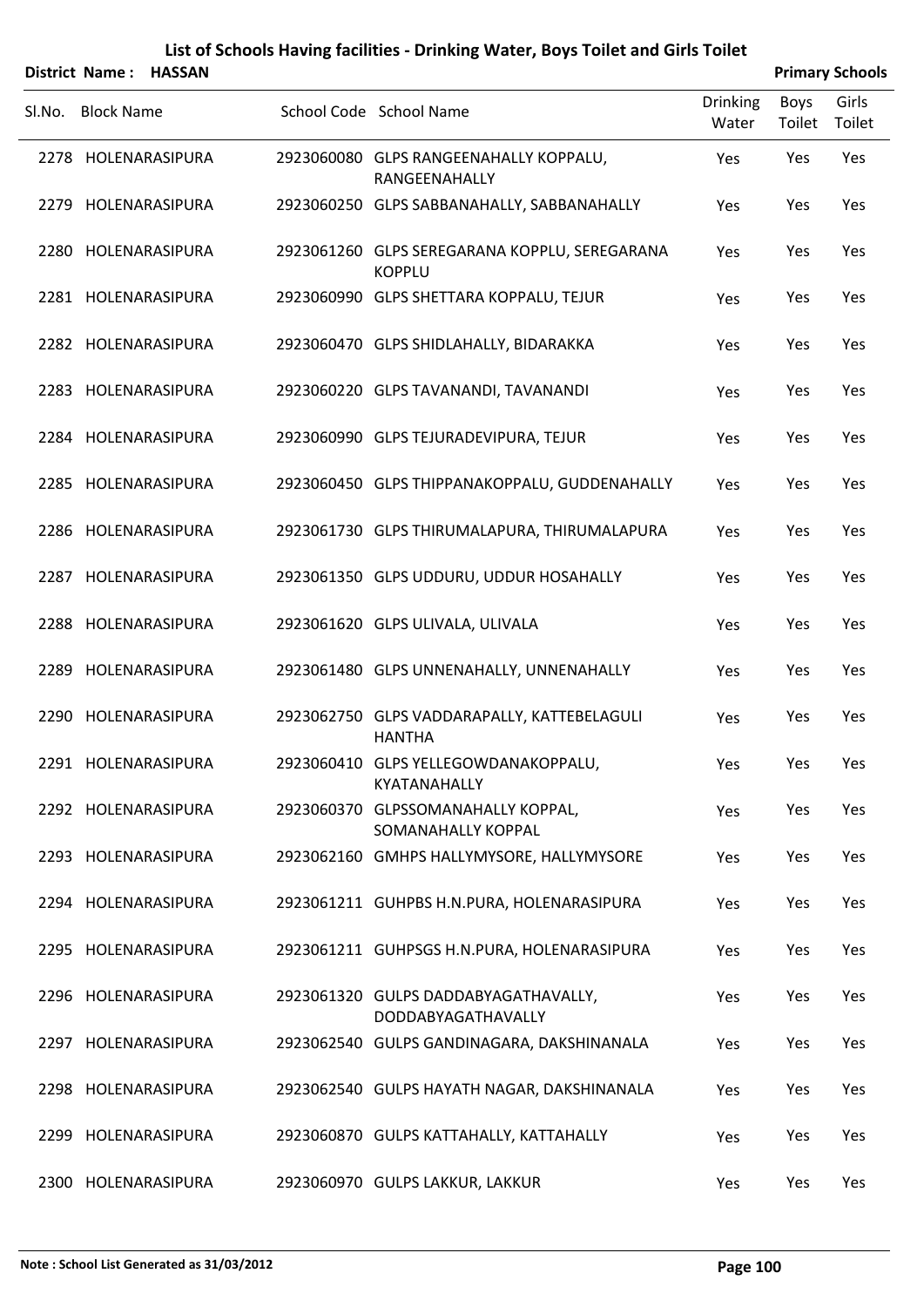|        | District Name: HASSAN |  |                                                                          |                          |                | <b>Primary Schools</b> |
|--------|-----------------------|--|--------------------------------------------------------------------------|--------------------------|----------------|------------------------|
| Sl.No. | <b>Block Name</b>     |  | School Code School Name                                                  | <b>Drinking</b><br>Water | Boys<br>Toilet | Girls<br>Toilet        |
|        | 2301 HOLENARASIPURA   |  | 2923062100 GULPS MANGALAVADI, MANGALAVADI                                | Yes                      | Yes            | Yes                    |
|        | 2302 HOLENARASIPURA   |  | 2923062150 GULPS MUKKANAHALLY, MUKKANAHALLY                              | Yes                      | Yes            | Yes                    |
|        | 2303 HOLENARASIPURA   |  | 2923060620 HPS BAGIVALU, BAGIVALU                                        | Yes                      | Yes            | Yes                    |
|        | 2304 HOLENARASIPURA   |  | 2923061211 HPS KOTE H.N.PURA, HOLENARASIPURA                             | Yes                      | Yes            | Yes                    |
|        | 2305 HOLENARASIPURA   |  | 2923061211 HPS PETE H.N.PURA, HOLENARASIPURA                             | Yes                      | Yes            | Yes                    |
|        | 2306 HOLENARASIPURA   |  | 2923061210 HPS PETE, BRC KENDRA HNPURA,<br>HOLENARASIPURA                | Yes                      | Yes            | Yes                    |
|        | 2307 HOLENARASIPURA   |  | 2923060300 HPS TERANYA, TERANYA                                          | Yes                      | Yes            | Yes                    |
|        | 2308 HOLENARASIPURA   |  | 2923062160 KGBV HALLIMYSORE, HALLYMYSORE                                 | Yes                      | Yes            | Yes                    |
|        | 2309 HOLENARASIPURA   |  | 2923060880 LPS ANKAVALLY, ANKAVALLY                                      | Yes                      | Yes            | Yes                    |
|        | 2310 HOLENARASIPURA   |  | 2923060210 LPS AREKALHOSAHALLY, AREKALHOSHALLY                           | Yes                      | Yes            | Yes                    |
|        | 2311 HOLENARASIPURA   |  | 2923060560 LPS BEEMANAHALLY, BEEMANAHALLY                                | Yes                      | Yes            | Yes                    |
|        | 2312 HOLENARASIPURA   |  | 2923060590 LPS CHANNAPURA, CHANNAPURA                                    | Yes                      | Yes            | Yes                    |
|        | 2313 HOLENARASIPURA   |  | 2923060570 LPS CHIKANAHALLY, CHIKKANAHALLY                               | Yes                      | Yes            | Yes                    |
|        | 2314 HOLENARASIPURA   |  | 2923060580 LPS HRP HIREBELAGULLY, HRP<br>HIREBELAGULLY                   | Yes                      | Yes            | Yes                    |
|        | 2315 HOLENARASIPURA   |  | 2923062310 LPS JAKKANAHALLY KOPPALU,<br>JAKKANAHALLYKOPPALU              | Yes                      | Yes            | Yes                    |
|        | 2316 HOLENARASIPURA   |  | 2923061570 LPS KODIHALLI KOPPALU, KODIHALLY                              | Yes                      | Yes            | Yes                    |
|        | 2317 HOLENARASIPURA   |  | 2923061990 LPS KODIHALLY, DODDAKADANUR                                   | Yes                      | Yes            | Yes                    |
|        | 2318 HOLENARASIPURA   |  | 2923061510 LPS KUNCHE HOSAHALLY, HALEKUNCHE                              | Yes                      | Yes            | Yes                    |
|        | 2319 HOLENARASIPURA   |  | 2923061030 LPS LAKSHMIPURA, LAKSHMIPURA                                  | Yes                      | Yes            | Yes                    |
|        | 2320 HOLENARASIPURA   |  | 2923062270 LPS RAMENAHALLY, RAMENAHALLY                                  | Yes                      | Yes            | Yes                    |
|        | 2321 HOLENARASIPURA   |  | 2923060550 LPS SREE RAMANAGAR, SHREE<br>RAMANAGARA                       | Yes                      | Yes            | Yes                    |
|        | 2322 HOLENARASIPURA   |  | 2923060530 URDU LPS KADAVINA HOSAHALLY KO,<br>KADAVINA HOSAHALLY KOPPALU | Yes                      | Yes            | Yes                    |
|        | 2323 HOLENARASIPURA   |  | 2923060200 YADEGOWDANAHALLI, YADEGOWDANAHALLI                            | Yes                      | Yes            | Yes                    |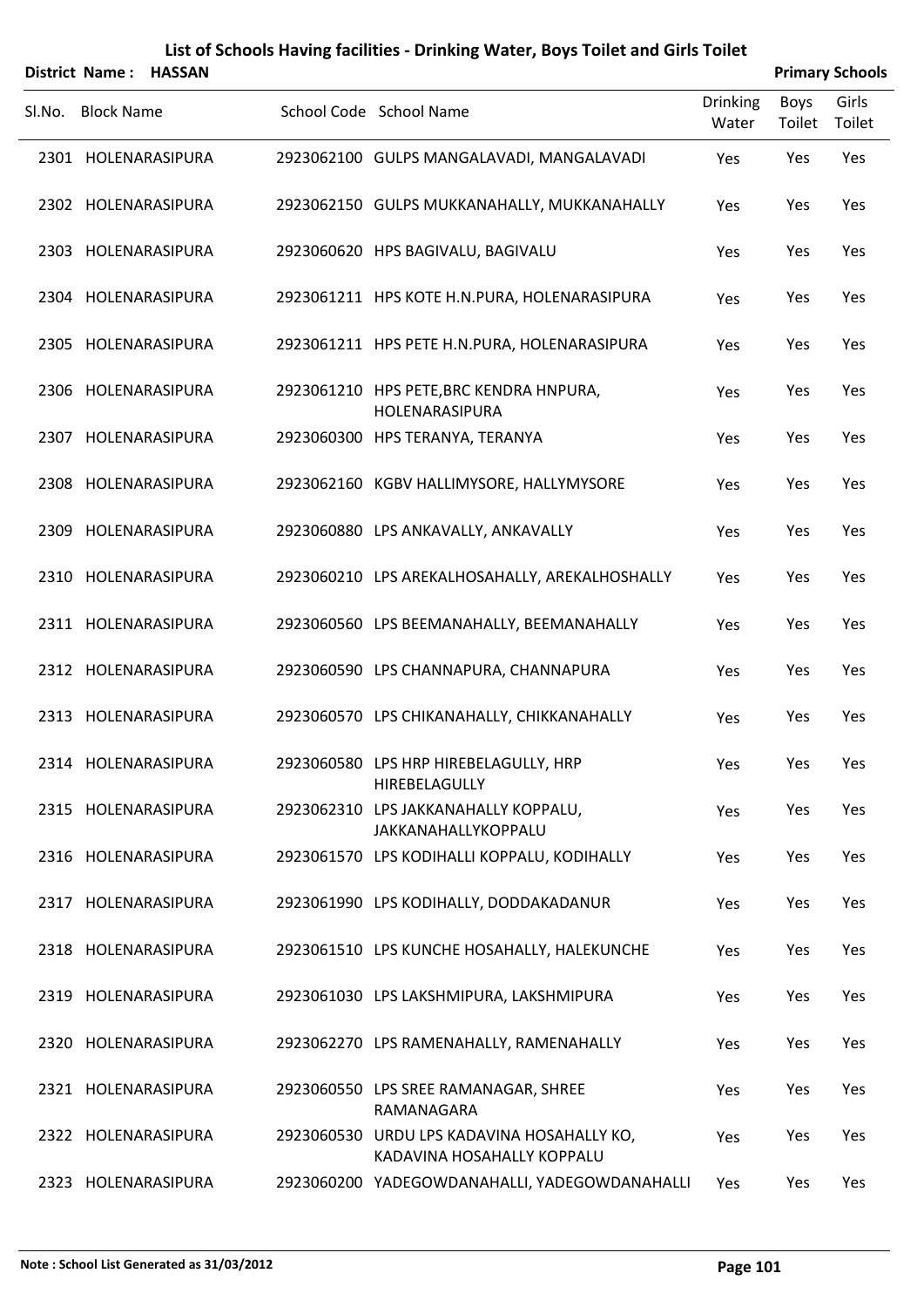|        | District Name: HASSAN |  |                                                              |                          | <b>Primary Schools</b> |                 |
|--------|-----------------------|--|--------------------------------------------------------------|--------------------------|------------------------|-----------------|
| Sl.No. | <b>Block Name</b>     |  | School Code School Name                                      | <b>Drinking</b><br>Water | <b>Boys</b><br>Toilet  | Girls<br>Toilet |
|        | 2324 SAKALESHAPURA    |  | 2923080630 GHPS HOSPETE, BELAGODU                            | Yes                      | Yes                    | Yes             |
|        | 2325 SAKALESHAPURA    |  | 2923081100 GHPS AADARAGERE, HENNALI                          | Yes                      | Yes                    | Yes             |
|        | 2326 SAKALESHAPURA    |  | 2923080470 GHPS ACCHANAHALLY, ACCHANAHALLY                   | Yes                      | Yes                    | Yes             |
|        | 2327 SAKALESHAPURA    |  | 2923080690 GHPS ACHANGI SKP, SAKALESHPURA                    | Yes                      | Yes                    | Yes             |
|        | 2328 SAKALESHAPURA    |  | 2923080810 GHPS ADARAVALLI, ADARVALLI                        | Yes                      | Yes                    | Yes             |
|        | 2329 SAKALESHAPURA    |  | 2923080690 GHPS AGRAHARA SKP, SAKALESHPURA                   | Yes                      | Yes                    | Yes             |
|        | 2330 SAKALESHAPURA    |  | 2923080800 GHPS AMBEDKARNAGAR, BALLUPET                      | Yes                      | Yes                    | Yes             |
|        | 2331 SAKALESHAPURA    |  | 2923080530 GHPS ANEMAHAL, ANEMAHAL                           | Yes                      | Yes                    | Yes             |
|        | 2332 SAKALESHAPURA    |  | 2923080940 GHPS AREKERE, AREKERE                             | Yes                      | Yes                    | Yes             |
|        | 2333 SAKALESHAPURA    |  | 2923081350 GHPS ATHIHALLI, ATHIHALLI                         | Yes                      | Yes                    | Yes             |
|        | 2334 SAKALESHAPURA    |  | 2923081360 GHPS BACHIHALLI, BACHIHALLI                       | Yes                      | Yes                    | Yes             |
|        | 2335 SAKALESHAPURA    |  | 2923080650 GHPS BAGE, BAGE                                   | Yes                      | Yes                    | Yes             |
|        | 2336 SAKALESHAPURA    |  | 2923080800 GHPS BALLUPET, BALLUPET                           | Yes                      | Yes                    | Yes             |
|        | 2337 SAKALESHAPURA    |  | 2923080630 GHPS BELAGODU, BELAGODU                           | Yes                      | Yes                    | Yes             |
|        | 2338 SAKALESHAPURA    |  | 2923081110 GHPS BILITALU, HADLAHALLY                         | Yes                      | Yes                    | Yes             |
|        | 2339 SAKALESHAPURA    |  | 2923081510 GHPS BISLE, BISLE                                 | Yes                      | Yes                    | Yes             |
|        | 2340 SAKALESHAPURA    |  | 2923081130 GHPS BOMMANAKERE, BOMMANAKERE                     | Yes                      | Yes                    | Yes             |
|        | 2341 SAKALESHAPURA    |  | 2923080930 GHPS BYAKARAVALLY, BYAKARAVALLY                   | Yes                      | Yes                    | Yes             |
|        | 2342 SAKALESHAPURA    |  | 2923081610 GHPS C D SATTIGALA, CHIKKASATHIGALA               | Yes                      | Yes                    | Yes             |
|        | 2343 SAKALESHAPURA    |  | 2923081210 GHPS CHANGADIHALLY, CHANGADIHALLY                 | Yes                      | Yes                    | Yes             |
|        | 2344 SAKALESHAPURA    |  | 2923080820 GHPS CHIKKANAYAKANAHALLI,<br>CHICKKANAYAKANAHALLI | Yes                      | Yes                    | Yes             |
|        | 2345 SAKALESHAPURA    |  | 2923081140 GHPS CHINNAHALLY, CHINNAHALLY                     | Yes                      | Yes                    | Yes             |

2346 SAKALESHAPURA 2923080480 GHPS DEVALADAKERE, DEVALADAKERE Yes Yes Yes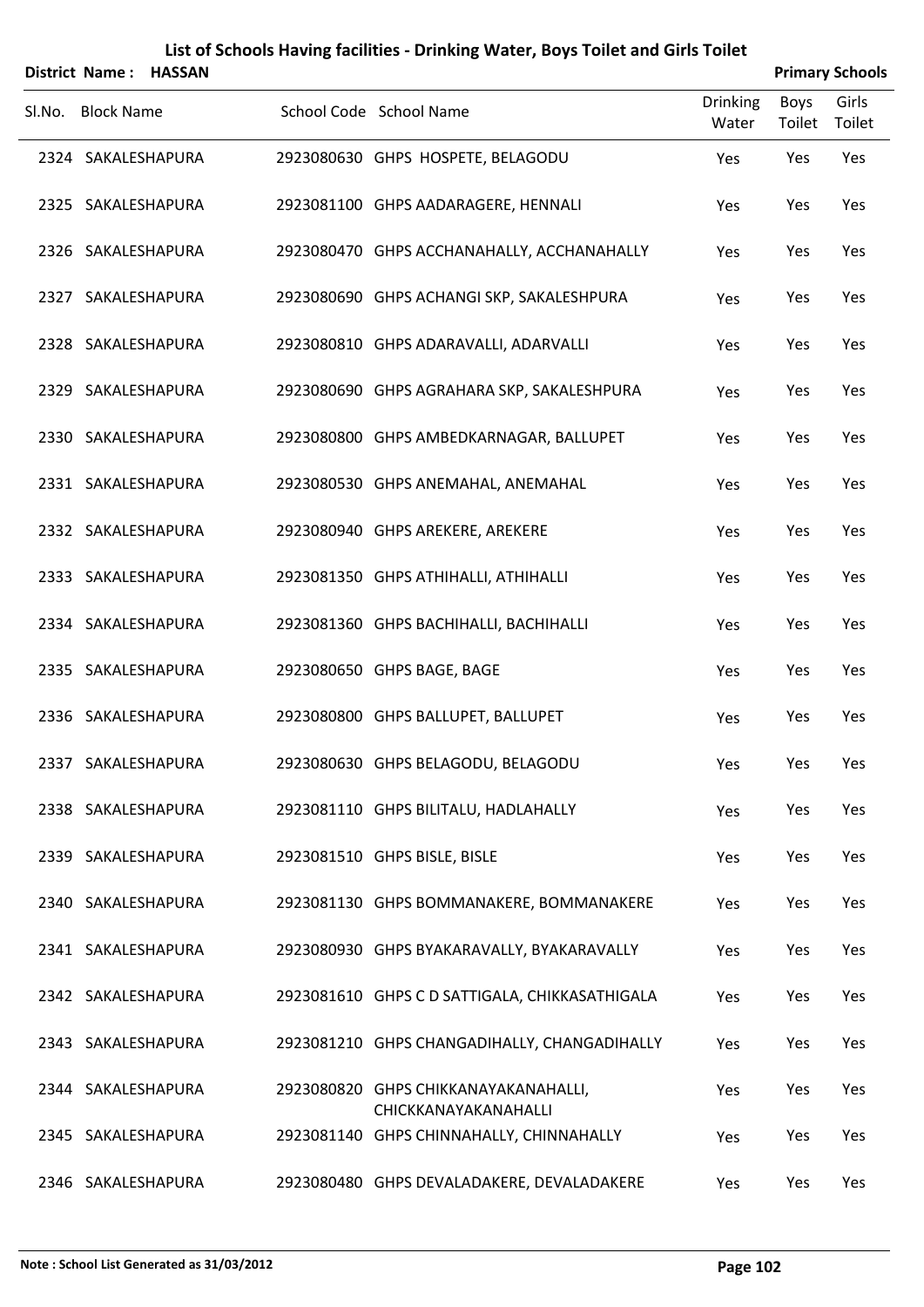| District Name: HASSAN |  |                                                       |                          |                | <b>Primary Schools</b> |
|-----------------------|--|-------------------------------------------------------|--------------------------|----------------|------------------------|
| Sl.No. Block Name     |  | School Code School Name                               | <b>Drinking</b><br>Water | Boys<br>Toilet | Girls<br>Toilet        |
| 2347 SAKALESHAPURA    |  | 2923081470 GHPS DODDAKUNDUR, DODDAKUNDUR              | Yes                      | Yes            | Yes                    |
| 2348 SAKALESHAPURA    |  | 2923080540 GHPS DONIGAL, DONIGAL                      | Yes                      | Yes            | Yes                    |
| 2349 SAKALESHAPURA    |  | 2923081250 GHPS EACHALABEEDU TGT(HS),<br>EACHALABEEDU | Yes                      | Yes            | Yes                    |
| 2350 SAKALESHAPURA    |  | 2923080740 GHPS GALLIGUDDA, HOSAKERE                  | Yes                      | Yes            | Yes                    |
| 2351 SAKALESHAPURA    |  | 2923080270 GHPS GANADAHOLE, GANADAHOLE                | Yes                      | Yes            | Yes                    |
| 2352 SAKALESHAPURA    |  | 2923081500 GHPS GODDU, GODDU                          | Yes                      | Yes            | Yes                    |
| 2353 SAKALESHAPURA    |  | 2923080680 GHPS GULAGALALE, GULAGALALE                | Yes                      | Yes            | Yes                    |
| 2354 SAKALESHAPURA    |  | 2923081080 GHPS H.V.HALLY, HIRIYUR KUDIGE             | Yes                      | Yes            | Yes                    |
| 2355 SAKALESHAPURA    |  | 2923080250 GHPS HADIGE, HADIGE                        | Yes                      | Yes            | Yes                    |
| 2356 SAKALESHAPURA    |  | 2923081110 GHPS HADLAHALLY, HADLAHALLY                | Yes                      | Yes            | Yes                    |
| 2357 SAKALESHAPURA    |  | 2923080200 GHPS HALEBELUR, HALEBELUR                  | Yes                      | Yes            | Yes                    |
| 2358 SAKALESHAPURA    |  | 2923080220 GHPS HALSULIGE, HALASULIGE                 | Yes                      | Yes            | Yes                    |
| 2359 SAKALESHAPURA    |  | 2923081260 GHPS HANASE, HANASE                        | Yes                      | Yes            | Yes                    |
| 2360 SAKALESHAPURA    |  | 2923080360 GHPS HANBALU, HANBALU                      | Yes                      | Yes            | Yes                    |
| 2361 SAKALESHAPURA    |  | 2923080640 GHPS HEBBANAHALLI, HEBBANAHALLI            | Yes                      | Yes            | Yes                    |
| 2362 SAKALESHAPURA    |  | 2923080300 GHPS HEBBASALE, HEBBASALE                  | Yes                      | Yes            | Yes                    |
| 2363 SAKALESHAPURA    |  | 2923081330 GHPS HETHUR, HETHUR                        | Yes                      | Yes            | Yes                    |
| 2364 SAKALESHAPURA    |  | 2923081340 GHPS HONGADAHALLA, HONGADAHALLA            | Yes                      | Yes            | Yes                    |
| 2365 SAKALESHAPURA    |  | 2923081230 GHPS HOSAKOTE, HOSUR                       | Yes                      | Yes            | Yes                    |
| 2366 SAKALESHAPURA    |  | 2923081230 GHPS HOSUR, HOSUR                          | Yes                      | Yes            | Yes                    |
| 2367 SAKALESHAPURA    |  | 2923081460 GHPS HULUGUTHUR, HULUGUTHUR                | Yes                      | Yes            | Yes                    |
| 2368 SAKALESHAPURA    |  | 2923080460 GHPS HURUDI, HURUDI                        | Yes                      | Yes            | Yes                    |
| 2369 SAKALESHAPURA    |  | 2923082590 GHPS IBBADI-SULLAKKI, IBBADI               | Yes                      | Yes            | Yes                    |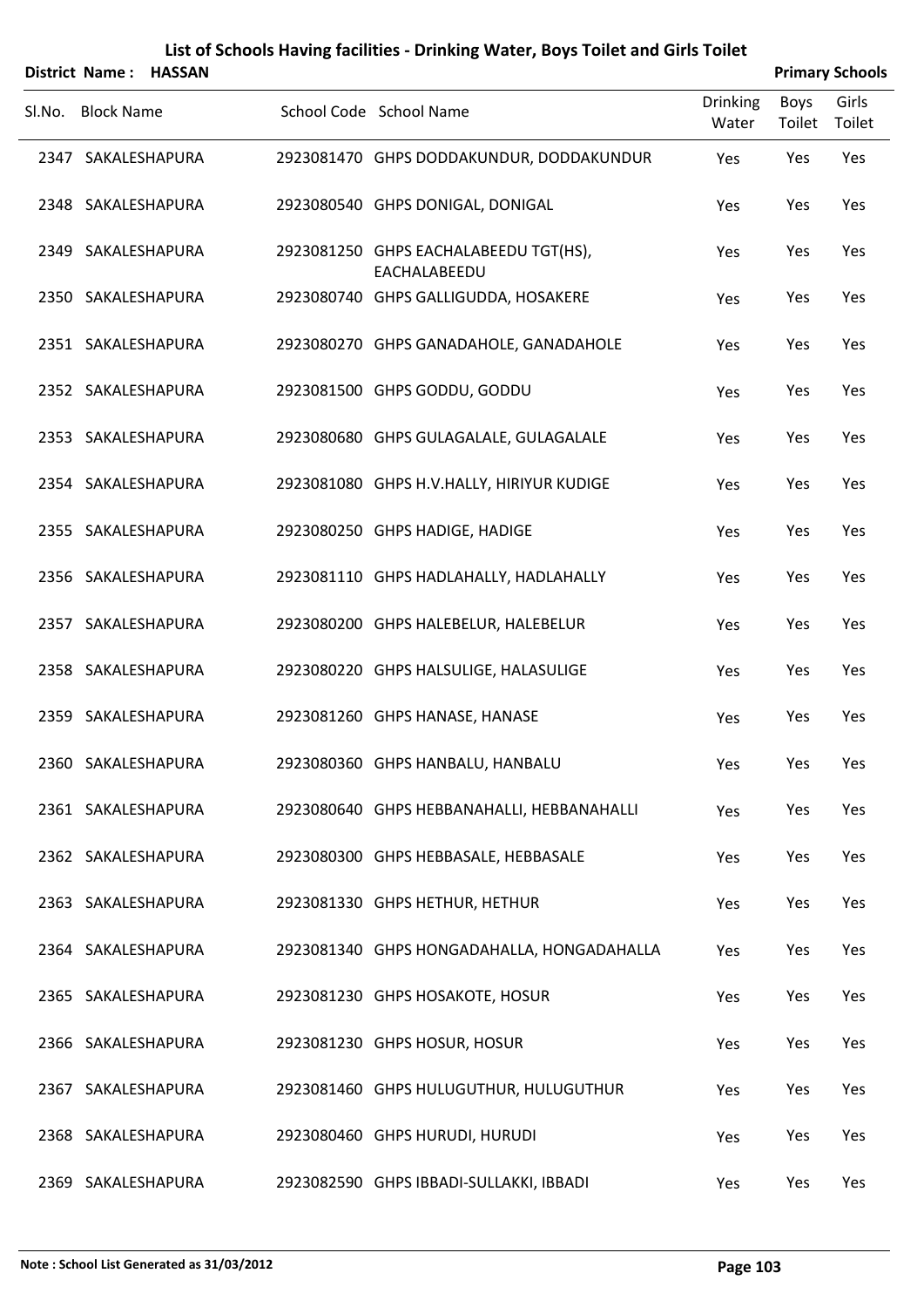|        |                    | District Name: HASSAN |                                              |                          |                | <b>Primary Schools</b> |
|--------|--------------------|-----------------------|----------------------------------------------|--------------------------|----------------|------------------------|
| Sl.No. | <b>Block Name</b>  |                       | School Code School Name                      | <b>Drinking</b><br>Water | Boys<br>Toilet | Girls<br>Toilet        |
|        | 2370 SAKALESHAPURA |                       | 2923081400 GHPS IGOOR TGT, IGOOR             | Yes                      | Yes            | Yes                    |
|        | 2371 SAKALESHAPURA |                       | 2923080840 GHPS JAMMANAHALLY, JAMMANA HALY   | Yes                      | Yes            | Yes                    |
|        | 2372 SAKALESHAPURA |                       | 2923080190 GHPS KABBINAGADDE, KABBINAGADDE   | Yes                      | Yes            | Yes                    |
|        | 2373 SAKALESHAPURA |                       | 2923080970 GHPS KADAGARAVALLY, KADAGARAVALLY | Yes                      | Yes            | Yes                    |
|        | 2374 SAKALESHAPURA |                       | 2923081240 GHPS KALALE, KALALE               | Yes                      | Yes            | Yes                    |
|        | 2375 SAKALESHAPURA |                       | 2923081490 GHPS KALLAHALLY-MAGERI, MAGERI    | Yes                      | Yes            | Yes                    |
|        | 2376 SAKALESHAPURA |                       | 2923080010 GHPS KELAGALALE, KELAGALALE       | Yes                      | Yes            | Yes                    |
|        | 2377 SAKALESHAPURA |                       | 2923080670 GHPS KENDANAMANE, KENDANAMANE     | Yes                      | Yes            | Yes                    |
|        | 2378 SAKALESHAPURA |                       | 2923081440 GHPS KERODI, KERODI               | Yes                      | Yes            | Yes                    |
|        | 2379 SAKALESHAPURA |                       | 2923080030 GHPS KESAGULI, KESAGULI           | Yes                      | Yes            | Yes                    |
|        | 2380 SAKALESHAPURA |                       | 2923080180 GHPS KOLLAHALLY, KOLLAHALLY       | Yes                      | Yes            | Yes                    |
|        | 2381 SAKALESHAPURA |                       | 2923080691 GHPS KUDUGARAHALLI, SAKALESHPURA  | Yes                      | Yes            | Yes                    |
|        | 2382 SAKALESHAPURA |                       | 2923080280 GHPS KUMBARADI, KUMBARADI         | Yes                      | Yes            | Yes                    |
|        | 2383 SAKALESHAPURA |                       | 2923081430 GHPS KUMBRAHALLY, KUMBRAHALLY     | Yes                      | Yes            | Yes                    |
|        | 2384 SAKALESHAPURA |                       | 2923080240 GHPS KYAMANAHALLY, KYAMANAHALLY   | Yes                      | Yes            | Yes                    |
|        | 2385 SAKALESHAPURA |                       | 2923080960 GHPS KYANAHALLY, KYANAHALLY       | Yes                      | Yes            | Yes                    |
|        | 2386 SAKALESHAPURA |                       | 2923080210 GHPS MALALI, MALALI               | Yes                      | Yes            | Yes                    |
|        | 2387 SAKALESHAPURA |                       | 2923081140 GHPS MALLEGADDE, CHINNAHALLY      | Yes                      | Yes            | Yes                    |
|        | 2388 SAKALESHAPURA |                       | 2923081480 GHPS MANAKANAHALLI, MANKANAHALLI  | Yes                      | Yes            | Yes                    |
|        | 2389 SAKALESHAPURA |                       | 2923080560 GHPS MANJENAHALLY, MANJENAHALLY   | Yes                      | Yes            | Yes                    |
|        | 2390 SAKALESHAPURA |                       | 2923080490 GHPS MARAGUNDHA, MARAGUNDHA       | Yes                      | Yes            | Yes                    |
|        | 2391 SAKALESHAPURA |                       | 2923080510 GHPS MARANAHALLY, HEGADDE         | Yes                      | Yes            | Yes                    |
|        | 2392 SAKALESHAPURA |                       | 2923080260 GHPS MAVINAHALLY, MAVINAHALLY     | Yes                      | Yes            | Yes                    |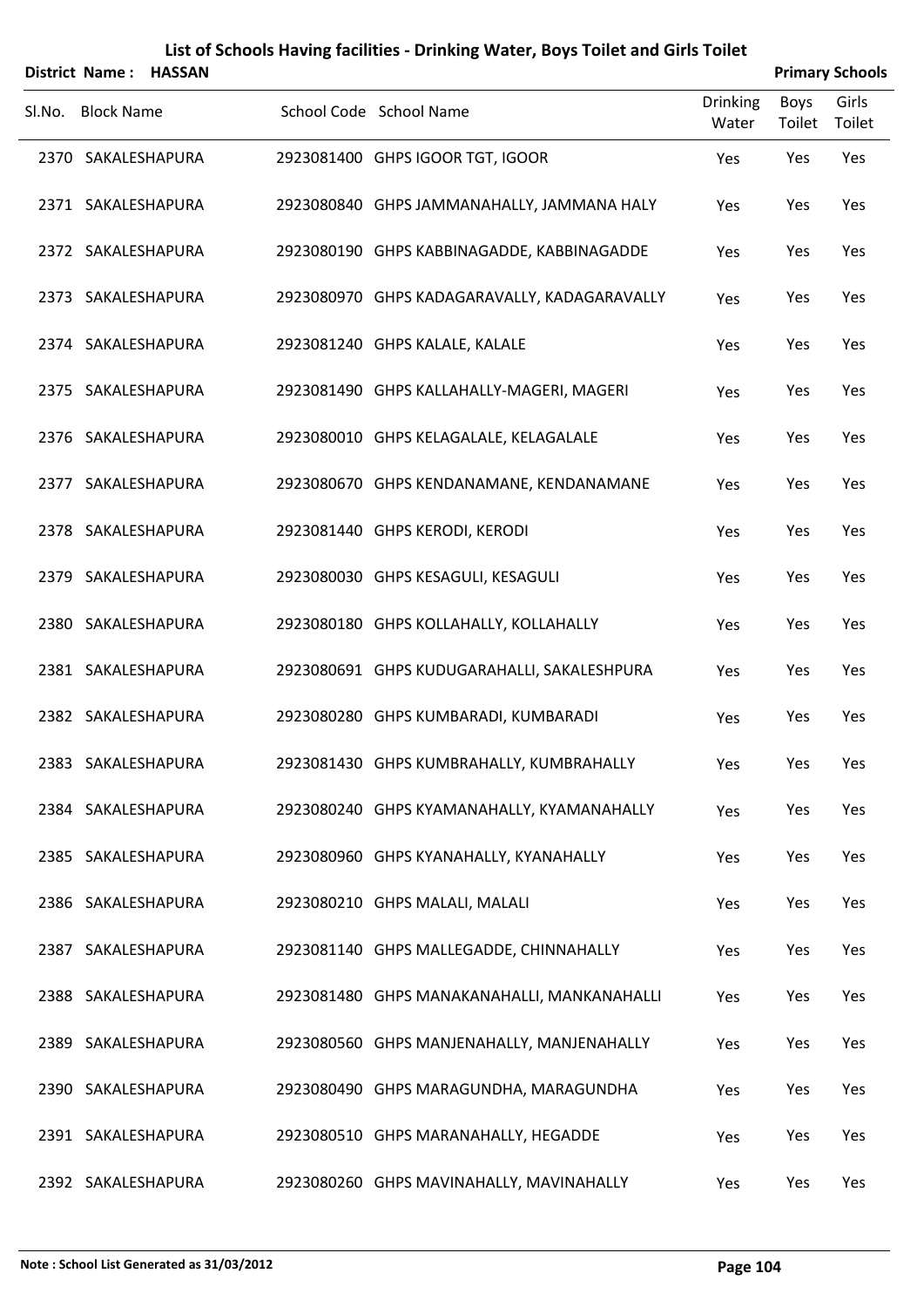|        | District Name: HASSAN |  |                                               |                          |                | <b>Primary Schools</b> |
|--------|-----------------------|--|-----------------------------------------------|--------------------------|----------------|------------------------|
| Sl.No. | <b>Block Name</b>     |  | School Code School Name                       | <b>Drinking</b><br>Water | Boys<br>Toilet | Girls<br>Toilet        |
|        | 2393 SAKALESHAPURA    |  | 2923080950 GHPS NALLULLI, NALLULLI            | Yes                      | Yes            | Yes                    |
|        | 2394 SAKALESHAPURA    |  | 2923081090 GHPS NIDIGERE, NIDIGERE            | Yes                      | Yes            | Yes                    |
|        | 2395 SAKALESHAPURA    |  | 2923080230 GHPS RAXIDI, AGALATTY              | Yes                      | Yes            | Yes                    |
|        | 2396 SAKALESHAPURA    |  | 2923081220 GHPS SANTHAHALLY, SANTHAHALLY      | Yes                      | Yes            | Yes                    |
|        | 2397 SAKALESHAPURA    |  | 2923081820 GHPS SHUKRAVARASANTHE, KURUBATTURU | Yes                      | Yes            | Yes                    |
|        | 2398 SAKALESHAPURA    |  | 2923081450 GHPS UCHANGI, UCHANGI              | Yes                      | Yes            | Yes                    |
|        | 2399 SAKALESHAPURA    |  | 2923080020 GHPS UDEVARA, UDEVARA              | Yes                      | Yes            | Yes                    |
|        | 2400 SAKALESHAPURA    |  | 2923081120 GHPS VALALAHALLY, VALALAHALLY      | Yes                      | Yes            | Yes                    |
|        | 2401 SAKALESHAPURA    |  | 2923081420 GHPS YADAKERE, YADAKERE            | Yes                      | Yes            | Yes                    |
|        | 2402 SAKALESHAPURA    |  | 2923080660 GHPS YADEHALLY, YADEHALLY          | Yes                      | Yes            | Yes                    |
|        | 2403 SAKALESHAPURA    |  | 2923081370 GHPS YESLUR, YESLUR                | Yes                      | Yes            | Yes                    |
|        | 2404 SAKALESHAPURA    |  | 2923080620 GKLPS GOLAGONDE, GOLAGONDE         | Yes                      | Yes            | Yes                    |
|        | 2405 SAKALESHAPURA    |  | 2923080800 GKLPS, J.P.NAGAR(NEW), BALLUPET    | Yes                      | Yes            | Yes                    |
|        | 2406 SAKALESHAPURA    |  | 2923080380 GLPS ACHARADI, ACHARADI            | Yes                      | Yes            | Yes                    |
|        | 2407 SAKALESHAPURA    |  | 2923080230 GLPS AGALATTY, AGALATTY            | Yes                      | Yes            | Yes                    |
|        | 2408 SAKALESHAPURA    |  | 2923080390 GLPS AGANI, AGANI                  | Yes                      | Yes            | Yes                    |
|        | 2409 SAKALESHAPURA    |  | 2923080360 GLPS AVAREKADU, HANBALU            | Yes                      | Yes            | Yes                    |
|        | 2410 SAKALESHAPURA    |  | 2923080110 GLPS BALAGODU, BALAGODU            | Yes                      | Yes            | Yes                    |
|        | 2411 SAKALESHAPURA    |  | 2923081370 GLPS BALEKERE, YESLUR              | Yes                      | Yes            | Yes                    |
|        | 2412 SAKALESHAPURA    |  | 2923080990 GLPS BELLUR, BELLUR                | Yes                      | Yes            | Yes                    |
|        | 2413 SAKALESHAPURA    |  | 2923080420 GLPS BETTAMAKKI, KUMARAHALLI       | Yes                      | Yes            | Yes                    |
|        | 2414 SAKALESHAPURA    |  | 2923080760 GLPS BHINDIHALLY, BHINDIHALLY      | Yes                      | Yes            | Yes                    |
|        | 2415 SAKALESHAPURA    |  | 2923080080 GLPS BIRADAHALLI, BIRADAHALLI      | Yes                      | Yes            | Yes                    |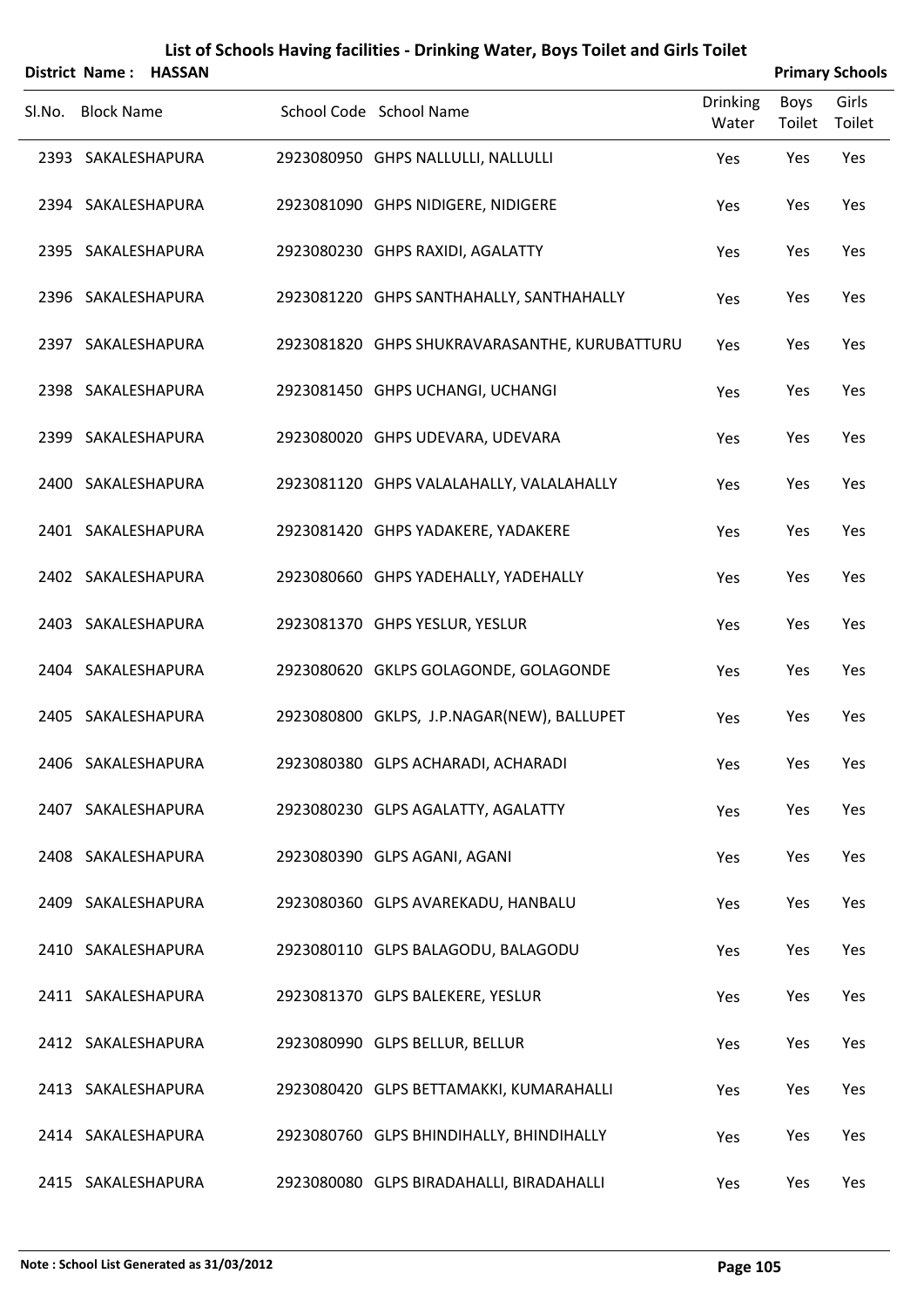| District Name: HASSAN |  |                                                      |                          |                | <b>Primary Schools</b> |
|-----------------------|--|------------------------------------------------------|--------------------------|----------------|------------------------|
| Sl.No. Block Name     |  | School Code School Name                              | <b>Drinking</b><br>Water | Boys<br>Toilet | Girls<br>Toilet        |
| 2416 SAKALESHAPURA    |  | 2923081530 GLPS BYAGADAHALLI, BYAGADIHALLY           | Yes                      | Yes            | Yes                    |
| 2417 SAKALESHAPURA    |  | 2923080050 GLPS BYKERE, BYKERE                       | Yes                      | Yes            | Yes                    |
| 2418 SAKALESHAPURA    |  | 2923081560 GLPS CHIKKUNDURU, CHIKKUNDURU             | Yes                      | Yes            | Yes                    |
| 2419 SAKALESHAPURA    |  | 2923080340 GLPS CHIMMICOOLU, JAMBARADI               | Yes                      | Yes            | Yes                    |
| 2420 SAKALESHAPURA    |  | 2923081180 GLPS COW COODY, COW COODY                 | Yes                      | Yes            | Yes                    |
| 2421 SAKALESHAPURA    |  | 2923080570 GLPS COWDALLI, KOWDIHALLY                 | Yes                      | Yes            | Yes                    |
| 2422 SAKALESHAPURA    |  | 2923080070 GLPS DINNEKERE, JANNAPURA                 | Yes                      | Yes            | Yes                    |
| 2423 SAKALESHAPURA    |  | 2923080650 GLPS DIWAN ESTATE, BAGE                   | Yes                      | Yes            | Yes                    |
| 2424 SAKALESHAPURA    |  | 2923081410 GLPS DODDAKALLUR, DODDAKALLUR             | Yes                      | Yes            | Yes                    |
| 2425 SAKALESHAPURA    |  | 2923080040 GLPS DODDANAGARA, DODDANAGARA             | Yes                      | Yes            | Yes                    |
| 2426 SAKALESHAPURA    |  | 2923080610 GLPS ESHWARAHALLY, ESHWARAHALLY           | Yes                      | Yes            | Yes                    |
| 2427 SAKALESHAPURA    |  | 2923080510 GLPS GUDANAKERE, HEGADDE                  | Yes                      | Yes            | Yes                    |
| 2428 SAKALESHAPURA    |  | 2923081280 GLPS HADLAHALLY, HADLAHALLY               | Yes                      | Yes            | Yes                    |
| 2429 SAKALESHAPURA    |  | 2923081290 GLPS HADYA, HADYA                         | Yes                      | Yes            | Yes                    |
| 2430 SAKALESHAPURA    |  | 2923080750 GLPS HALEKERE, HALEKERE                   | Yes                      | Yes            | Yes                    |
| 2431 SAKALESHAPURA    |  | 2923080440 GLPS HANJAGODANAHALLY,<br>HANJAGODAAHALLY | Yes                      | Yes            | Yes                    |
| 2432 SAKALESHAPURA    |  | 2923080910 GLPS HARAGARAHALLY, HARAGARAHALLY         | Yes                      | Yes            | Yes                    |
| 2433 SAKALESHAPURA    |  | 2923080700 GLPS HASAGAVALLI, HASAGAVALLI             | Yes                      | Yes            | Yes                    |
| 2434 SAKALESHAPURA    |  | 2923080510 GLPS HEGGADDE, HEGADDE                    | Yes                      | Yes            | Yes                    |
| 2435 SAKALESHAPURA    |  | 2923080770 GLPS HEGGOVE, HEGGOVE                     | Yes                      | Yes            | Yes                    |
| 2436 SAKALESHAPURA    |  | 2923080310 GLPS HENNALI, HENNALI                     | Yes                      | Yes            | Yes                    |
| 2437 SAKALESHAPURA    |  | 2923081160 GLPS HERUR, HERUR                         | Yes                      | Yes            | Yes                    |
| 2438 SAKALESHAPURA    |  | 2923080730 GLPS HOSAGADDE, HOSAGADDE                 | Yes                      | Yes            | Yes                    |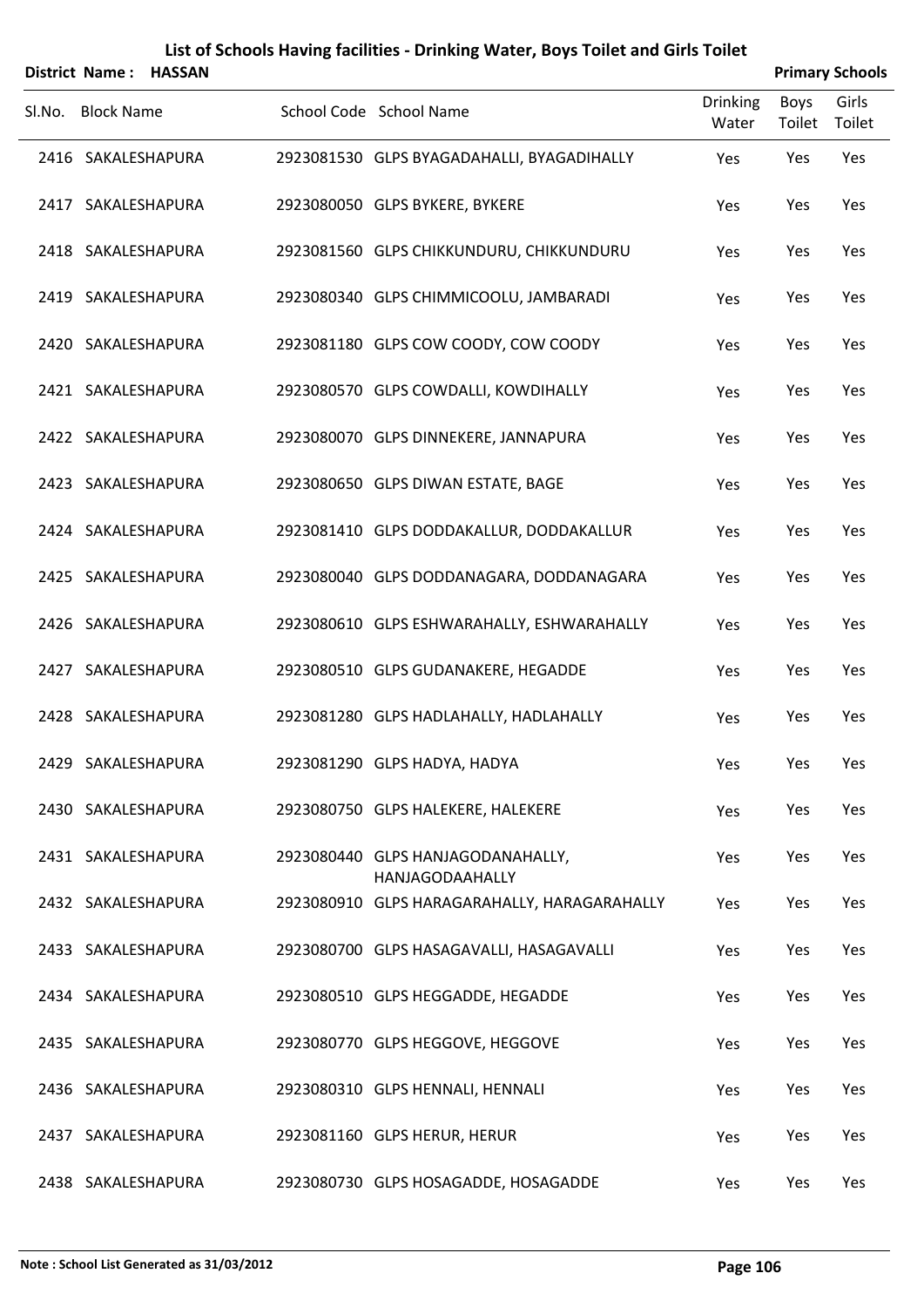| List of Schools Having facilities - Drinking Water, Boys Toilet and Girls Toilet |  |
|----------------------------------------------------------------------------------|--|
|----------------------------------------------------------------------------------|--|

|        |                    | District Name: HASSAN |                                              |                          |                | <b>Primary Schools</b> |
|--------|--------------------|-----------------------|----------------------------------------------|--------------------------|----------------|------------------------|
| Sl.No. | <b>Block Name</b>  |                       | School Code School Name                      | <b>Drinking</b><br>Water | Boys<br>Toilet | Girls<br>Toilet        |
|        | 2439 SAKALESHAPURA |                       | 2923081030 GLPS HOSAHALLY, HOSAHALLY         | Yes                      | Yes            | Yes                    |
|        | 2440 SAKALESHAPURA |                       | 2923080110 GLPS HOSAKOPPALU, BALAGODU        | Yes                      | Yes            | Yes                    |
|        | 2441 SAKALESHAPURA |                       | 2923080880 GLPS HULLAHALLY, HULLA HALLI      | Yes                      | Yes            | Yes                    |
|        | 2442 SAKALESHAPURA |                       | 2923080250 GLPS HULLEMANE, HADIGE            | Yes                      | Yes            | Yes                    |
|        | 2443 SAKALESHAPURA |                       | 2923080360 GLPS INDIRANAGARA, HANBALU        | Yes                      | Yes            | Yes                    |
|        | 2444 SAKALESHAPURA |                       | 2923080340 GLPS JAMBARADI, JAMBARADI         | Yes                      | Yes            | Yes                    |
|        | 2445 SAKALESHAPURA |                       | 2923080870 GLPS JANAKERE, JANEKERE           | Yes                      | Yes            | Yes                    |
|        | 2446 SAKALESHAPURA |                       | 2923080070 GLPS JANNAPURA, JANNAPURA         | Yes                      | Yes            | Yes                    |
|        | 2447 SAKALESHAPURA |                       | 2923082210 GLPS JATAHALLY, BOBBANAHALLI      | Yes                      | Yes            | Yes                    |
|        | 2448 SAKALESHAPURA |                       | 2923080590 GLPS KAKANAMANE, KAKANAMANE       | Yes                      | Yes            | Yes                    |
|        | 2449 SAKALESHAPURA |                       | 2923080110 GLPS KALLAHALLI, BALAGODU         | Yes                      | Yes            | Yes                    |
|        | 2450 SAKALESHAPURA |                       | 2923081140 GLPS KALLARAHALLI, CHINNAHALLY    | Yes                      | Yes            | Yes                    |
|        | 2451 SAKALESHAPURA |                       | 2923080920 GLPS KAMANAHALLY, KAMANAHALLY     | Yes                      | Yes            | Yes                    |
|        | 2452 SAKALESHAPURA |                       | 2923081590 GLPS KARAGURU, KARAGURU           | Yes                      | Yes            | Yes                    |
|        | 2453 SAKALESHAPURA |                       | 2923080400 GLPS KARAMAGE, MARAGADI           | Yes                      | Yes            | Yes                    |
|        | 2454 SAKALESHAPURA |                       | 2923081070 GLPS KARDIGALA, KARADIGALA        | Yes                      | Yes            | Yes                    |
|        | 2455 SAKALESHAPURA |                       | 2923080220 GLPS KATIHALLI, HALASULIGE        | Yes                      | Yes            | Yes                    |
|        | 2456 SAKALESHAPURA |                       | 2923080100 GLPS KIRUVALI, KIRUVALI           | Yes                      | Yes            | Yes                    |
|        | 2457 SAKALESHAPURA |                       | 2923080480 GLPS KOGARAVALLI, DEVALADAKERE    | Yes                      | Yes            | Yes                    |
|        | 2458 SAKALESHAPURA |                       | 2923081270 GLPS KONABANAHALLY, KONABANAHALLI | Yes                      | Yes            | Yes                    |
|        | 2459 SAKALESHAPURA |                       | 2923082590 GLPS KONNUR, IBBADI               | Yes                      | Yes            | Yes                    |
|        | 2460 SAKALESHAPURA |                       | 2923081390 GLPS KOTHANAHALLI, KOTHANAHALLI   | Yes                      | Yes            | Yes                    |
|        | 2461 SAKALESHAPURA |                       | 2923081400 GLPS KUMBARGERE, IGOOR            | Yes                      | Yes            | Yes                    |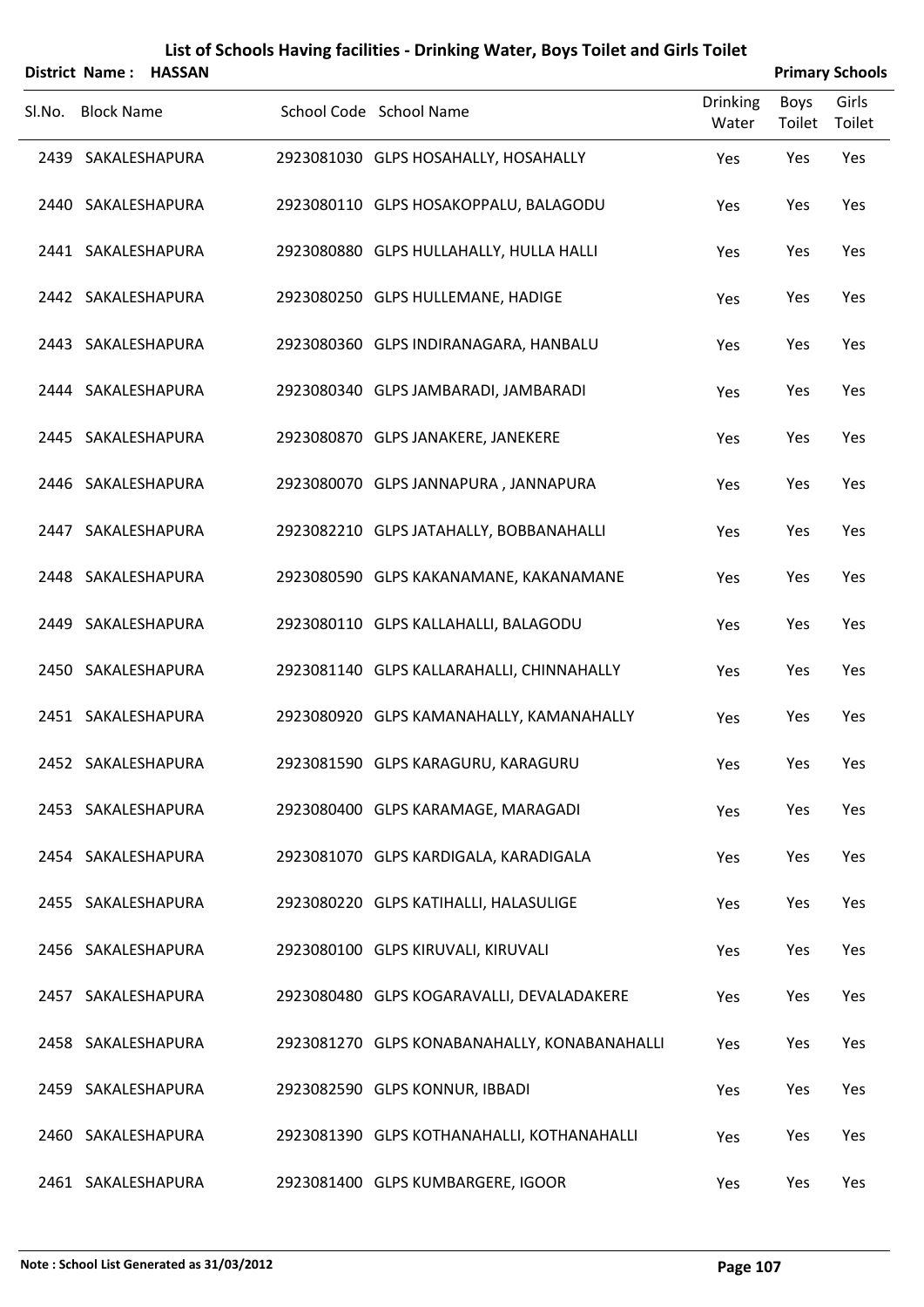|        | District Name:     | <b>HASSAN</b> |                                             |                          |                       | <b>Primary Schools</b> |
|--------|--------------------|---------------|---------------------------------------------|--------------------------|-----------------------|------------------------|
| Sl.No. | <b>Block Name</b>  |               | School Code School Name                     | <b>Drinking</b><br>Water | <b>Boys</b><br>Toilet | Girls<br>Toilet        |
|        | 2462 SAKALESHAPURA |               | 2923080695 GLPS KUSHALANAGARA, SAKALESHPURA | Yes                      | Yes                   | Yes                    |
|        | 2463 SAKALESHAPURA |               | 2923081580 GLPS LAKKUNDA, LAKKUNDA          | Yes                      | Yes                   | Yes                    |
|        | 2464 SAKALESHAPURA |               | 2923080350 GLPS MADANAPURA, MADANAPURA      | Yes                      | Yes                   | Yes                    |
|        | 2465 SAKALESHAPURA |               | 2923080400 GLPS MAGAJAHALLI, MARAGADI       | Yes                      | Yes                   | Yes                    |
|        | 2466 SAKALESHAPURA |               | 2923081380 GLPS MAGALU, MAGALU              | Yes                      | Yes                   | Yes                    |
|        | 2467 SAKALESHAPURA |               | 2923080370 GLPS MAKKIHALLY, MAKKIHALLY      | Yes                      | Yes                   | Yes                    |
|        | 2468 SAKALESHAPURA |               | 2923081370 GLPS MARADIKERE, YESLUR          | Yes                      | Yes                   | Yes                    |
|        | 2469 SAKALESHAPURA |               | 2923081190 GLPS MARAGALLI, MARAGALLI        | Yes                      | Yes                   | Yes                    |
|        | 2470 SAKALESHAPURA |               | 2923080170 GLPS MASAVALLI, MASAVALLI        | Yes                      | Yes                   | Yes                    |
|        | 2471 SAKALESHAPURA |               | 2923080140 GLPS MATASAGARA, MATASAGARA      | Yes                      | Yes                   | Yes                    |
|        | 2472 SAKALESHAPURA |               | 2923080600 GLPS MUGALI, MUGALI              | Yes                      | Yes                   | Yes                    |
|        | 2473 SAKALESHAPURA |               | 2923080320 GLPS NADAHALLI, NADAHALLY        | Yes                      | Yes                   | Yes                    |
|        | 2474 SAKALESHAPURA |               | 2923081010 GLPS NADANAHALLY, NADANAHALLY    | Yes                      | Yes                   | Yes                    |
|        | 2475 SAKALESHAPURA |               | 2923081150 GLPS NAROORU, NAROORU            | Yes                      | Yes                   | Yes                    |
|        | 2476 SAKALESHAPURA |               | 2923081780 GLPS NEECHANAHALLI, KIRUHUNASE   | Yes                      | Yes                   | Yes                    |
|        | 2477 SAKALESHAPURA |               | 2923080410 GLPS NEEKANAHALLI, NEEKANAHALLI  | Yes                      | Yes                   | Yes                    |
|        | 2478 SAKALESHAPURA |               | 2923080890 GLPS NOODRAHALLY, MANCHAHALLY    | Yes                      | Yes                   | Yes                    |
|        | 2479 SAKALESHAPURA |               | 2923080010 GLPS OSURU ESTATE, KELAGALALE    | Yes                      | Yes                   | Yes                    |
|        | 2480 SAKALESHAPURA |               | 2923080360 GLPS RAJAGODANAHALLY, HANBALU    | Yes                      | Yes                   | Yes                    |
|        | 2481 SAKALESHAPURA |               | 2923080720 GLPS RAJENDRAPUR, RAJEDRAPURA    | Yes                      | Yes                   | Yes                    |
|        | 2482 SAKALESHAPURA |               | 2923080160 GLPS RAMENAHALLY, RAMENAHALLY    | Yes                      | Yes                   | Yes                    |
|        |                    |               |                                             |                          |                       |                        |

2483 SAKALESHAPURA 2923080330 GLPS RAXIDI ESTATE, RAXIDI ESTATE Yes Yes Yes

2484 SAKALESHAPURA 2923080240 GLPS SANKALAPURAMATA, KYAMANAHALLY Yes Yes Yes